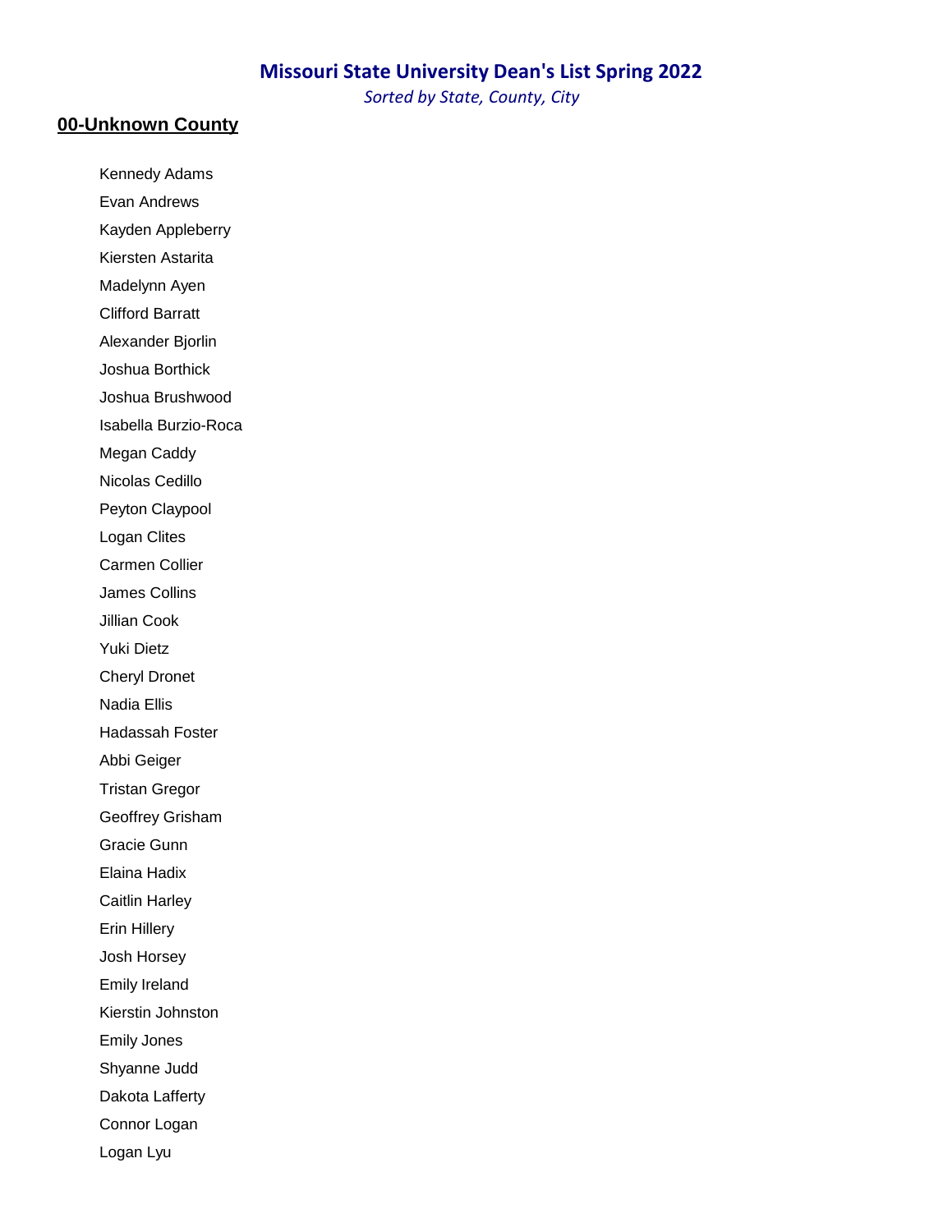Cathy McConnell Carrie McCoy Jennifer McGee Kelsi Menzie Autumn Meyer Faith Middendorf Addison Miller Alexandra Miller Valarie Moore Maggie Morrisey James O'Neal Megan O'Rear Emilye Pool Hayley Reis Makenna Rendon Lauren Richey Alissa Schilling Kassandra Sears Andrew Shipp Caleb Singley Breanna Skinner Macy Smith Madison Smith Rachel Smith Stella Steck Hunter Steen Anna Stimac Morgan Stoecklein Ryan Stokes Jaci Stratton Nikoletta Taylor Lily Toennies Oxana Tronina Annaston Walker Brenna Watson Gavin Welch Faith Wenzel Emily Wesley Hadley Wilson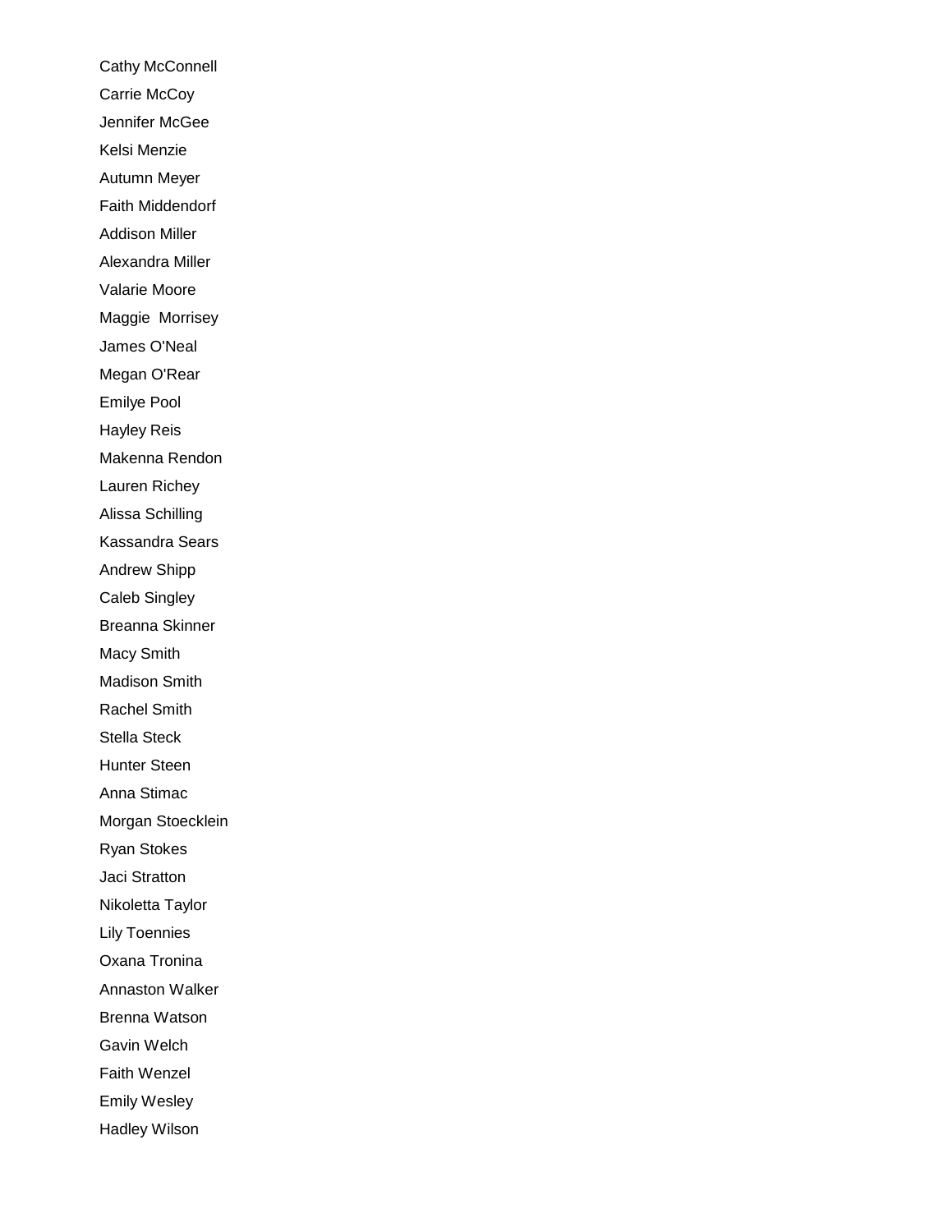## **Aachen**

Vinzent Zingel

## **Abqiq**

Nash Almarri

### **Alahsa**

Saeed Almarri

### **Ambato**

Kelly Ng

### **Angren**

Ezoza Hikmatillaeva

## **Anshan**

Ruoshi Ma

Hemeng Sun

Yidan Sun

Yaping Yang

Yitong Yang

Ruitong Zhang

Yiding Zhang

## **APO**

Sam Coyour Caitlin Lee

### **Ate**

Daniela Silva Torres

# **Bad Homburg**

Luc Happel

## **Bahawalpur**

Aqsa Hayat

## **Bandipur**

Sonika Gurung

## **Bangkok**

Khadijatu Nasiru

## **Batnfjordsoera**

Aadne Bruseth

## **Benxi**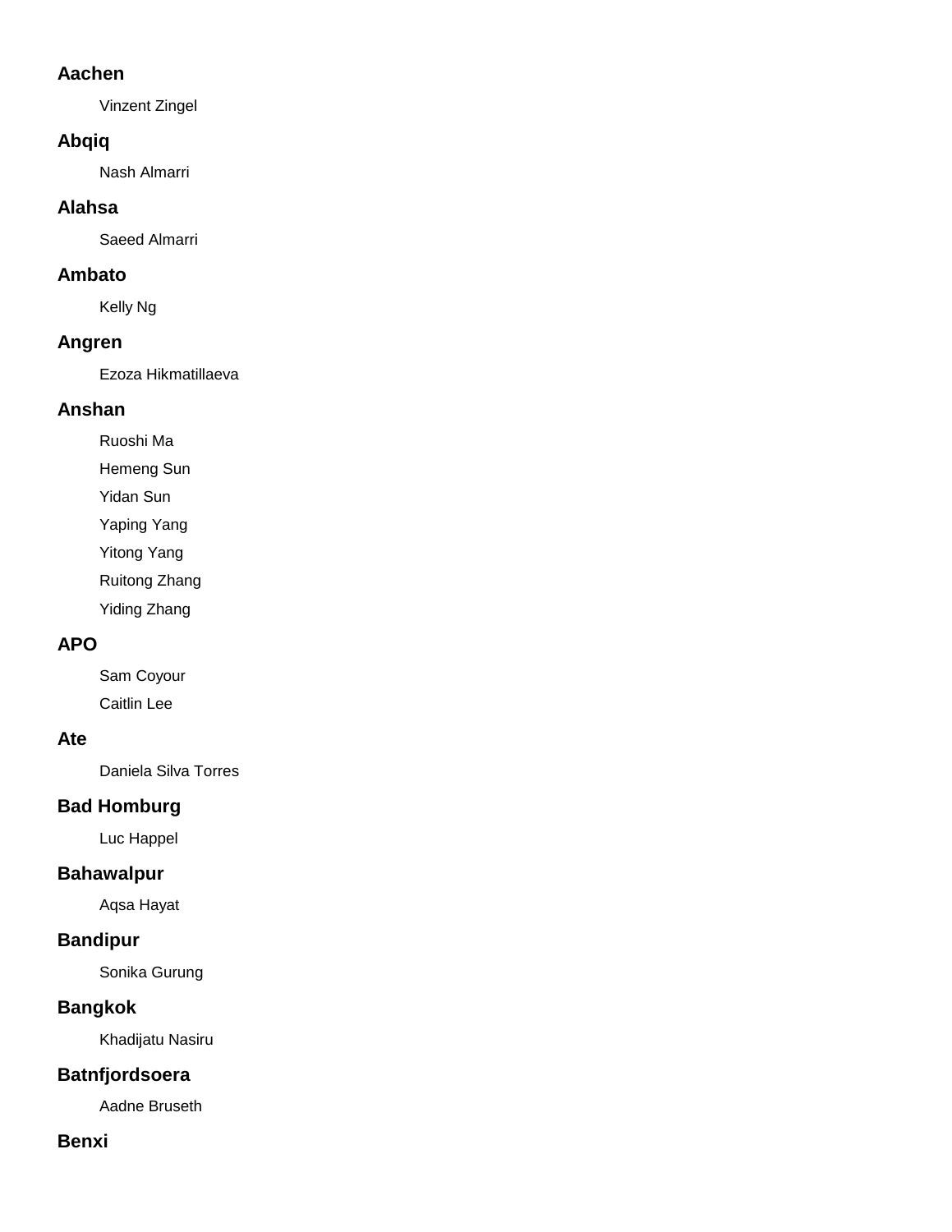Xinhe Jiang Yucong Wang Ziqi Zhao

### **Berlin**

Mattis Koch

## **Bhaktapus**

Pragyan Pokhrel

### **Bharatpur**

Abisha Ghimire

### **Bishkek**

Akhmed Lebiev

### **Bodmin**

Michael Peck

### **Budapest**

Dorottya Faa

#### **Busan**

Misun Um

## **Calgary**

Kaeli Kristensen

# **Cambiago**

Alessia Puleo

### **Can Tho**

Damien Nguyen

## **Cangzhou**

Hairuo Zhang

## **Changsha**

Baoyin Peng

## **Chaoyang**

Meng Li

Jiawei Wu

Dongchen Zhang

## **Chemnitz**

Leon Jope

## **Chofu**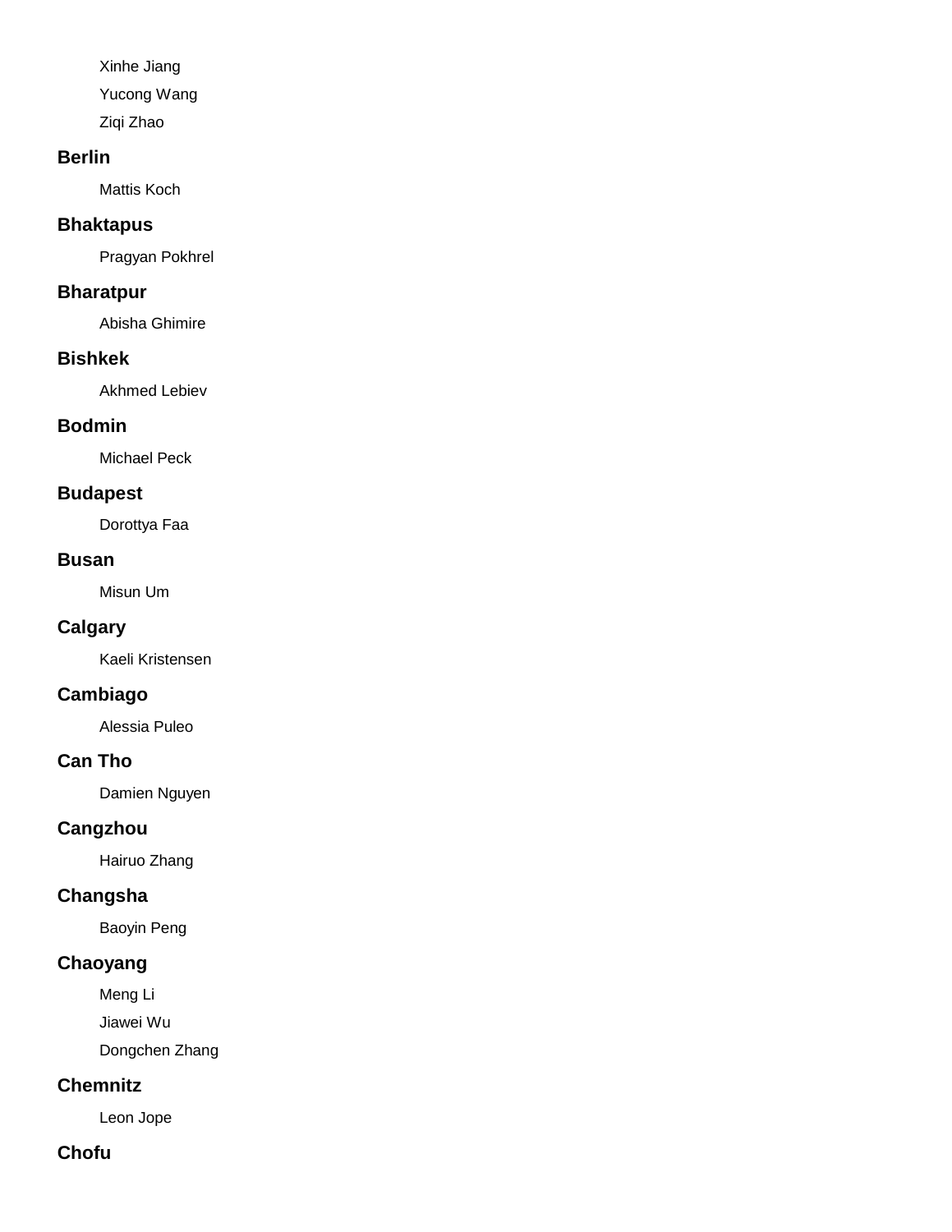Ellie Yoshimura

## **Chongqing**

Meng Ding

Yuyang Fan

### **Chuzhou**

Chengchen Zhang

## **Cyberjaya**

Shakkthi Morali

### **Da Nang**

Hannah Nguyen Ruby Tran

### **Daejeon**

Juhyun Hwang

### **Dak Mil Town**

Quan Nguyen

#### **Dalian**

Yuqian Cao

Yuanyuan Chai

Xinran Chen

Liwen Cui

Haoran Deng

Zhuting Deng

Qingchen Dong

Shaoxin Dong

Shibo Dong

Jialu Gao

Jie Gao

Qianhui Hao

Jiayi Hou

Aurora Hu

Jiaqi Hu

Peihan Hu

Shitong Huang

Linshan Jiang

Zhihan Jin

Chance Li

Mengqing Li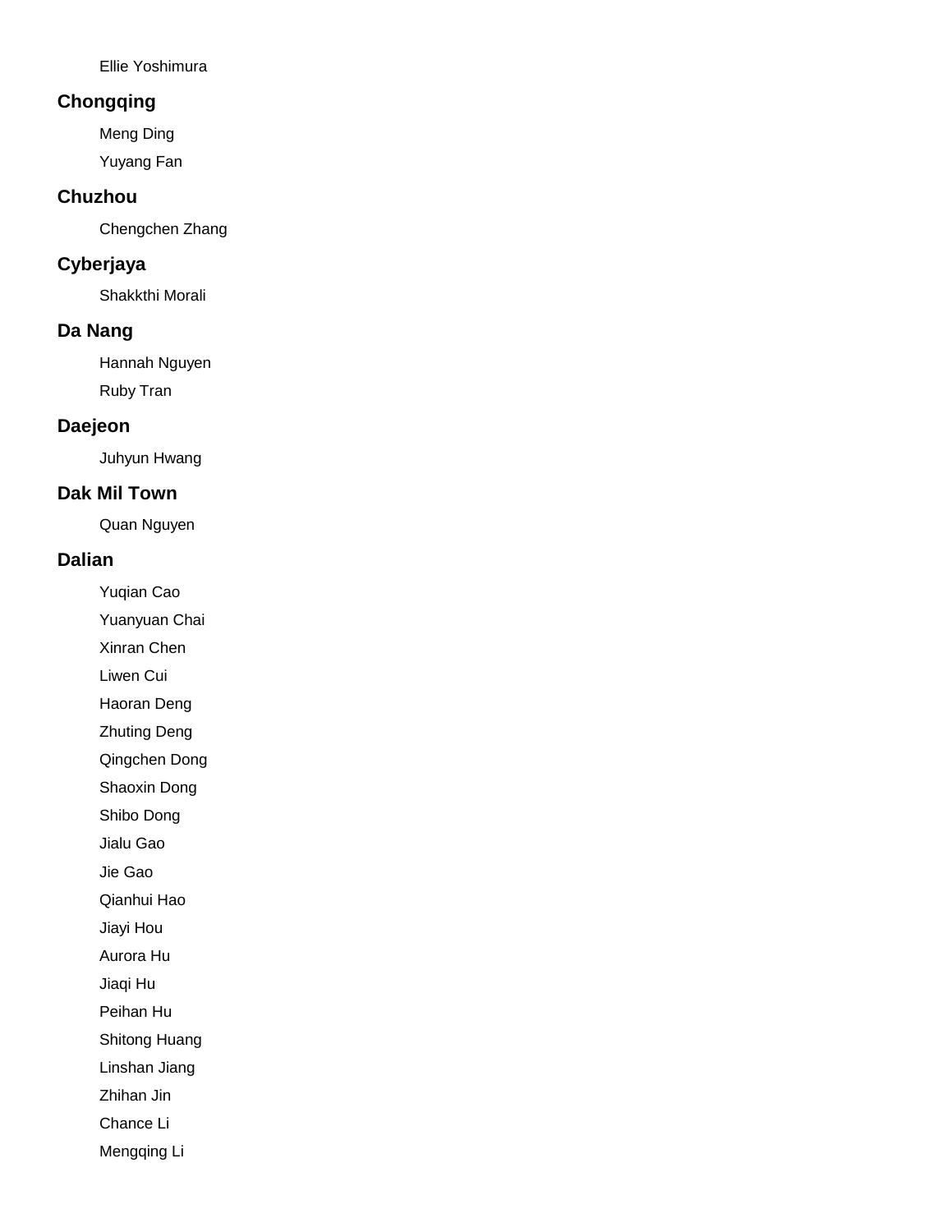Ruihan Li Wanlin Li Yifei Li Yutong Li Yuxiao Li Zhe Li Zhenzhen Li Zihan Li Ce Liang Ao Liu Jie Liu Jingxin Liu Peng Liu Suhui Liu Zhiyu Liu Yuzhen Mei Xinyang Miao Jiaqi Qin Yixuan Shan Qinlin Shao Jiaqi Shen Luojia Song Yunhuizi Su Qianqi Sun Xiaolin Sun Xuerong Sun Anting Wang Haoyu Wang Jiaru Wang Jinyue Wang Wenshan Wang Xinmiao Wang Xinyu Wang Yilin Wang Yueming Wang Zilong Wang Xinyi Wei Keyu Wu Wanquan Wu Heqi Xia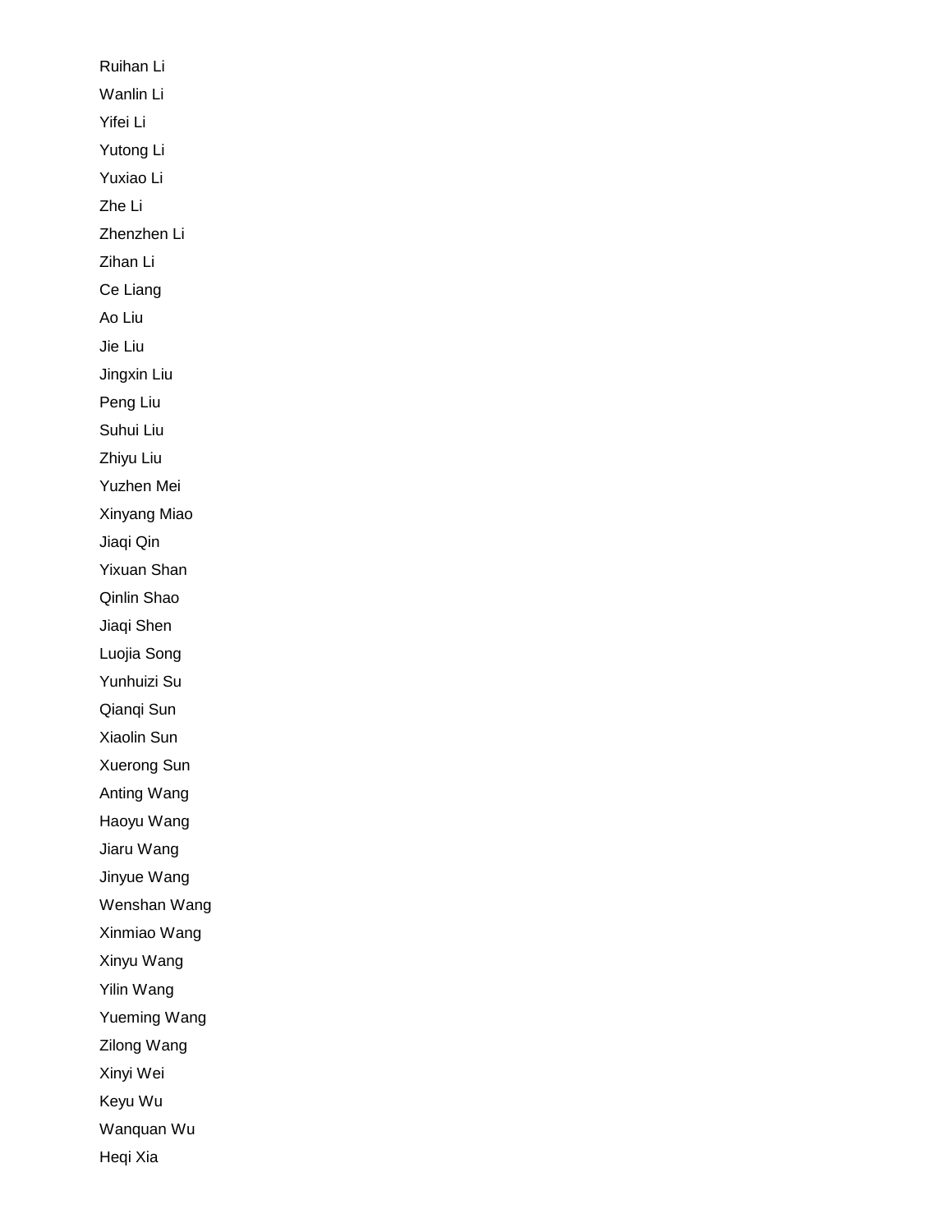Ruoxi Xu Yuqing Yan Wanyi Yang Jingqi Yi Jingyi You Yangzhi Yue Yuexi Zang Manfei Zha Bingqing Zhang Erzhong Zhang Haosen Zhang Lele Zhang Xinyue Zhang Siyang Zhao Xiao Zhao Yiran Zhao Yuhang Zhao Zheyu Zhao Jialiang Zhong Xiao Zhou Chunpeng Zhu Xinyu Zhu

## **Dandong**

Xinzhe Jiang

Yuening Jin

Muzi Li

Jiaman Sun

Zelong Xu

### **Datong**

Yuanyuan Qu Yiying Shuang

#### **Dhaka**

Sumaiya Khan Labiba Rahman

#### **Doha**

Hanes Alexander Koshy

### **Doncaster**

Charlie Bell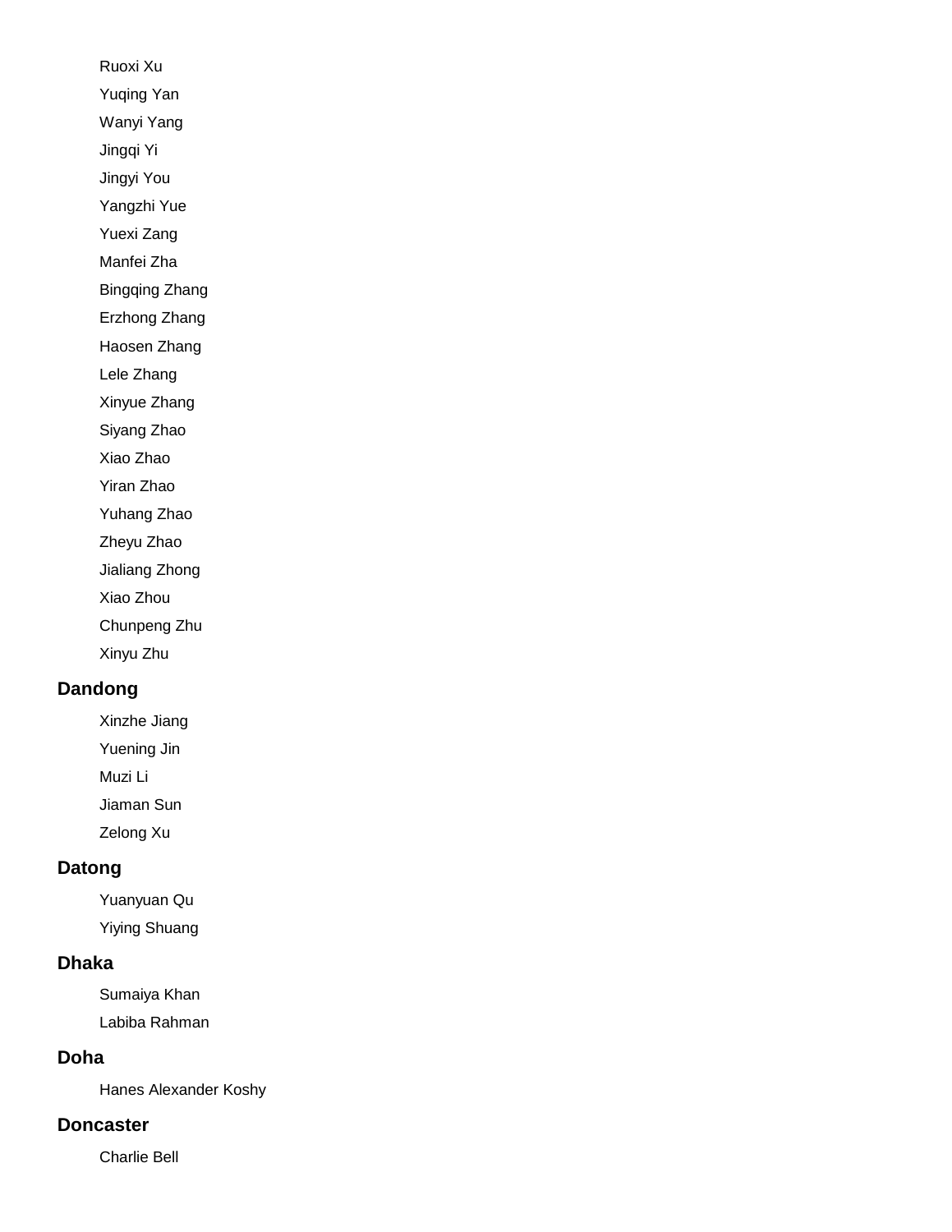## **Dong Nai**

Hannah Nguyen

## **Duisburg**

Samuel Nadel

## **Eldorado do Sul**

Sue Ellen Leite

## **Foshan**

Ying Yang

### **Fushun**

Yuchen Jin

## **Fuxin**

Ran Jia

Bingshu Li

Jian Sun

Yaoran Wang

## **Galkot, Baglung**

Amar Budhathoki

## **Gomel**

Ulyana Zubina

# **Guangzhou**

Qibin Zhong

# **Gyeonggi-do**

Seokhyun Lee

## **Haicheng**

Shiyi Li Yifei Liu

# **Hanoi**

Phuong Dang Nguyen Do Anh Minh Nhat Doan Lee Hoang Hoang Le

Hung Nguyen

Linh Nguyen

Minh Nguyen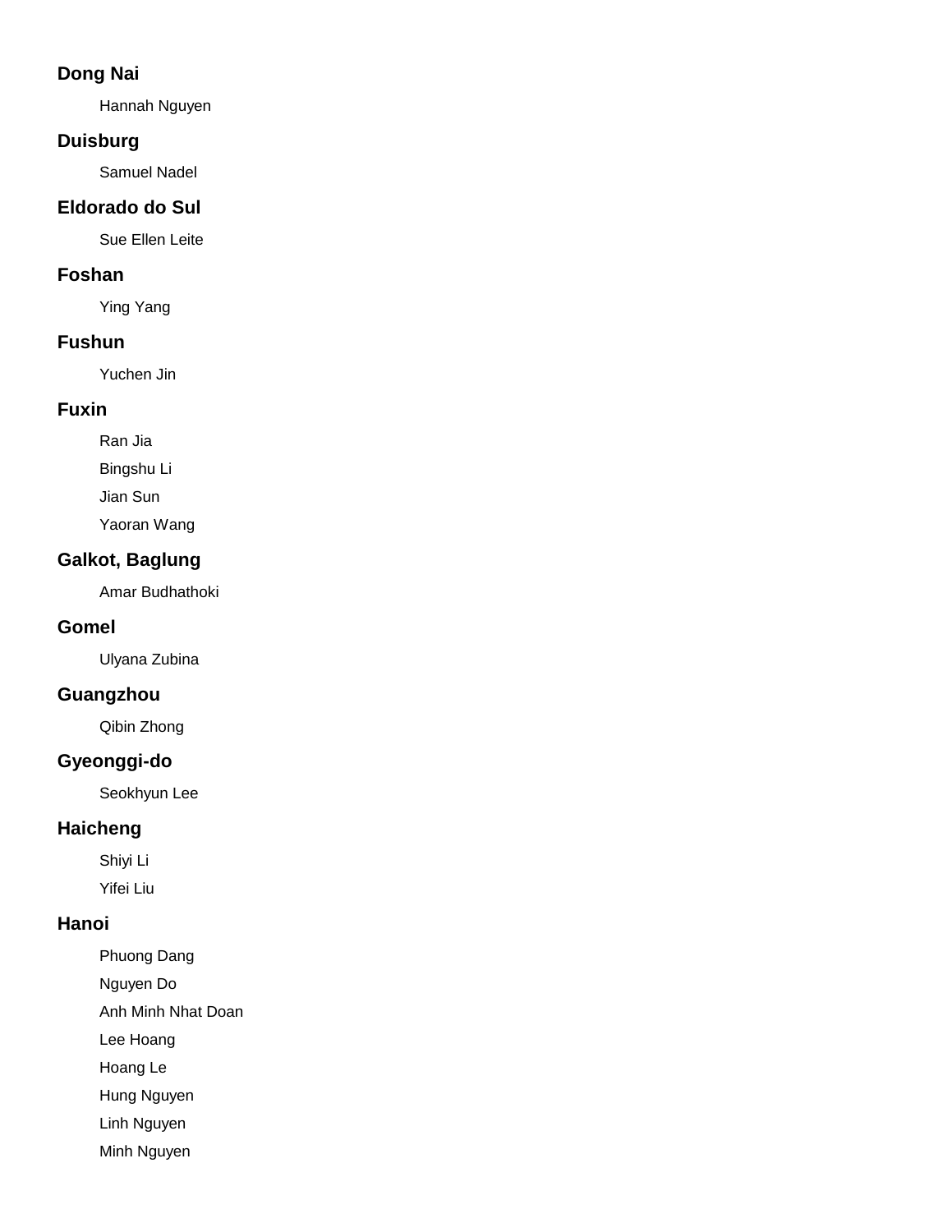Vivian Nguyen

Linh Pham

Son Tran

Lucy Vo

Andy Vu

# **Hefei**

Wenlong Rui

# **Higashiosaka-shi**

Airi Ueda

# **Ho Chi Minh**

Huy Huynh

Duy Nghiem

BJ Nguyen

Cody Pham

Joe Truong

Trang Vu

# **Hochiminh City**

Cuong Nguyen

# **Huludao**

Yiming Chen Yihan Lu Fangshu Qi Wenshuo Zhao

# **Husnes**

Daniel Normann

# **Hyderabad**

Ravi Teja Pilli

# **Incheon**

Jueun Lee

# **Isesaki**

Samara Mizutani Cesar

# **Islamabad**

Haider Ali Bhatti

# **Iver**

Jack Denton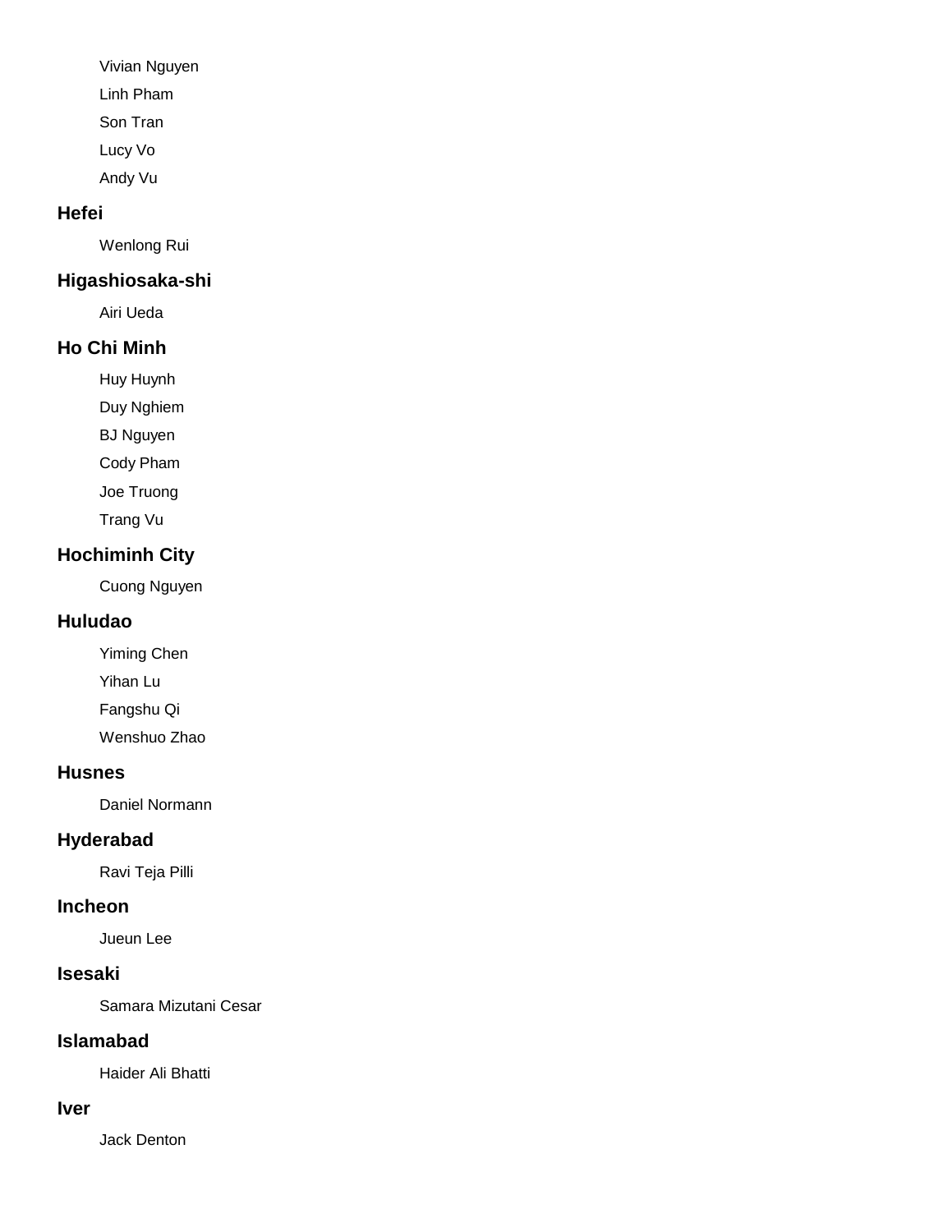## **Jakarta Selatan**

Gabie Gebriecya

### **Jhapa**

Soniya Limbu

### **Jiamusi**

Shuxuan Song

Tingyuan Zhang

## **Jilin**

Meiqi Jin

# **Jin Zhou**

Yiao Li

Zhelin Liu

## **Jinan**

Qingyan Hou Ruirui Zhou

## **Jinan City**

Jinyi Wang

# **Jingzhou**

Haiya Du Shuwei Wang

## **Jinhua**

Yiwen Sun

# **Jining**

Yongxing Jiang

# **Jinju Si**

Seojin Park

# **Jinzhong**

Yuwei Bai Yueran Bi

# **Jinzhou**

Mucong He

Xiaomeng Miao

Zeyang Wang

# **Jiujiang**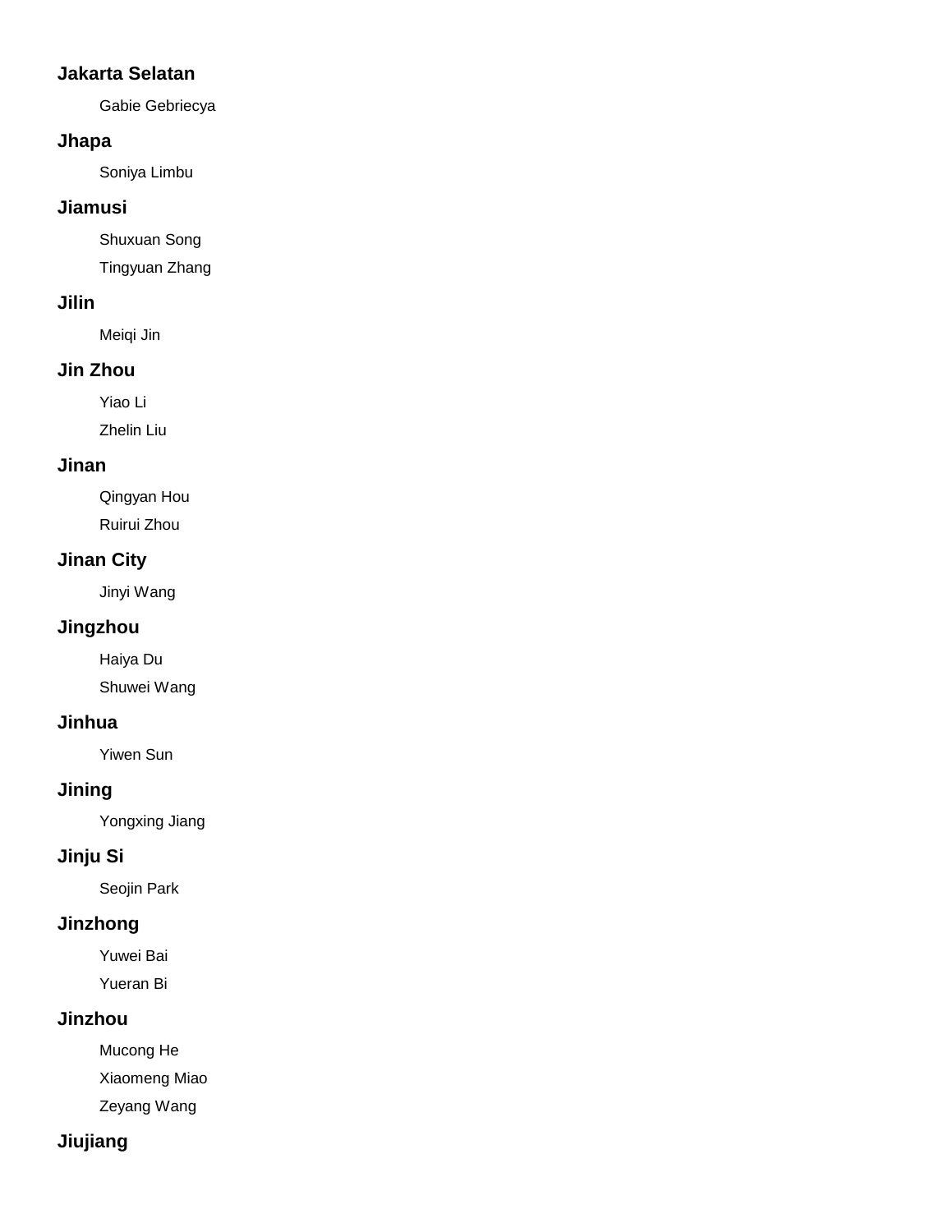Wenxuan Xu

#### **Jiyuan**

Weisi Li

### **Kamagaya**

Aika Sawai

## **Kampala**

Christine Lotigo Simon Lotigo

### **Kasbi**

Bakhrom Norkulov

### **Katano-shi**

Iroha Tani

### **Kathmandu**

Junu Lama

### **Kavre**

Mamata K C

### **Kisii**

CLINTON Orori

## **Kuala Terengganu**

Arthas Lee

# **Lagos**

Chinonyelum Ezugwu

### **Lamjung**

Ritika Sedhai

#### **Las Terrenas**

Mark Ignjatovic

# **Liao Yang**

Xinyuan Zhang

# **Liaoyang**

Chuyi Su

Yizhu Wang

Minglu Xia

Ziyun Zang

Jiaxuan Zhang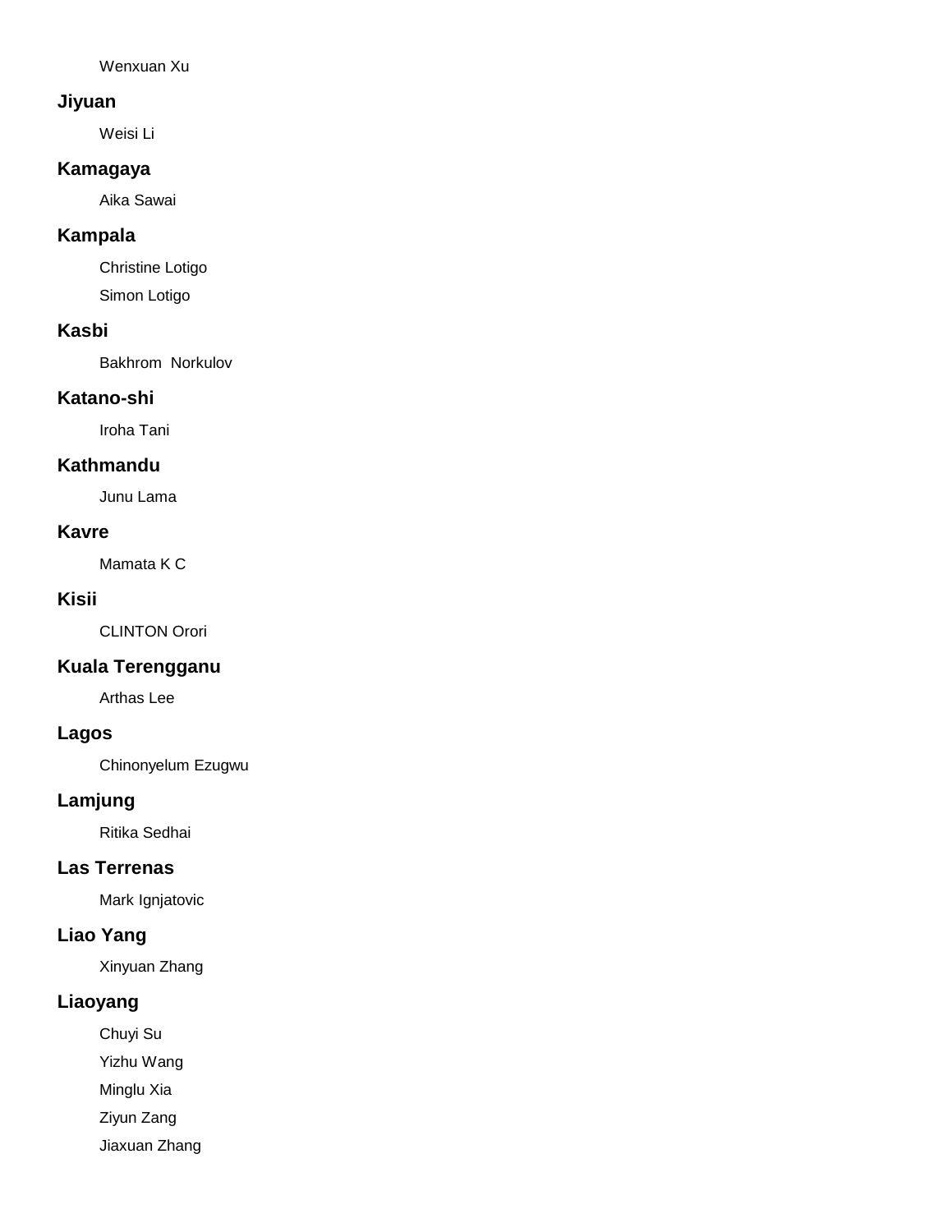### **Lima**

Gianfranco Morote Galvez

Estrella Risco Ramirez

## **Limon**

Alexandra Marchena

# **London**

Ross Jones

# **Lu'An**

Siqi Huang

# **Luohe**

Zihan Yan

# **Luoyang**

Jiaying Cao Yilin Kou

# **Ma'anshan**

Xueting Chang Xiaoyu Wu

# **Machiya**

Miyu Teraki

# **Malika**

Gaurab Sapkota

# **Manchester**

Kian Yari

# **Mangala**

Adarsha Khadka

# **Mary**

Agamyrat Bayramgeldiyev

# **Maturin**

Mariana Ascanio

# **Monastir**

Amira Bezine

# **Montevideo**

Ivan Andres Souza De Marzi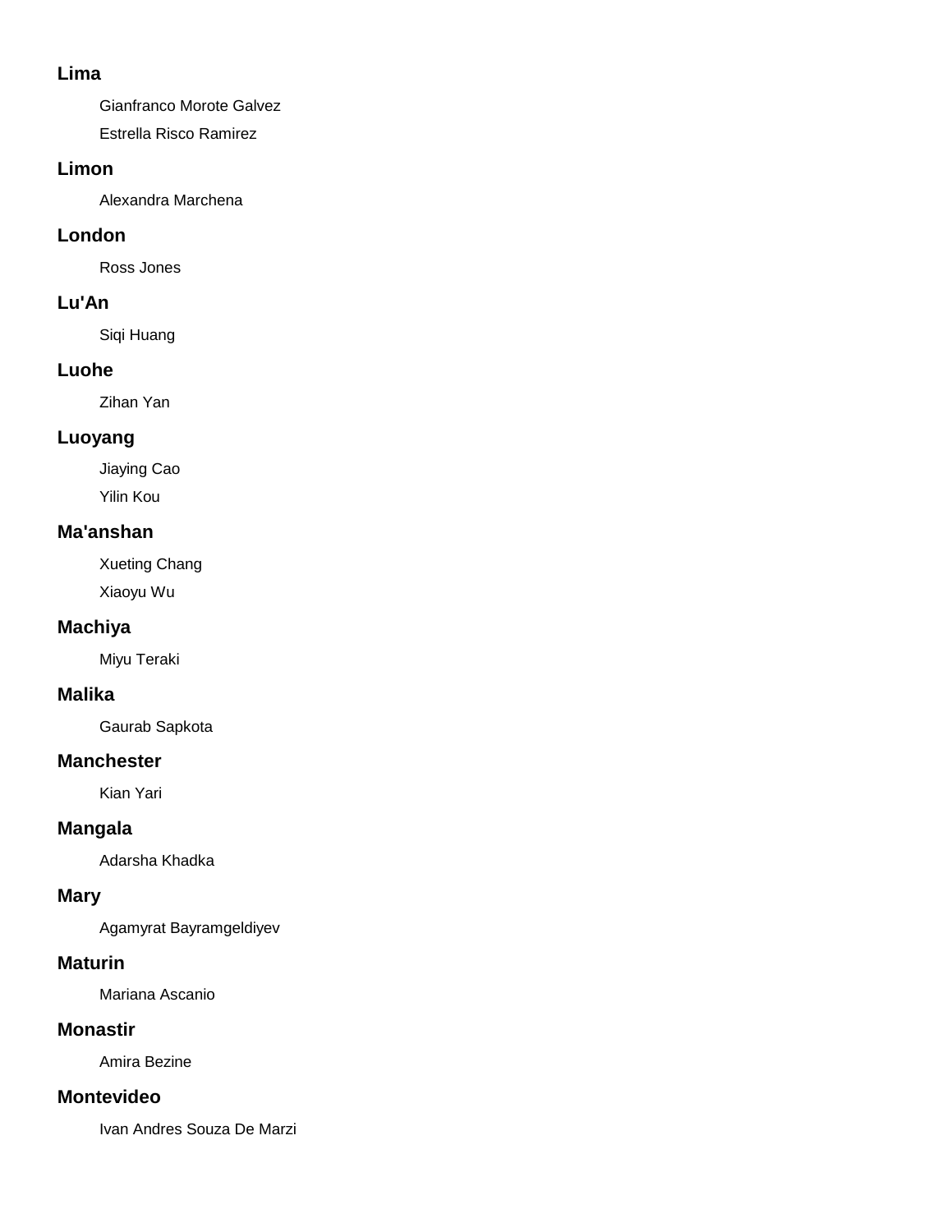#### **Monza**

Giacomo Sala

### **Nagpur**

Yashasvi Moon

### **Nairobi**

Nickson Mbaro

## **Nanchang**

Binhui Huang

#### **Nassau**

Kindesha Evans

### **New Delhi**

Sahejbir Bhatia

# **Niel-bij-as, Limburg**

Justin Bours

#### **Nizamabad**

Sampathkumar Vuthur

### **Northampton**

Lewis Green

# **Panjin**

Haowen Hou

Yunzhe Li

Lingyuan Tai

Yutong Zhang

Luyi Zhou

# **Panjing**

Di Zhu

# **Payneham South**

Juliette Robinson

# **Petaling Jaya**

Genevie Chin

# **Pohang**

Seyeong Wi

## **Preston**

Jessica Holden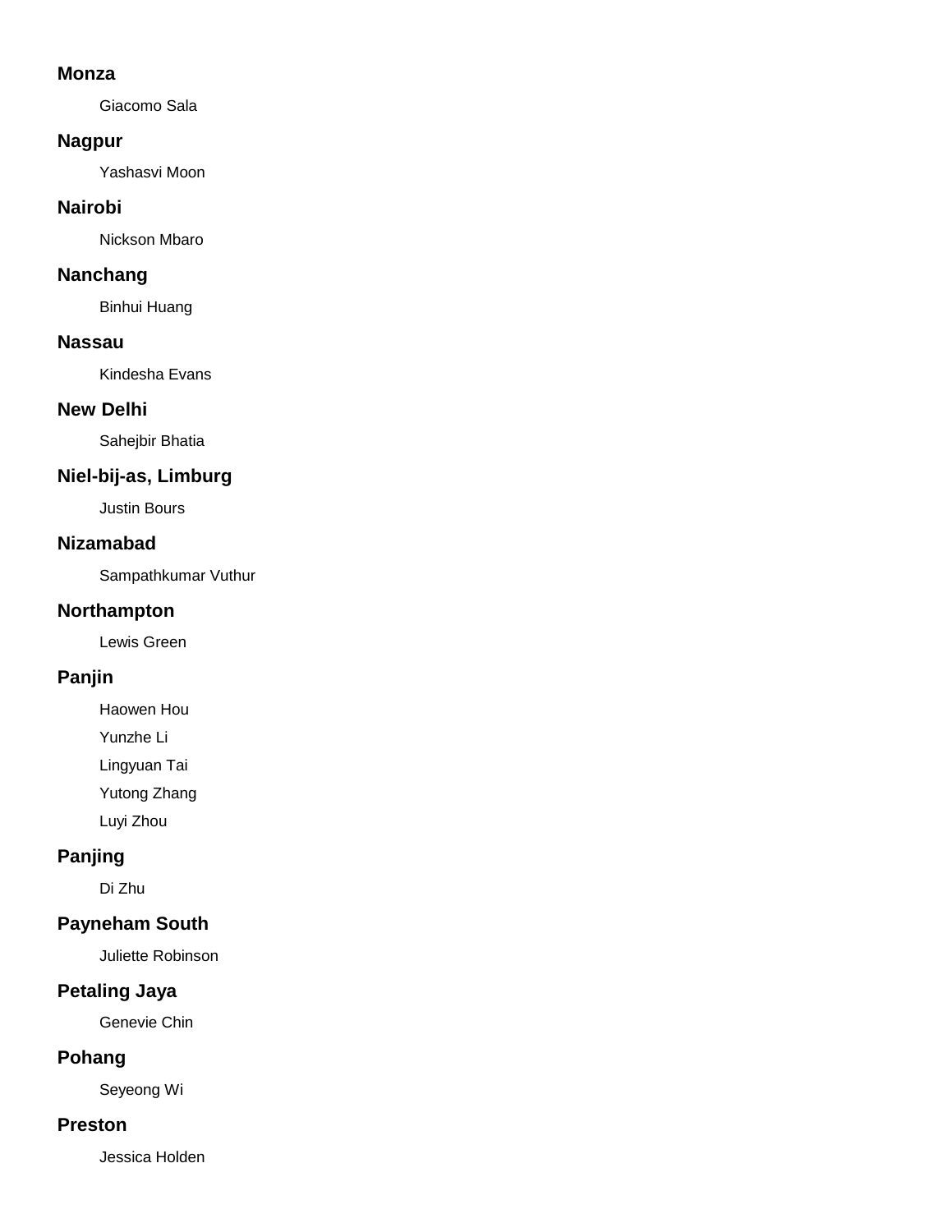## **Puchong**

Harshytha Gunalan

## **Punta Cana**

Santiago Cueto Tuma

# **Qingdao**

Lin Du

# **Quang Nam Province**

Tin Nguyen

## **Quito**

Emilia Elmer Intriago Eileen Gonzalez

# **Riyadh**

Abdullah Alyousef

## **Sahenyang**

Ruizhu Wang

## **Saludecio**

Pascal Corvino Panfilo

## **Sandhurst**

Sam Bates

## **Sanmenxiashi**

Shijie Guo

## **Sapansoong**

Nasha Saowapak

## **Seoul**

Jiyeon Lee

Tony Lee

Yunseung Nam

## **Seremban**

Shawn Jian Yue Lee

## **Sfax**

Ons Kharrat

# **Shanghai**

Jia Wang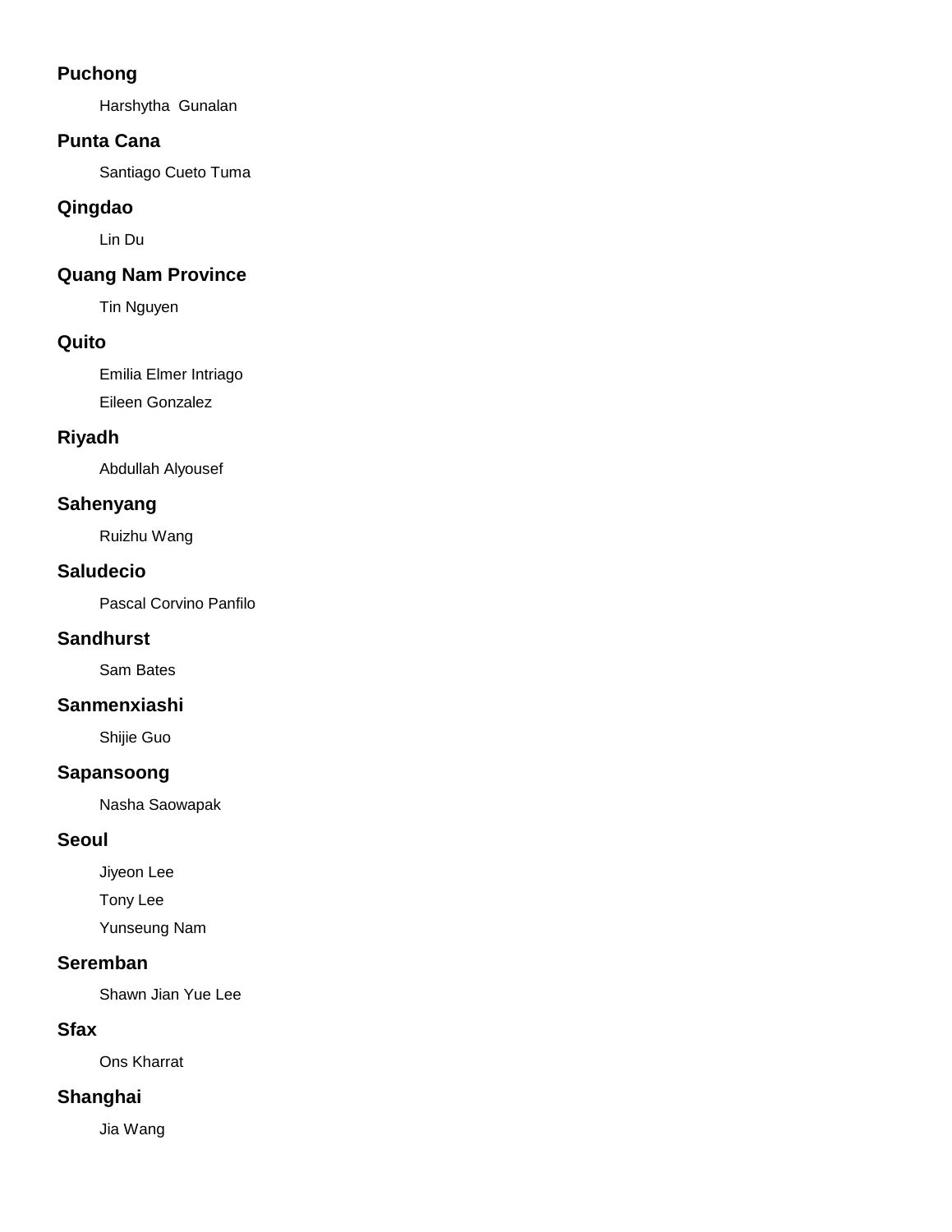## **Shangrao**

Yaxuan Weng

## **Shenyang**

Xianrui Ai

Xiaohan Chi

Zihan Guo

Hengbo He

Yitao Li

Zelin Na

Kunxiu Pei

Yuling Piao

Tianyun Sun

Di Tan

Yunmeng Wang

Ziyi Yang

Wanrui Yao

Shulin Zhang

Yihan Zhang

## **Shiyan**

Bailing Liu

# **Shuang YaShan**

Jianyu Pei

# **Shuo Zhou**

Siyao Zang

# **Slaley**

Sam Joyce

## **Sosnovy Bor**

Elizaveta Golubeva

## **St-martin-du-vivier**

Maxime Cardeur

## **Subang Jaya**

Ashlyn Ooi

# **Sungai Petani**

Belle Yishu Teoh

## **Sunwal**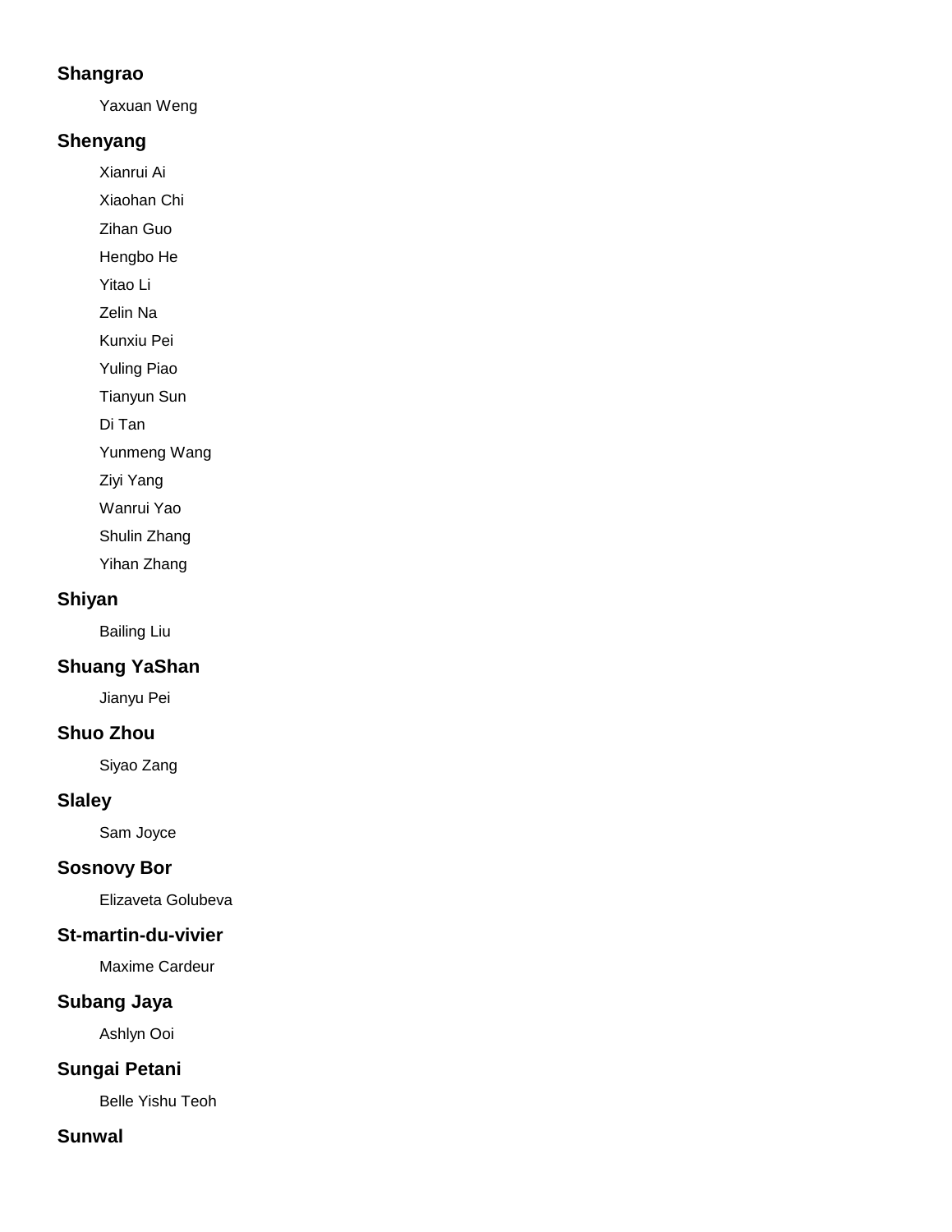Mohan Thapa

### **Surrey**

Charity Obazughanmwen

## **Taiyuan**

Sijie Bo

Ruofan Jia

Yuhao Jiao

Jiawen Liu

Yichao Ma

Yuanlu Suo

Shuqi Wang

## **Tangshan**

Chenhao Li

### **Tay Ninh City**

Anh Nguyen

## **Thanh Pho Ho Chi Minh**

Kim Ho Nguyen Thien

## **Tianjin**

Qi Guo

## **Tieling**

Chunyan Dong Huimeng Guo

Haoyuan Zhang

### **Tirana**

Nerhens Troshani

### **Tunis**

Selma Bouraoui

### **Uijeongbu-Si**

Bob Jung

## **Vekilbazar etrap**

Guvanch Garryyev

### **Vernon**

Courtney Dalton

#### **Vinh**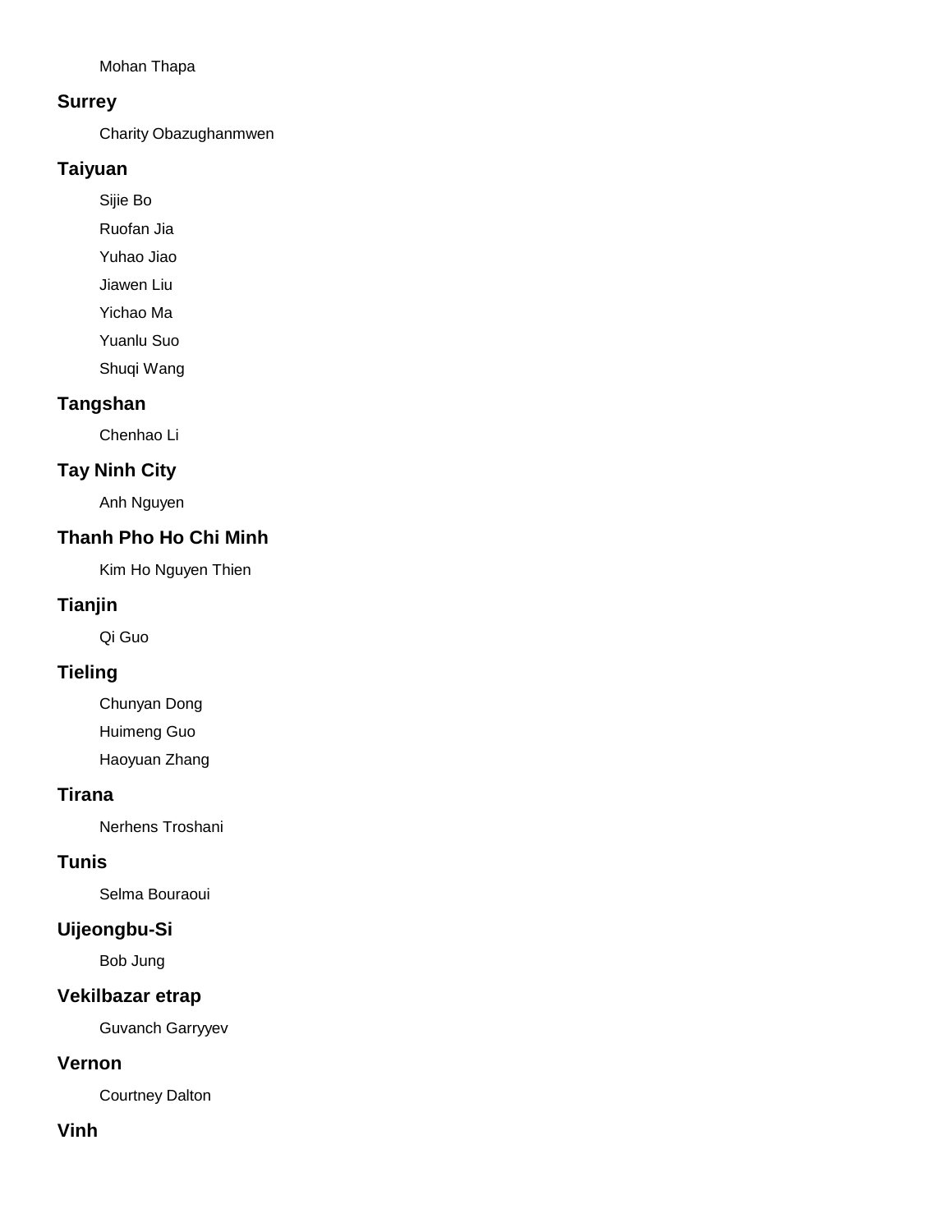Jane Dang

## **Vung Tau**

Elaine Phan

## **Wafangdian**

Xuanyi Sang

### **Warri**

Ogochukwu Ede

### **Warszawa**

Pawel Krawczyk

## **Weifang**

Lucas Cui

### **Weihai**

Jia Jia

Xiaoyi Xu

#### **Willemstad**

Ilianthe Curie

#### **Wuhan**

Longting Yan

## **Xinxiang**

Qimeng Wang

### **Yang Quan**

Jie Bai

## **Yangquan**

Haolong Li

## **Yang-San**

Mireu Seo

# **Ying Kou**

Boyu Yuan

## **Yingkou**

Xichun Ban

Wenrong Guan

Ruixin Jia

Yushan Lu

Wanting Lyu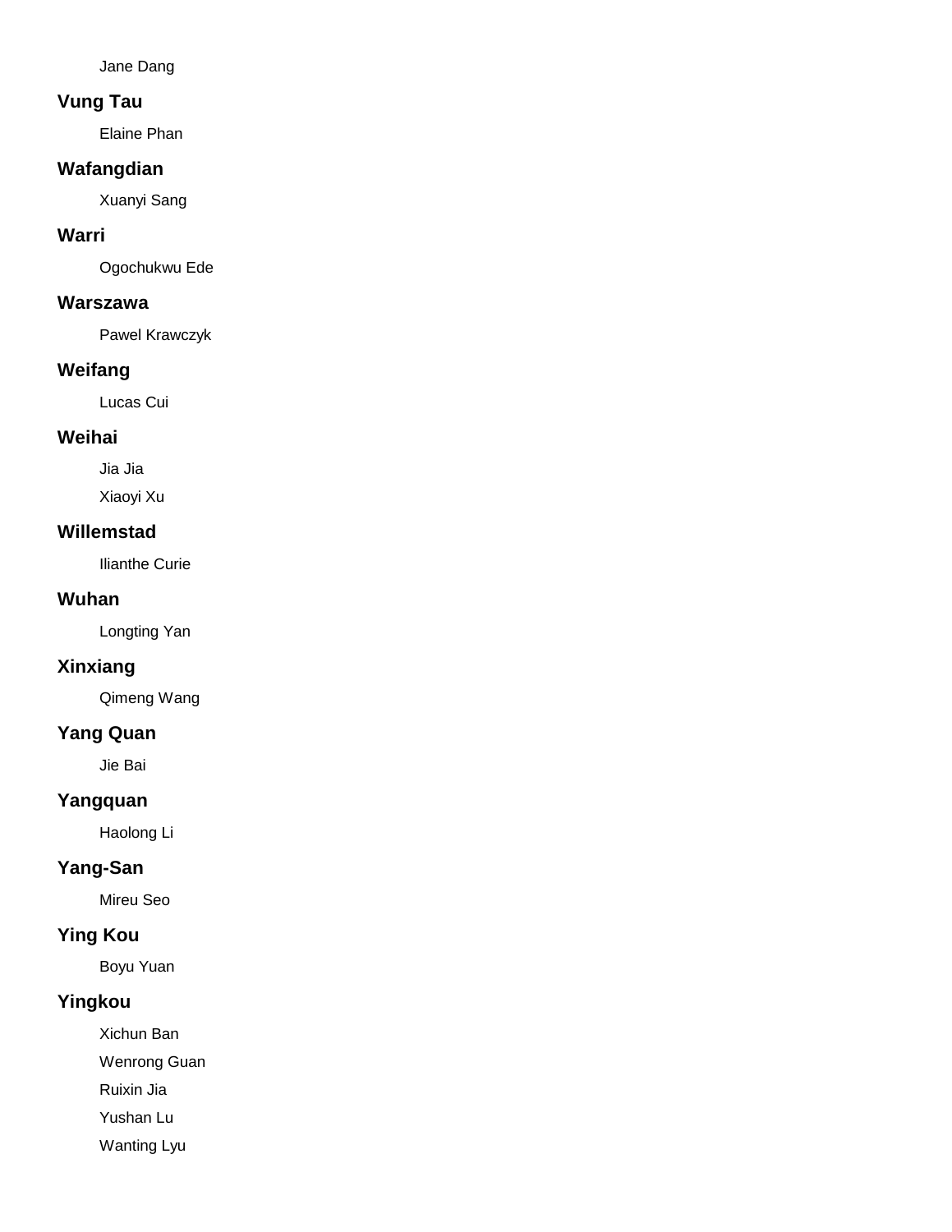Yufei Pei Mingyan Xiao Jiayi Zhou

# **Yuncheng**

Xiaojing Yi

## **Zaragoza**

Helena Bel

## **Zhaoqing**

Yuqiao Zhu

## **Zhengzhou**

Wanting Cao

Wanxin Huang

Hanxuan Zhao

## **Zhoukou**

Dongpo Li

Yandong Wang

# **Zhu Madian**

Chunyuan Li

# **Zhumadian**

Yanhong Liu Leyi Sui

## **Zibo**

Shuyi Kou

# **AK-Valdez Cordova**

## **Valdez**

Marianne Prax

# **AL-Barbour**

## **Clayton**

Hess Horne

# **AL-Morgan**

# **Decatur**

Steven Flanders

# **AR-Benton**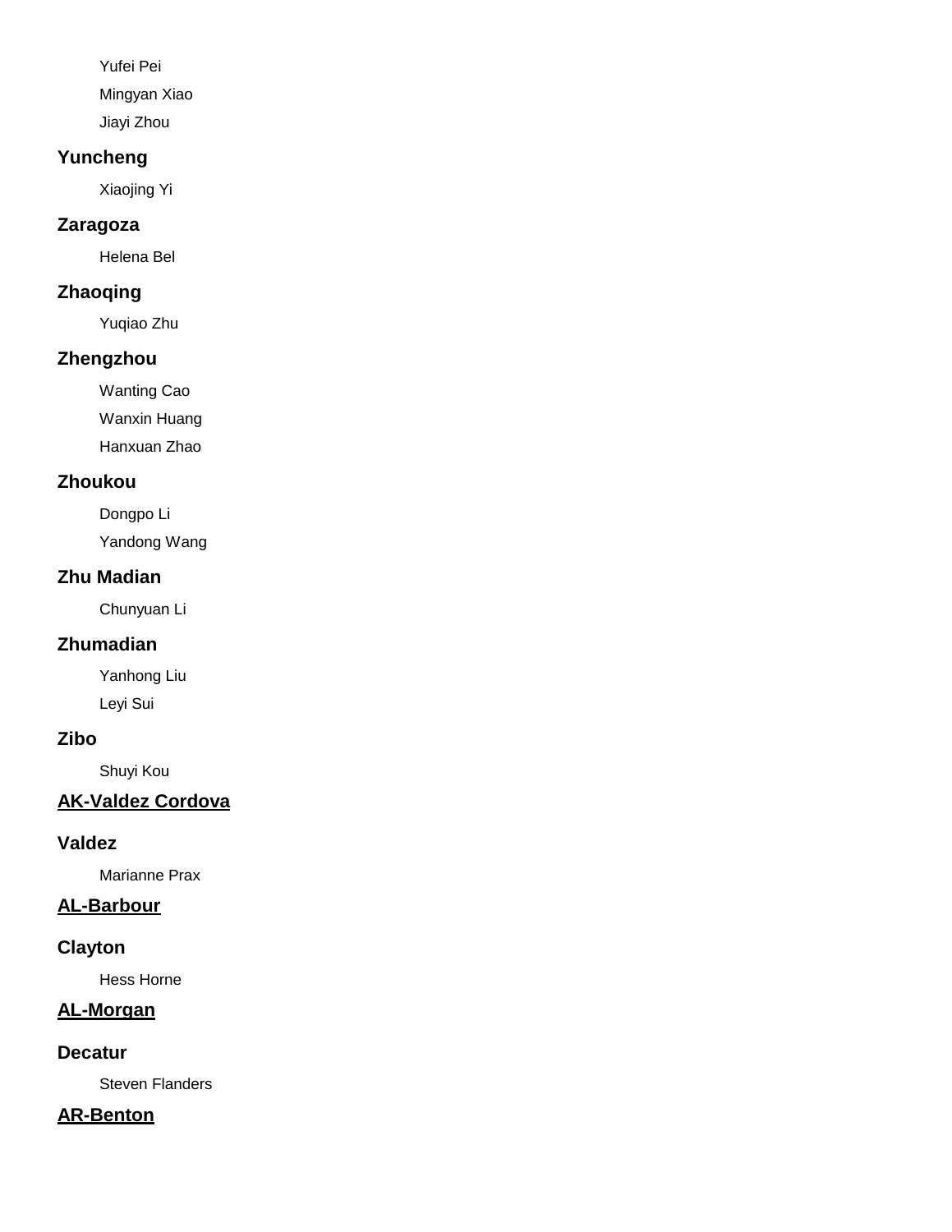## **Bella Vista**

- Brooke Berger
- Molly Del Rossi
- Samantha McCoin
- Virginia McCorkle
- McKenzie Vaughan

# **Bentonville**

- Hannah Collins
- Alexander Estrada
- Jayna Glynn
- Meredith Park
- Brittany Secrest
- Lydia Thomas

# **Centerton**

Kaitlyn Johns Ethan Murgatroyd

# **Garfield**

Jessica Fortner

# **Gravette**

Emma Russell

# **Pea Ridge**

Tara Doepke

# **Rogers**

- Madison Beecher
- Megan Berg
- Tana Graser
- Morgan McDougal
- Joshua Slocum
- Kathryn Taylor
- Lauryn Zeeck

# **Springdale**

Abbey Smith

# **AR-Boone**

# **Harrison**

Harlie Anderson Julie Jasper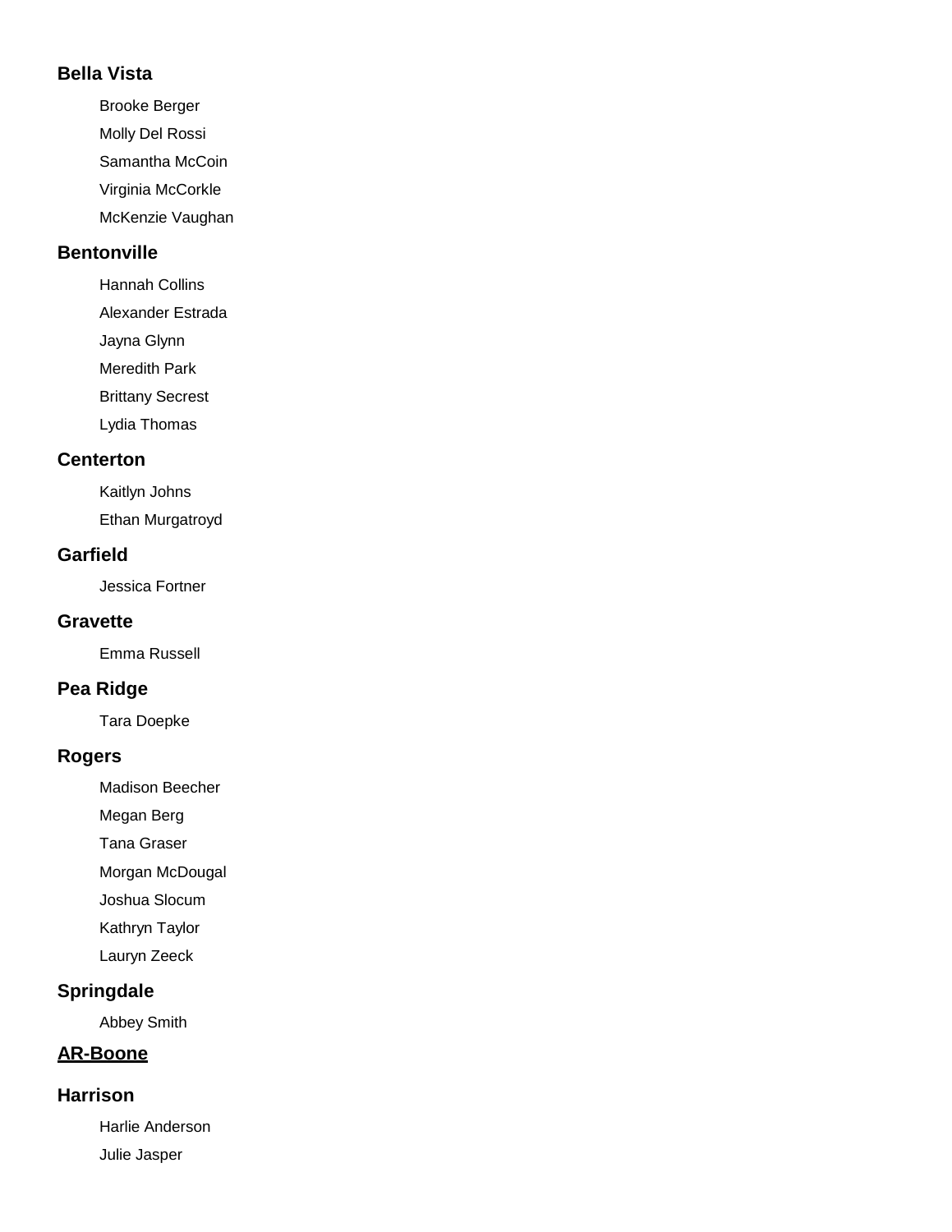James Stith

## **AR-Carroll**

### **Eureka Springs**

Hunter Adams

### **AR-Craighead**

### **Jonesboro**

Marcie Bewley

## **AR-Faulkner**

#### **Conway**

Madison Raushel

# **AR-Fulton**

## **Mammoth Spring**

Kobe Meyer

### **Viola**

Ryhlea Castaneda

## **AR-Lincoln**

## **Star City**

Matt Brown

### **AR-Newton**

#### **Compton**

Chloe Watkins

## **AR-Perry**

### **Bigelow**

Ryleigh Maple

### **AR-Pulaski**

### **Maumelle**

Rebecca Forrest

Sarah Huey

Abigail Smith

# **AR-Saline**

### **Benton**

Jacob Mitchem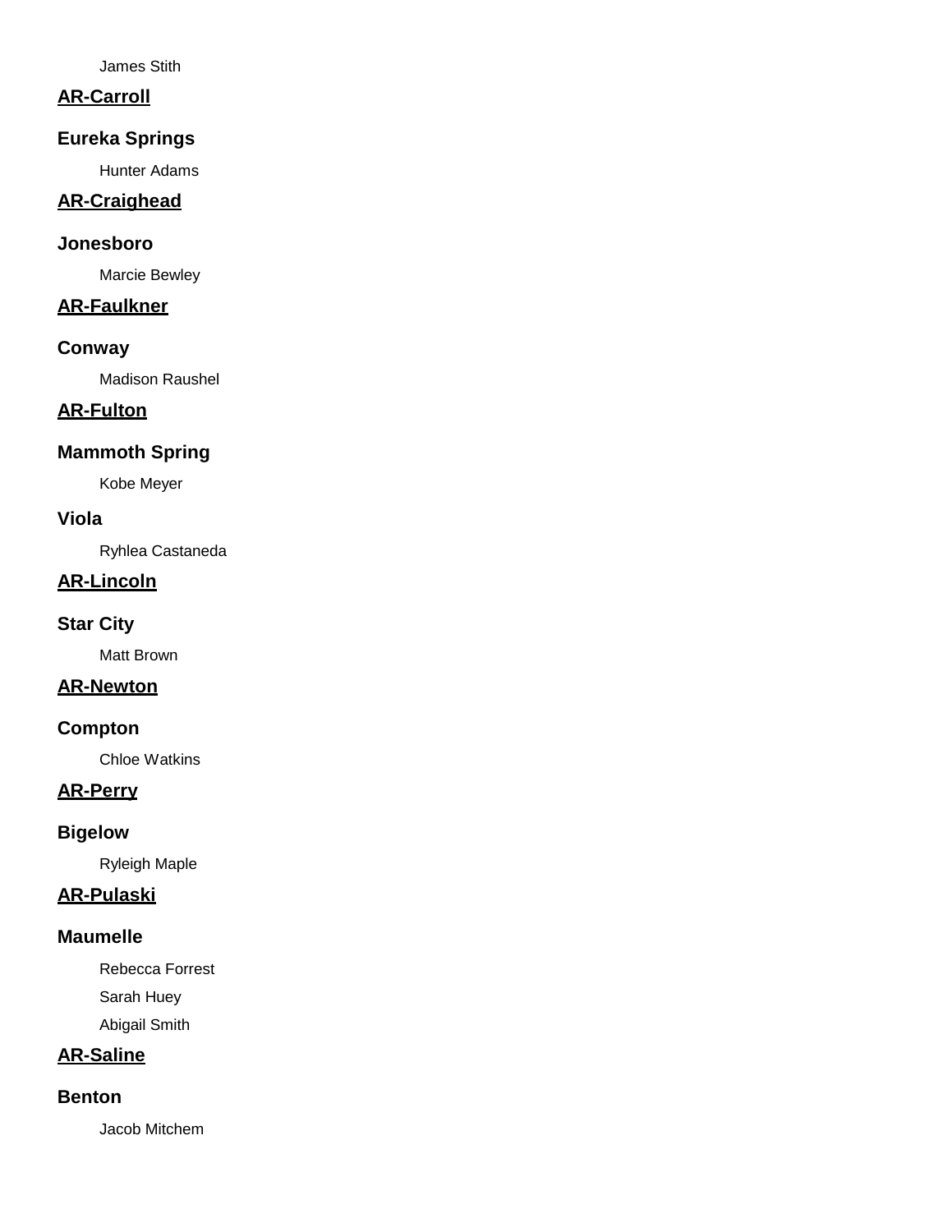## **Bryant**

Chloe Bridges

## **AR-Sebastian**

### **Fort Smith**

Kayla Curry Kennedy Ryan

### **AR-Sharp**

## **Hardy**

Parker Dillard

## **AR-Washington**

### **Fayetteville**

Mary Harris

Mary Houston

Gabrielle Lunn

Hailey Rissinger

## **Springdale**

Caleb Alexander

Trey Davis

Lily DeSpain

Daisy McDonald

Wendy Torres

# **AZ-Maricopa**

## **Glendale**

Kiley Garrett

Tylar Garrett

## **Scottsdale**

Kara Privitera

# **AZ-Pinal**

## **Eloy**

Jordan Daly

# **CA-El Dorado**

# **Shingle Springs**

Trista Mann

# **CA-Los Angeles**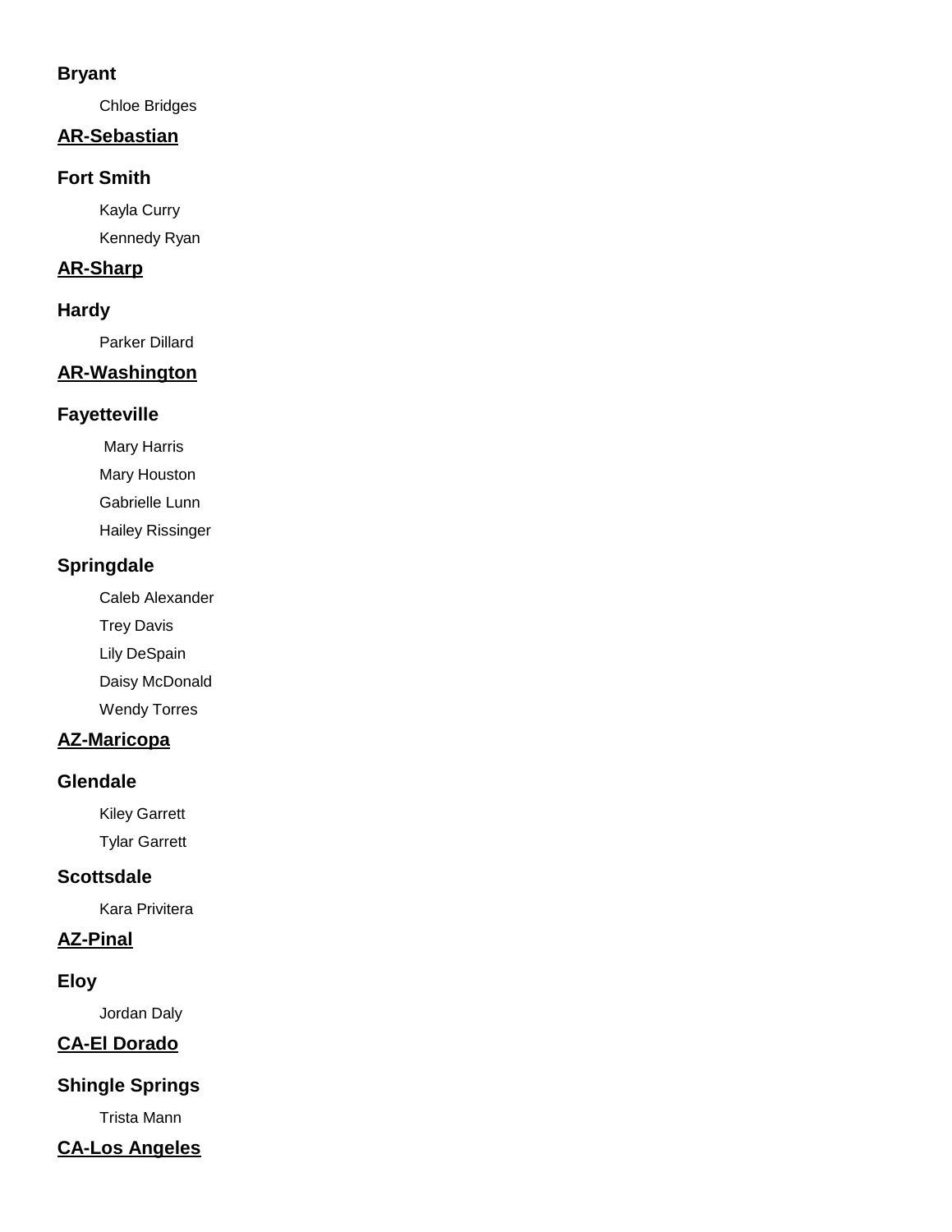## **Panorama City**

Marcia Saucedo

### **Redondo Beach**

Sydnee Backstrom

### **Valencia**

Jessica Lahmidi

### **West Hills**

Deja Bickers

## **CA-Orange**

## **Huntington Beach**

Paige Dispalatro

## **Yorba Linda**

Claire Marshall

# **CA-Placer**

### **Granite Bay**

Ashleigh Bennett

### **Roseville**

Marco Russo

## **CA-Sacramento**

### **Sacramento**

Fiona Ross

## **CA-San Diego**

## **San Diego**

Loren Rutherford

## **CA-Sonoma**

### **Petaluma**

Kim Rodgers

# **CA-Sutter**

**Yuba City**

Natalie Thomas

## **CA-Ventura**

# **Moorpark**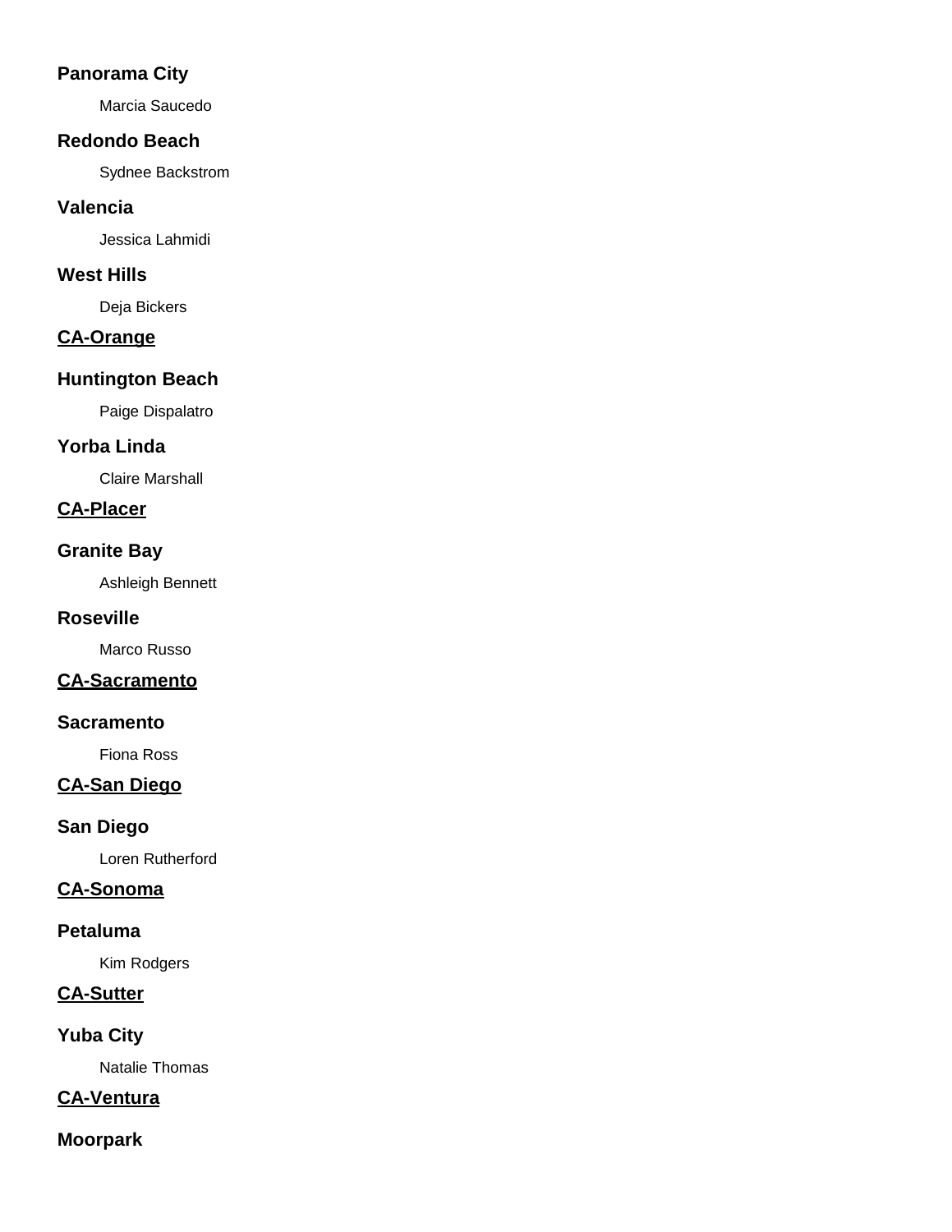Anastasia Olson

## **CA-Yolo**

## **Davis**

Annie Oberholtzer

# **CO-Adams**

## **Westminster**

Salina Garza

## **CO-Arapahoe**

### **Aurora**

Abigayle Schwartz

# **CO-Douglas**

# **Castle Rock**

Kalei Fogg

### **CO-Elbert**

## **Elizabeth**

Hannah Cassese

## **CT-New Haven**

### **Prospect**

Eliana Cambra

## **DE-New Castle**

### **Wilmington**

Sydney White

## **FL-Pinellas**

### **Dunedin**

Todd Bajzek

## **Treasure Is**

Molly Cunningham

## **FL-Polk**

## **Winter Haven**

Scott Nelson

# **FL-Seminole**

## **Sanford**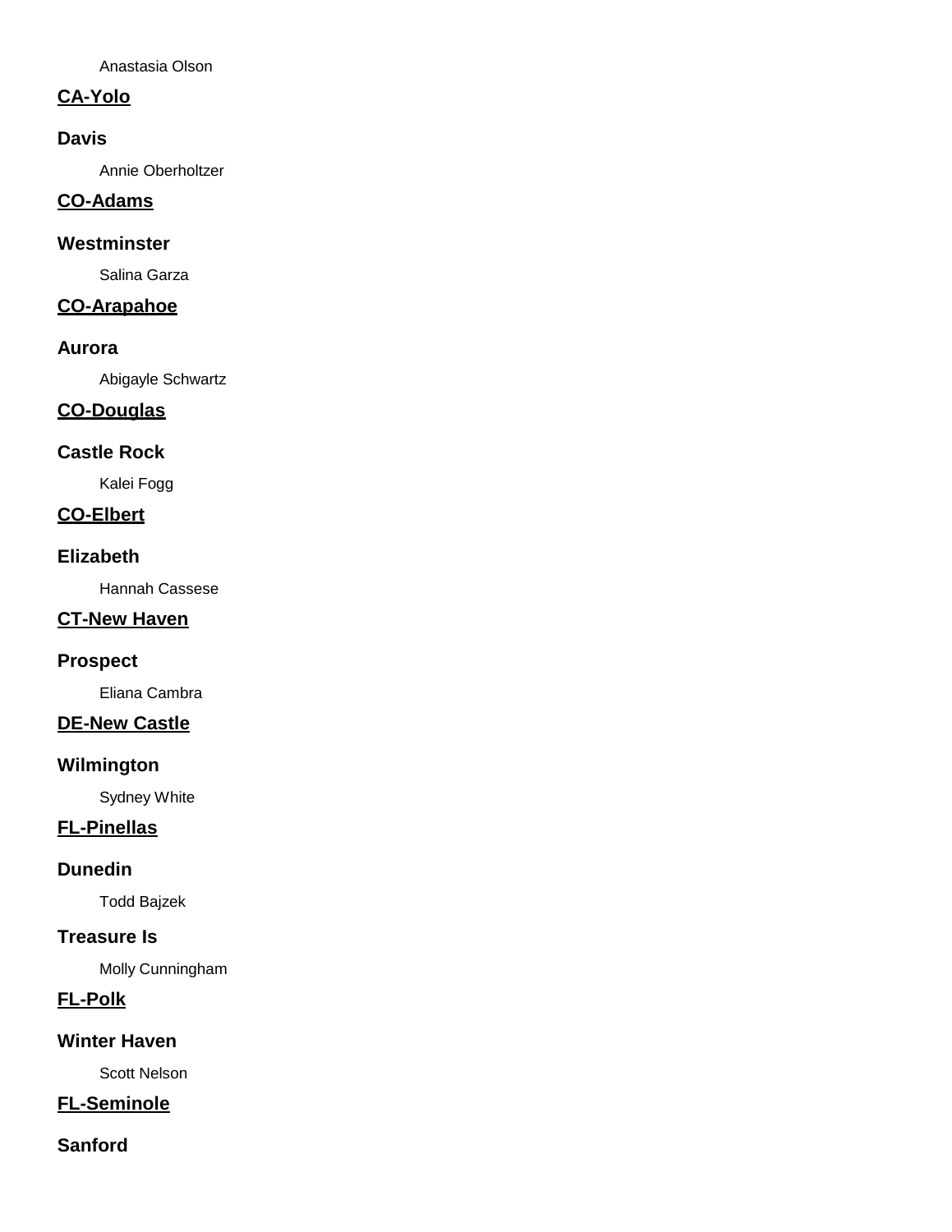Lauren Brown

## **GA-Cherokee**

### **Woodstock**

Anna Shackelford

# **GA-Cobb**

### **Marietta**

Melody DeMerchant Jillian Lazzuri

# **GA-Forsyth**

### **Alpharetta**

Sarah Sewing

### **Suwanee**

Brentan Newberry

# **GA-Paulding**

### **Hiram**

Greyson Yang

### **GU-Guam**

## **Talofofo**

Tammi Wusstig

## **HI-Honolulu**

### **Ewa Beach**

Kealahou Hakuole

## **IA-Black Hawk**

## **Cedar Falls**

Leah Vokolek

# **IA-Bremer**

### **Denver**

Jaci Carter

# **IA-Dallas**

## **West des Moines**

Alexandra Thorson

## **IA-Linn**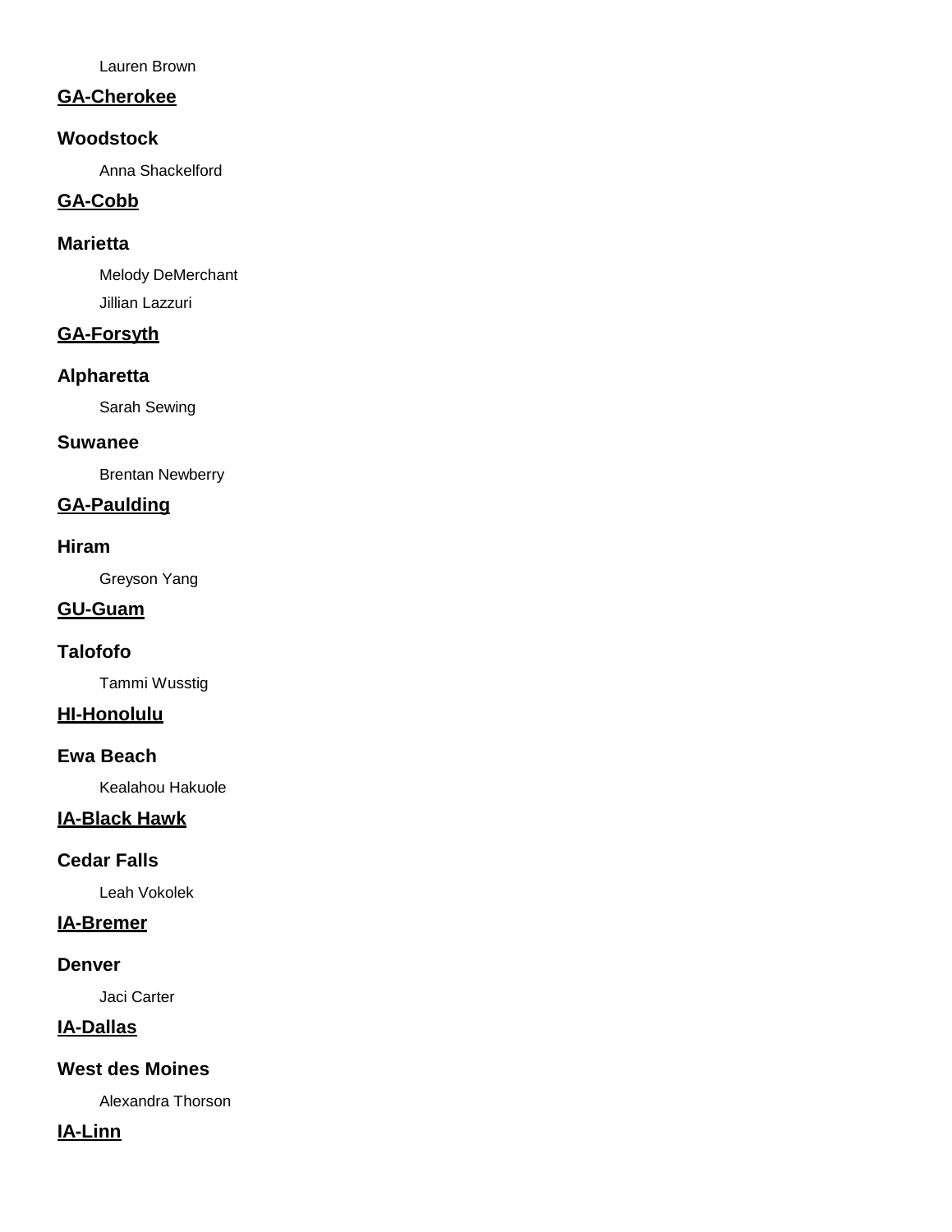### **Marion**

Haley O'Brien

## **IA-Marshall**

### **Marshalltown**

Samantha Trowbridge

## **IA-Polk**

### **Ankeny**

Jenna Sasse

## **West Des Moines**

Lizzie Napier

## **IA-Scott**

### **Bettendorf**

Samantha Roemer

# **IA-Washington**

# **Washington**

Claire Horak

# **IA-Winnebago**

## **Lake Mills**

Jack Ramaker

## **IL-Adams**

### **Fowler**

Natalie Vonderheide

## **Quincy**

- Jacob Ary
- Keeghan Davis
- Emma Heilwagen
- Chloe Hilbing
- Lydia Hilbing
- Theresa Kasparie
- Mitchell Molidor
- Madelyn Peters
- Emily Sohn
- Megan Sohn
- Brittany Steckler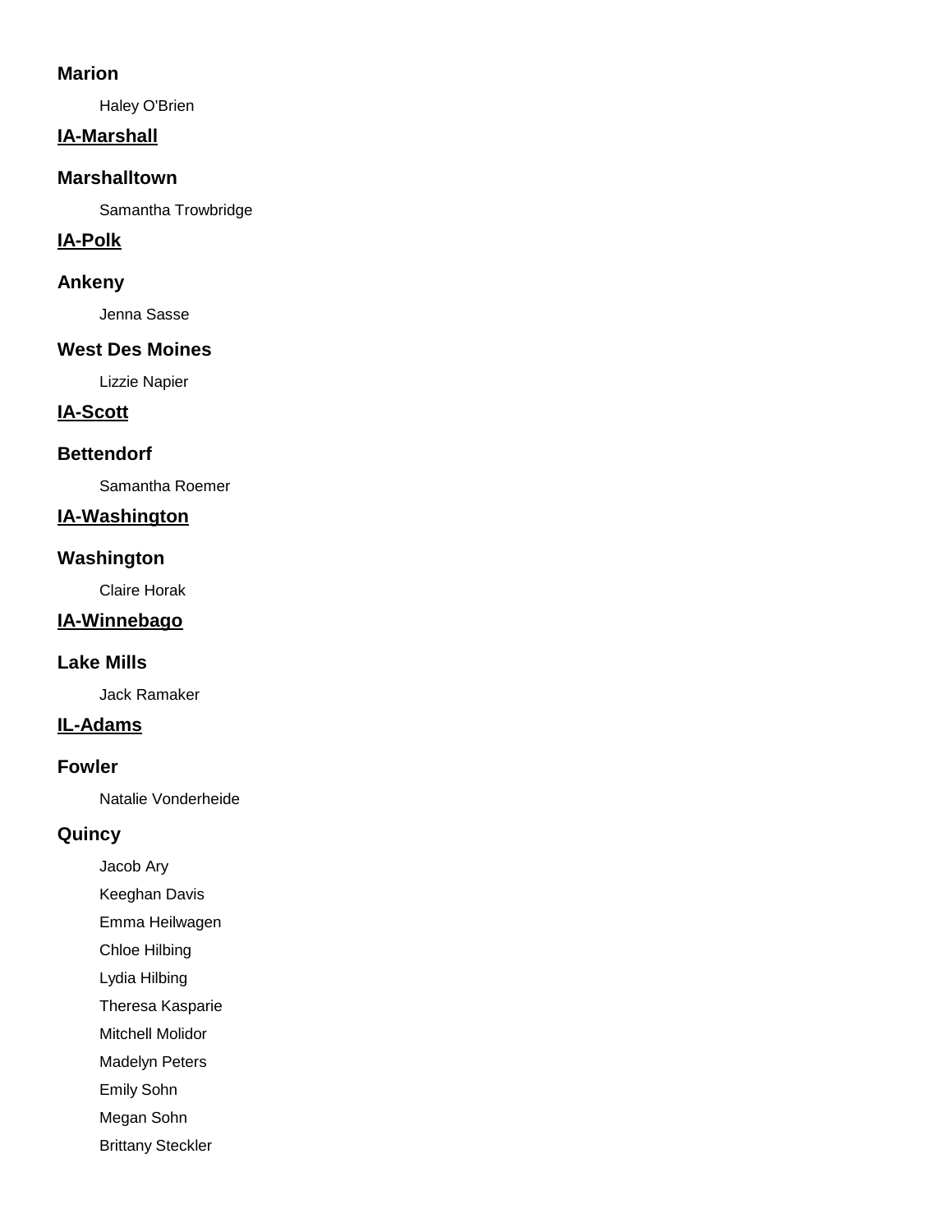Natalia Tenhouse Henry Vigor

### **Ursa**

Madison Baze

# **IL-Bond**

### **Pocahontas**

Alexandra Thies

## **IL-Boone**

### **Belvidere**

Elyce Turnipseed

# **IL-Champaign**

### **Mahomet**

Kailyn Northrup

# **IL-Christian**

### **Taylorville**

Courtney Fuerstenau

### **IL-Clinton**

### **Albers**

Kyle Holtmann

### **Breese**

Riley Fisher Parker Johnson

### **New Baden**

Shelby Weihe

### **Trenton**

Emily Takacs

## **IL-Coles**

### **Mattoon**

Kennedy Bateman

# **IL-Cook**

# **Barrington**

Justice Cromwell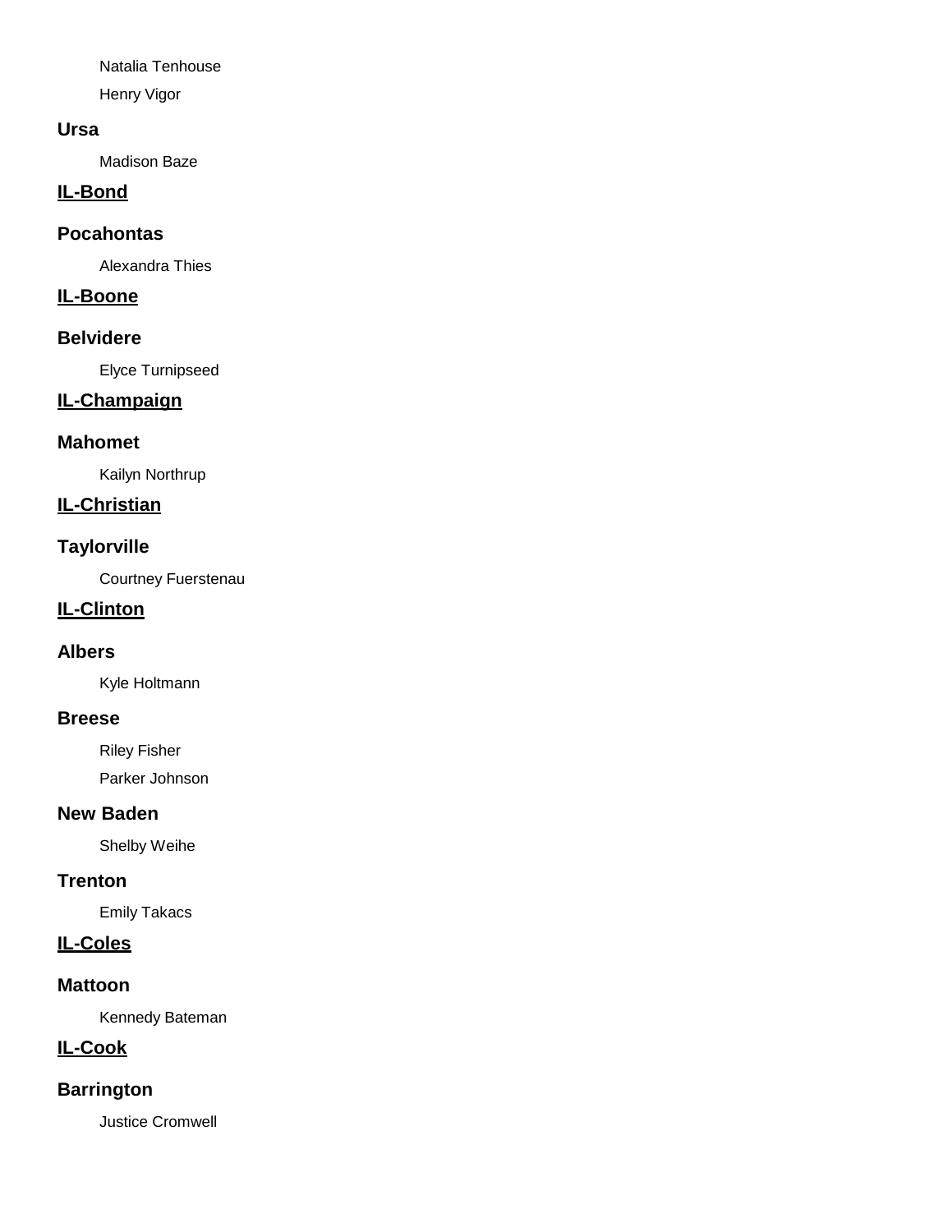## **Brookfield**

Kara Hernandez

## **Chicago**

Sadie Nehlsen

## **Flossmoor**

Eden Mitchell

# **La Grange Highlands**

Joshua Woolfington

## **IL-Dewitt**

## **Clinton**

Sarah Fabris

# **IL-Du Page**

## **Naperville**

Caroline Gates

## **Roselle**

Melyssa Hernandez

# **Villa Park**

Kaitlyn Karcz

# **Warrenville**

Sira Limbu

# **West Chicago**

Kayleigh Miessler

# **IL-DuPage**

# **Glendale Heights**

Bennett Johnson

# **IL-Effingham**

# **Effingham**

Lauryn Douthit Morgan Hagler Mason Hull

# **Sigel**

Emma Fearday

# **IL-Ford**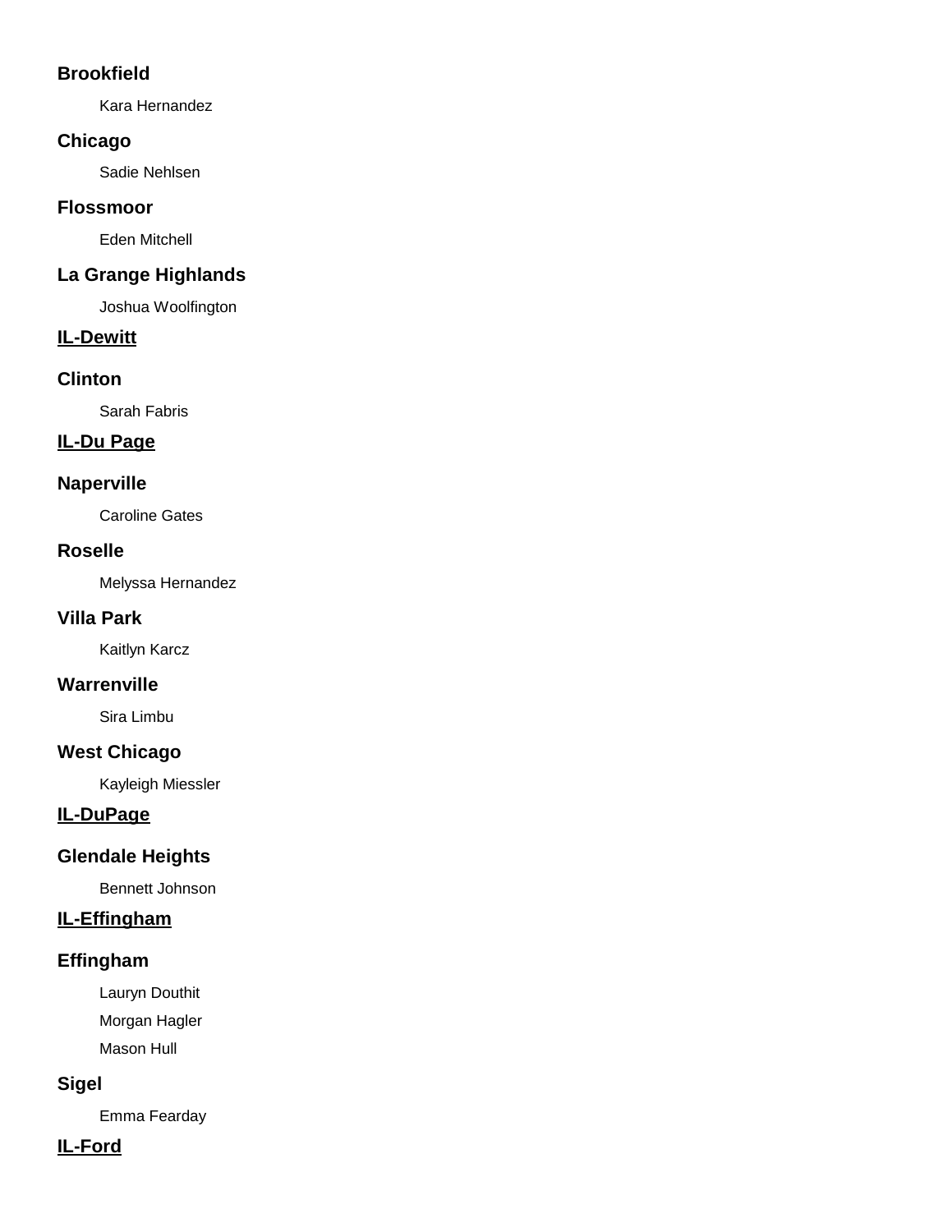### **Paxton**

Tate Graham

## **IL-Fulton**

### **Canton**

Bailey Culver

Madison Reeder

# **IL-Jackson**

## **Ava**

Kaden Wilson

## **IL-Jasper**

### **Newton**

Caelan Wilson

### **IL-Jersey**

## **Brighton**

Abigail Fahnestock

### **Dow**

Claire Tilden

# **Jerseyville**

Lydia Crader

Kiley Kirchner

Shannon Strong

# **IL-Kane**

### **Batavia**

Kelly Sego

## **Elburn**

Grace Shaw

## **Elgin**

Sydney Messina

## **Geneva**

Katie Montgomery Joshua Rose

## **Hampshire**

Jaydan Perez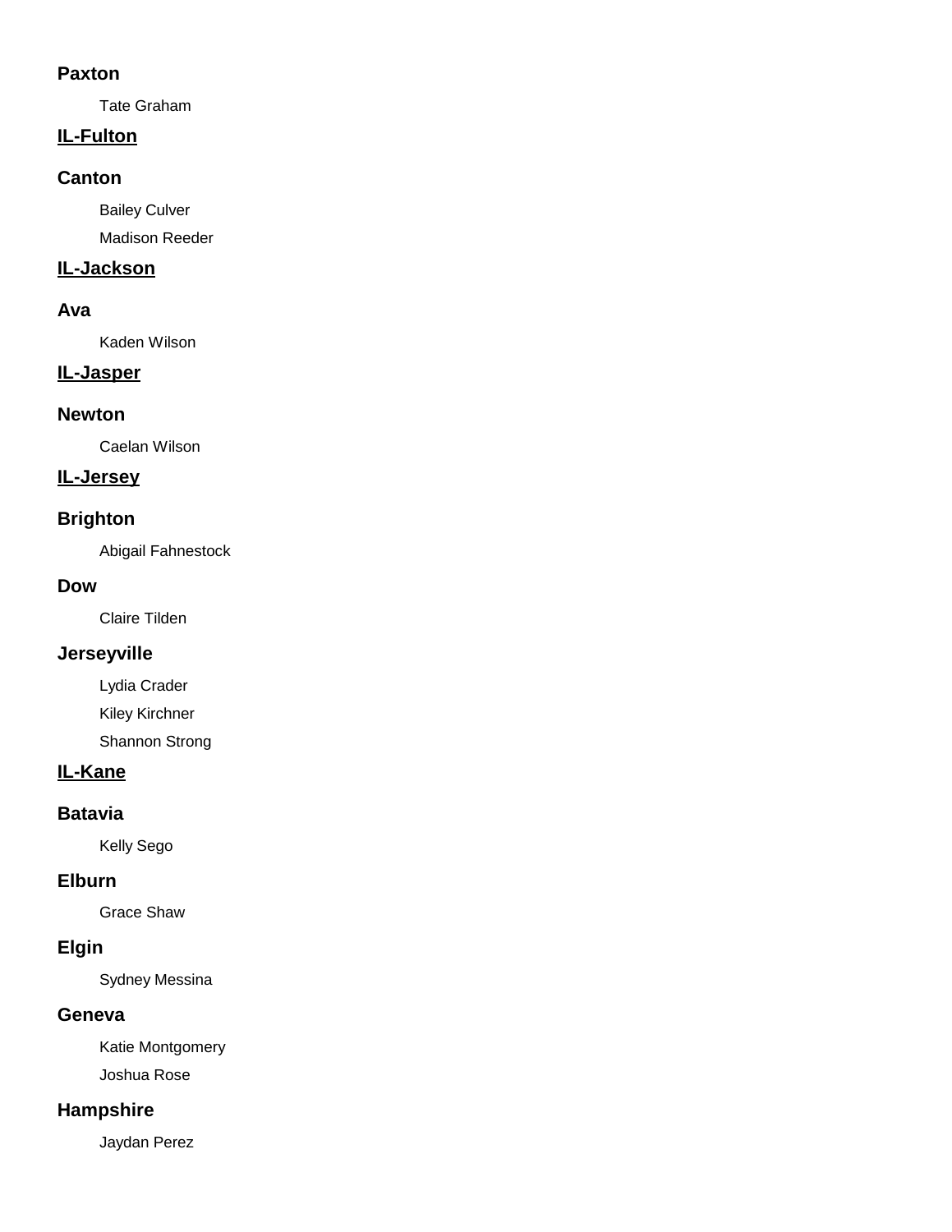## **IL-Kankakee**

### **Kankakee**

Ashton Thomas

# **IL-La Salle**

## **Oglesby**

Abigail Danielson

## **IL-Lake**

## **Grayslake**

Taylor Ebersohl

# **IL-Livingston**

# **Dwight**

Jillian Frauli

## **IL-Macoupin**

## **Brighton**

Layla Ward

# **IL-Madison**

## **Alton**

Stephanie Collins Samantha Dosso Anya Jones

# **Bethalto**

Jenna Robinson

# **Collinsville**

Emma Braun

Trey Przybysz

## **Edwardsville**

- Cyrina Beckmann
- Ezri Beckmann
- Samantha Boyer

Elena Brown

Kaitlyn Coles

Kiera Doughty

Cameron Grant

David Grant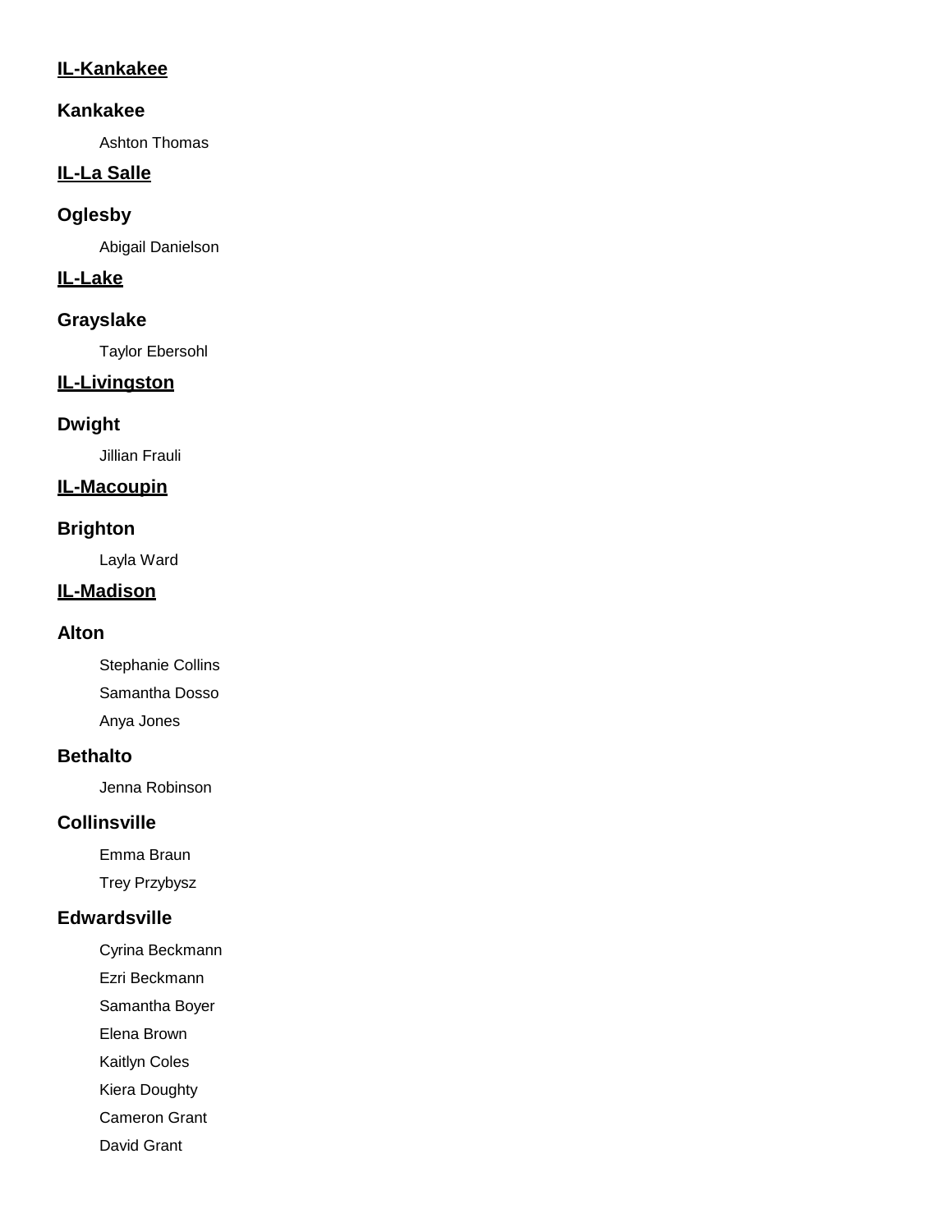- Margaret Grieve
- Emma Hensley

Connor Hinterser

Chloe Langendorf

Anna Lombardi

Julia Paul

Joshua Reed

Elizabeth Rice

Anna Stewart

Ryan Strohmeier

Mikaela Suess

Shane Valdes

Saxon Wolf

Natalee Wooff

## **Glen Carbon**

Eli Bateman

Sarah Jobe

Sophie Jobe

Madison Love

Camden Seel

Grant Toby

Abigail Zajac

# **Godfrey**

Chloe Beauchamp

Jayden Bell

Megan Croxford

Jessica Fears

Molly Gross

Alyssa Plummer

Paige Rockholm

Claire Spain

Meredith Walters

## **Highland**

Karley Broske

Kayla Eads

Lexie Korte

Zackery Korte

Sarah Lipski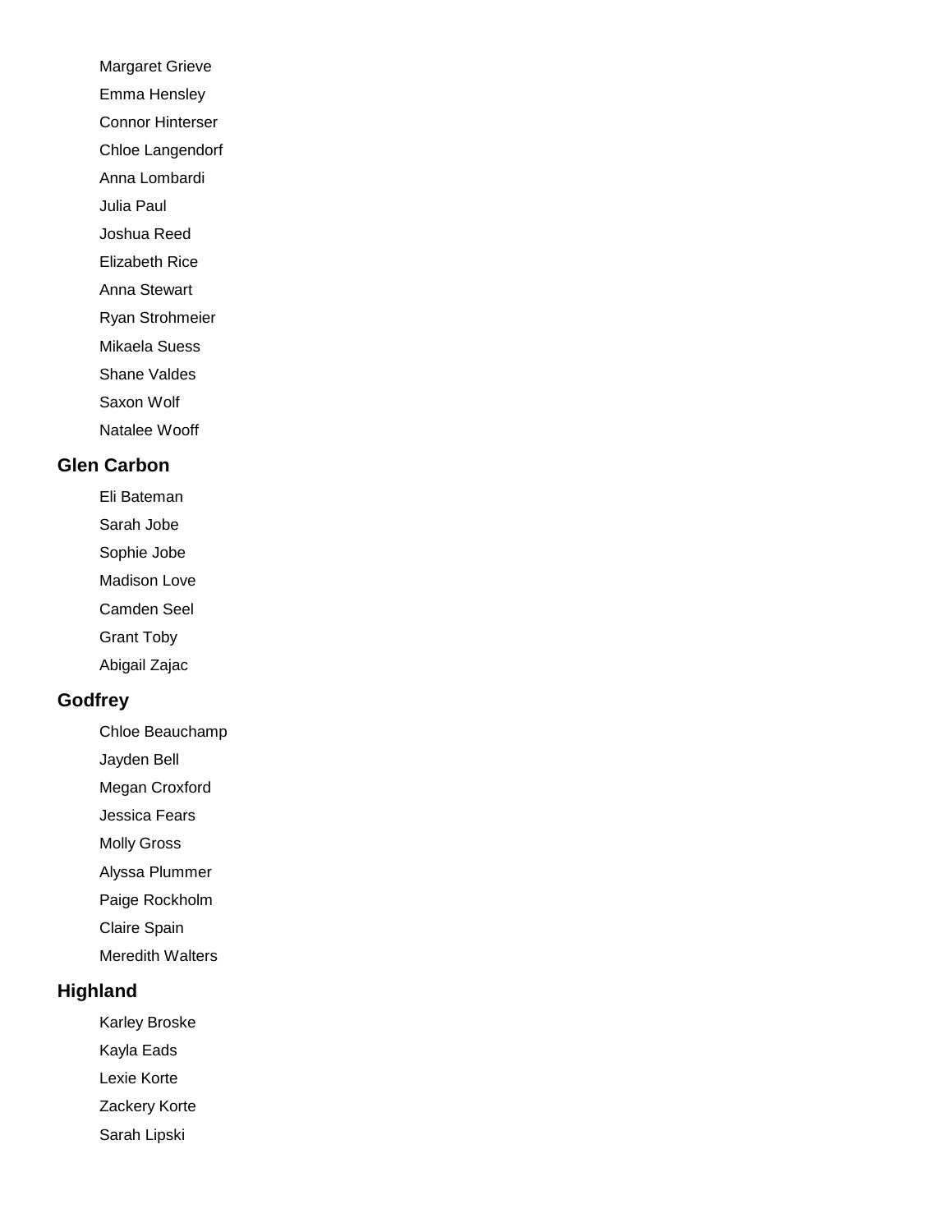### **Maryville**

Morgane Ash Jacklyn Heise Darren Kirsch Mackenzie Schaibly Nicholas Schmidt Jensen Slusher

### **Moro**

Kate Weber Kaitlynn Wrenn

### **Trenton**

Megan Griesbaum

# **Troy**

Nicholas Fang Eryn Fanning

Emily Gray

Ella Manso

Rebecca Neumann

Tyler Newcombe

Michael Tentis

# **IL-McHenry**

## **Crystal Lake**

Gabriella McElroy

### **Huntley**

Angelica Pozniak

## **Lake in the Hills**

Kate Emmel

Alyssa Stanek

## **Richmond**

Rachel Miller

### **IL-McLean**

### **Bloomington**

Melanie Bautista Kylie Crader Andrew Fischer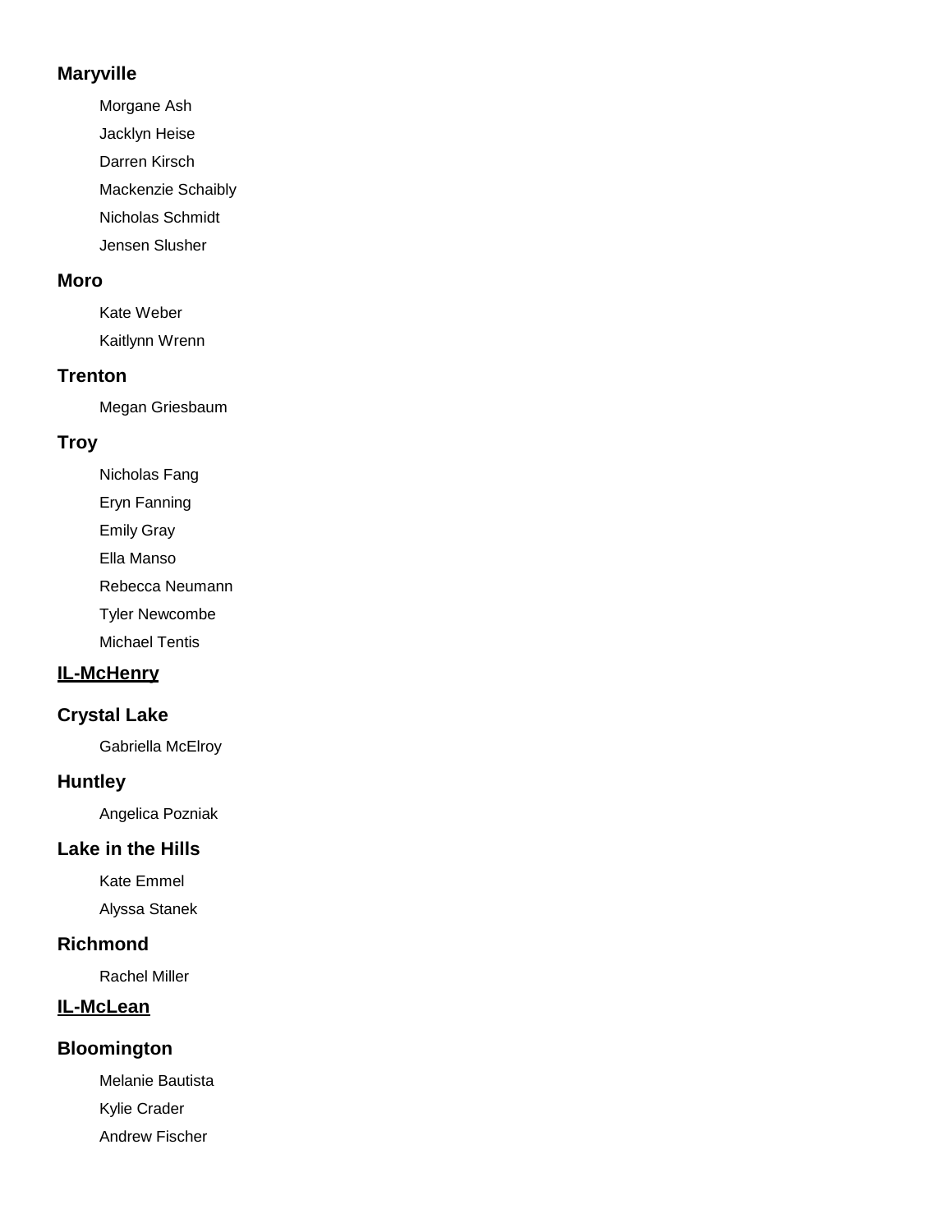Ryan Gorczyca

Amanda Sipes

### **Hudson**

Ethan Barnett McKenna Ficek

## **Le Roy**

Emily Grussing

### **IL-Monroe**

## **Columbia**

Alec Broske

Gage Brumley

Emily Chace

Andrew Ford

Jamison Garmer

Cole Graves

Jacob Heller

Riley Hubler

Jenna Jackson

Elijah James

Allison Kalbfleisch

Sam Kleinschmidt

Matthew Madlinger

Marissa Maldonado

Trenton Martin

Haley Mathews

Alec Mueller

Bryce Pautler

Aaron Rahn

Kaelyn Rheinecker

Maya Speckhard

## **Fults**

William Gilbert

### **Valmeyer**

Annabelle Abeln

## **Waterloo**

Cassie Allscheid Blake Bender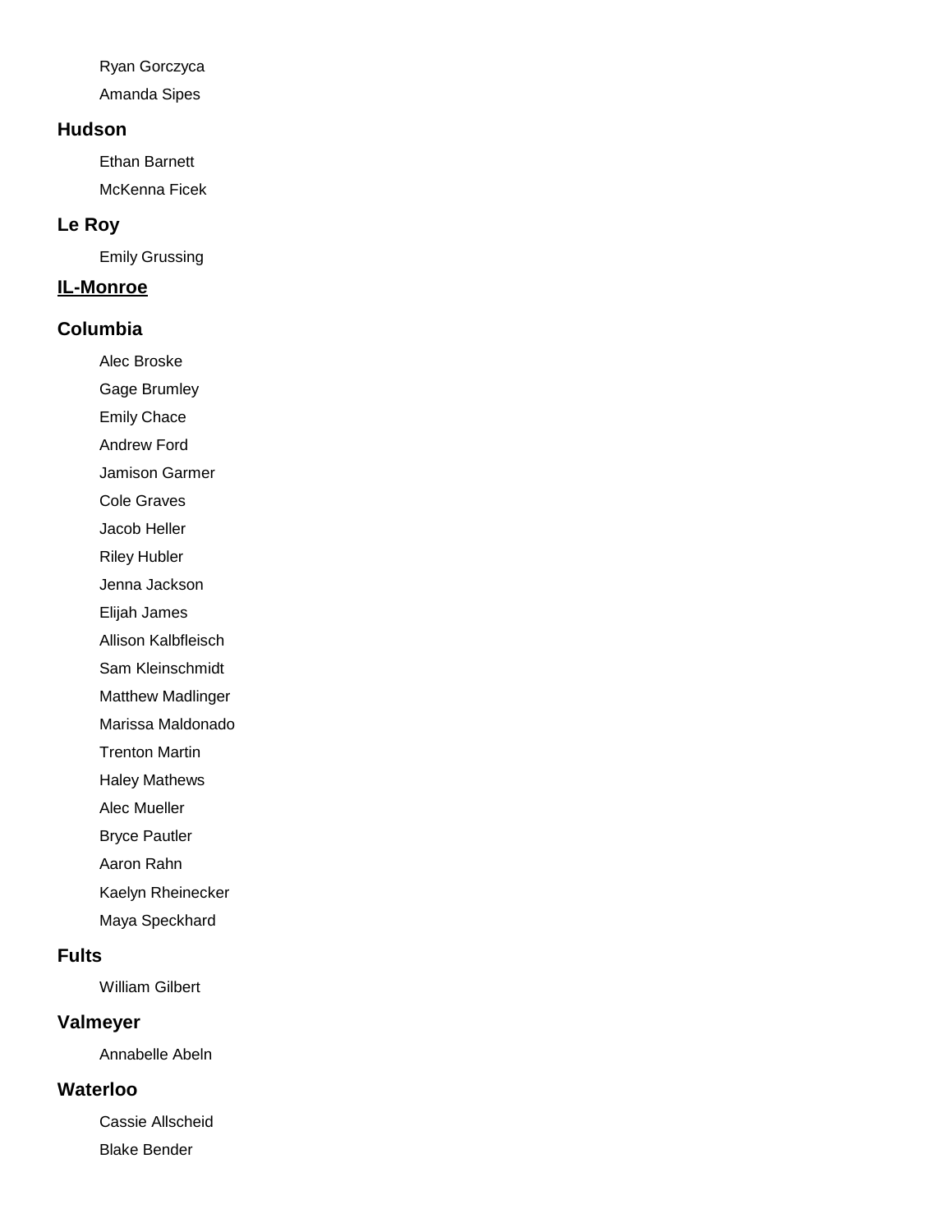Emma Innis Tate Schilling Gabriella Southworth

### **IL-Montgomery**

#### **Litchfield**

Grant Shelton

#### **IL-Morgan**

### **South Jacksonville**

Sarah Miner

Tyler Peters

# **IL-Peoria**

### **Brimfield**

Elijah Crawford

Grant Donahue

Parker Johnson

Alexandra Updyke

### **Dunlap**

Aidan Traphagan

### **Mapleton**

Drew Stear

## **Peoria**

Molly Driscoll

### **Princeville**

Ernie Perkins

## **IL-Randolph**

### **Red Bud**

Nolan Cowell

### **IL-Rock Island**

# **Coal Valley**

Katie Christensen

# **IL-Saint Clair**

### **Belleville**

Jeremy Bauer Richard Boyer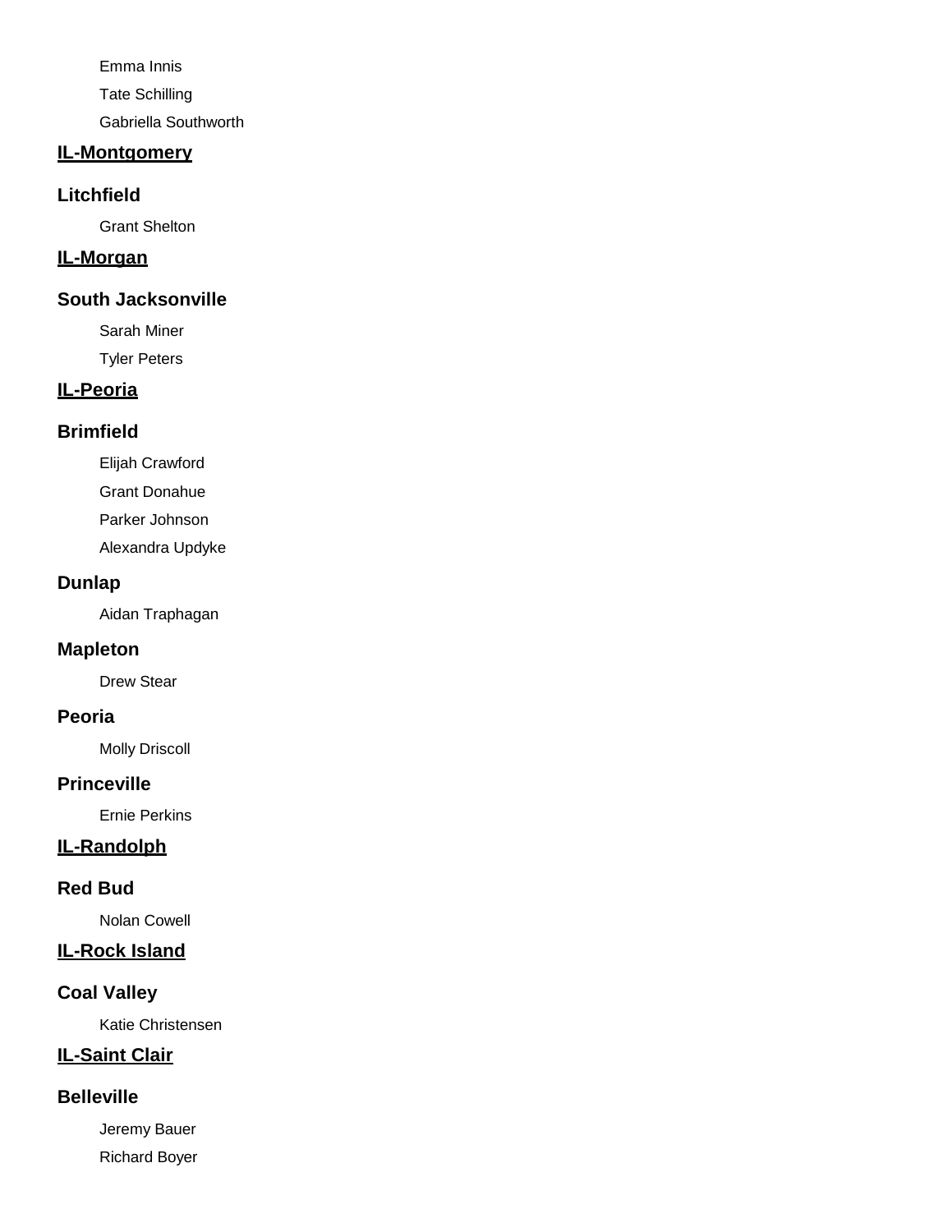Caitlyn Burress Cassidy Farrar Emiley Fritz Cameron Gansauer Maddie Gundlach Abigail Hobbs Cecelia Kalmer Tyler Kinnikin Justin Koderhandt Jeremy Kohlmeier Kristin Kurtz Jackson McCloskey Caitlin Padgett Cory Padgett Katrina Polansky Hope Reeves August Schwoebel Jennifer Shields Hayley Steen Luke Trapp Katie Wemhoener Hannah Witkus **Caseyville**

Graham Sudduth

## **Columbia**

Kyle Budde Casey Wagner

# **East Saint Louis**

Gloria Helt

## **Fairview Heights**

Maia Williams

## **Freeburg**

Lillian Dircks Julia Kee Mollie Wolf

#### **Mascoutah**

Paige Engelage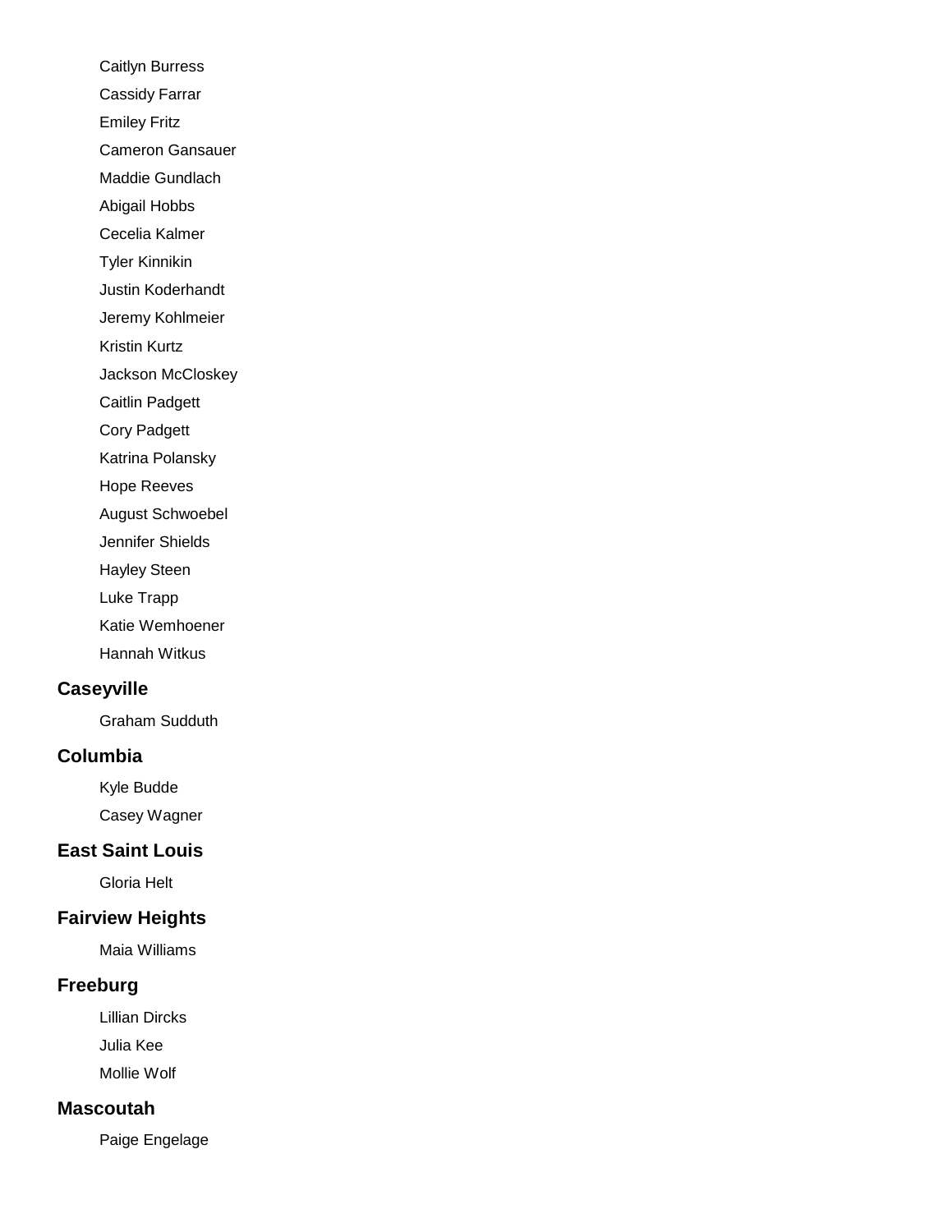Kayla Rudolphi

Blake Weiss

### **Millstadt**

Sarah Glaeser Natalie Hampsten KC Stedman Austin Valerius Madelyn Whitney

## **New Athens**

Madi Stewart

### **O Fallon**

Olivia Branz

Sae Choe

Kayla Conklin

Evan Donnell

Jasser Fanous

Sophie Hertzler

Vishal Jacob

Kaden Joggerst

Madison Jung

Morgan Jung

Katie Kalkwarf

Charlie Kellough

Simoriah Longhorn

Makayla Sharpe

Hannah Tole

# **Smithton**

Jordyn Chase

Chloe Schanuel

Brianna Seiberlich

Maci Stein

Kayla Whitworth

#### **Swansea**

Joseph Effinger Rachel Perez Elizabeth Tapen

### **Troy**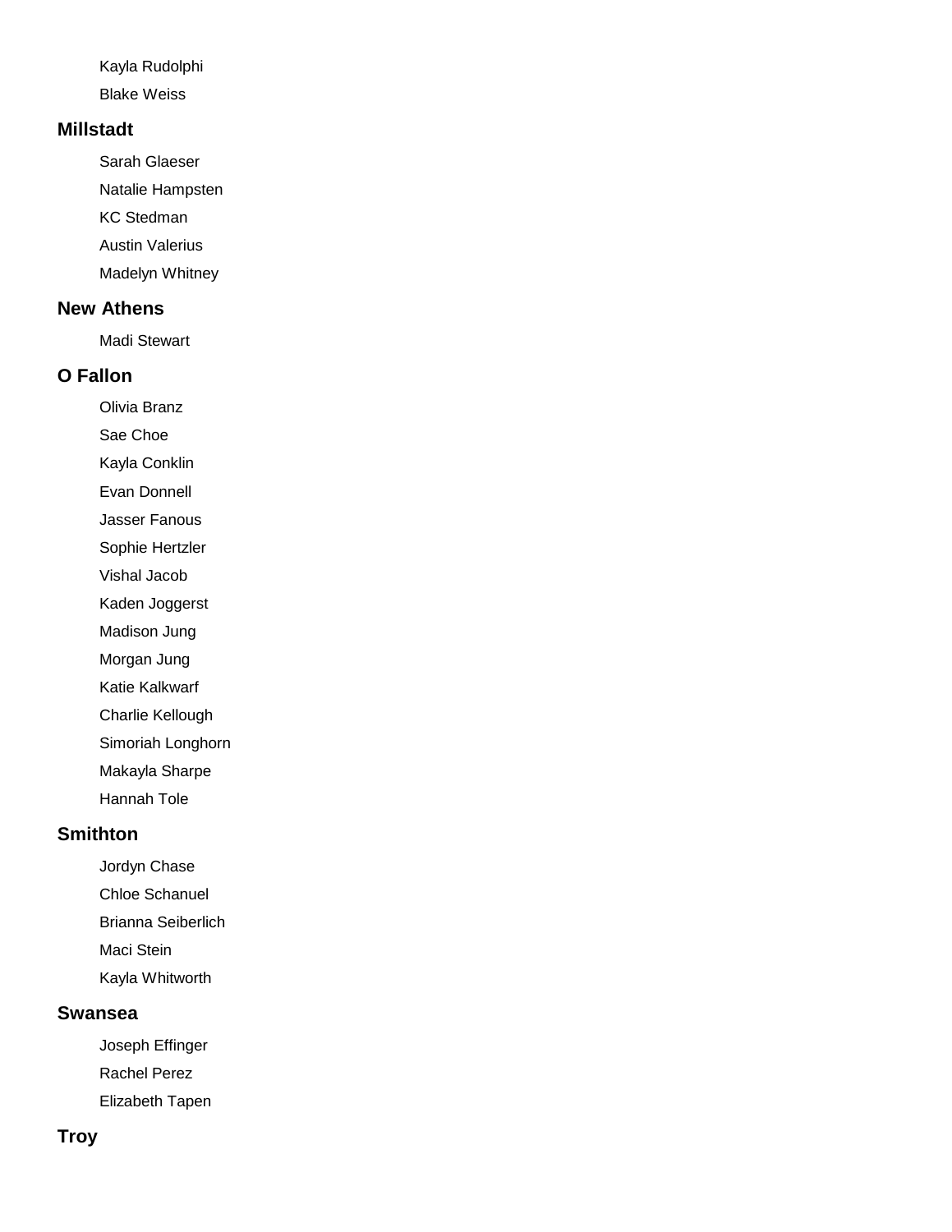Aidan Gass

### **Waterloo**

Molly Fahrner

## **IL-Sangamon**

### **Auburn**

Zoe Cocagne

### **Chatham**

Sydney Gibbs Stephen McClain

## **Springfield**

Riley Hochstein

Hannah Rivera

Brenna Young

## **IL-Tazewell**

### **Morton**

Liam Andrade

### **Pekin**

Meredith Dotson

### **Washington**

John Myers

Hannah Waguespack

## **IL-Union**

### **Anna**

Anna Madura

# **IL-Washington**

### **Okawville**

Megan Schleifer

## **IL-Wayne**

## **Fairfield**

Chloe Hodges

# **IL-Will**

# **Bolingbrook**

Sydney McGee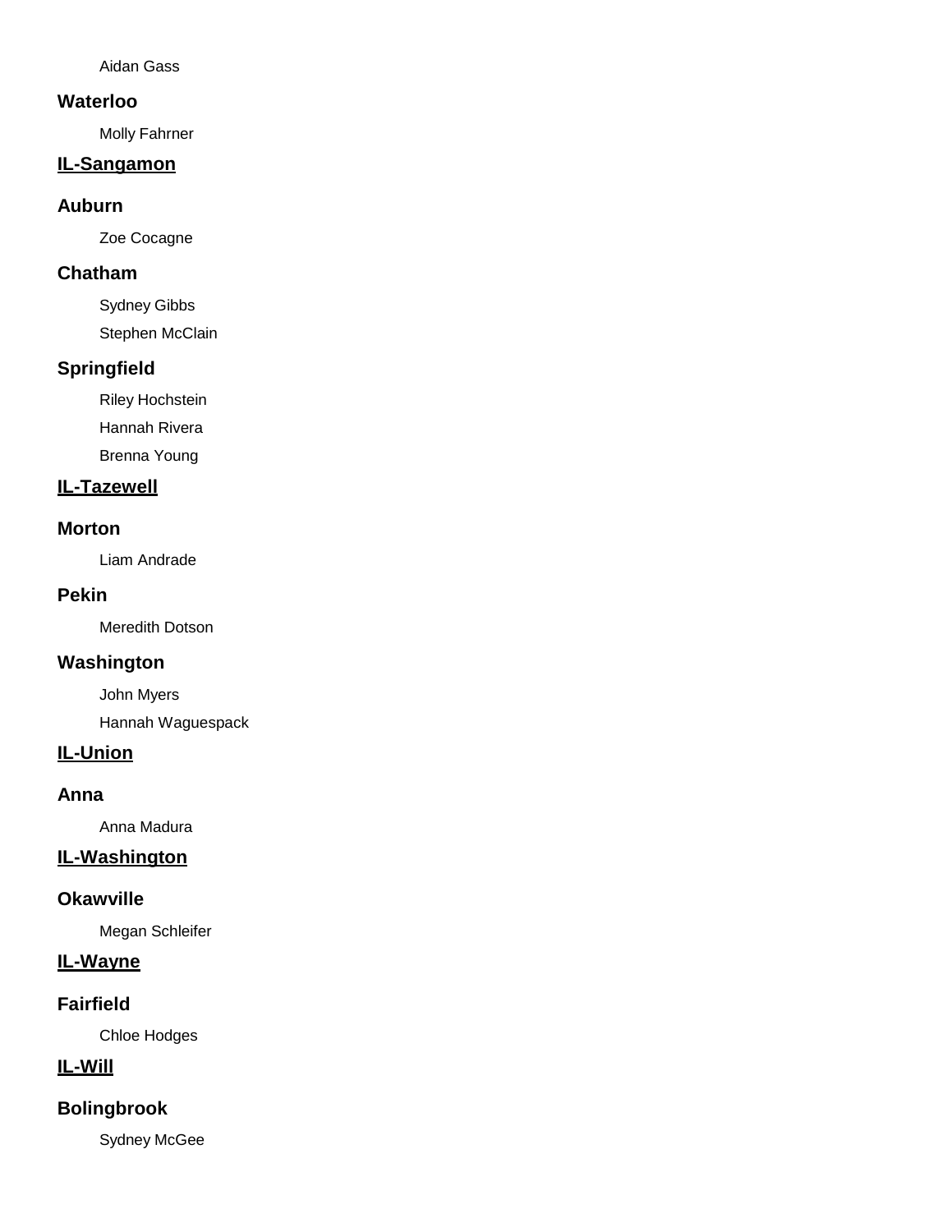### **Naperville**

Ella Carreras

#### **New Lenox**

Erica Zmuda

# **Plainfield**

Ethan Urbanowicz

### **Shorewood**

Megan Gardner

# **IL-Williamson**

# **Carbondale**

Trevor Whittington

# **IN-Lake**

# **Crown Point**

Jaden Cox

# **IN-St Joseph**

### **New Carlisle**

Madeline Mills

### **IN-Warrick**

### **Chandler**

Noah Reff

# **KS-Bourbon**

### **Fulton**

Grace Willis

# **KS-Butler**

### **Andover**

Ellie Brewer

# **Augusta**

Josie Hand

# **KS-Cowley**

# **Arkansas City**

Iva Halacheva

# **KS-Crawford**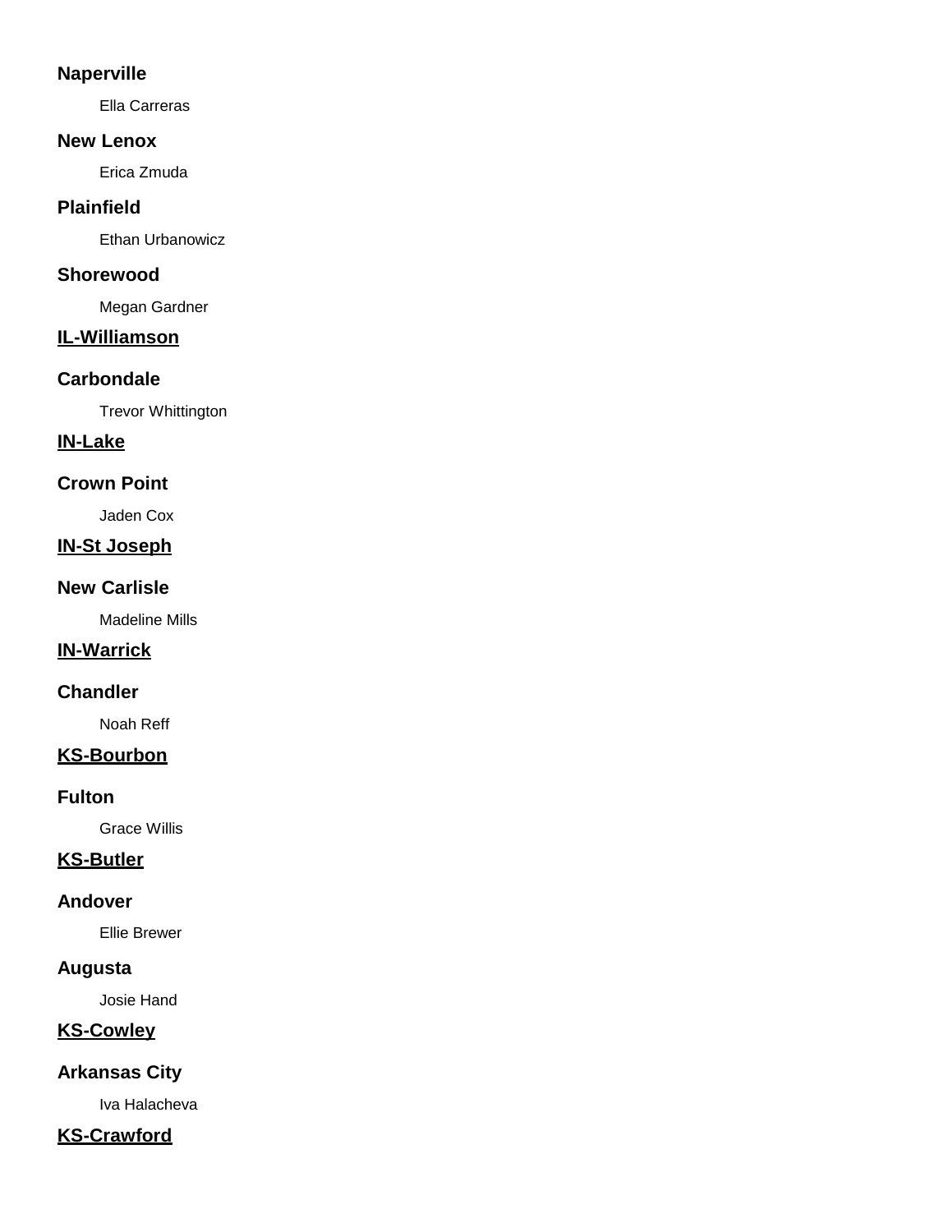## **Pittsburg**

Matthew Sanders

Brett Spears

# **KS-Douglas**

#### **Lawrence**

Ainsley Krug Reilley Moore Emma Parsons Rachel Parsons

# **KS-Finney**

# **Garden City**

Katie Chandler

### **KS-Jackson**

#### **Holton**

Cody Mulroy

# **KS-Johnson**

#### **Leawood**

Claire Anderson Lindsay Lahr Elyssa Ward

#### **Lenexa**

Jared Berlin

Andrew Duwe

Zoe Lanigan

Danylle Robinson

#### **Mission**

Morgan Horn Blake Peery

#### **Olathe**

Carolina Bermudez Sonia Brekken

Olivia Conger

Luke Corder

Meadow Eddleman

Abigail Hanson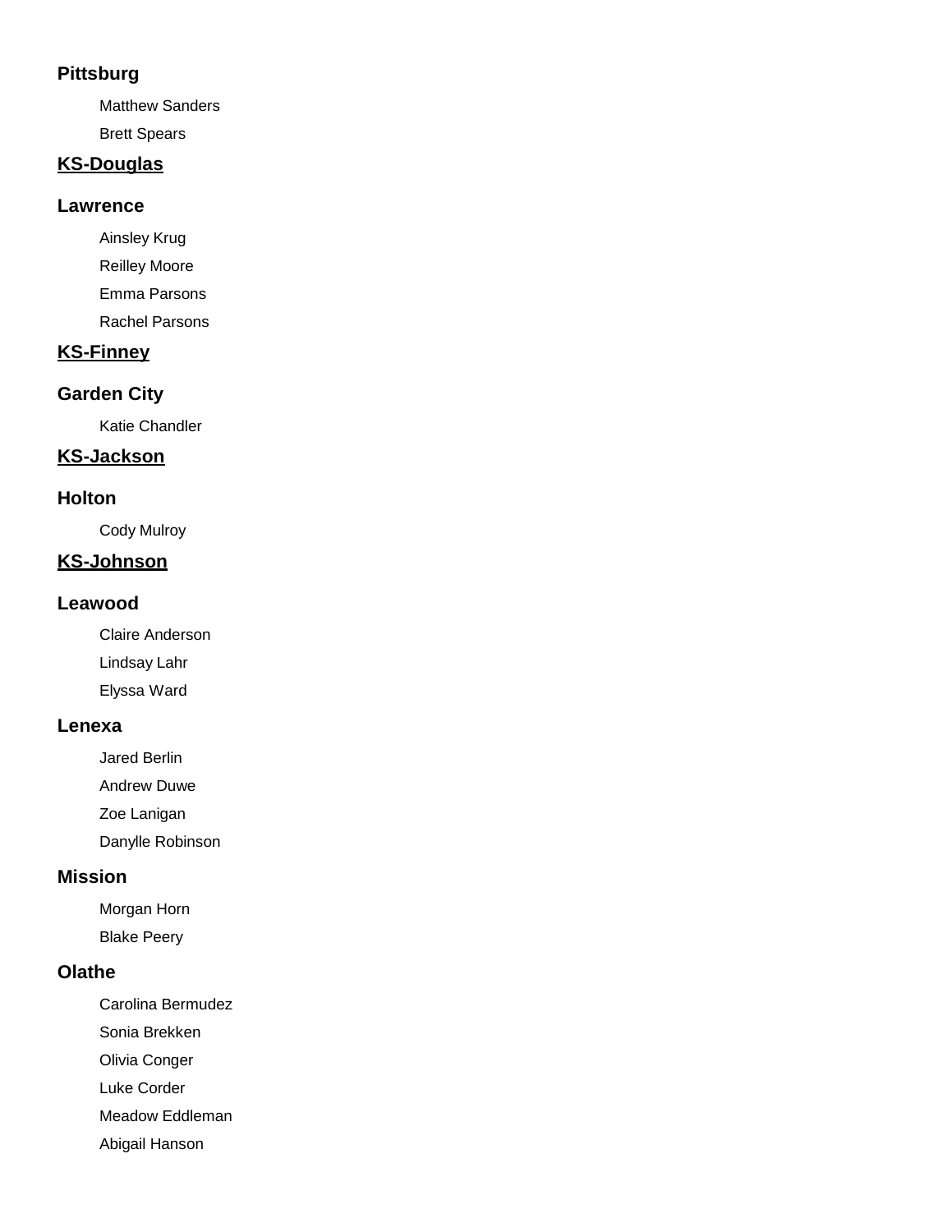- Caleb Hernandez
- Anthony Lakin
- Coby Morrone
- Bryan Jomar Paat
- Carly Raunig
- Sharla Richardson
- Cameron Rippee
- Jessica Smith
- Willa Walberg
- Taylor Willett

#### **Overland Park**

- Caden Bolz
- Jacob Clark
- Jayme Dean
- Kaila Enslinger
- Jacquelyn Flores
- Carly Hendrickson
- Michael Hill
- Kyli Jackson
- Rebecca James
- Kennedy Kosic
- Morgan Lank
- Jade Loftness
- Jessica Love
- Sofia Loveland
- William Martin
- Addison McCarty
- Grace McConnell
- Sydney Moler
- Maya Nerstheimer
- Brooke Nolkemper
- Grace O'Keefe
- Lindsey Stoneman
- Mary Margaret Wilkinson
- Sydney Wilson

# **Prairie Village**

Alana Rowan Emma Wiltfong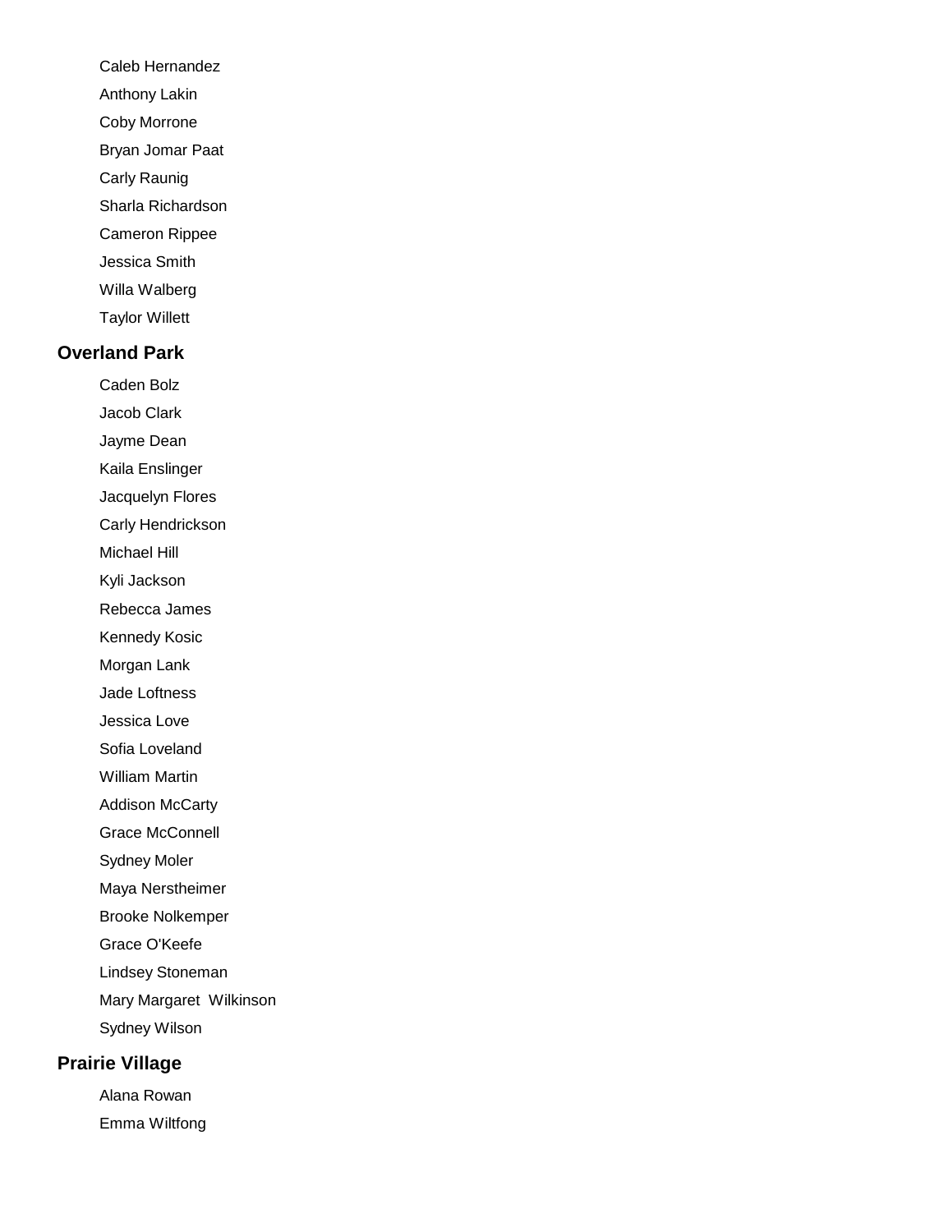#### **Shawnee**

Garrett Burgard

Julia Feuerborn

Meghan McGaw

Kylie Overbaugh

# **Spring Hill**

Hannah Oldham

## **Stilwell**

Jenna Anderson

# **KS-Labette**

### **Mound Valley**

Alexis Smith

### **Oswego**

Hannah Spriggs

### **Parsons**

Bradie Johnson

# **KS-Leavenworth**

### **Lansing**

Kristen Dennis

# **KS-Miami**

### **Fontana**

Kyra Uphoff

# **Louisburg**

Kaitlyn Lewer

Anna Niebrugge

# **Overland Park**

Jarrett Westfall

# **Paola**

Mckenzie Gagnebin

# **Spring Hill**

Meg Putnam

### **Wellsville**

Ingrid Perkins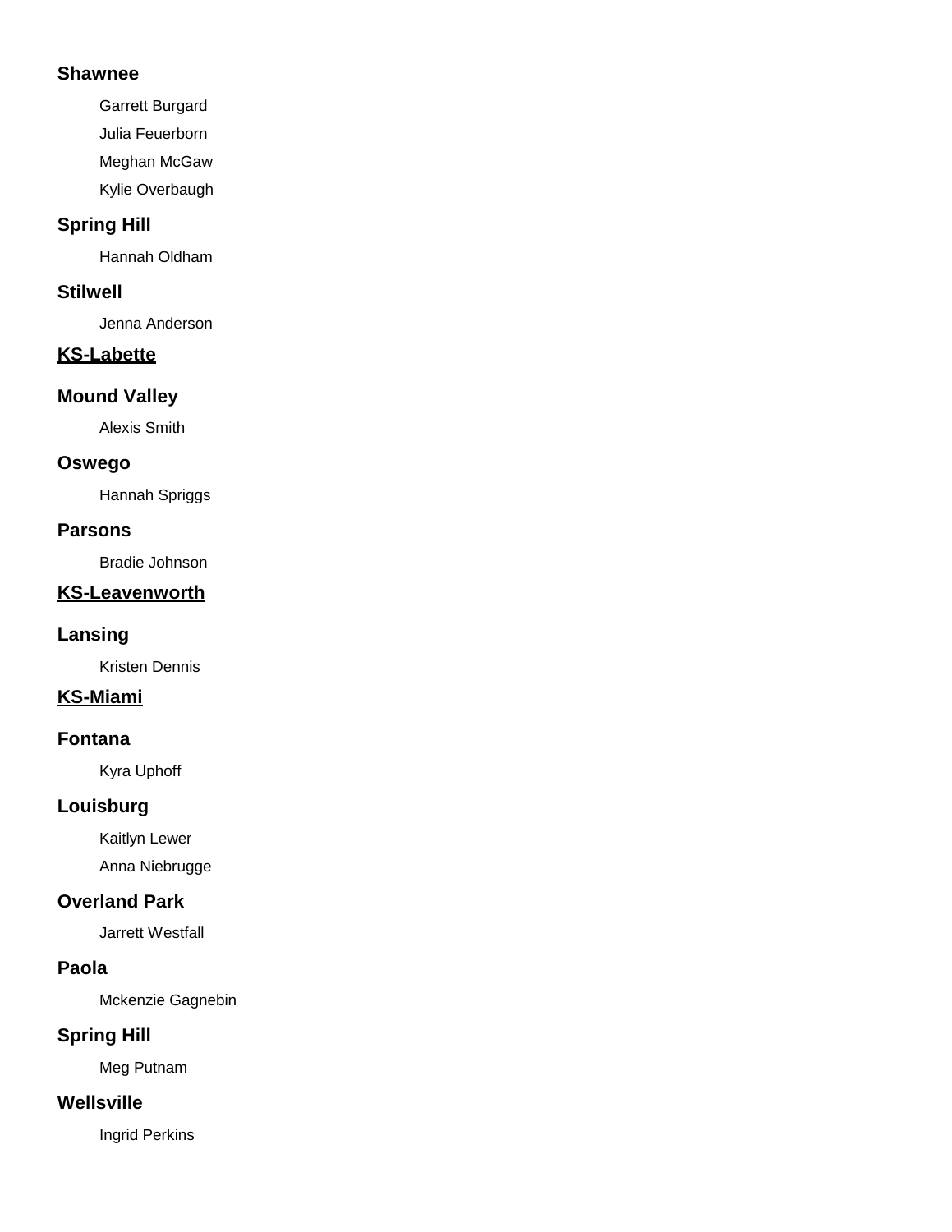# **KS-Sedgwick**

#### **Bel Aire**

Peyton Eckhart

#### **Derby**

Emily Ostmeyer Olivia Tullis

## **Garden Plain**

Alex Mannebach

Gabe Mannebach

# **Haysville**

Deenal Patel

### **Wichita**

Josie Anderson Sierra Fury Maverick Lewis Casey Loving Lindsey Sanderson Kristin Woodruff

# **KS-Shawnee**

### **Topeka**

Aidan Ives Mariah Spangler

# **KS-Wyandotte**

# **Kansas City**

Hannah Haworth

# **KY-Magoffin**

# **Salyersville**

Seth Jenkins

### **LA-Natchitoches**

### **Natchitoches**

Anne Keran

# **MA-Hampden**

#### **Caracas**

Iraia Arrue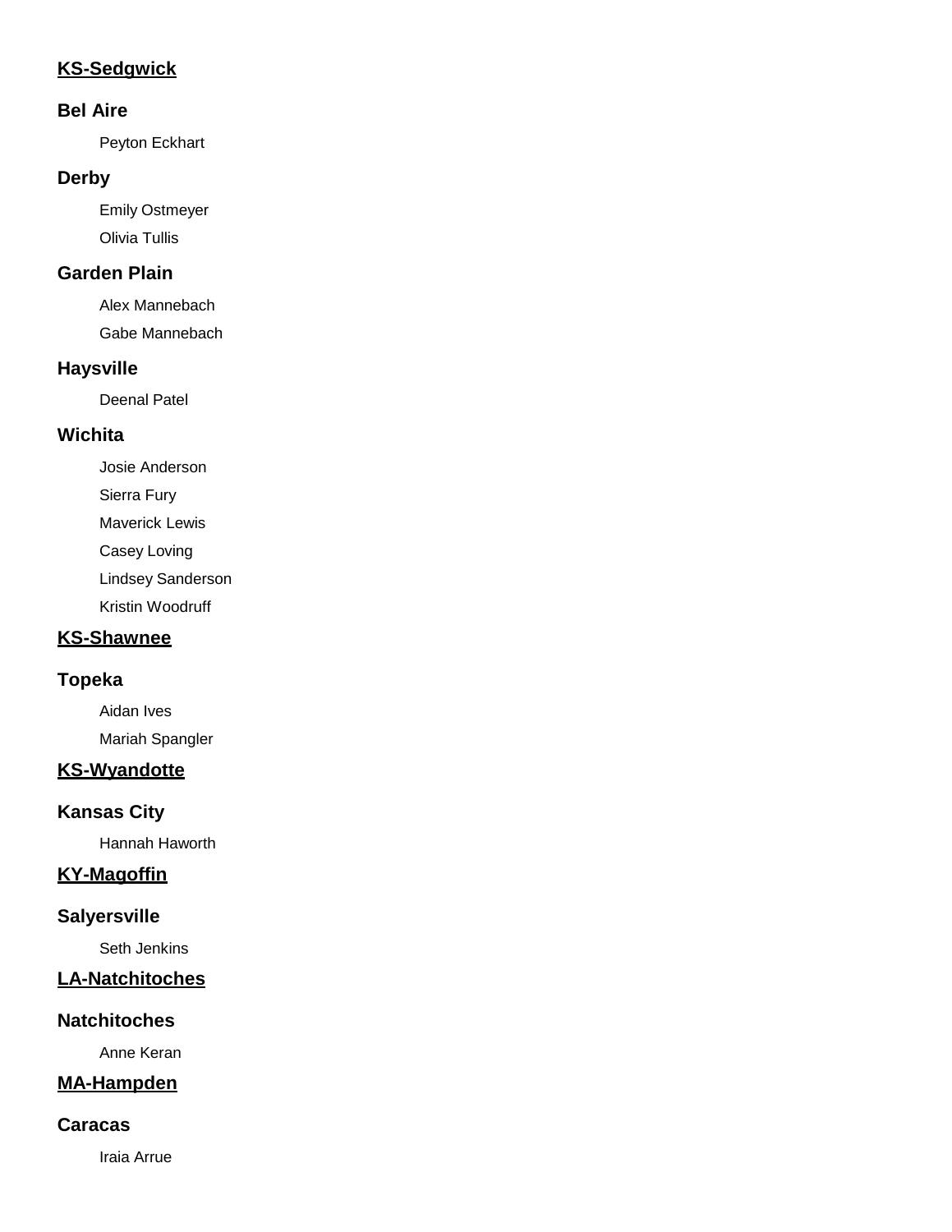# **MD-Anne Arundel**

#### **Arnold**

Tristan Hogan

#### **Severna Park**

Hana Johnson

### **MD-Howard**

#### **Ellicott City**

Nathanael Kim

#### **ME-Washington**

#### **East Machias**

An Nguyen

an Tran

# **MI-Macomb**

#### **Macomb**

Garrett Wojcicki

#### **MN-Anoka**

#### **Anoka**

Agnes Plamann

# **MN-Olmsted**

#### **Rochester**

Kaitlyn Hui

### **MN-Rice**

#### **Faribault**

Teagan Langevin

### **MN-Washington**

### **Cottage Grove**

Joseph Dale

# **MO-Adair**

### **Greentop**

Garrett Nichting

### **Kirksville**

Zachary Caraway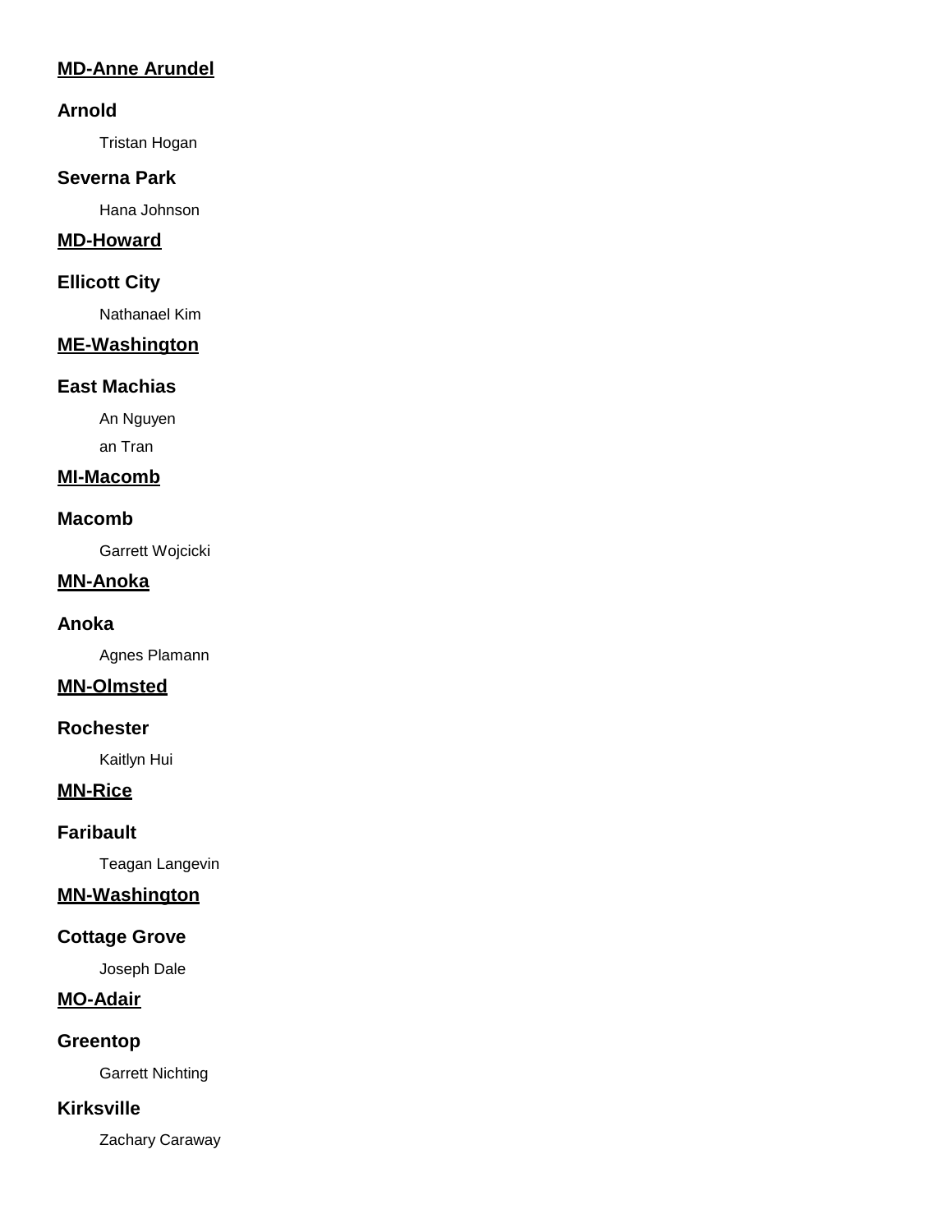Devan Corbett Lauren Kramer Jaden Melnick Annaliese Novinger Abbey Ranson

# **MO-Andrew**

#### **Country Club**

Kailyn Guck Paige Nold

#### **Savannah**

Haley Frieling Lindsey Webb Sophie Wolken

#### **MO-Atchison**

#### **Fairfax**

Tacy Mitchell

#### **Rock Port**

Mystie Robinson

## **MO-Audrain**

#### **Laddonia**

Charleyann Stone

#### **Mexico**

Danielle Kelly

Erin Kelly

Mary Nowlin

Kaelyn Springfield

Emma Unger

# **Thompson**

Aida Stanley

# **MO-Barry**

### **Cassville**

Yesenia Aguinaga

Jayden Bowman

Josilyne Creason

Trey Dalton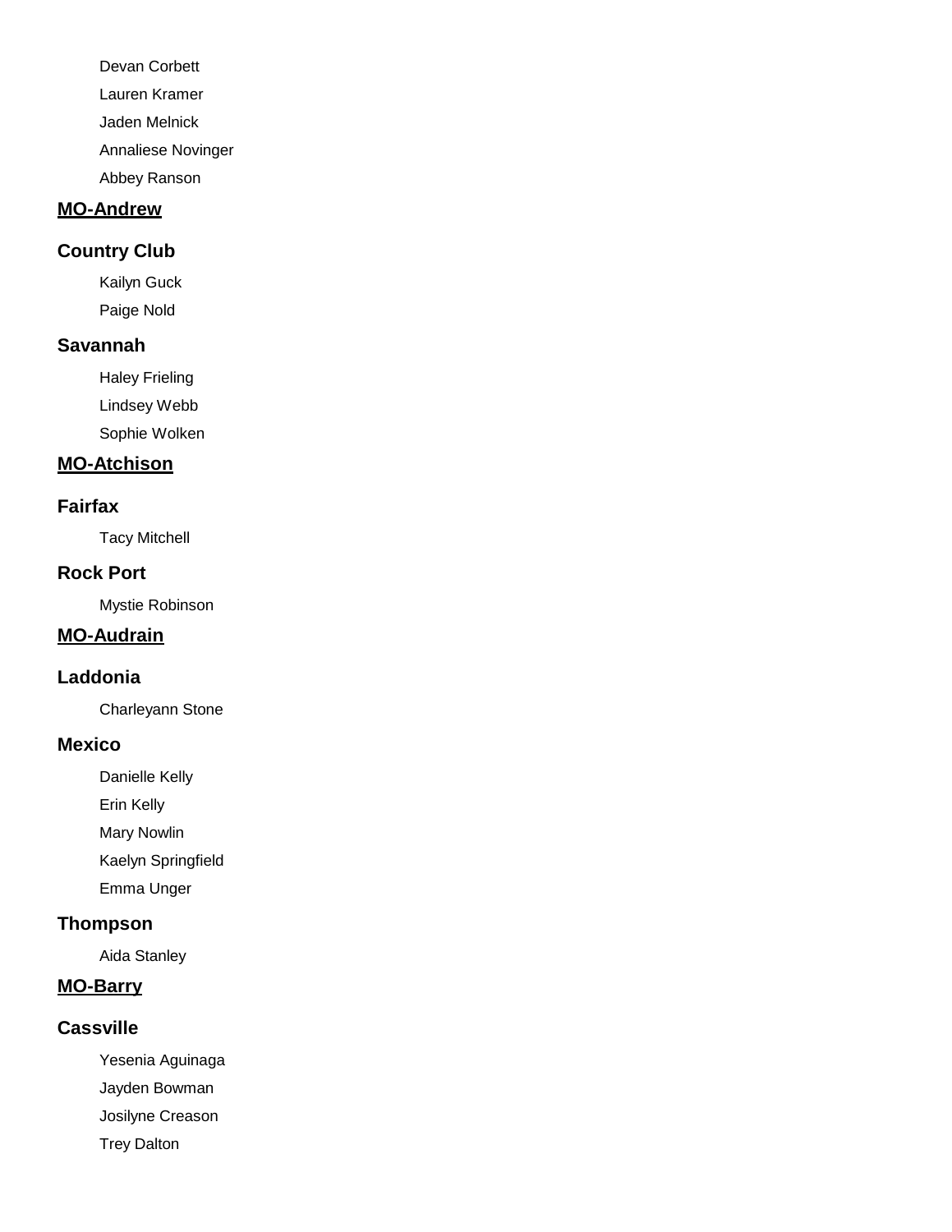Alyssa Dorris

Evan Foulke

Clara Hermansen

Cole Jackson

Melissa Martinez

Natalie McNeill

Gavin Moore

Marcia Morgan

Josh Wilkins

### **Eagle Rock**

Emma Mueller

#### **Exeter**

Jarrett Brattin

Calista Burns

Madelyn Cole

Rachel Lacey

Cailyn Spears

Makenzie Stephens

#### **Fairview**

Susan Cha

#### **Monett**

Christian Canales

Karmen DePriest

Chandler Orwig

Alysa Oyerly

Adrian Pham

Reagan Washburn

Emily Webb

Grace Wormington

England Yarbro

### **Purdy**

Selena Hang Josi Rose Lane Willis

### **Shell Knob**

Matthew Bonass Teagan Johnson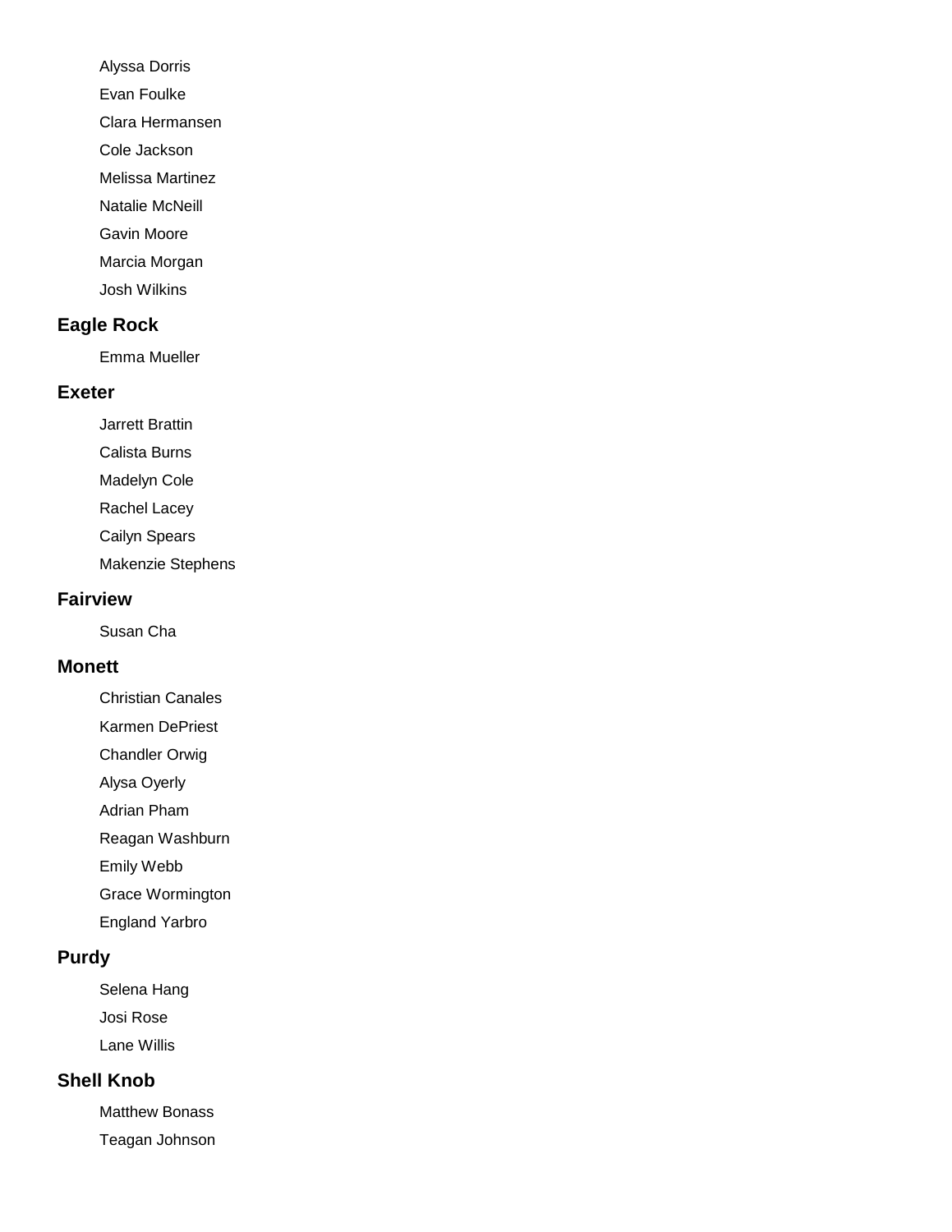#### **Verona**

Gabrielle Boettler Lindsey Murphy

#### **Washburn**

Jennifer Quintanilla

### **MO-Barton**

#### **Asbury**

Sarah Farrar Miles Stamper

#### **Lamar**

Taylor Darrow Lauren Morgan Cody O'Sullivan Conor Tannlund Michaela Winslow

### **Liberal**

Kyle Henegar

## **MO-Bates**

### **Adrian**

Gage Harris Emma Wernex

### **Butler**

Damien Richardson

### **Foster**

Miranda Dougherty

### **Rich Hill**

Kylann Tourtillott

### **Rockville**

Michael Scrivener

Rachel Scrivener

# **MO-Benton**

# **Cole Camp**

Zach McCubbins

### **Lincoln**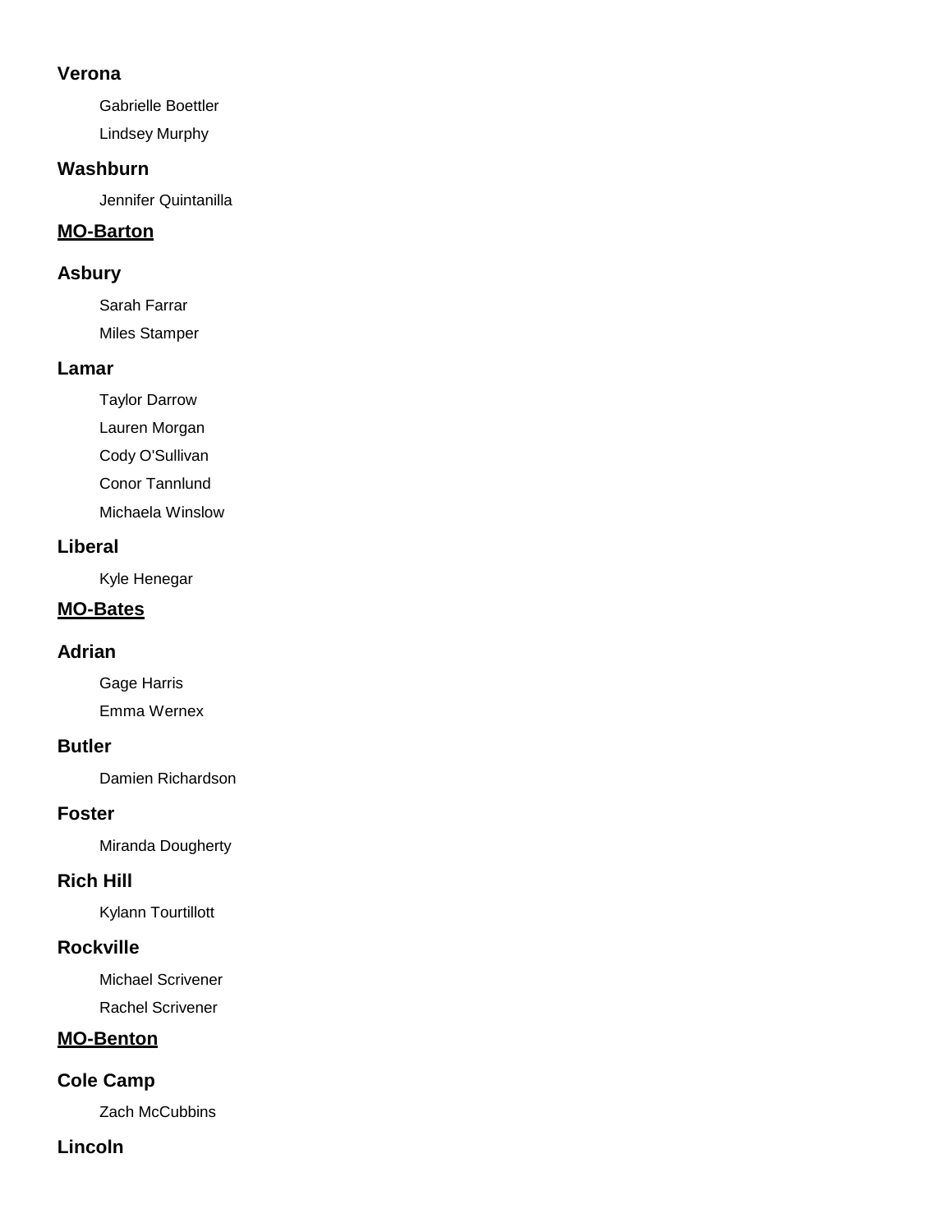Mason Sanders

Reanna Schrader

#### **Warsaw**

Hannah Chapman

- Suzanne Cortright
- Edsel McMillin
- Bethany Nichols
- Caelan Weller
- Kamryn Yach

# **MO-Bollinger**

# **Leopold**

Allison Glass

# **Marble Hill**

Baylor Long

# **MO-Boone**

# **Ashland**

Ryan Nolan

# **Centralia**

Katie Reams

# **Columbia**

- Jacy Alexander
- Jadie Arnett
- Grace Aumiller

Alexis Baillargeon

Grace Beahan

Jamison Brooks

Lauren Clayton

Taryn Criblez

Jackson Dampier

Mariah Dasczynski

Ysabelle Drage

Hannah Evans

Amber Fisher

Drew Freeman

Avery Gorden

Luigi Guillen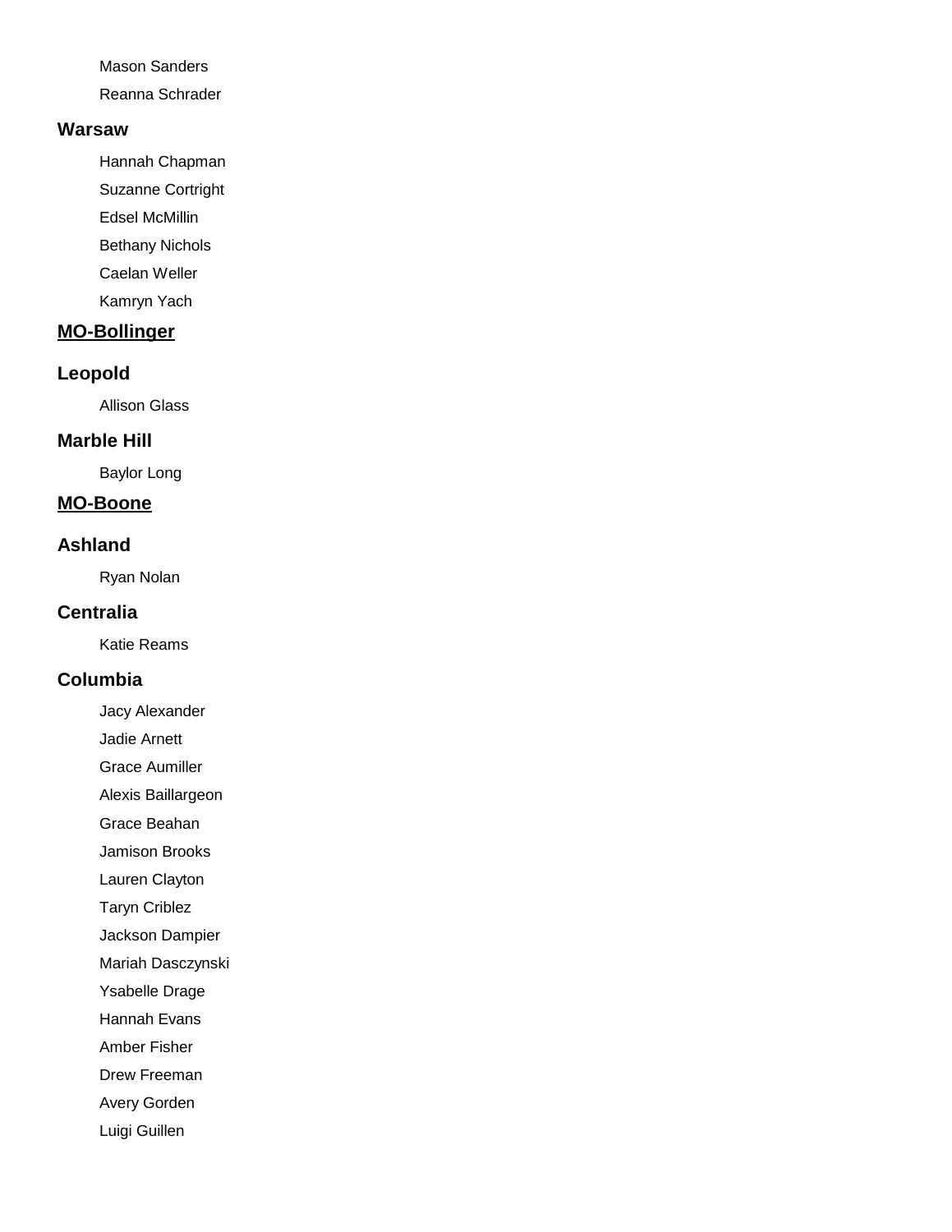Tomas Hopkins Madeline Horrell Austin Huskey Carly Kiesling McKenna King

Elizabeth Meyer

Lindsey Naugle

Spencer Nivens

Carolyn Redlinger

Grace Robison

Grace Schieber

Grace Shockley

Izzy Struby

Amelia Talken

Kassidy Wagner

Alexandra Weimer

Thomas Wood

Laura Wright

#### **Hallsville**

Hannah Lauffer Brit Skinner Ashlynn White

#### **Hartsburg**

Ethan Blackburn

### **MO-Buchanan**

#### **Easton**

Abigail Horn

#### **Saint Joseph**

Abbie Adkins

Sarah Bolander

Anna Bracciano

Alanna Bryson

Jacob Day

Darian Duncan

Sydney Flowers

Lexi George

Mia Gray

Ashley Guldan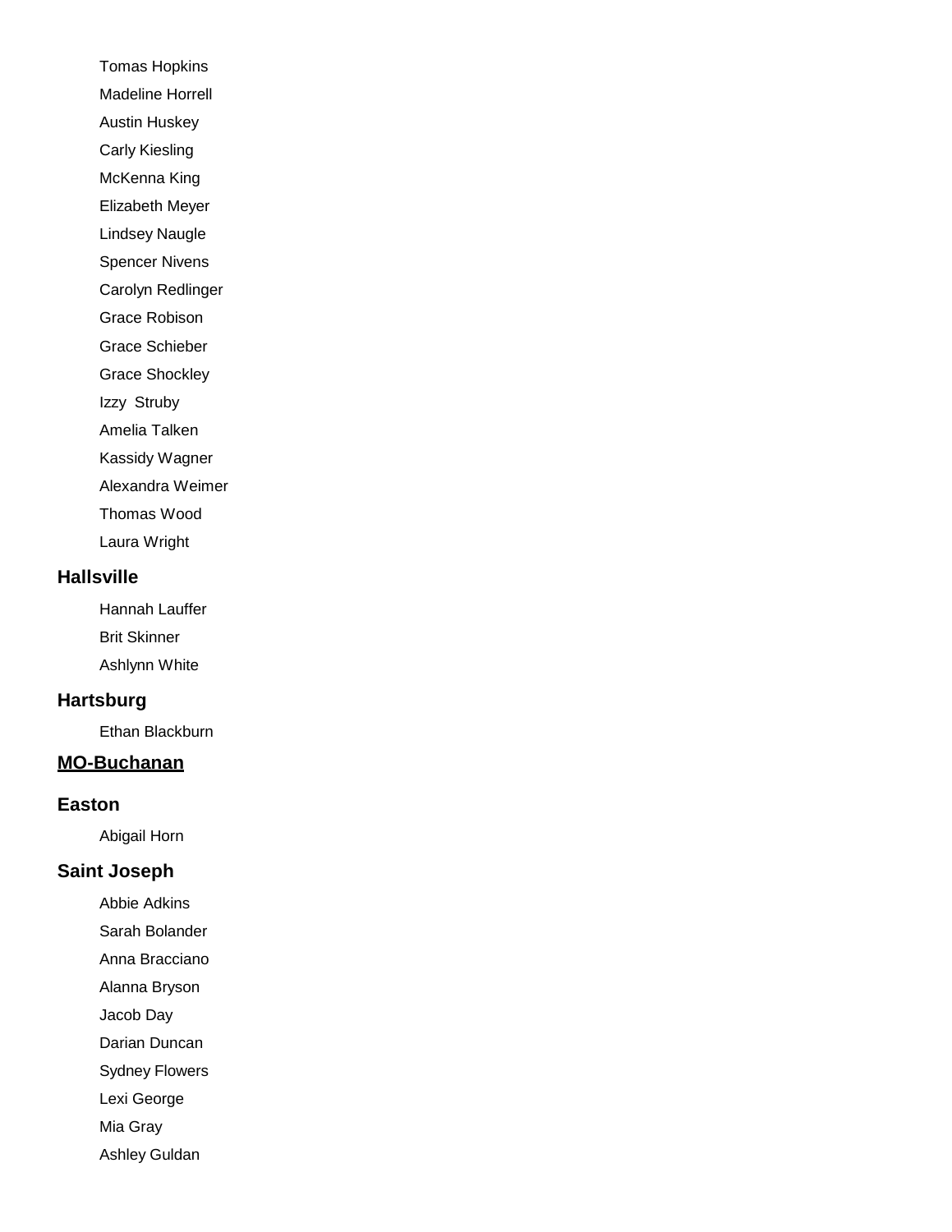Reese Hardy Zachary Langley Margaret Levins Maggie Limle Melanie Murphy Kailey Pond Madlyn Sprague Blake Stark Addison Wheatley

Brooke Winder

#### **St Joseph**

Reese Mattox

#### **MO-Butler**

#### **Poplar Bluff**

- Brenna Colyott
- Madyson Foust
- Alex Gaebler
- Bryanna Griffin
- Kaile Harper
- Emily Knoppe
- Austin McIntosh
- Myranda Odom
- Tyler Wilkerson

#### **Qulin**

Alissa Austin

#### **MO-Caldwell**

#### **Polo**

Ysee Chorot

# **MO-Callaway**

#### **Fulton**

- Karsyn Arthur
- Destri Dungan
- Brooke Fischer
- Carley Gubera
- Reagan Hill
- Bailey Parker
- Ashley Potter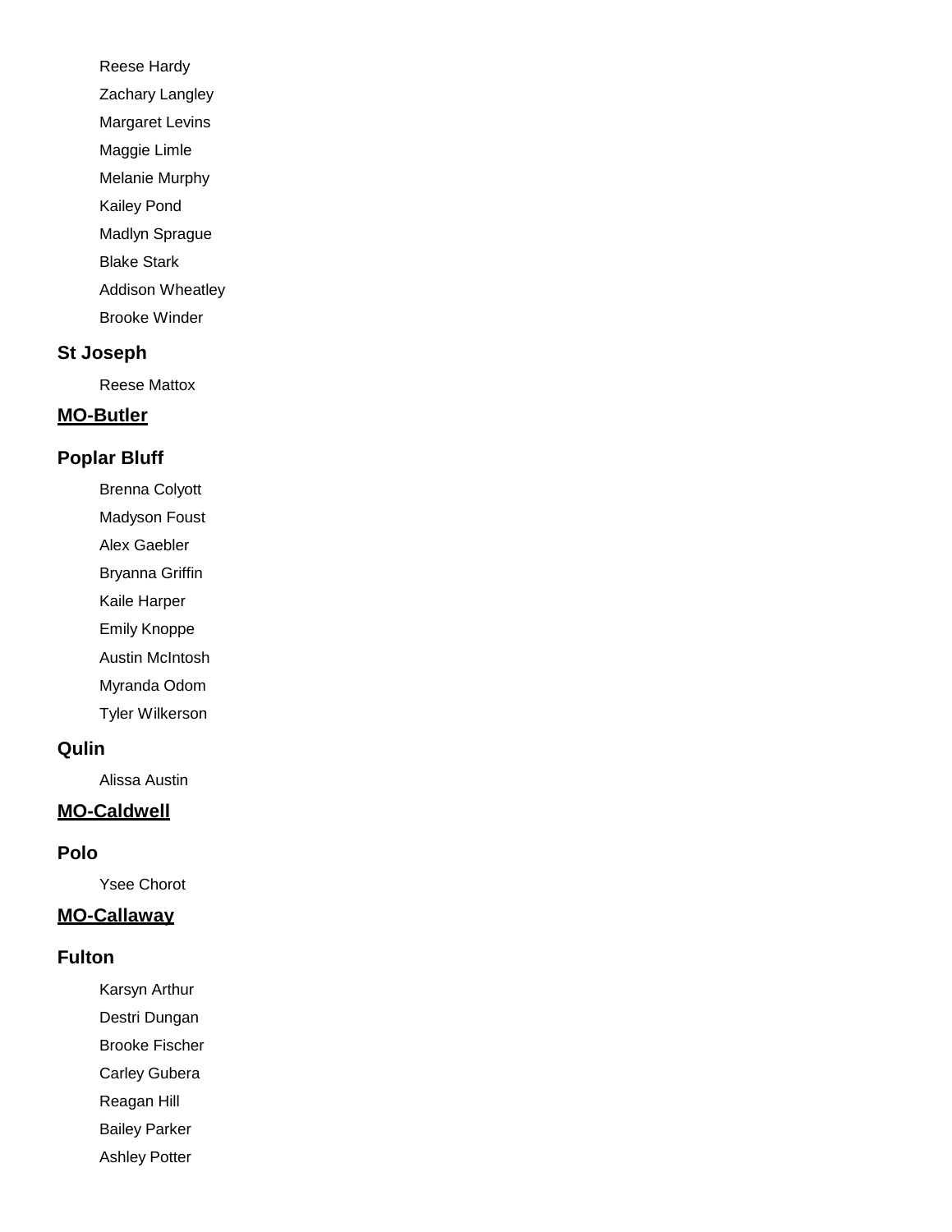Alexis Reifsteck

Rhianna Sweeney

Haden Trowbridge

# **Holts Summit**

Madelyn Berhorst

Nicole Dowd

Rachel Hasty

Logan Huckstep

Olivia Michaelson

Emily Reed

# **New Bloomfield**

Sarah Abbott

# **MO-Camden**

# **Camdenton**

Kasey Beckett

Marian Bennion

Savannah Ferguson

Ginger Frazier

Justin Kenniston

Michael Price

Hana Roach

Madison Selby

Jenna Sweatt

Megan Thurman

Tessa Weber

Allison Wood

# **Kaiser**

Belle Wherley

# **Lake Ozark**

Lydia Ash

Alexia Jacobs

Karli Kempf

Michaela Lucas

Garrett Sutherland

# **Linn Creek**

McKenna Wirths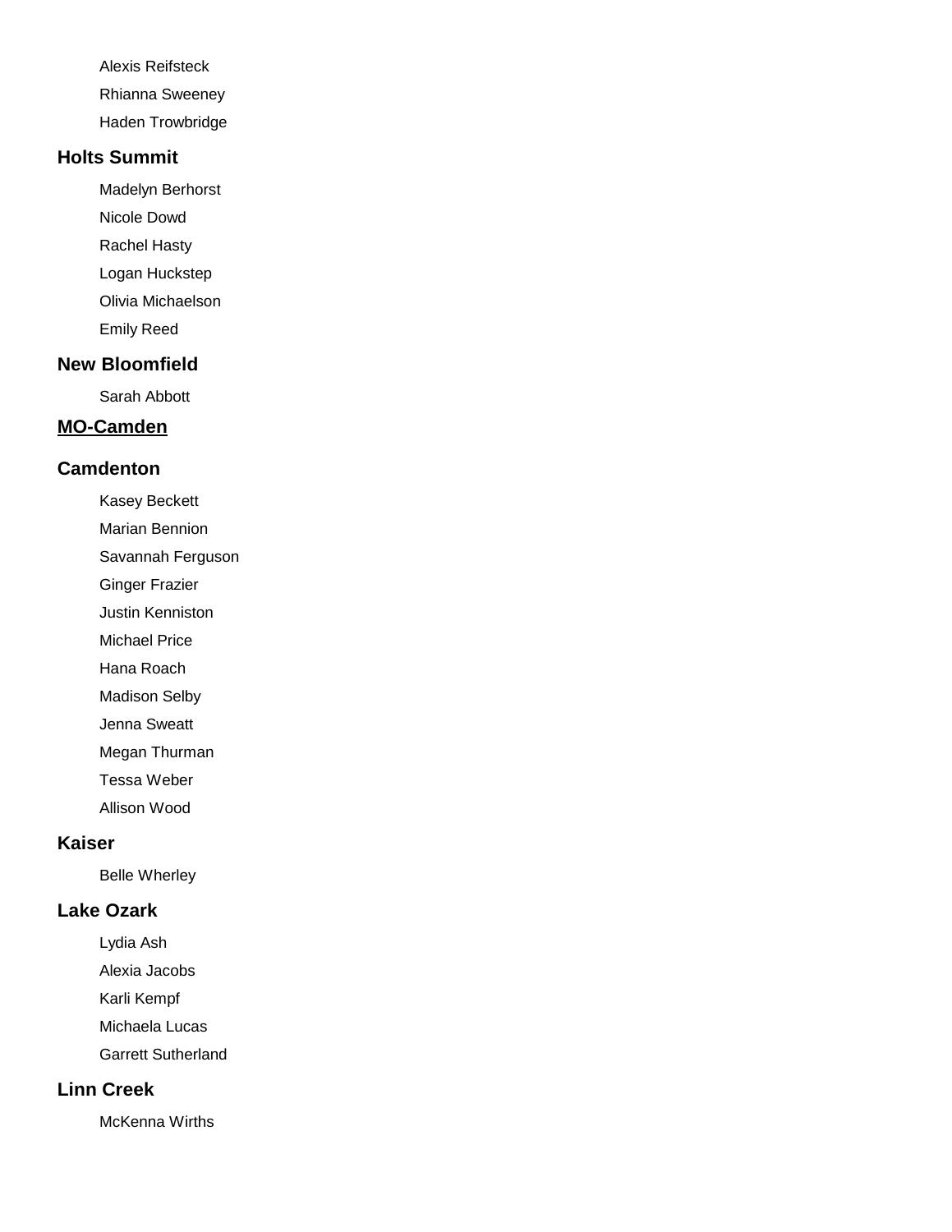#### **Montreal**

Jordan Burns Kallie Orozco

### **Osage Beach**

- Ashley Ayala Riley Carpenter Alyssa Faes Joanna Gordillo Macy Short
- Hallie Thompson

#### **Sunrise Beach**

- Olivia Brown
- Paige Carter
- Kaiden George
- Madison Morris
- Sydney Shearer

# **MO-Cape Girardeau**

#### **Cape Girardeau**

- Bailey Beussink
- Calvin Brunkhorst
- Emily Hermann
- Lauren Landewee
- Lindsey Landewee
- Caroline Lochmann
- Mia Ogle
- Sabrina Sander
- Laura Santana
- Skyler Soto
- Anna Tiemann

#### **Friedheim**

David Layton

#### **Jackson**

- Madelyn Bourner
- Dylan Brott
- Kaitlin Bruns
- Alyssa Cartier
- Kaitlyn Davis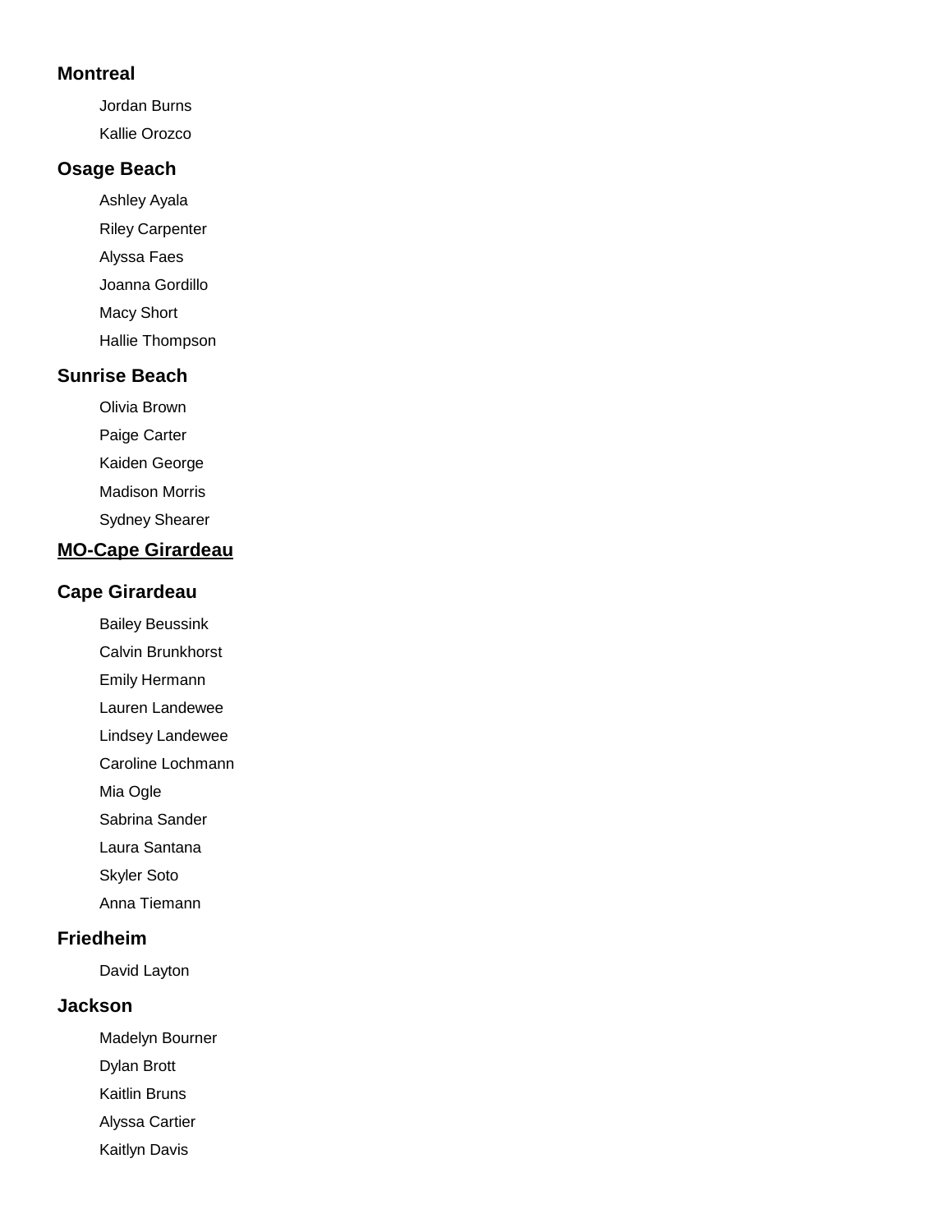Parker Fisher

Kaitlin Hart

Lillian Hoffman

Hunter Large

Molly Sellers

Montana Stoner

Maggie Todd

#### **Whitewater**

Elizabeth Raines

# **MO-Carroll**

### **Carrollton**

Katy Grant Racelyn Mathis Olivia Williams

### **MO-Carter**

# **Doniphan**

Maya Henderson

#### **Ellsinore**

Cory Meyers Zeke Webb

#### **Van Buren**

Emma Bloodworth

### **MO-Cass**

#### **Belton**

Jenna Chrisman

Madisen Daniels

Savannah Eccles

Kaylin Hill

Grace Keltner

Andrew Stinnett

Marcellus Weinzierl

# **Creighton**

Sabryna Fields

## **Freeman**

Kendra Damron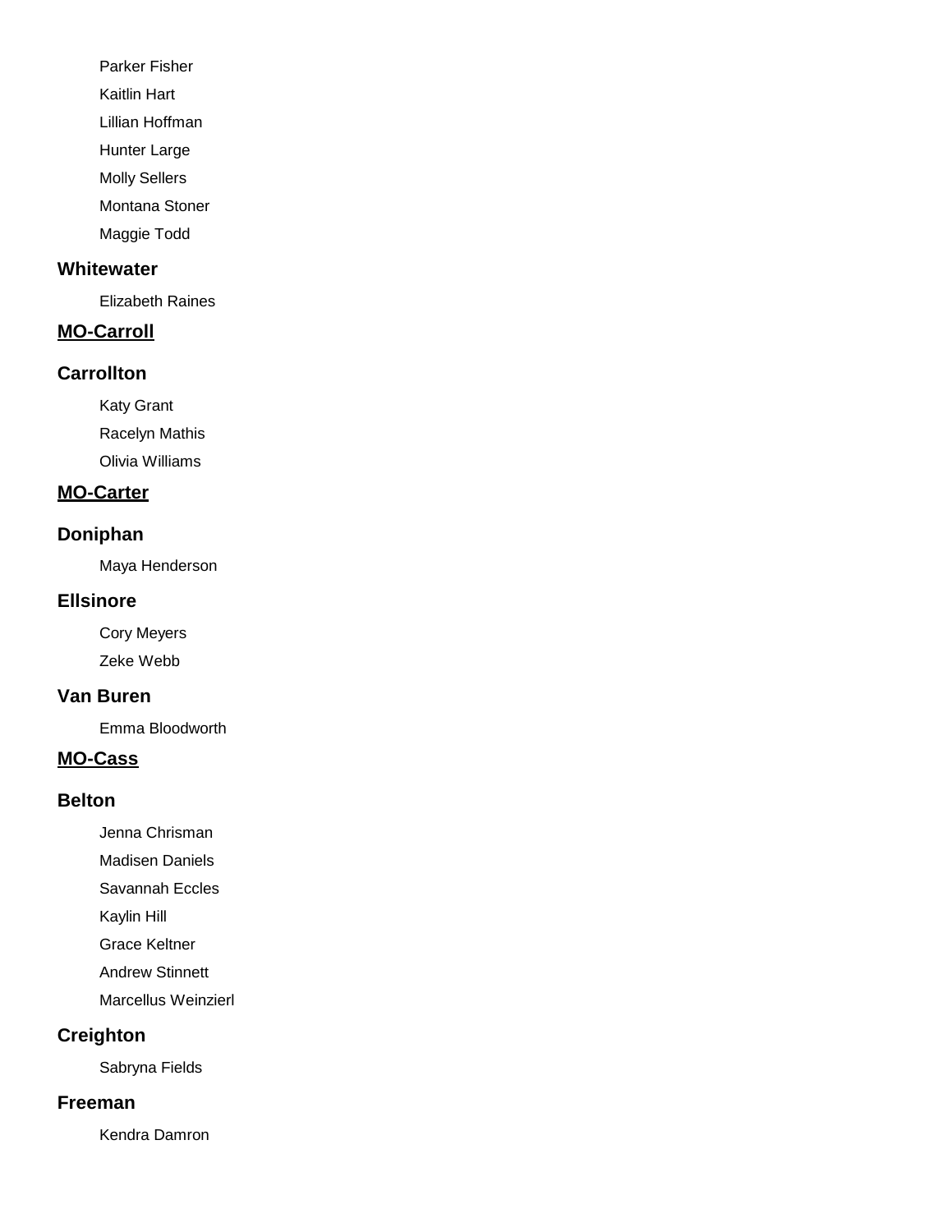### **Garden City**

Kelsey Williams

#### **Harrisonville**

Kelsey Campbell

James Carotenuti

Sean Caruthers

Ethan Danner

Haley Holden

Kaelin Holden

Kara Lemmer

Madalyn Ritter

Hanna Scott

Breezy Semler

Audrey Welhoff

# **Lake Winnebago**

Taylor Scott

# **Lees Summit**

Julia Dorweiler Danielle Hinkle Rachel Scicchitano Alec Sebelien

# **Peculiar**

Jessie Beneke Nate Caskey

Amara Smith

# **Pleasant Hill**

Joshua Anderson

Victoria Cain

Sarah Morris

Parker Rhoads

Abigail Teitelbaum

### **Raymore**

Em Blackstone

Reece Dunsworth

Gage Elmore

Kennedy Elmore

Breanna Helm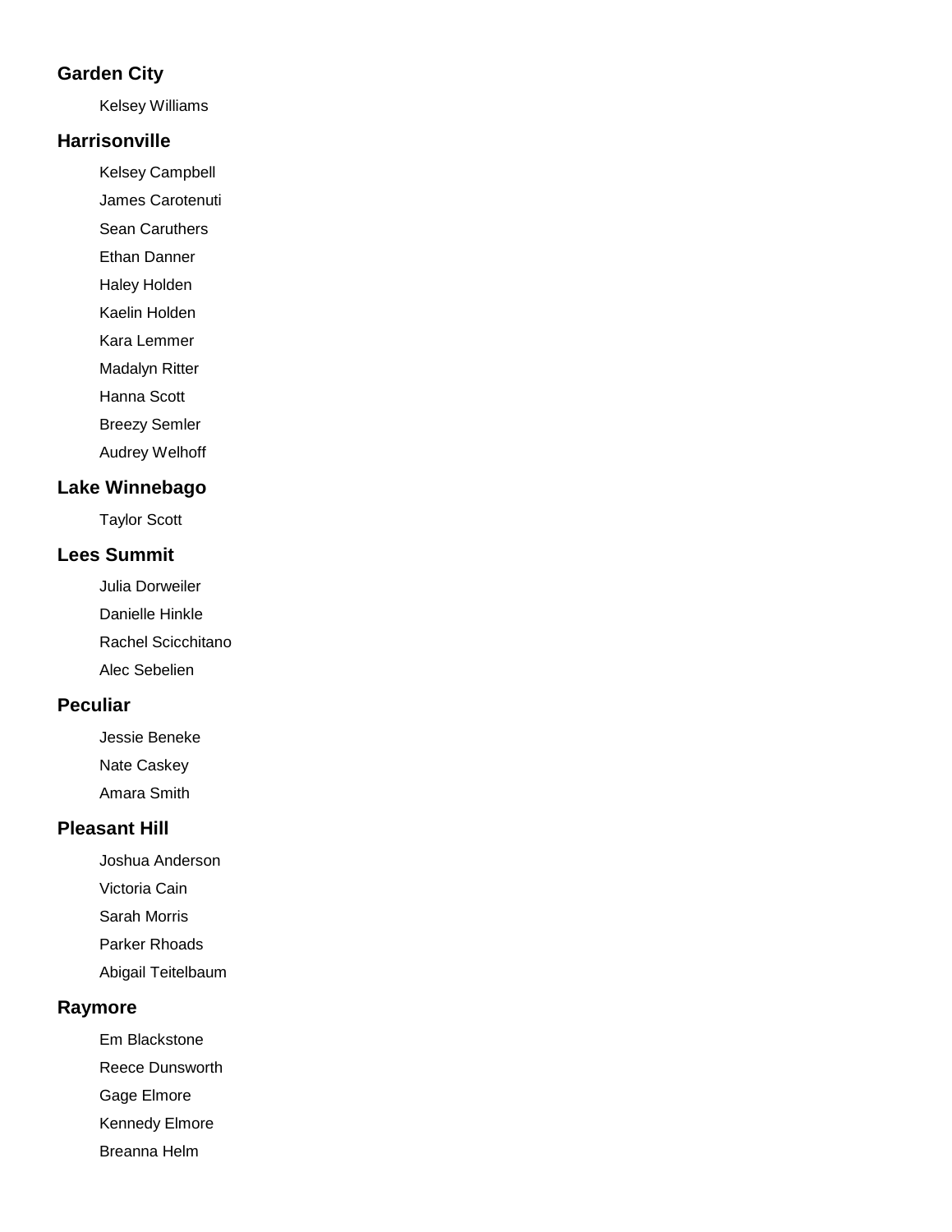Bergan Hilger Ethan Holman Ian Hornbeck Corban Houdyshell Makenzie Meyer Joanna Ramirez Miles Robinson Gerald Schiele Tamia Schiele Noah Schwarz Ashley Summers

### **MO-Cedar**

### **El Dorado Spg**

Meghan Julian

# **El Dorado Springs**

- Samantha Cox
- Sarah Dingerson
- Ian Esry
- Paige Esry
- Wyatt Graves
- Abigail Klaiber
- Avery Schiereck
- Alissa Steward
- Alexis Tough

### **Fair Play**

Kate Brown Kimberly Bryant

#### **Humansville**

Melissa Bowles

#### **Stockton**

- Connor Brown
- Cassidy Duncan
- Hunter Meyer
- Westen Niermann

# **MO-Chariton**

### **Keytesville**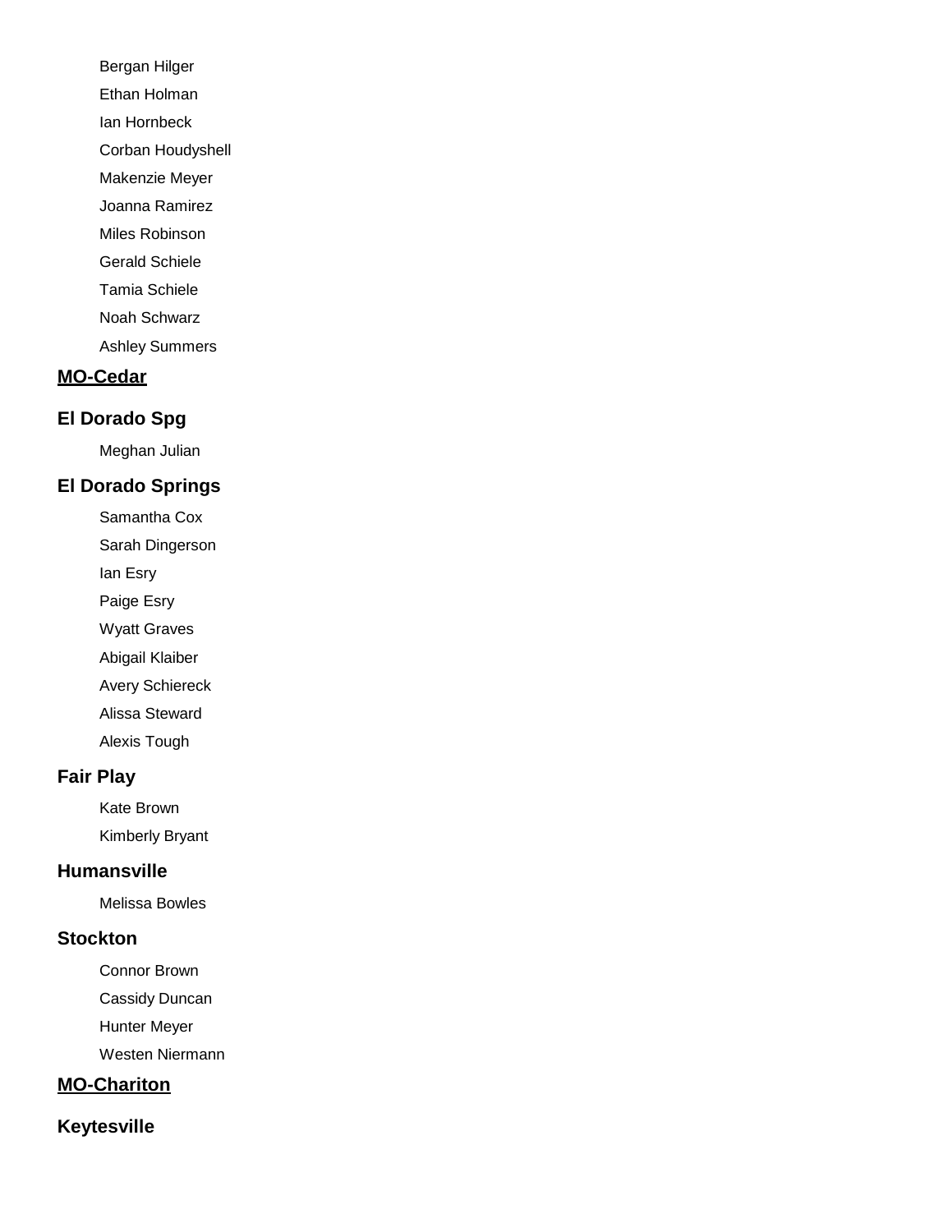#### Dixie Dowell

#### **Salisbury**

Hannah Grimpo Catie Linneman Anna White

#### **MO-Christian**

#### **Billings**

Brooke Buehler

Hayden Crockett

Jennifer Culver

Savannah Decker

Emily Epperson

Kimberly Goodyear

Drew Hanafin

Morgan Keith

Christopher Mayberry

Dalton Parks

Parker Pellham

Colton Plowman

Lauren Rice

Savannah Rosa

Micah Short

### **Chestnutridge**

Galilea Haro

#### **Clever**

Briana Andrews

Corrie Carnahan

Ashley Carter

Braeden Cooper

Cameron Garcia

Tiffany Goodin

Michael Green

Caylee Keith

Desiree McKinzie

#### **Fordland**

Joshua Irwin

#### **Galena**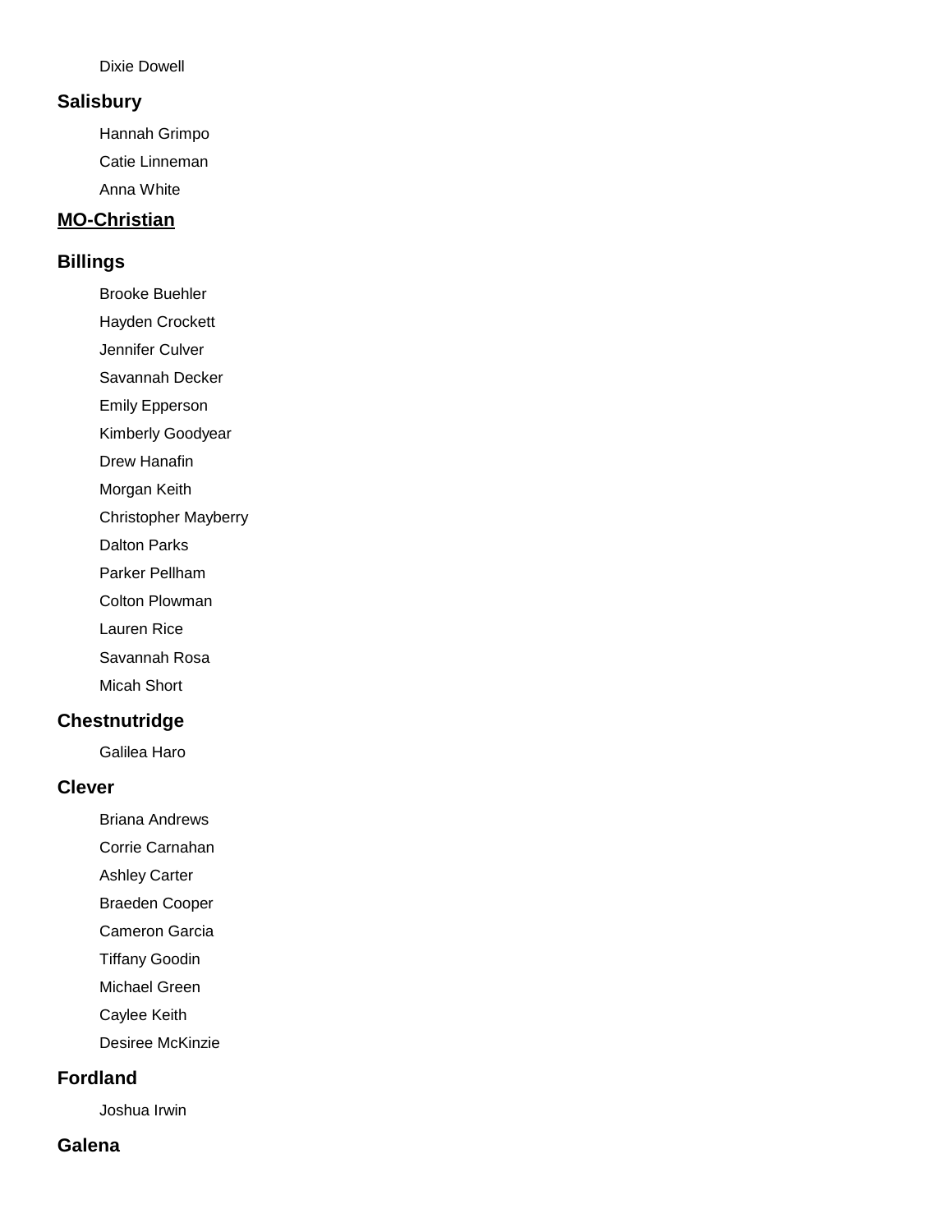#### Caleb Hall

#### **Highlandville**

Mackie Green Allison Waddle

#### **Nixa**

Enoc Arciniegas

- Clayton Ast
- Macy Ballard
- Lorynn Bates

Landon Bilyeu

Mark Blevins

Michael Boling

Robert Border

Reagan Braker

Ashley Brassard

Megan Brassard

Tanya Bratkov

Daisy Brown

Hannah Bunner

Arron Burris

Brandon Butler

Kaitlyn Byrd

Chyanne Castleberry

Denise Chambers

Dalton Chronister

Dawson Clark

Megan Coles

Kelly Davenport

Ethan Dawley

Parker D'Elia

Zach Dennis

Rebecca Eisenhart

Isaiah Engelman

Grace Ferguson

Korey Franklin

Samantha Friia

Lexi Gerken

Erika Gerkin

Danielle Gilbert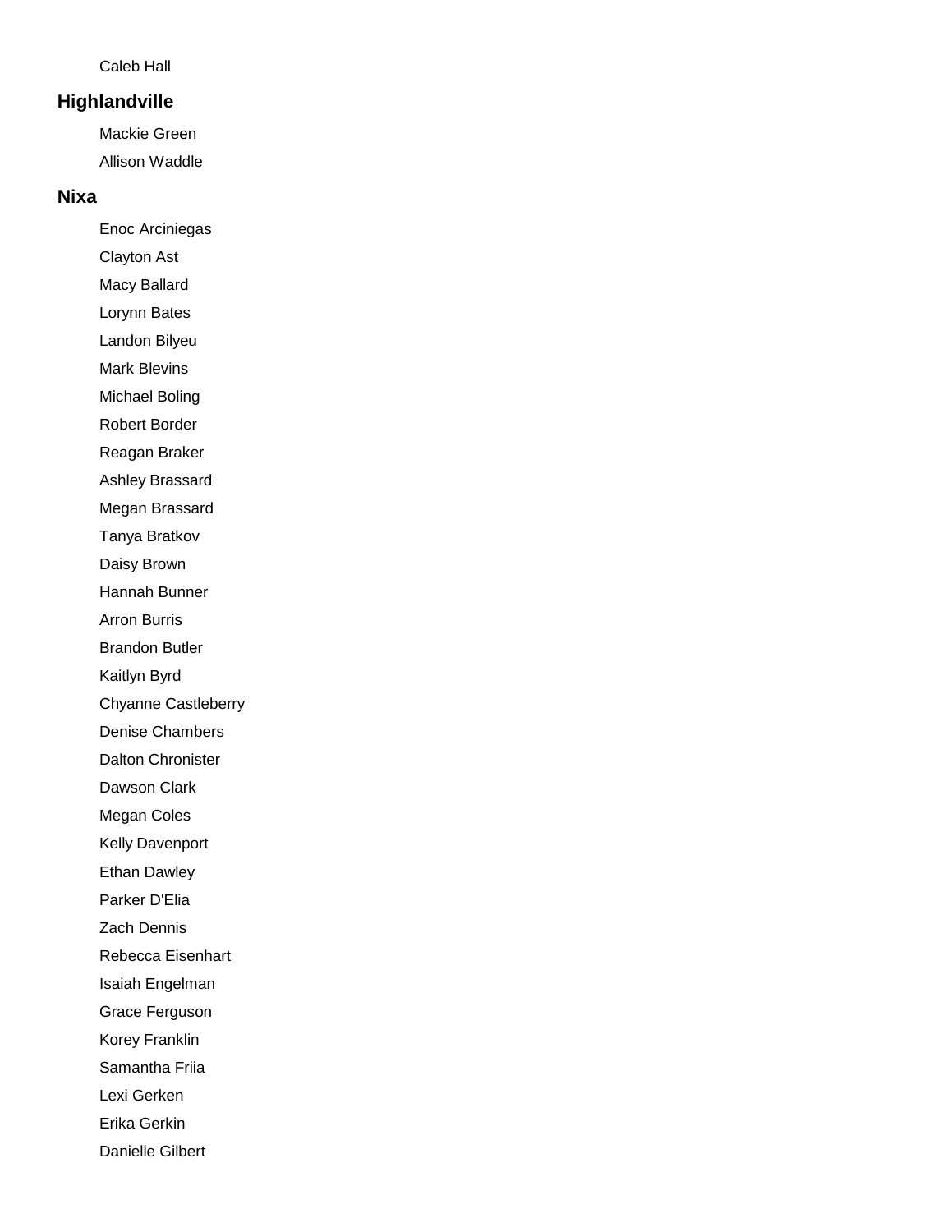Kylie Gillen Britney Gomas Kelly Gonzalez Emma Graur Rebecca Green Michael Greenwood Sydney Grosze Evan Hall Jennifer Hardy Susan Hardy David Hiller Britney Huish Lauren Hulsebus Jessi Hummer Cody Irwin Kaitlyn Johnson Dailyn Jones Kaitlyn Jones Kristin Kessinger Faith Kulp Madison Kurth Monet Larson Emma Light Parker Link Jadyn Long Sarah Longworth Brendan Lovekamp Alyssa Loyd Lindsay Marsh Derrick Marshall Brooke Martin Willow Martina-Hood Julia Mason Nadia May-Peraza Moira McCarville Parri McCroskey Rachel McElfresh Ashli Miles AJ Moles Courtney Morrison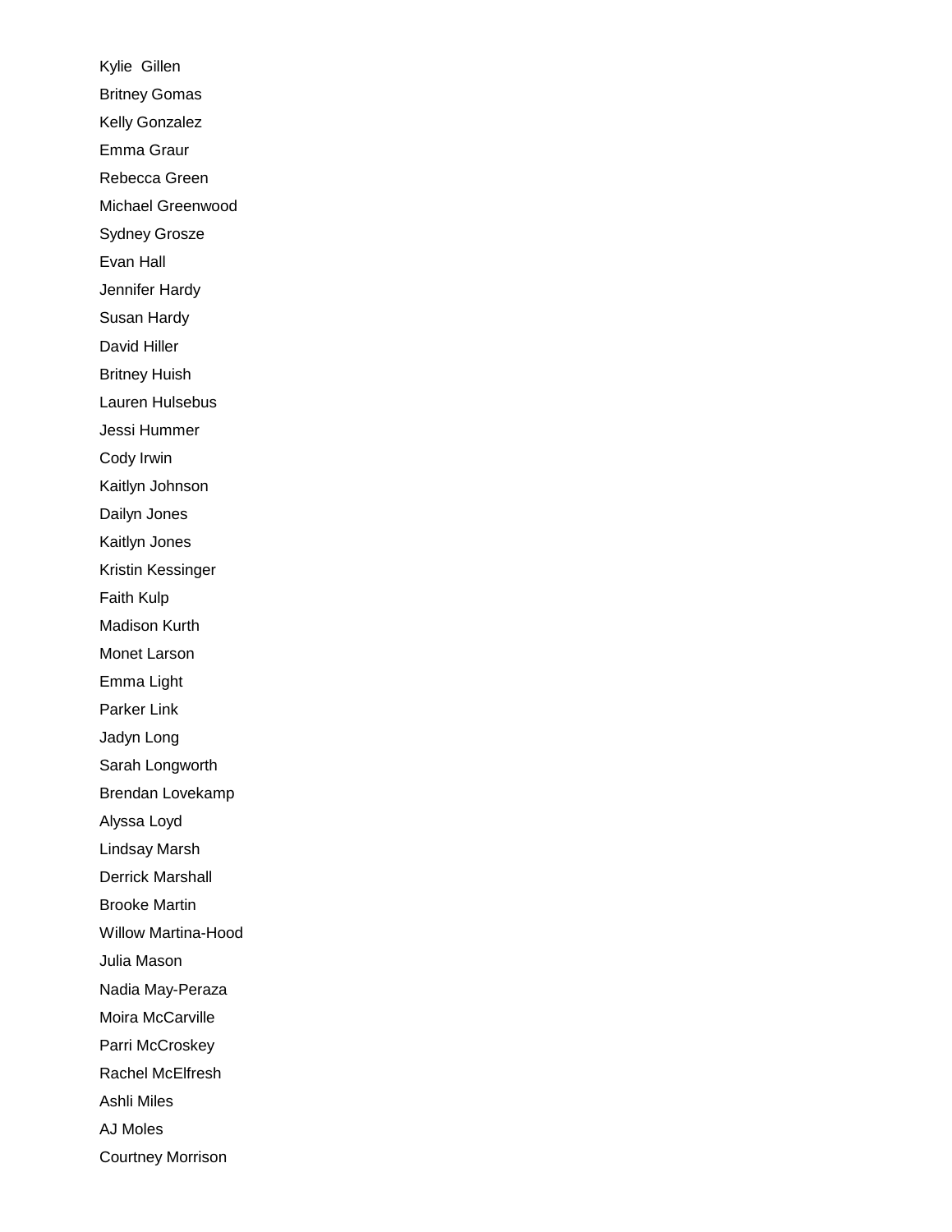Duncan Morrison Chloe Nelson Jacob Nevills Nathan Obert Claudia O'Steen Erinayo Oyedeji Tanner Palmer Liam Perkins Ashley Peterson Daniel Pilotto Shaylynn Powers Nathan Rapert Angela Rechtfertig Sam Rehagen Habeeb Renfroe Melia Richardson Bryce Richmond Emma Roberts Claire Robertson Michael Santiago Emma Schuster Sarah Seiden Courtney Stanford Reagan Stange Grace Steck Devin Strayhorn Ashley Swearengin Emma Taylor Emily Tiefenbrunn Madalyn Tuning Madalynn Wells Kaylee Whattam Alexandria Wools Timothy Wright Rhianna Wu **Oldfield**

> Kayla Purdome Kylie Purdome

#### **Ozark**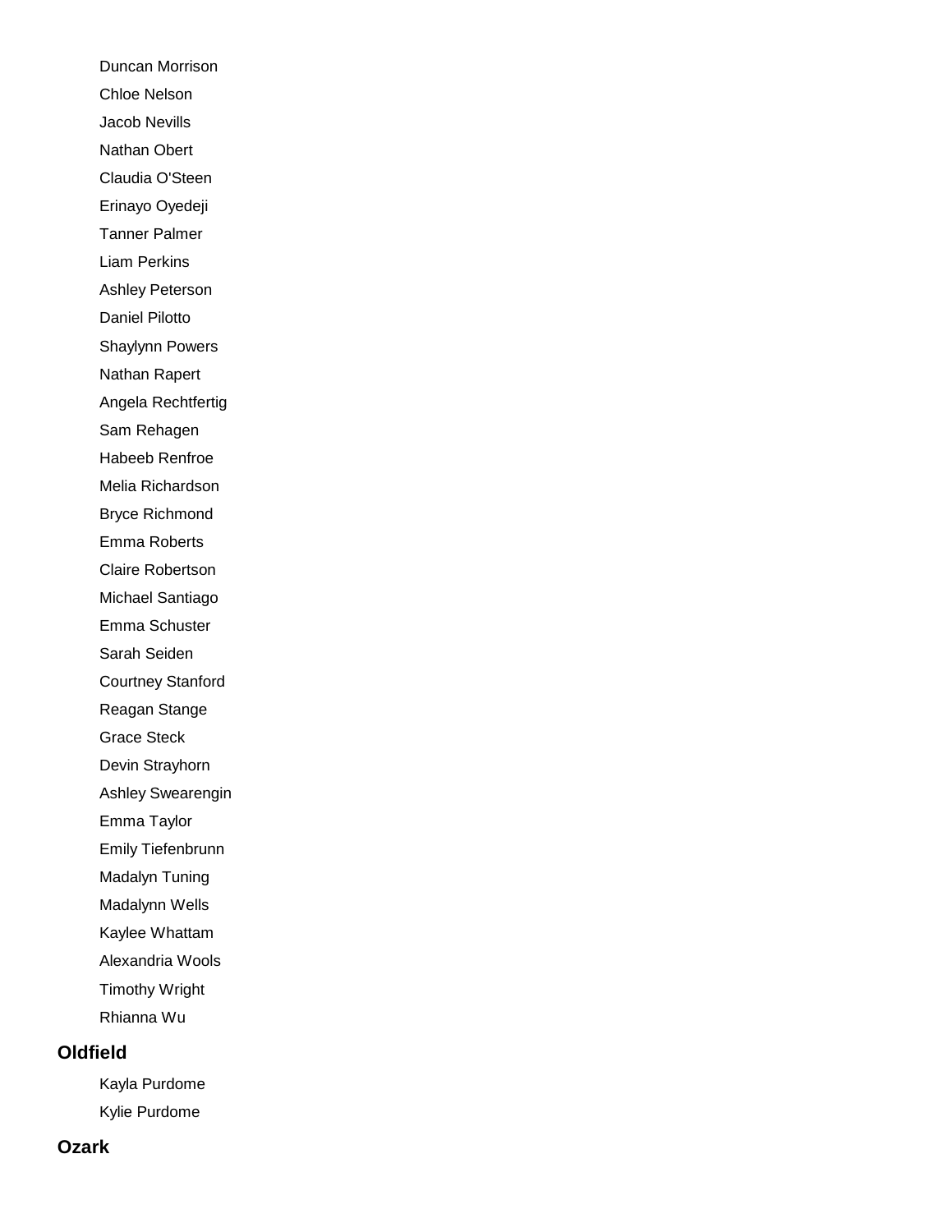Macy Abernathy Gracee Allred Kaitlyn Armstrong Karina Averill Elizabeth Banta Emma Bassett Kelsie Bates Brian Bell Ashley Brake Caleb Burg Whitney Combs Rachel Cookinham Jianna Cox Leah Currence Anastacia De Jarnette Taylor Denief Emma Dewitt Kaleb Doyle Kendra Edge Cassidy Evans Aly Faught Nataly Flagg Sloane Galindo Allison Gargus Annabel Gentry Alyssa Giesler Jessica Giesler Allison Gill Mike Golden Ethan Grier Makenna Harmon Kara Heiser Jacob Henderson Sarah Howser Katelyne Jeffries Savannah Jenkins Kenna Johnson Sarah Johnston Shana Kennon Daelon Kingore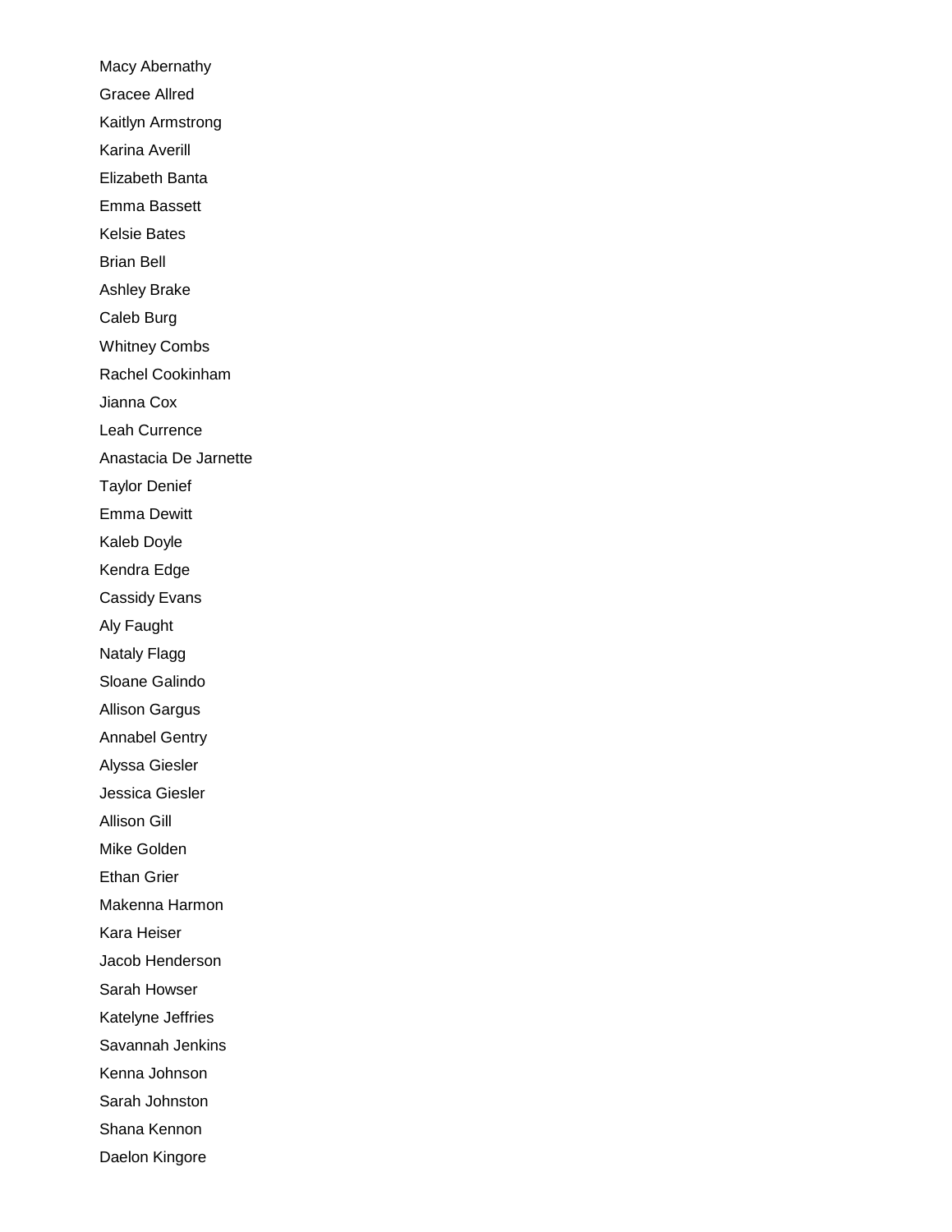Kristina Kozlova Alexis Kyle Tanner Lambeth Avery Lawyer Courtney Luneau Heather McConnell Shane McConnell Marianne McKinney Michelle Nelson Vaeya Nichols Blake Pace Abigail Palmer Sabrina Pavlova Brady Perkins Roger Perry Nathan Price Eva Rasey Gavin Reese Jessica Rhodes Cheyenne Robinson Max Russell Michael Saiz Caleb Sappington Bridget Sartain Emma Satterfield Katelyn Satterfield Skylar Schafer Annie Scheer Grace Scheer Brenden Schroeder Hallie Schulz Eleanor Scott Addison Shivler Meagan Smith Carissa Sutton Asher Taylor Maya Teeter Alexis Thamann Olivia Thompson Aaron Tomczyk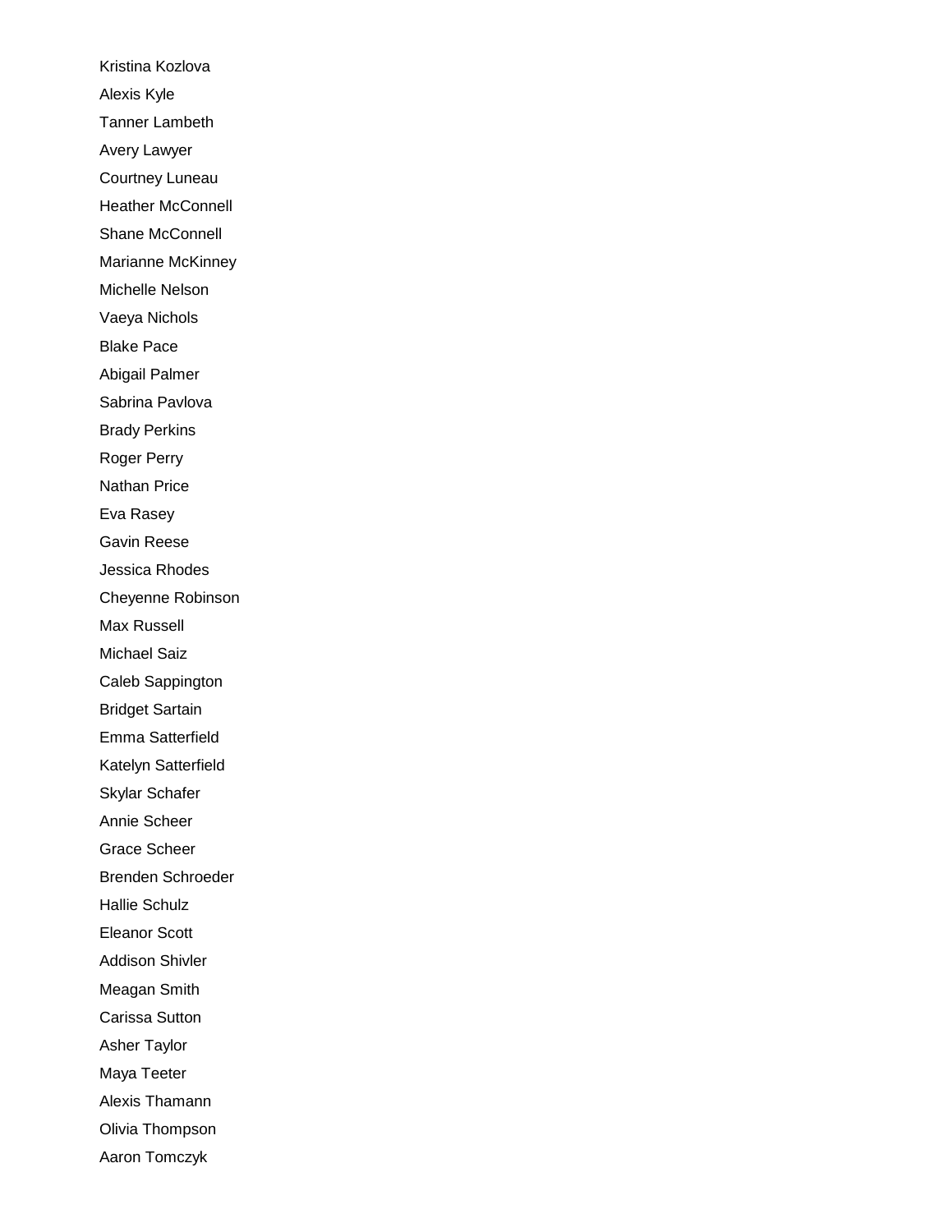Kate Tomczyk Mariana Tsytovych Mitchel Urner Sarah Waggoner Joshua Wallace Emily Walley Sarah Wheat Sofya Whitwell

Preston Williams

Jessica Winslow

#### **Republic**

Maria Helena Bessa

#### **Sparta**

Melissa Crocker Cindy Frisch Lena Nguyen Kassidy Watts Allison Winkler

#### **Spokane**

Hope Barker Lucas Nelmark Erin Pearson

### **MO-Clark**

#### **Kahoka**

Camryn Lee

## **MO-Clay**

#### **Excelsior Springs**

Madison Krier Megan Scott

#### **Gladstone**

Joseph Bell

Skyler Dildine

Skylar Small

Rae VanZandt

# **Kansas City**

Shania Adkison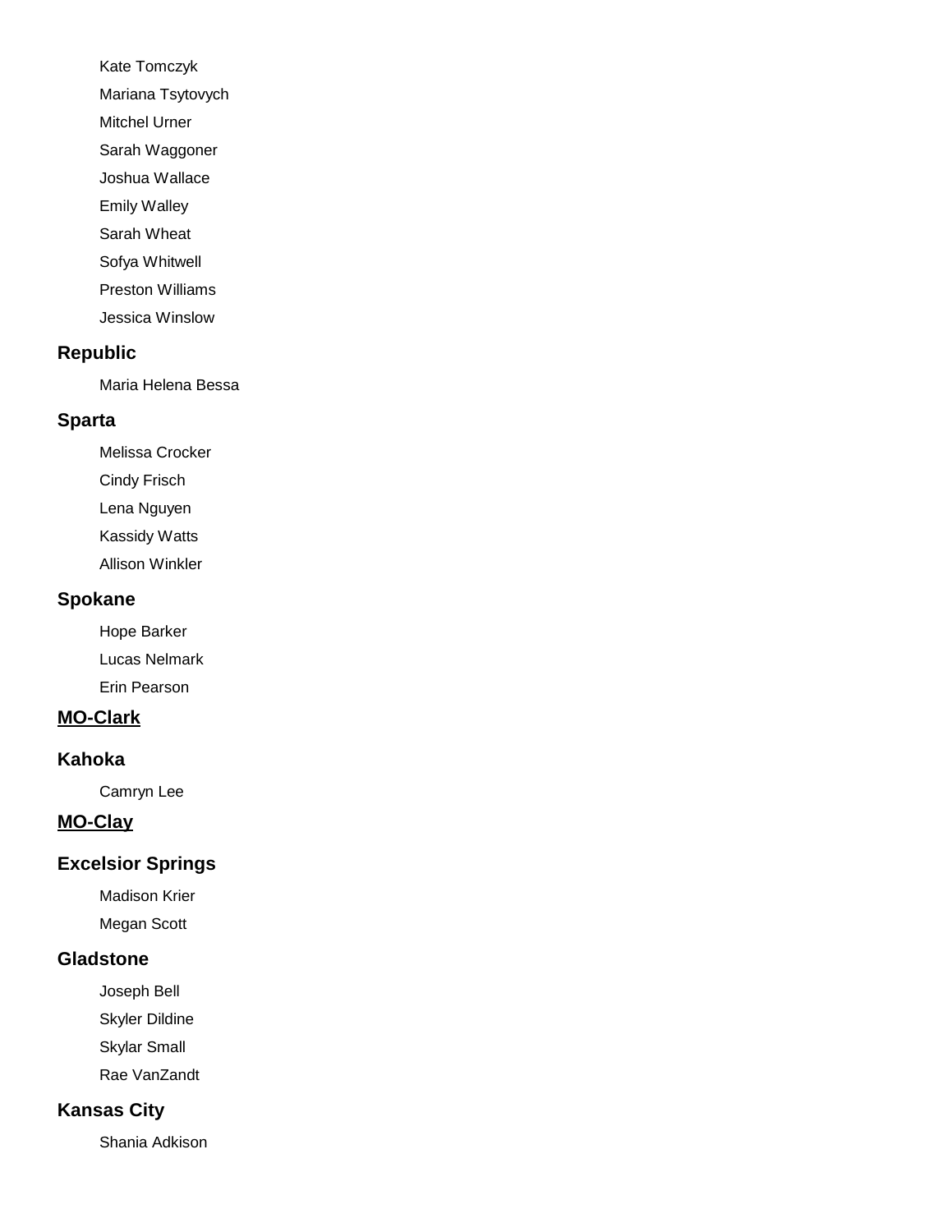Mckenna Atherton Robbie Basler Lauren Bennett Parker Bensyl Carson Bodinson Caroline Bonacorso Madison Bonecutter Abby Bray Sara Bryant Tammy Bui Mary Connor Dekayla Craigg Imani Daniels Sara Devero Nevaeh Diaz Mykah Doolin Savanna Eads Mia Emerson Grace Ericsson Caleb Ezzell Jared Ezzell Kenna Flacke Michael Foster Emily Fuller William Fuller Angelina Garcia Caleb Geniuk Chelsea Gillespie Amber Granberg Sophia Hadsall Madison Harris Bracie Hayakawa Kylee Heishman Kayla Hill Lily Jackson Jenna Johnson Kailey Johnson McKenna Jones Ryan Jones Madeline Keller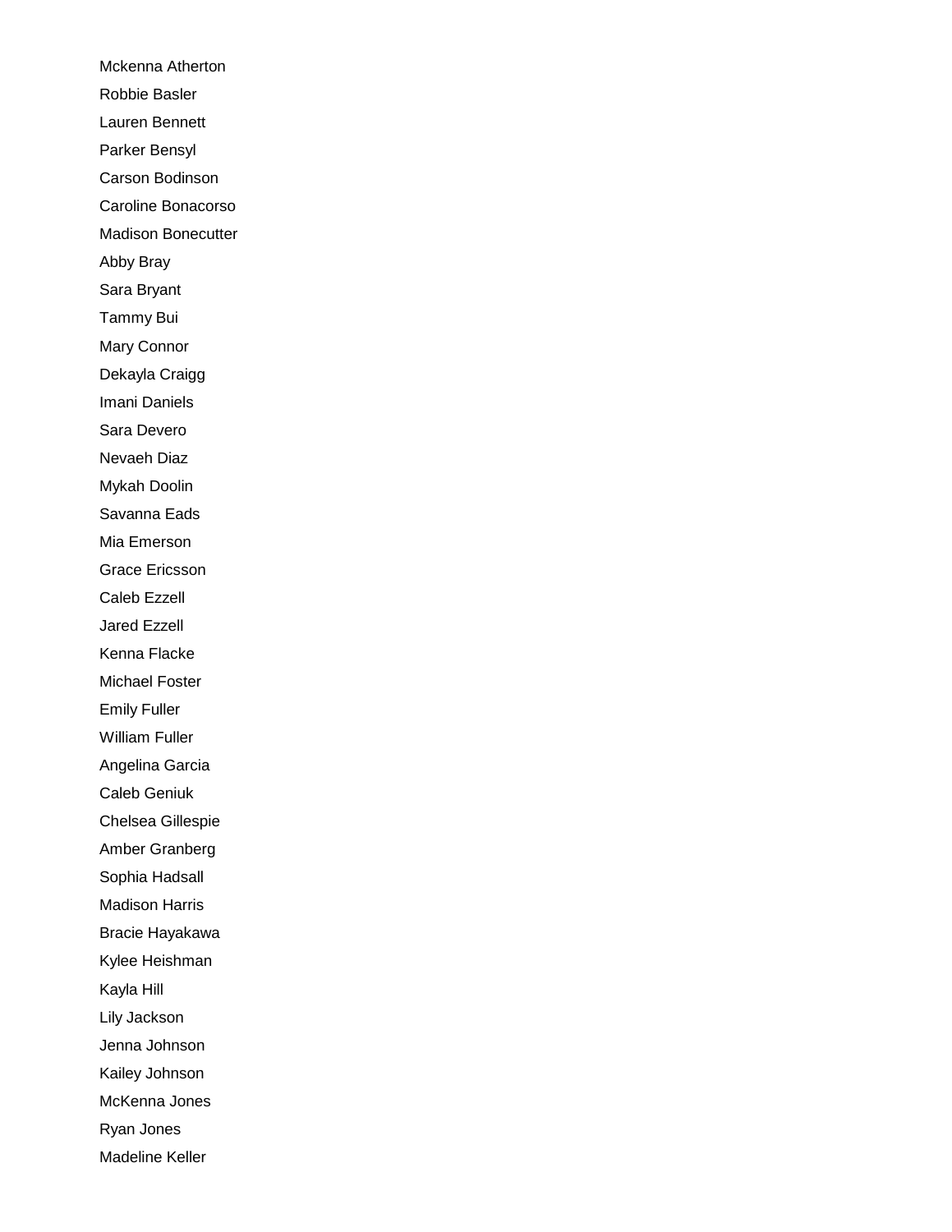Mikaela Koehler Ashlyn Koontz Reilly Louder Alaina Malott Jakob Mattox Rene McCullough Morgan McGee Luis Medina-Gentlemark Julia Messina Sydney Neal Breanna Newcomer Breia Patterson Olivia Petersen Hannah Peterson Mason Phillips Kathryn Plautz Tyler Porras Christian Ramirez Kayla Rash Allison Schoonbeck Shayna Shipley Hannah Smith Grace Spitzmiller Madison Swafford Andrea Taylor Caroline Utz Elizabeth Witherow Hannah Zank Avery Zook

# **Kearney**

Cade Brundage

Mae Chaney

Abby Couch

Gracie Fisher

Vincent Gardner

Reece Gerber

Madison Hiley

Naomi Lewis

Sydney Libowitz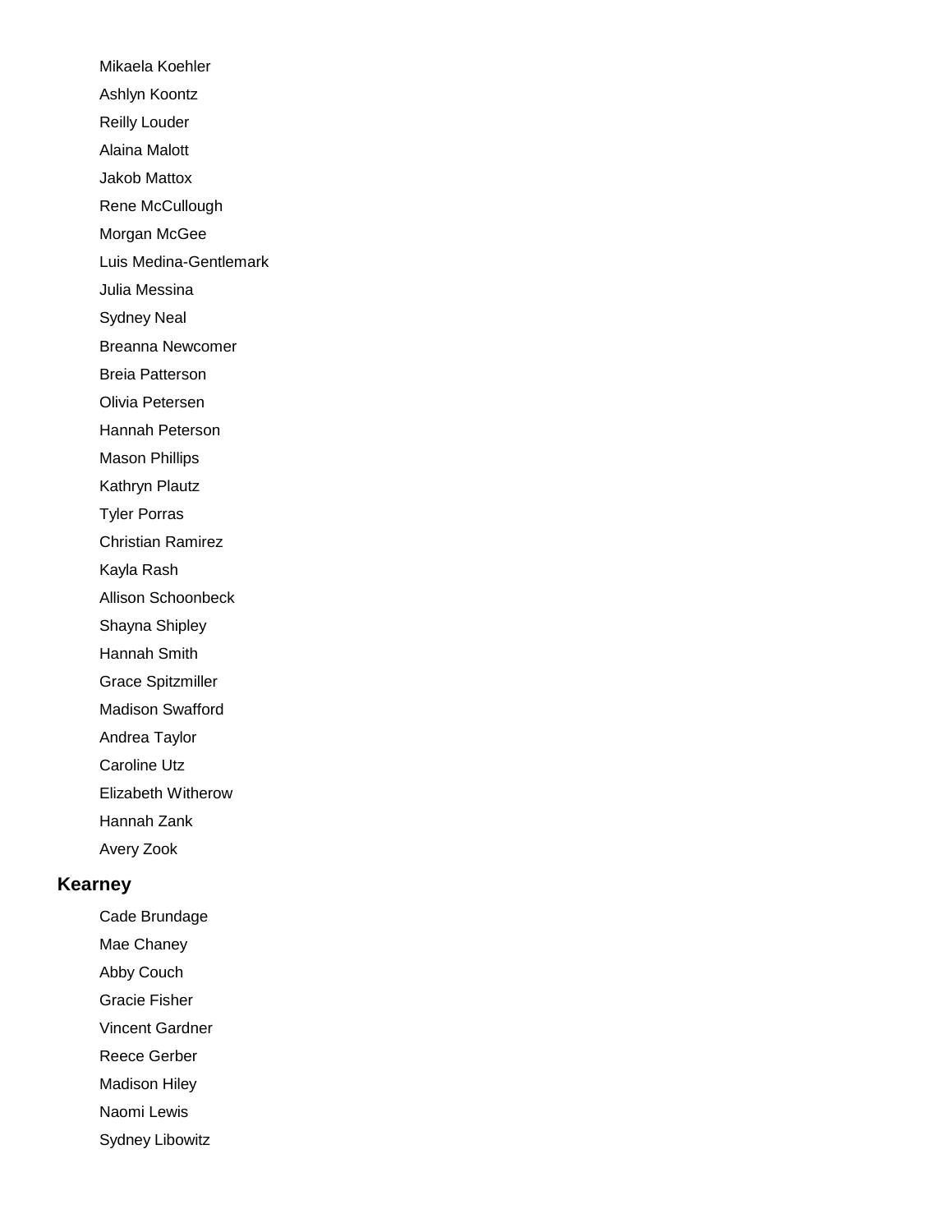Macey Maas Hauver

Kaycee Maynard

David Mudge

Emily Nuhn

Rachel Porter

Lydia Richter

Emma Scott

#### **Lawson**

Miranda Miller AJ Sellers

#### **Liberty**

Isabelle Bates

Regan Beagle

Kai Breeden

Anna Chapman

Michael Chapman

Victoria Dillon

Kirsten Johnson

Nathan Larson

Alaina Lee

Emily McKenna

Grace Ordonio

Mia Orlich

Wade Thomas

Hannah Tritz

Katie Wilson

#### **Smithville**

Gretchen Block

Lilliana Cochrane

Brooke Cooper

Colton Cooper

Elise Denney

Mason Eversole

Makayla Ferguson

McKenna Hill

Cole Kasten

Katherine Kasten

Brianna Lewis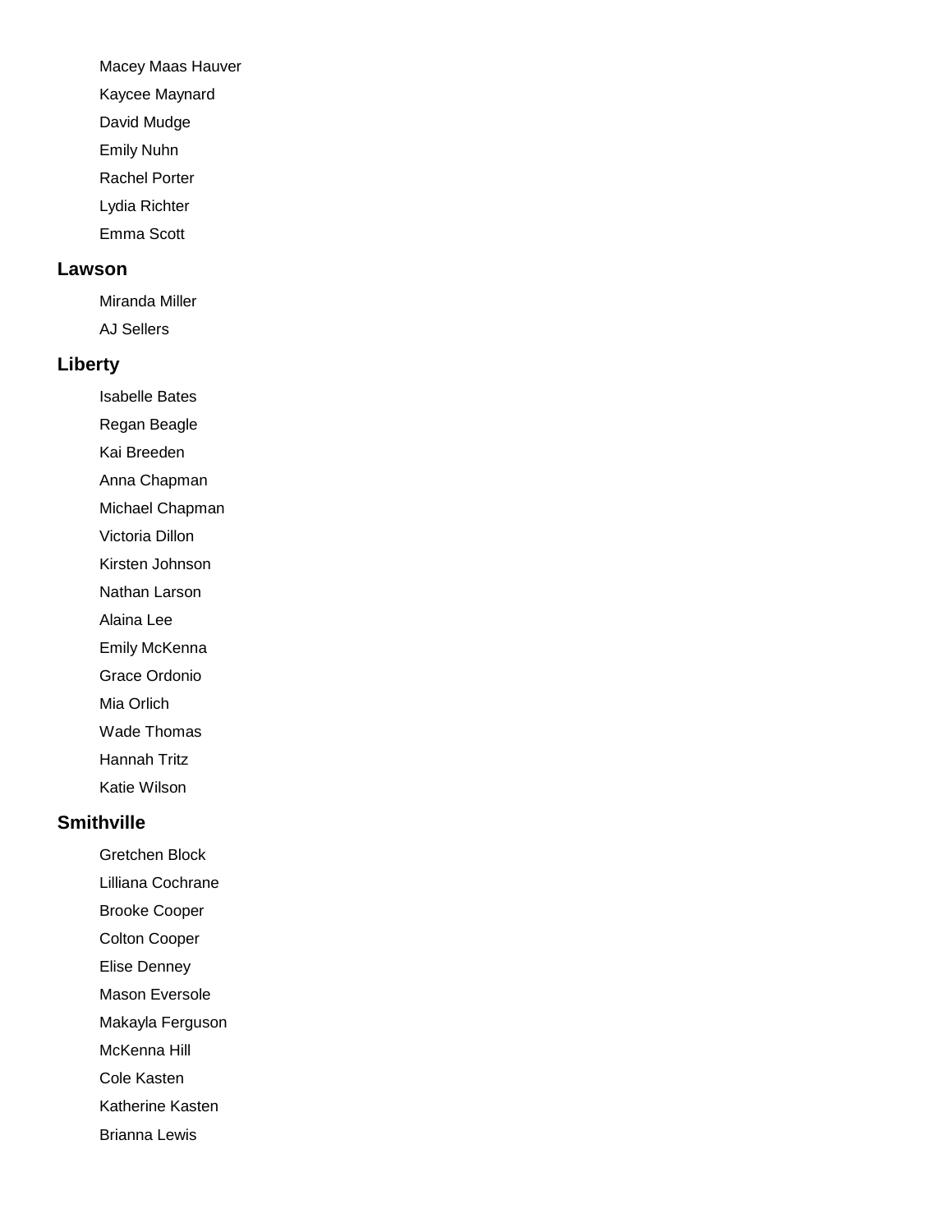Katelin Meek

Carlisle Palmer

Anthony Ragusa

Alexander Sharkey

Marah Sperry

# **MO-Clinton**

#### **Gower**

Lindsey Bethmann

### **Lathrop**

Audrey Smith

#### **Lawson**

Delaney McPheeters

# **Plattsburg**

Kayley Clements

Laurie Leonard

Kelsie Lewis

### **Turney**

Maycee Nichols

### **MO-Cole**

### **Centertown**

Bailey Cooper

### **Eugene**

Sarah Barr

Madison Lepper

### **Henley**

Grace Morris

# **Jefferson City**

Abigail Baughman

- Alexis Buechter
- Lindsey Byers
- Hannah Crane
- William Farmer

Katie Farr

Sam Ferrier

Kaelin Forck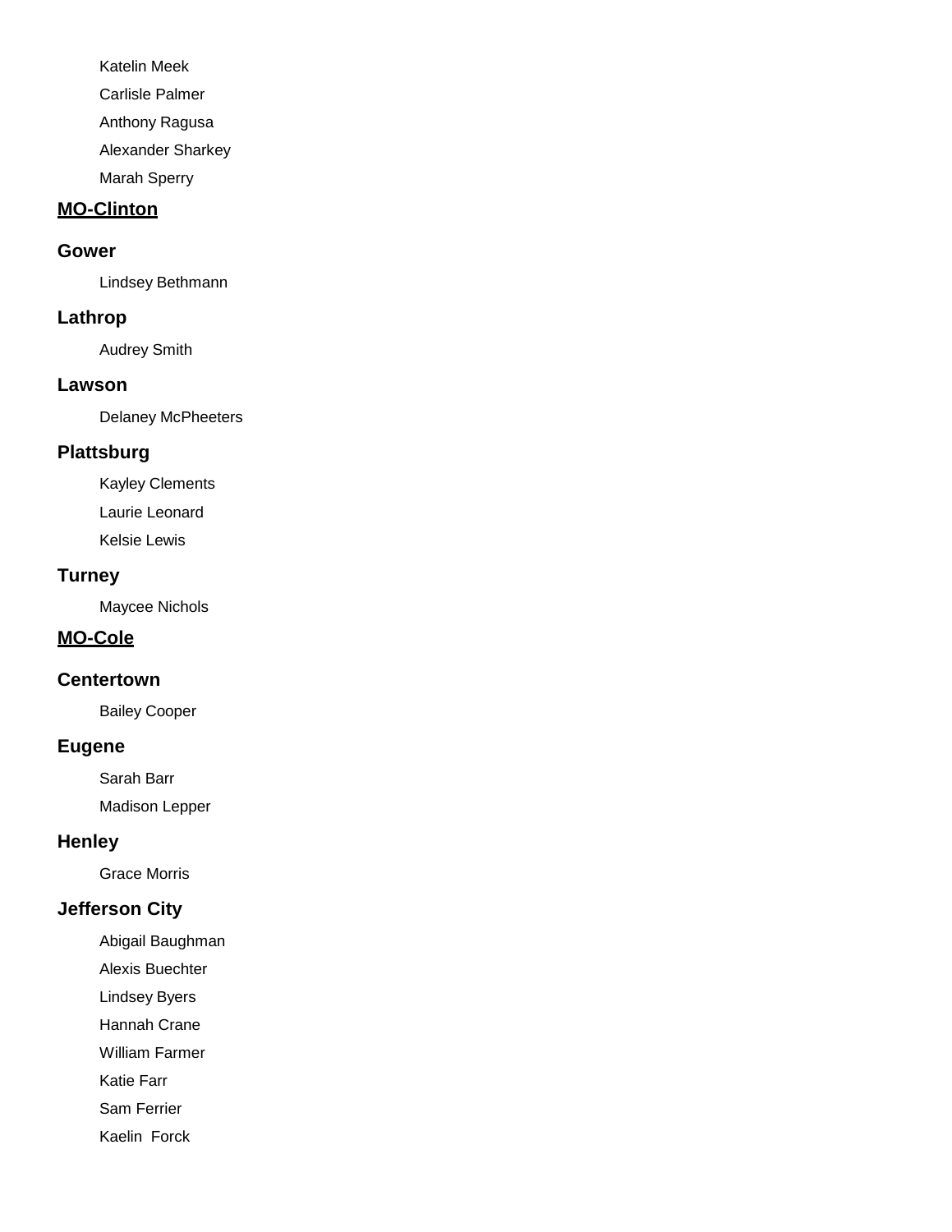Samuel Frisbie Natalie Heckman Makenna Johnson Kayla Jones Kuper Jones Madeline Jones Catmint Kiesling Victoria Kleene Natalie Lamb Hunter Lauf Kisha Malone Samuel Martin Megan Moss Grant Mustoe Mikayla Patterson Sydney Robertson Liberty Robinson Claire Russell Maddison Scheulen Jessica Shanks Lauren Smith Madeline Spalding Ryan Vegiard Blake Veltrop Joey Wagner Ciara Warren Lucas Wolters

#### **Lohman**

Ashley Uhlmann

### **Russellville**

Lindsey Brandt Abigail Klatt

### **Saint Thomas**

Emily Schell

#### **Wardsville**

Maryssa Ainsworth Payton Branson

#### **MO-Cooper**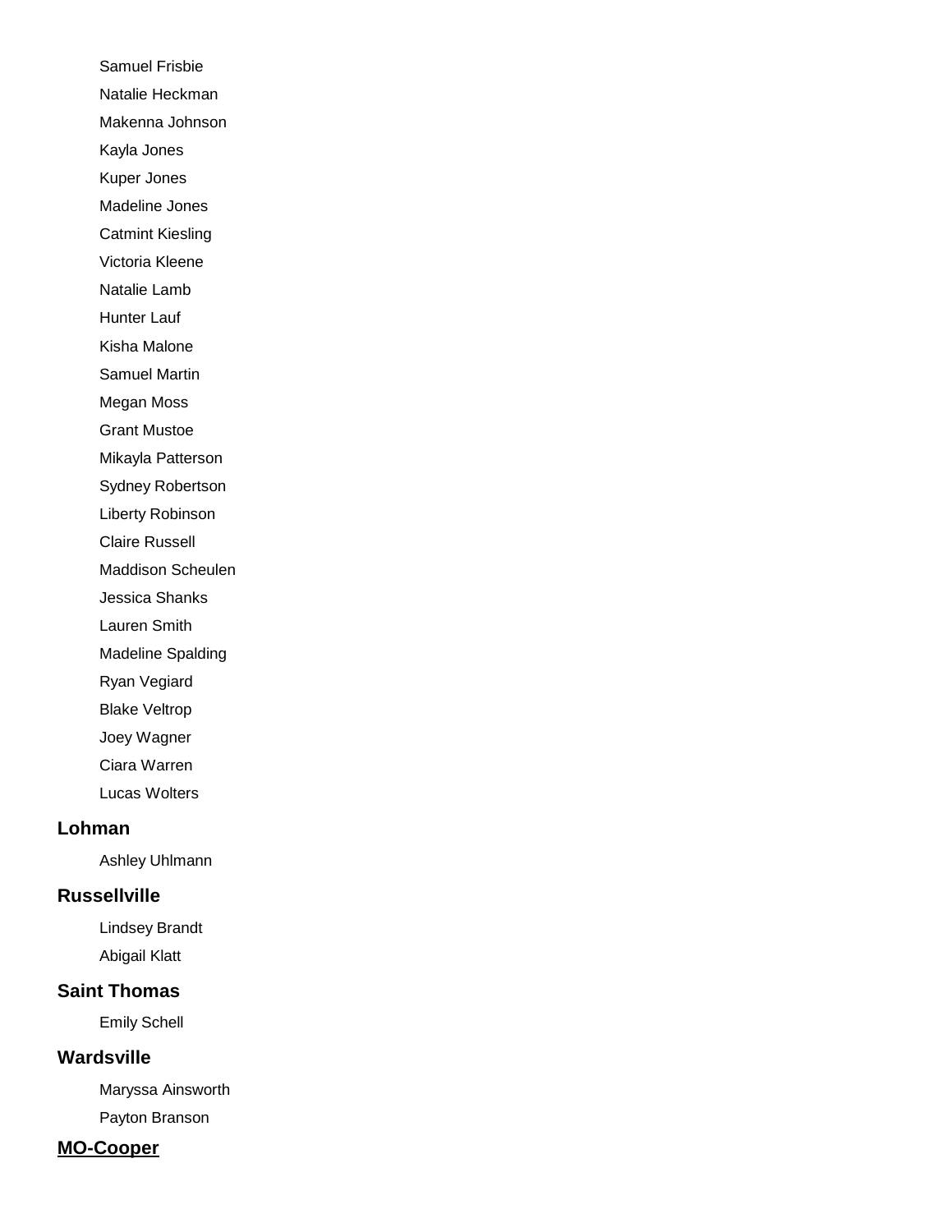### **Boonville**

Rachel Lutz

### **Clarksburg**

Martin Berwanger

# **MO-Crawford**

## **Bourbon**

Maria Boero Samantha Record Alexis Tackett Kelsie Ware

# **Cuba**

Barcley Graham Abigail Koepke

# **Steelville**

Andrew Davis Cassie Mitchell

# **MO-Dade**

## **Arcola**

Ashley Daniel

# **Ash Grove**

Blake Hosman

Keagan Hosman

# **Dadeville**

Matthew Huchteman

# **Everton**

Andrea Atkisson Aylin Sims Elizabeth Slayden

Hannah Smith

# **Greenfield**

Adriauna Wallen

# **Lockwood**

Max Schnelle

# **South Greenfield**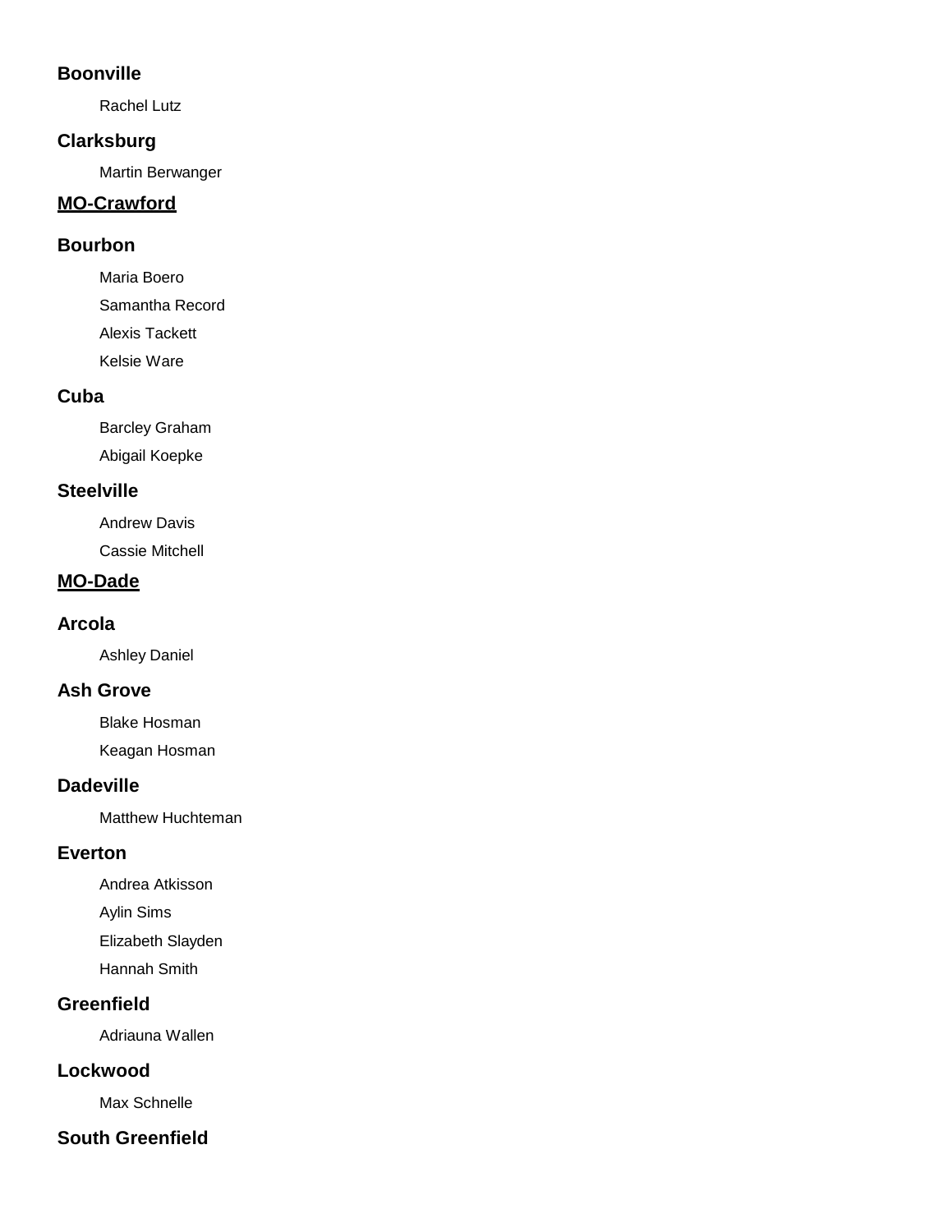Gabrielle Moenkhoff

#### **Walnut Grove**

Lukas Cooksey

## **MO-Dallas**

#### **Buffalo**

Abby Bennett

Jerimiah Carlson

Rylee Deckard

Shiloh Elliott

Erin Hainline

Taylor Holman

Alyson Morgans

Allyson Murrill

Tyler Pinon

Martina Potter

Brooke Stoneman

Makayla Strickland

Kristina Todd

Colby Wise

#### **Elkland**

Carlie Ronzano Madison Turner

## **Long Lane**

Kallie Davis

#### **Louisburg**

Mercedez Hanlon Samantha Johnson Nicole Nalley

# **Phillipsburg**

Katelyn Legan

## **Tunas**

Genevieve Stark

#### **Urbana**

Nicholas Holland

#### **MO-Daviess**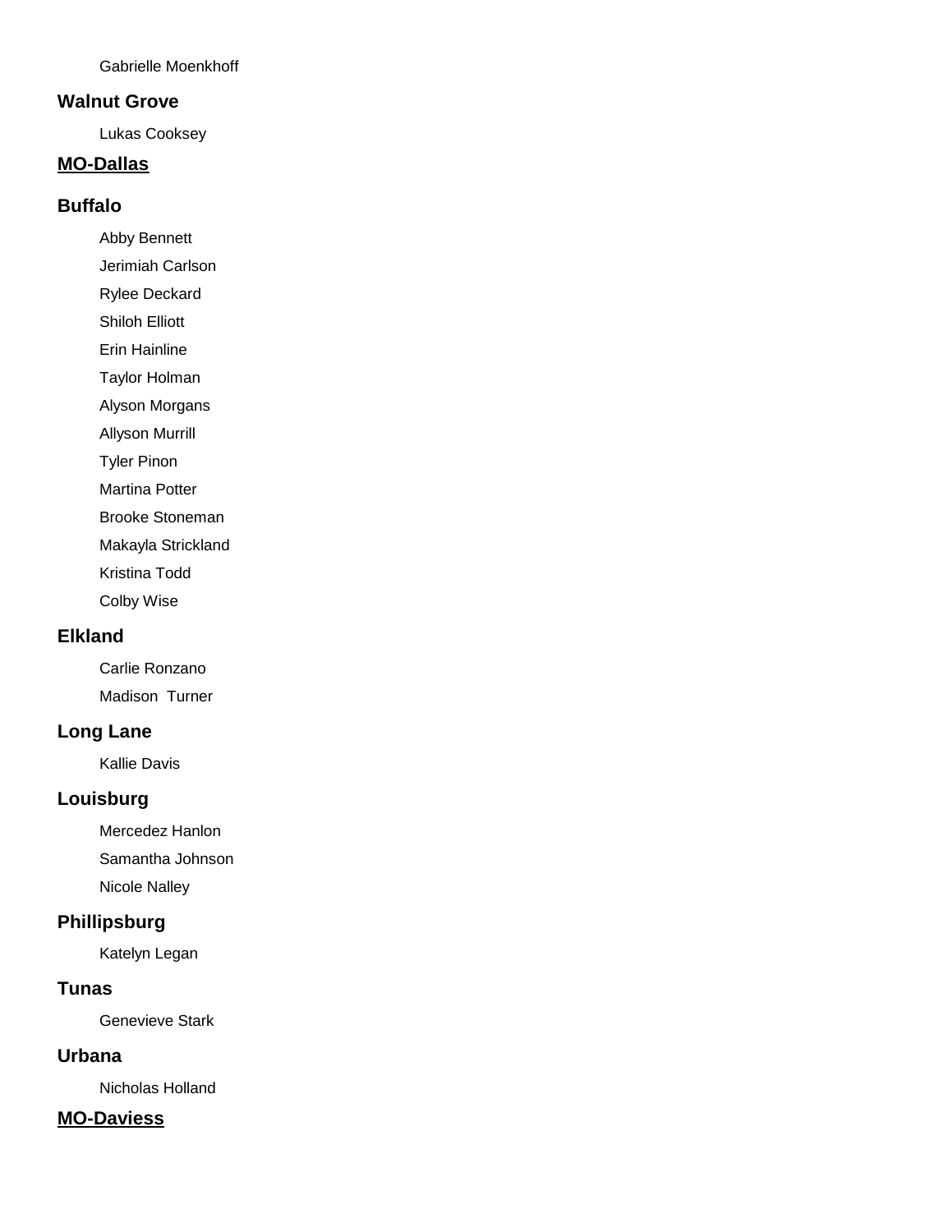#### **Altamont**

Josie Fitzwater

#### **Gallatin**

Ashley Foster

#### **Jamesport**

Daniel Skinner

#### **Kidder**

Chevy Lundy

#### **MO-Dekalb**

#### **Cameron**

Katie Rooney

# **MO-Dent**

### **Salem**

Brooke Adams

Laura Benowitz

Hannah Brown

Amy Chen

Dalton Sanders

Malia Terrill

Savannah Victor

### **MO-Douglas**

#### **Ava**

Rachel Canape

Rebecca Dudley

Jennifer Fortner

Grace Gray

Alexis Hayes

Courtney Lyon

Karcee McFarlin

Bryce Mings

Lacy Shields

Wyatt Wilson

### **Oldfield**

Karli Pedersen

# **MO-Dunklin**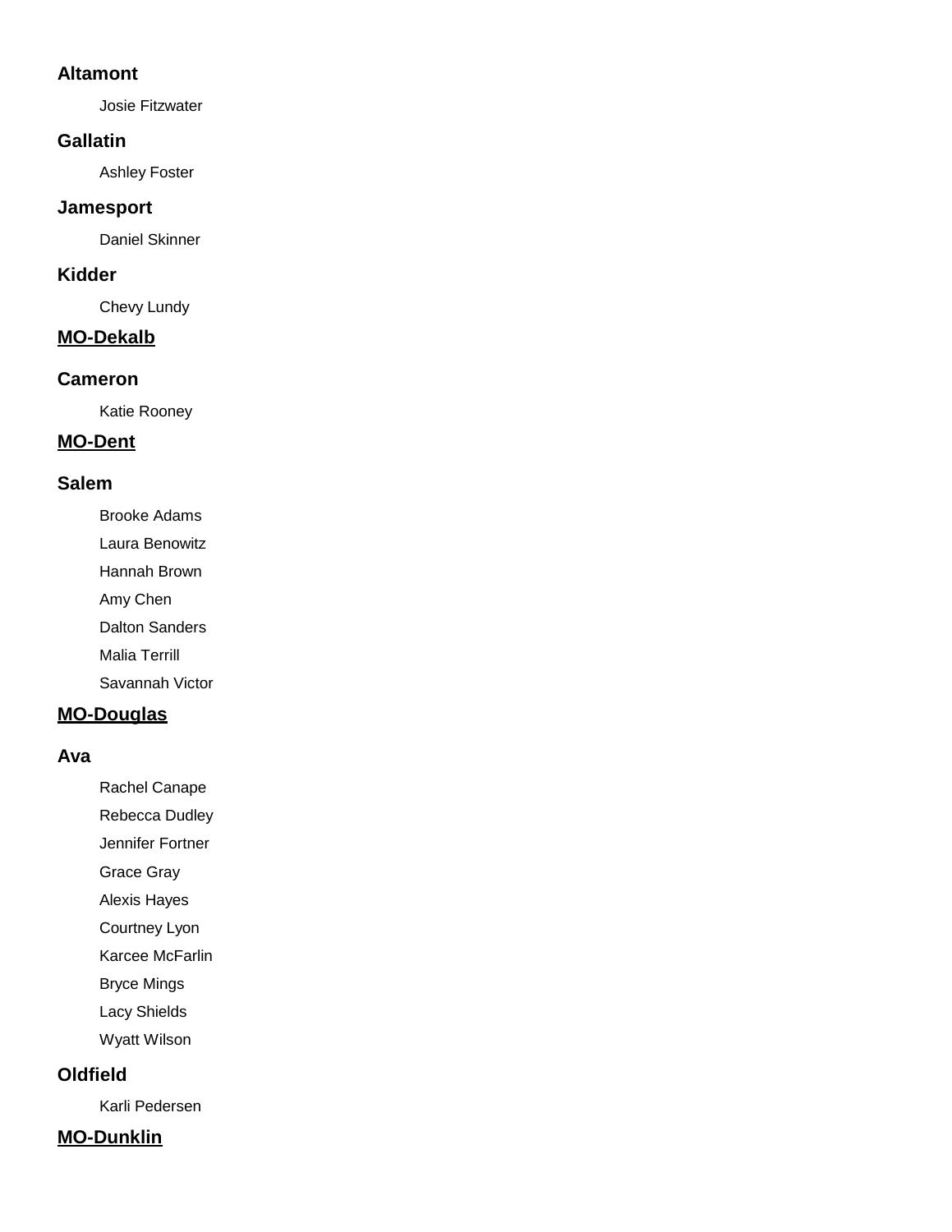#### **Bernie**

Emma Earnheart

Madilyn Earnheart

### **Campbell**

Libby Pearson

### **Kennett**

Chas Byers

# **MO-Franklin**

#### **Beaufort**

Amber Gerlemann

Courtney Redhage

# **Gerald**

Tara Schnelting Joshua Seibert

# **Labadie**

Sam Martin Emily Strunk

# **Leslie**

Braun Lebish

### **New Haven**

Kimberley McDowell

# **Robertsville**

Tad Monnig

Tegan Monnig

# **Saint Clair**

Bryce Downey Dominick Obie Hannah West

### **Sullivan**

Amanda Boren

Avery Carey

Sarah Gaskill

Libby Jones

Allison Kramer

Michael Kraus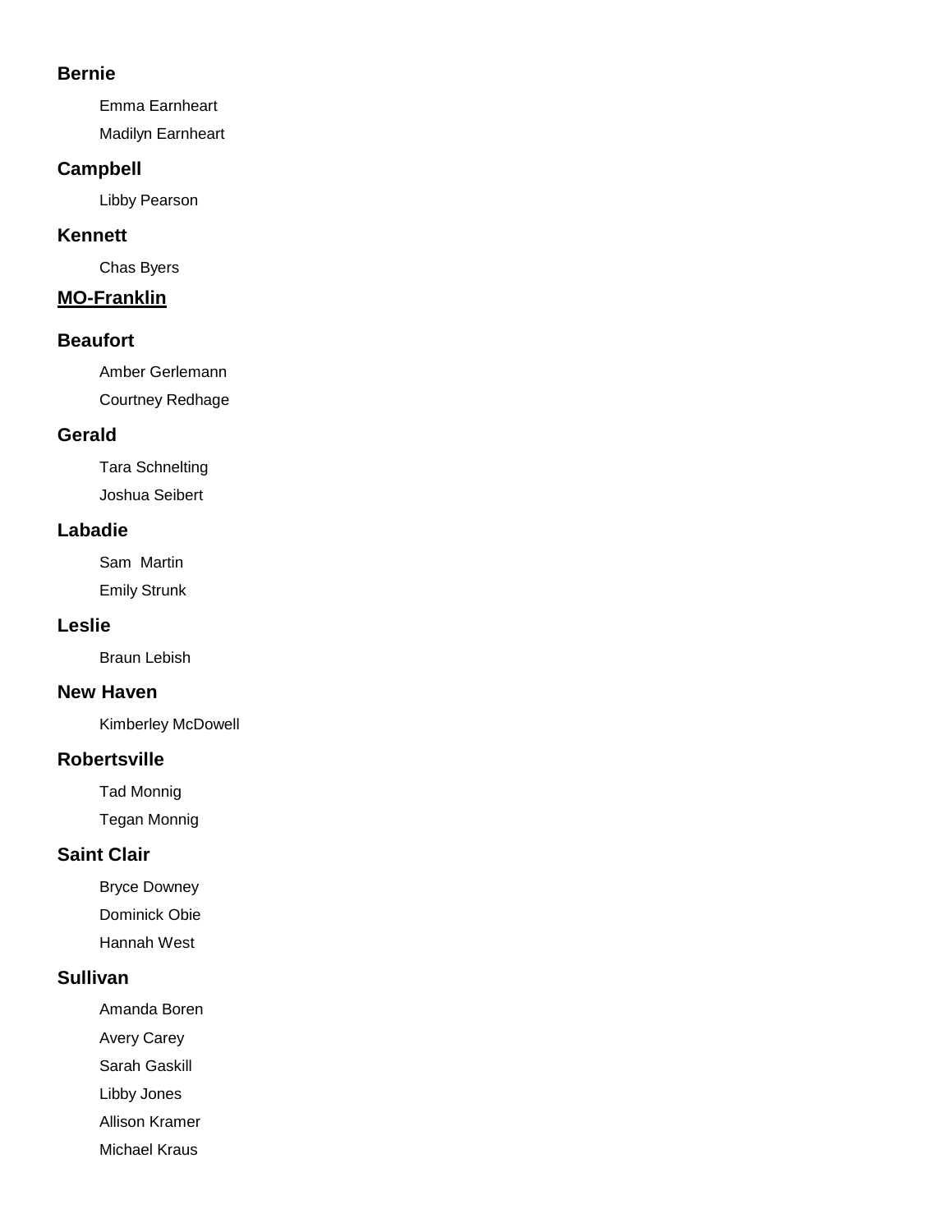Kamryn Lohden

#### **Union**

Jacob Dralle

Khloe Farmer

Gracie Huels

Taylor Johnson

Josie Kleinheider

Dustin Kohler

Evan Kozemski

Clarissa Krimmel

Sophia Olszowka

Hannah Owens

Kelly Parmentier

Lauren Pieske

Alexander Poole

Izzy Pruett

Emma Rinne

Ty Rinne

Kelly Smith

### **Villa Ridge**

Alyssa Brown Henry Knehans Kevin Lee

#### **Washington**

Lauren Ancell

Michelle Bahena

Spencer Breckenkamp

Colton Bunkley

Lauren Candrl

Melissa Cash

Braedyn Frankenberg

Jake Fregalette

Zachary Frey

Jess Frick

Maxwell Grimes

Maria Hellebusch

Megan Holtmeyer

Abbey Jinkerson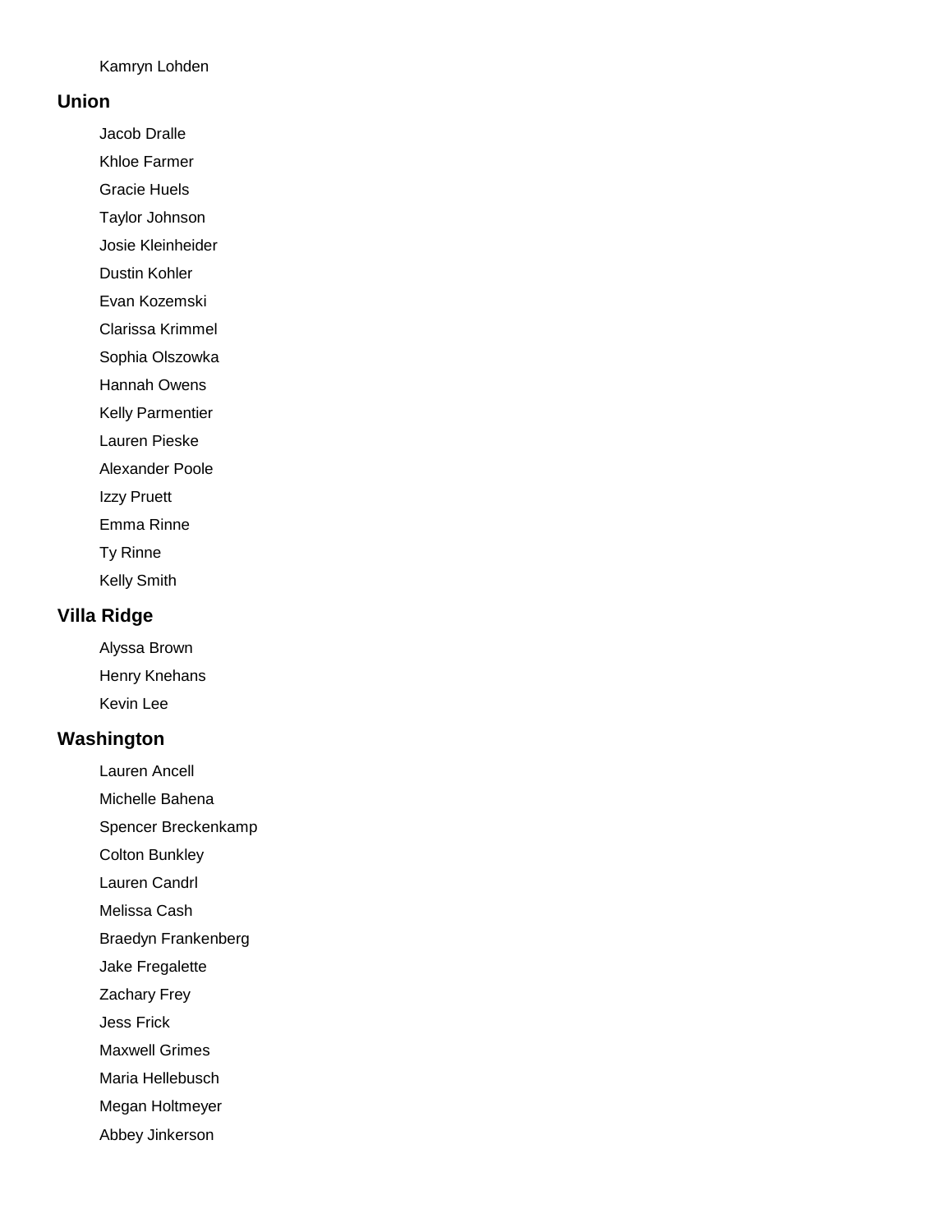Jodi Kampschroeder

Ryan Kell

Danielle Kimminau

Kamryn Mitchell

Beth Obermark

Chris Rice

Kailey Robinson

Brinna Smith

Ella Speckhals

Skylar Thompson

Molly Unerstall

# **MO-Gasconade**

### **Bland**

Alexis Snodgrass

### **Morrison**

Benjamin Busken

### **Owensville**

Paige Bossaller

Celeste Brandt

Haylee Grannemann

Morgan Lairmore

Cadance Ruth

Treyden Williams

Keegan Wright

# **Rosebud**

Anna Skornia

# **MO-Gentry**

### **Albany**

Lauryn Brown

# **King City**

Kristen Butrum

# **MO-Greene**

# **Ash Grove**

Alexandra Baker Sydnee Cashio Eddie Forgey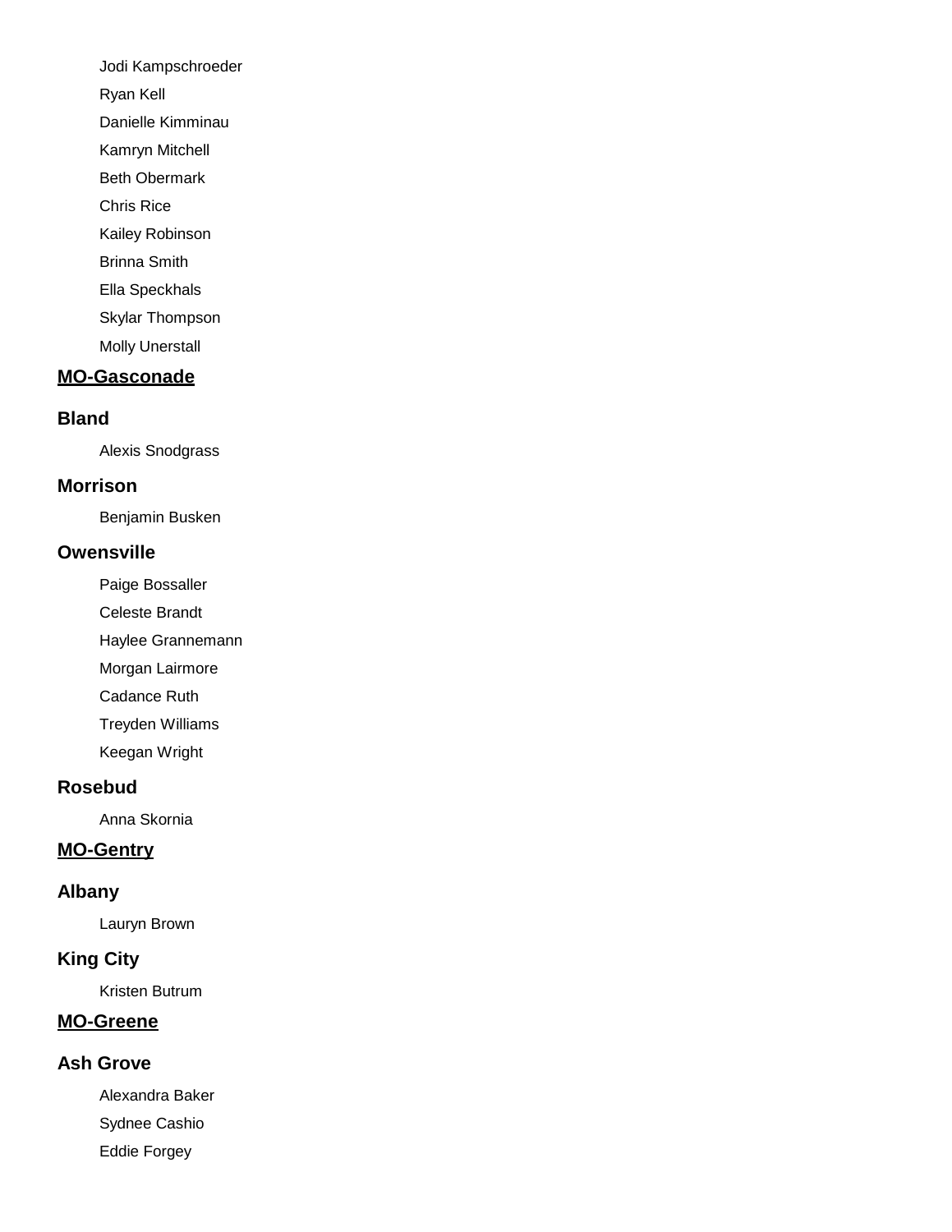#### Parker Owen

Bryson Trogdon

#### **Battlefield**

Krista Alexander

Lauren Arnold

Karrie Badami

Madison Barron

Tyler Bates

Monica Bird

Logan Bissey

Maggie Clark

Benjamine Clay

Caleb Clouse

Kori Cowger

Brett Dunn

William Durstock

Jessica Elmore

Katelyn Every

Arden Fraley

Logan Frye

Larisa Glidewell

Elyssa Hallgren

Hayley Hallgren

Hallie Jones

Xaviera Ljunggren

Marissa Mayhew

Weston Overturf

Kate Owen

Elisa Peters

Vincent Phillips

Andrew Richter

Nadiya Smolin

Carly Trujillo

Jake Vollmar

Max Wood

# **Bois D Arc**

Justin Albright Hunter Mayo Emily Underwood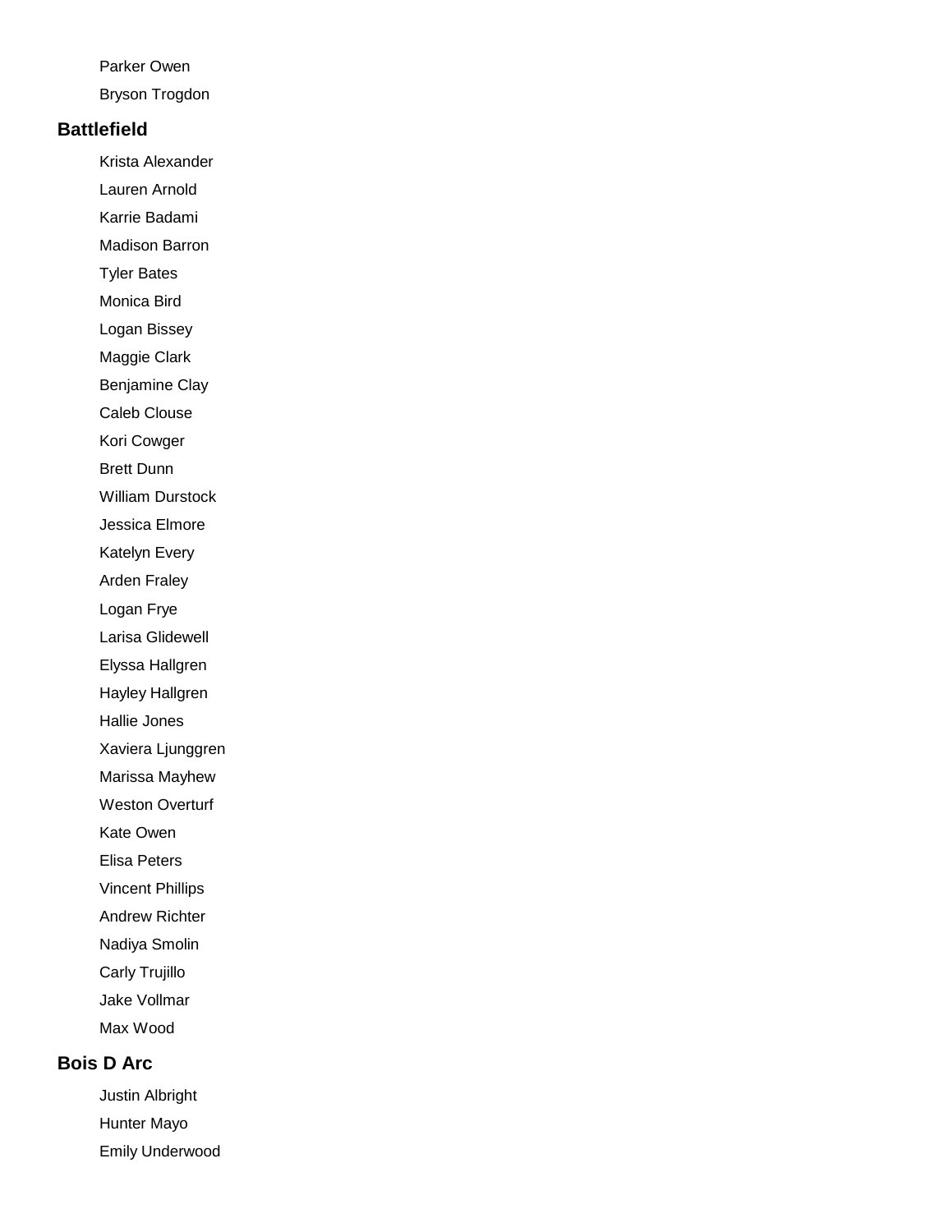Mariah Wilson

#### **Brookline**

Ashlyn Arrington

Halli Bartelsmeyer

Grace Carter

Marina Clark

Emma George

Mitchell Kellogg

Zoie Massey

Weston O'Malley

Jewel Robson

Aaron Sawchak

Nyah Stokes

Paiton Toman

# **Chia**

Gabriela Rivero-Ramirez

#### **Fair Grove**

Taylor Bell

Mackenzie Brunson

Mattie Cobban

Jack McAtee

Taylor Milton

Ashlyn Rippe

Victoria Rook

#### **Ozark**

Bailey Carlson

Zachary Kauffman

Andrew Lewis

Ryan Moon

Kayla Pfitzner

Kaitlyn West

# **Pleasant Hope**

Samantha Coakley

Taylor Coakley

Makenna Cornelison

Lillian Durr

Debby Gettle

Jaydin Lee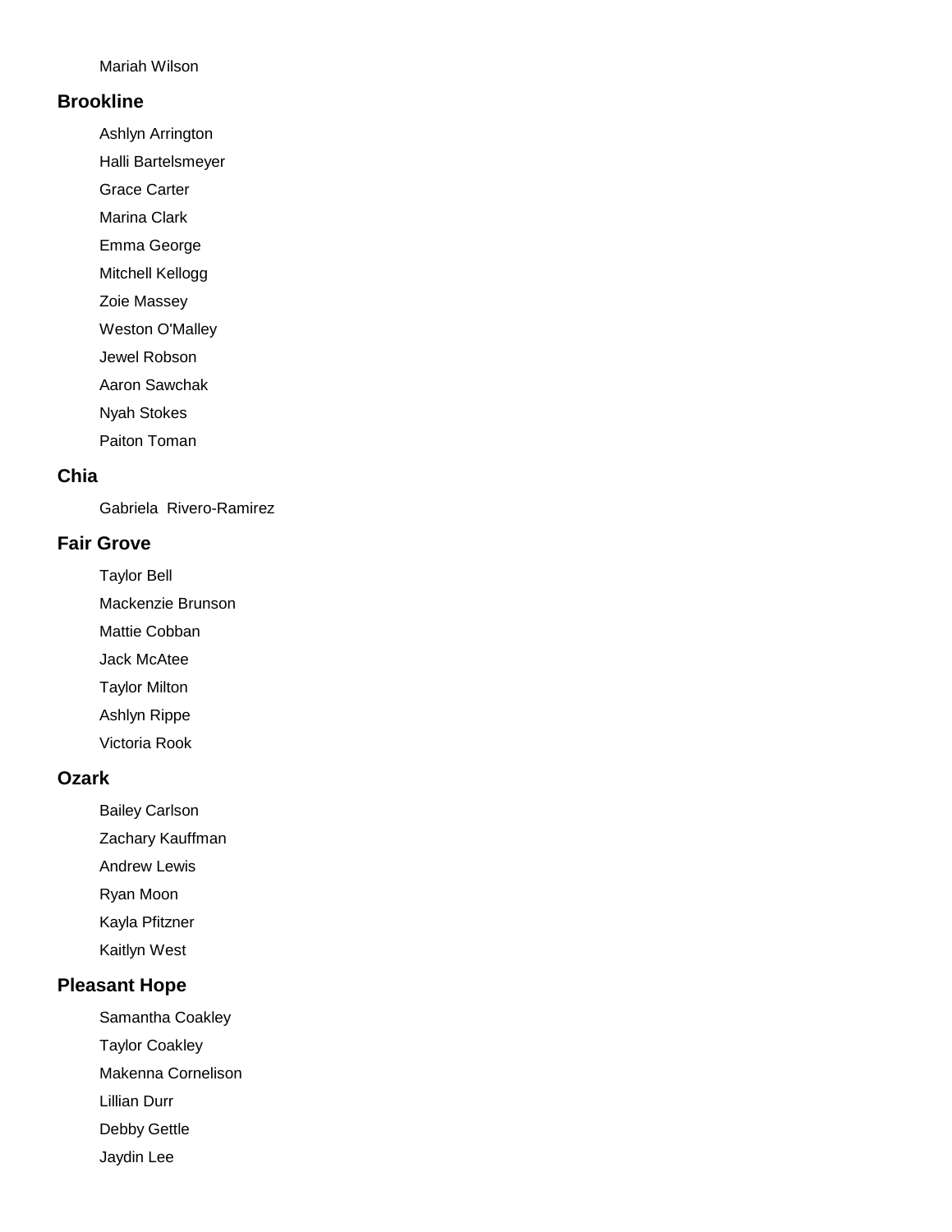#### Kali Rouse

Zane Stoops

#### **Republic**

Caleb Alexander

- Adrianna Baca
- Alexa Baker
- Christopher Barber
- Dorian Beckner
- Averie Benson
- William Berry
- Jordan Beutler Beutler
- Lyndsi Boysen
- Gary Busselman
- Addison Cantrell
- Emma Chan
- Jack Cook
- Makaylee Doza
- Jadyn Dziwanowski
- Christyn Fenton
- Lauryn Fenton
- Michael Forrester
- Kaylea Frabott
- Ashton Gaddy
- Megan Garbee
- Sydni Guinn
- Brady Hall
- Alex Hannaford
- Christopher Hill
- Rachel Hill
- Kyra Holt
- Ryleigh Hosp
- Elizabeth Hubbert
- Maegen Huyck
- Madison Johnson
- Ashly Jones
- Kortney Juracek
- Madison Kemper
- Jessica Laster
- Reese Lawler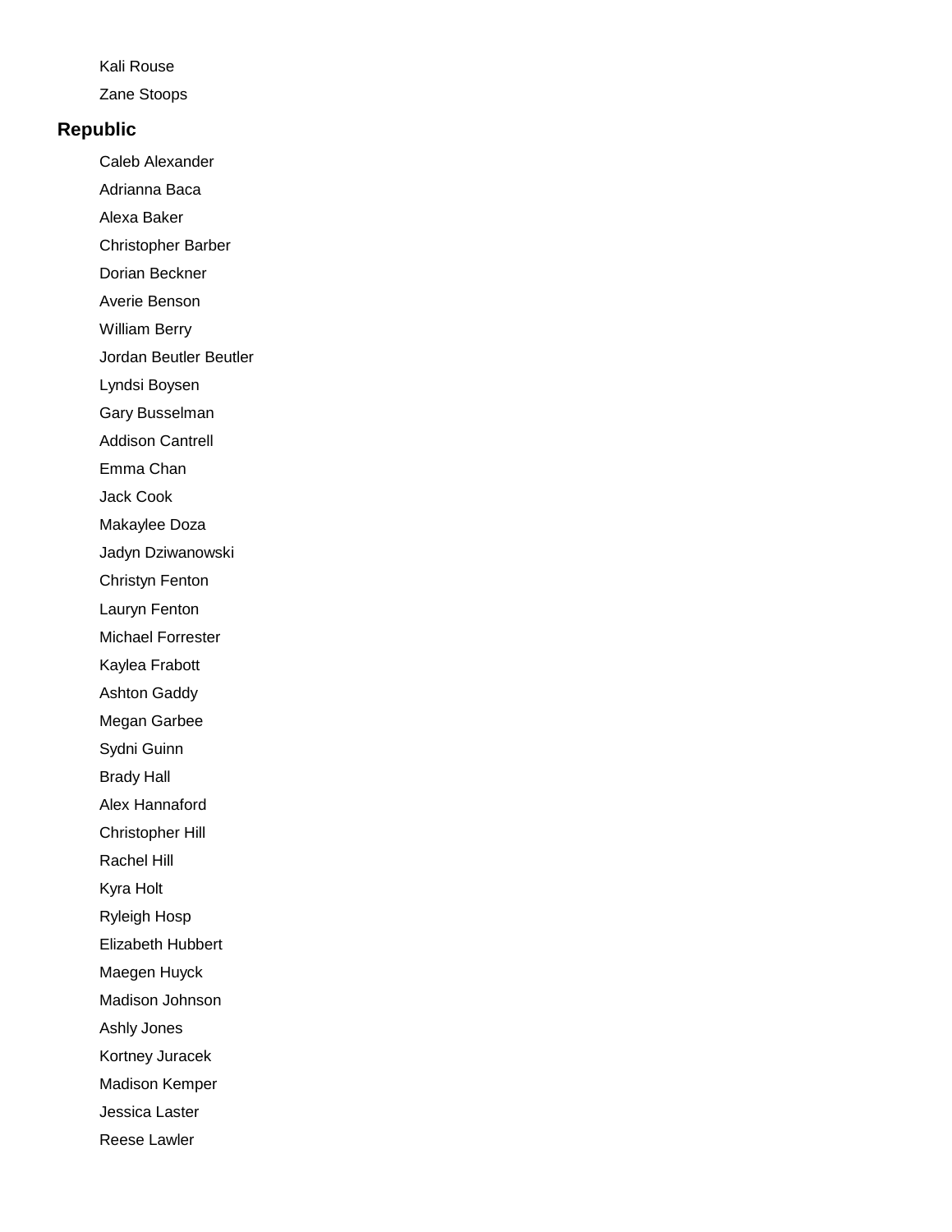Hannah Lease Amber McCoy Elijah Meadows Hannah Melton Christy Mitchell Maggie Moncado Kevin Murphy Jaleh Nikfarjam Victoria Ogbeifun Chad Parker Scott Parker Eric Skeans Sara Slayton Britney Spangenberg Katie Stiles Kolten Swindle Lawson Tunnell Abigail Villars Lacee Walcher Madeline Wells Claye White Emma White Jacquelyn Wray Yan Zheng

# **Rogersville**

Jacob Carrow

Christian Casanova

- Michal Dameron
- Amber Domiano
- Emily Downie
- Grace Fielden
- Hattie Geltemeyer
- Emily Groover
- Camryn Hartmayer
- Madison Hays
- James Hutchison
- Matthew Keese
- Hailey Maples
- Sarah Padfield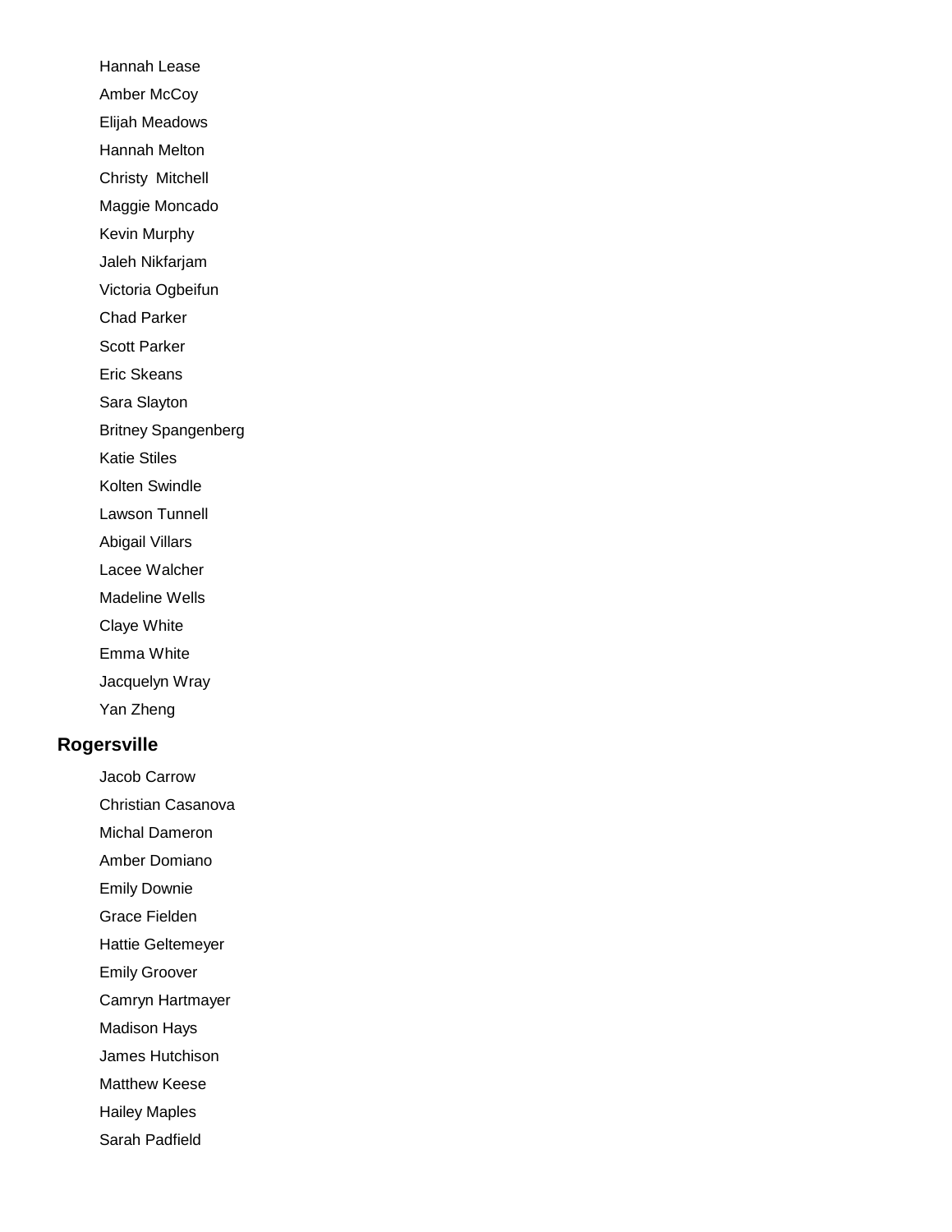- Calleigh Randles
- Josie Shanks
- Angela Slayden
- Laura Slayden
- Emily Snodderly
- Taylor Stone
- Maggie Svoboda

### **Springfield**

Braedon Aaron Arwa Abdelhakiem Daniel Abramovitz Courtney Adamson Carrie Agee Mackenzi Akin Richard Alba Lainee Albert Amaris Alfaro Raghda Algazi Mohammad Alharbi Syed Ali Zachary Allen Rusul Al-Shahrably Justin Alvaradocali Gino Alzona Brooklynn Anderson MacKenzie Anderson Karley Andrus Patience Arnall Sophie Arnold Jamey Arter Madison Auer Jay Augustine Emily Baadsgaard Linnea Babcock Rafael Baca Olivia Bahr Angeline Baig Katie Baird Jordan Barker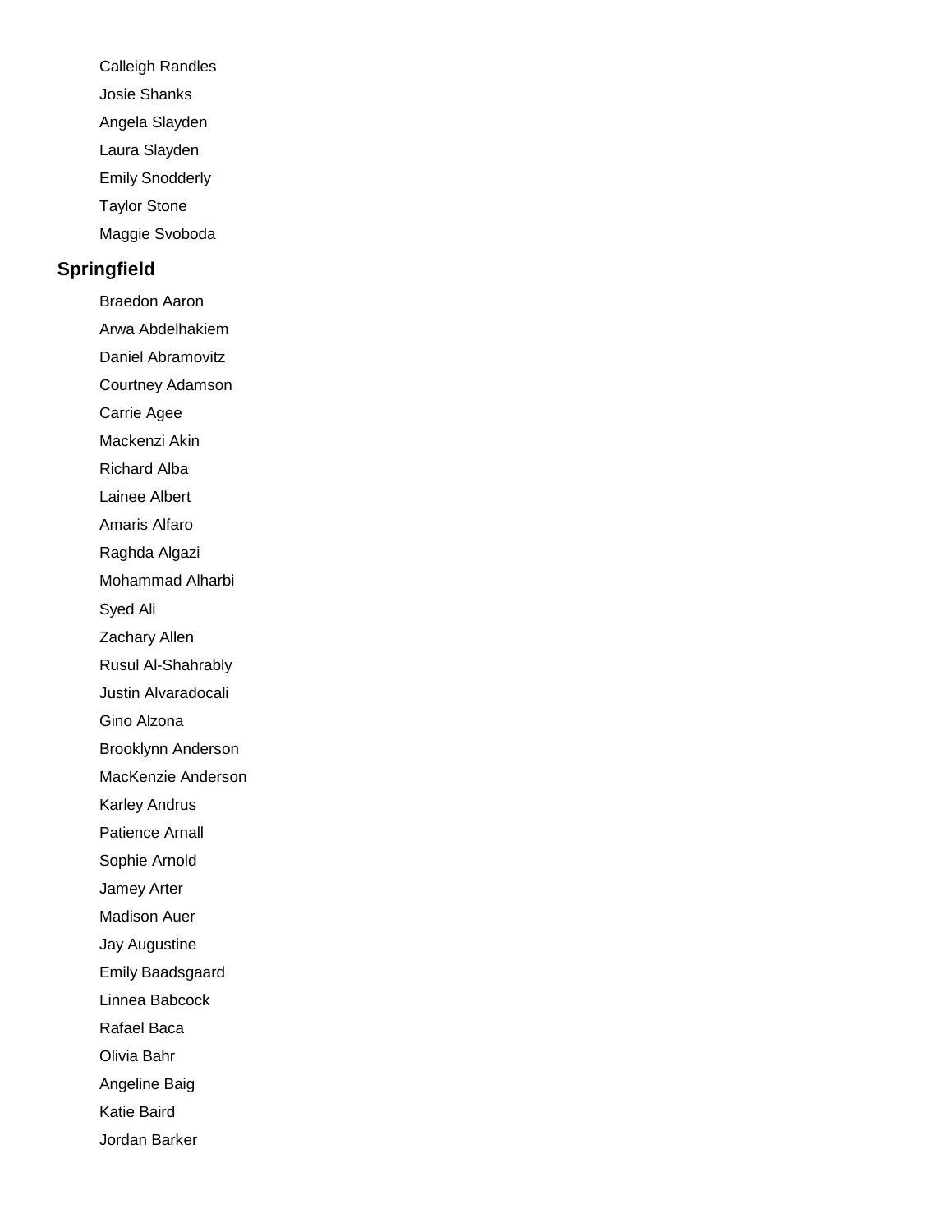Shields Bartee Nandin Erdene Battulga Brett Baxley Alicen Beckley Hannah Beggs Emily Bell Katelyn Bell Madison Benson Claire Berghager Josie Berry Mya Berry Leigh Bills Ava Billue Molly Bilsland Savannah Birdsell Jenna Biser Hannah Black Tahlia Black Crystal Blesi Trent Blesi Lillie Bodeen Andrew Boehne William-Michael Bohlen Eva Bolt-Ezell Briana Borland Miriam Botello Elisabeth Bowen Zachary Bowles Rylee Bownds Paige Bowser Jordan Boyce Kelsey Boyce Hailey Boyd Celine Boyts Kailey Bradshaw Riley Brady Abi Braun Brittaney Brent Olyvia Brinkmann Loren Broaddus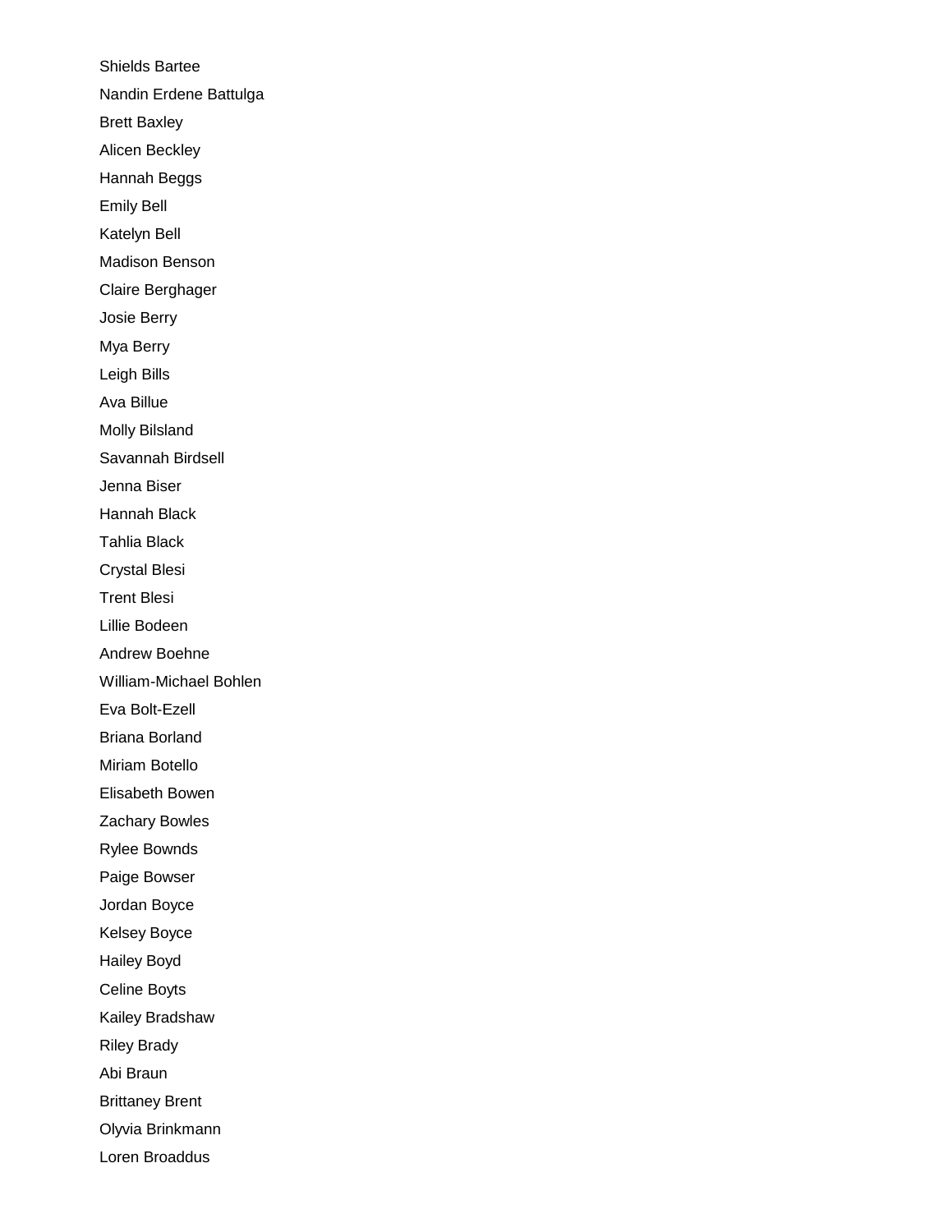Daniela Broughton Jake Brown KaMara Brown Mason Brown Nikita Brown Kaylea Bryan Israel Budd Taylor Bullis Caitlin Burdette Jeremy Burnett Molly Burney Jackson Burt Tyler Buschert Madelyn Bushnell Parker Buzbee Grace Cain William Cain Trae Cameron Giovanny Canales-Rueda Melanie Cannon Annie Cantrell Lorena Cardenas Leo Carpenter Taylor Carroll Abbigail Cartwright Jason-Michael Castanieto Lydia Caswell JC Cataldo Garrett Cates Madeline Caughron Tyler Cavin Wayland Cha Abhishu Chand Adam Chilcote Ashton Chowning Madison Clemens Jonah Clenney Cody Clifton Callie Cochran Krista Cockrum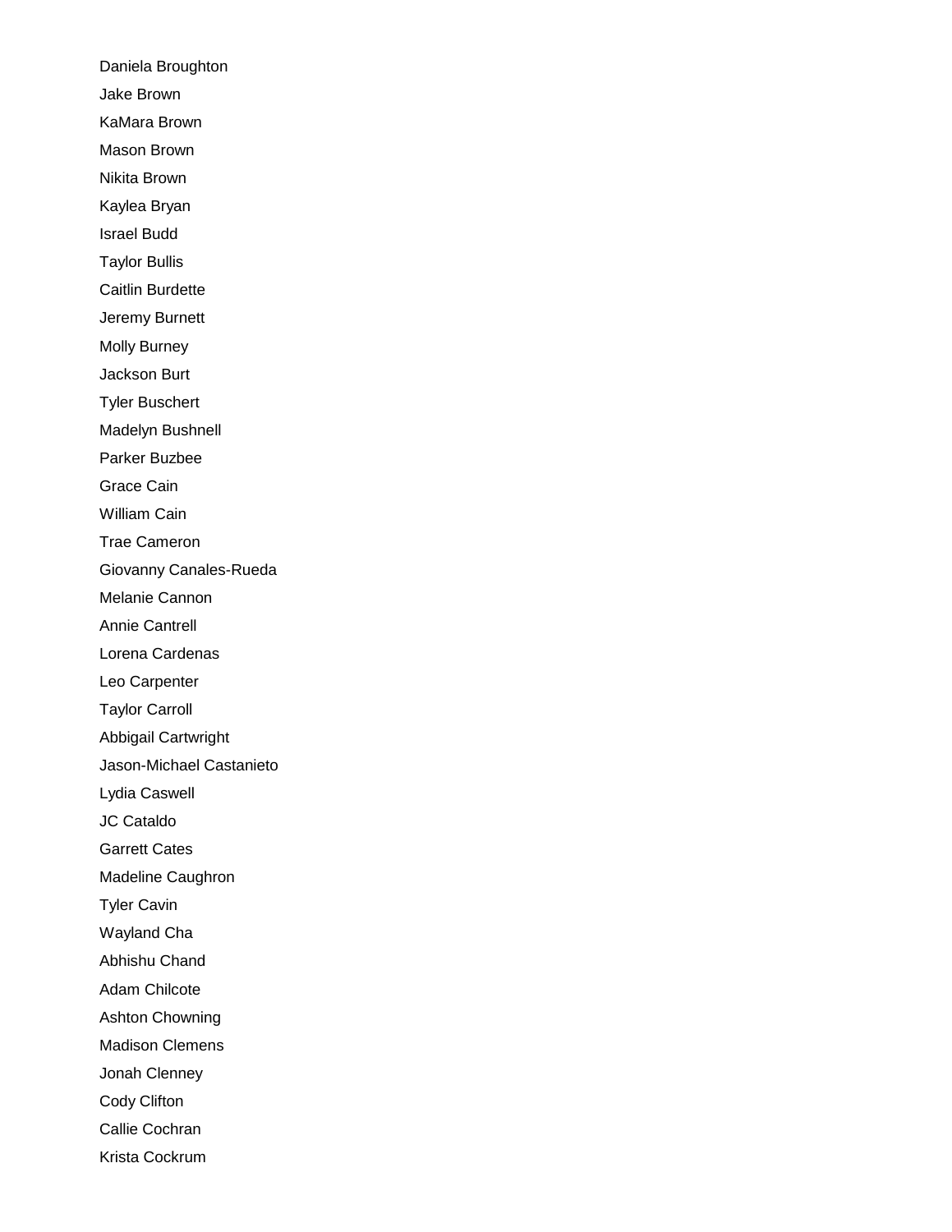Brooke Collette James Collins Macey Collins Jaelyn Compton Kaylie Compton Patrick Conell Lydia Conlon Madelyne Conn Carter Cook Madeline Cope Seth Cote Elizabeth Coulter Kinley Coulter Katie Cowan Charlie Crane Kelly Crawford Logan Creed Ryley Crowder Sally Cybulski Addison Dake Edna Dar Justin Daugherty Alexis Davis Carista Davis Kathryn Davis Sydney Davis Kennedy DeGonia Ashton Dehaven Katherine Delap MiKayla Delmont Megan Dempsey Grant Denison Elias Denney Alexander Denny Tyler Dewick Siddak Dhaliwal Jon Diehl Scott Dishman Nikolette Domann Christian Doneski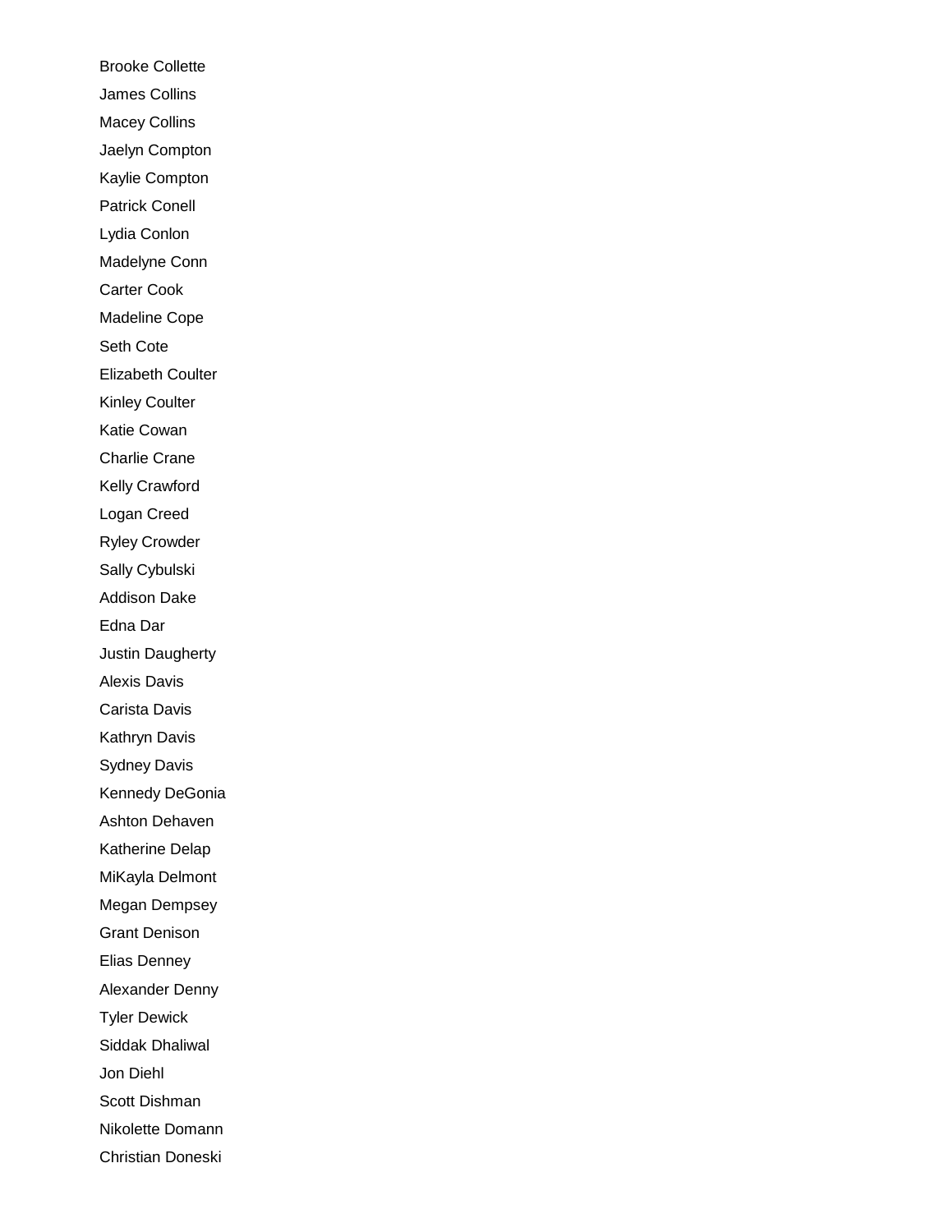John Dove Isabella Drennan Madison Dressler Heidy Duarte Nicholas DuBerry Diana Dudenhoeffer William Duff Joe Duggar Taylor Duke Courtney Duncan Ann Duong Sam Durham Kayla Eagleburger Westin Easley Hannah Eatherly Glory Ehie Colton Ellens Ashley Elliott James Ellis Brandi Elmore Lelia Enea Ashley Ernstmeyer Rhiannon Evans Tommy Fahey Emily Fahrlander Halle Farrar Anna Faust Nathan Fender Adrianna Fewell Sara Fiedler Mikaila Field Samuel Fillipi Sean Finch Parker Finley Trevor Fischer Dylan Fitzpatrick Gabe Fletchall Jessica Fletcher Nobuki Fong Denali Ford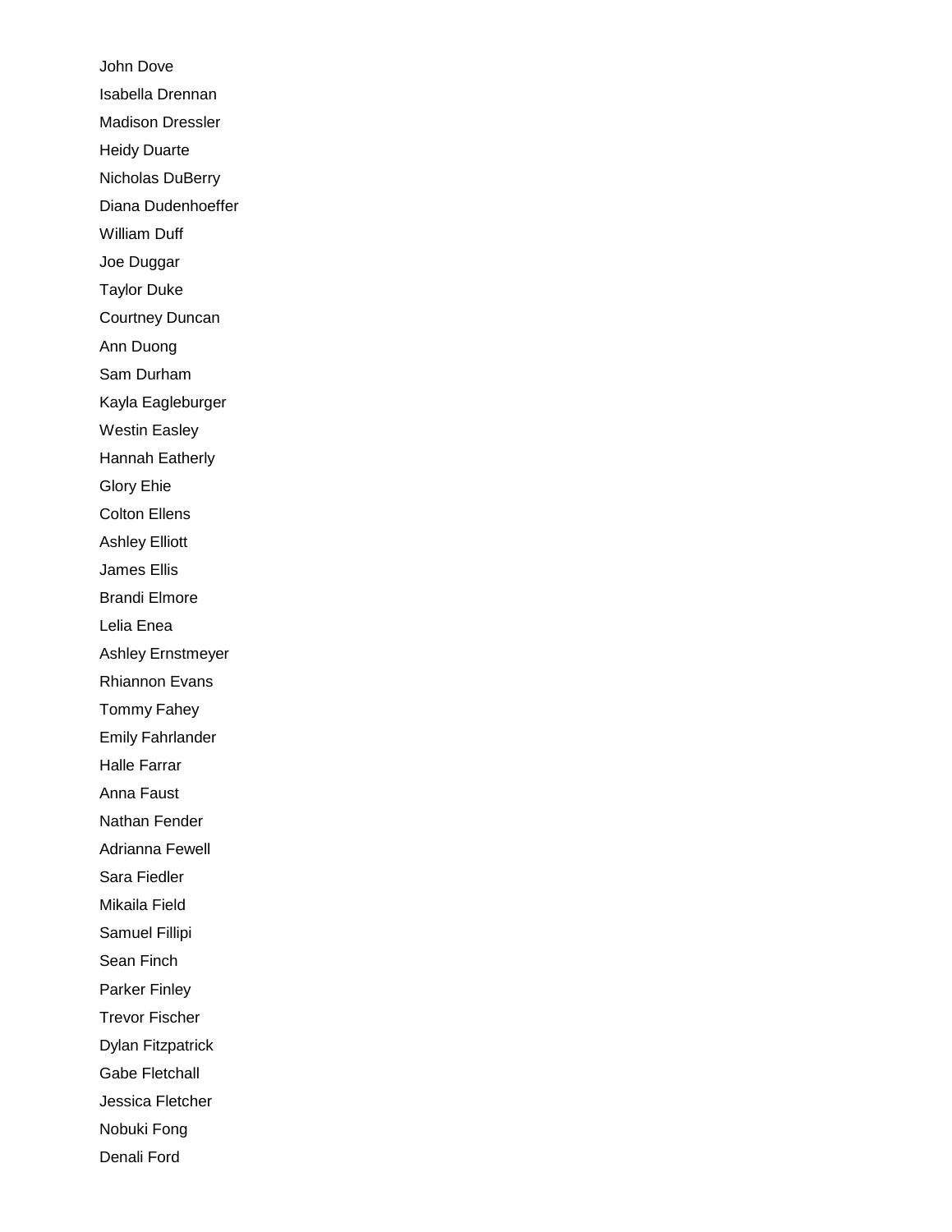Kassidy Fox Katelyn Frahm Megan Fraley Brooke Franklin Julianna Frazier Bailey Freeman Brenyn Freeman Danielle Freeman Vitor Freitas Katie Frigerio Ella Fry Brandon Fryer Jordan Furnas Thomas Gadd Holden Gaddy Tyler Galloway Keren Garnica Matthew Garnier Abby Garrett Sara Garrett Caroline Garrish Bryant Garrison Silas Garrison Trevor Genung Ashlie German Chloe Gilbert Kaleigh Gilbert Simarpreet Girn Madison Glenk Chris Godat Nadiia Goodwin Emma Goodwyn Bethany Gott Oliver Grace Emily Grandon Ethan Gray Joshua Gregory Mateo Guerra Toro Morgan Gunther Samantha Guthery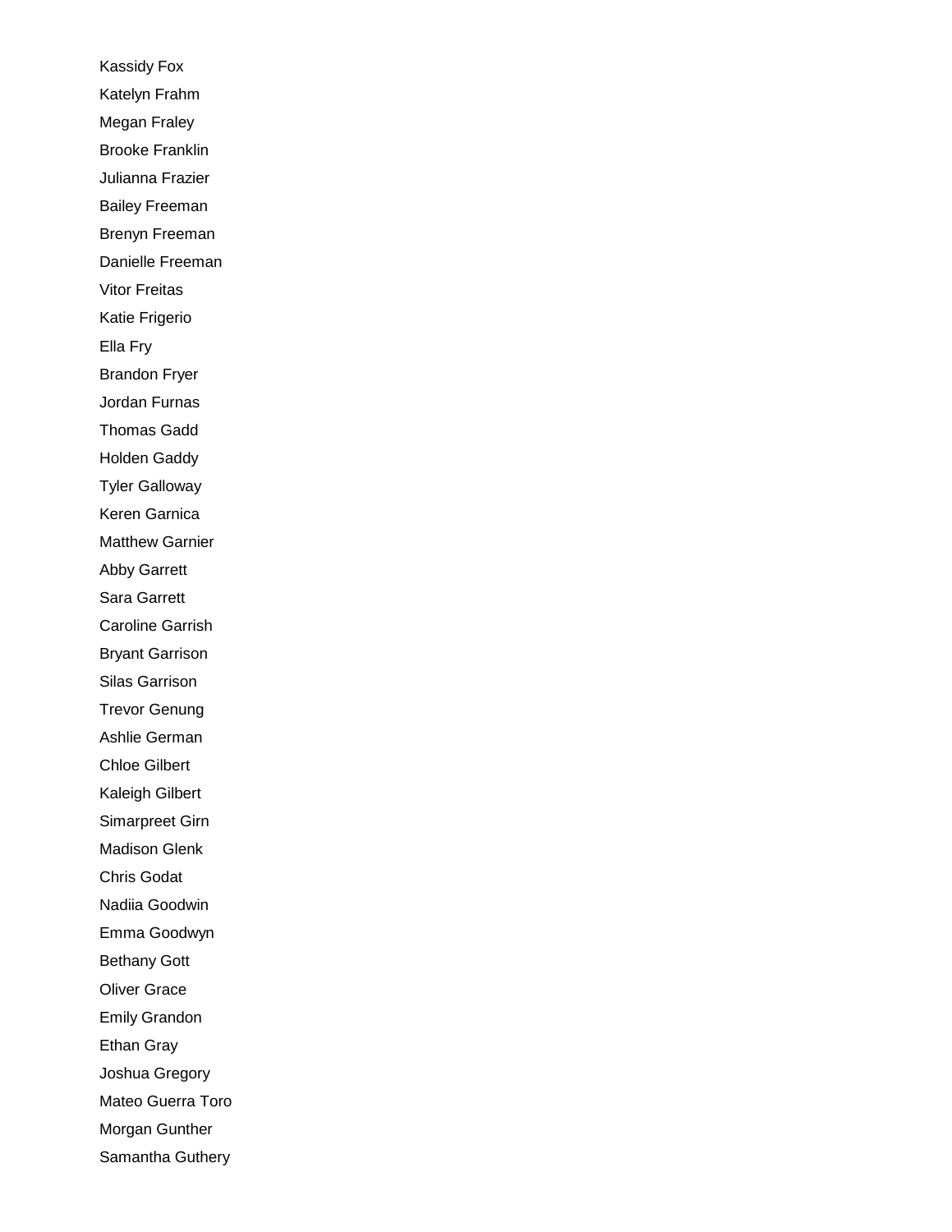Clarissa Gutierrez Sylvia Haase Maggie Hackenwerth Hannah Hailey Milana Hainline Seth Haldiman Haley Hall Quincy Hall Evan Hancock Greg Haney Isaac Haney Cole Hanson Sarah Harbaugh Angel Harbour Jaiden Harbour Allyson Hargis Chloe Harris Hunter Harris Hannah Hartman Sofie Hass Jessie Hayes Lauren Hayes Cooper Hays Lexie Hazelrigg Brooke Heavin Alexander Heffern Emily Hein Bailey Heinrichs Jazmyn Henderson Melissa Henderson Olivia Henderson Lindsey Hendrix Riley Henke Hayes Hensley Katlyn Henson Carson Hewitt Kalleigh Hickory Matthew Hicks Todd Highfill Hannah Hilker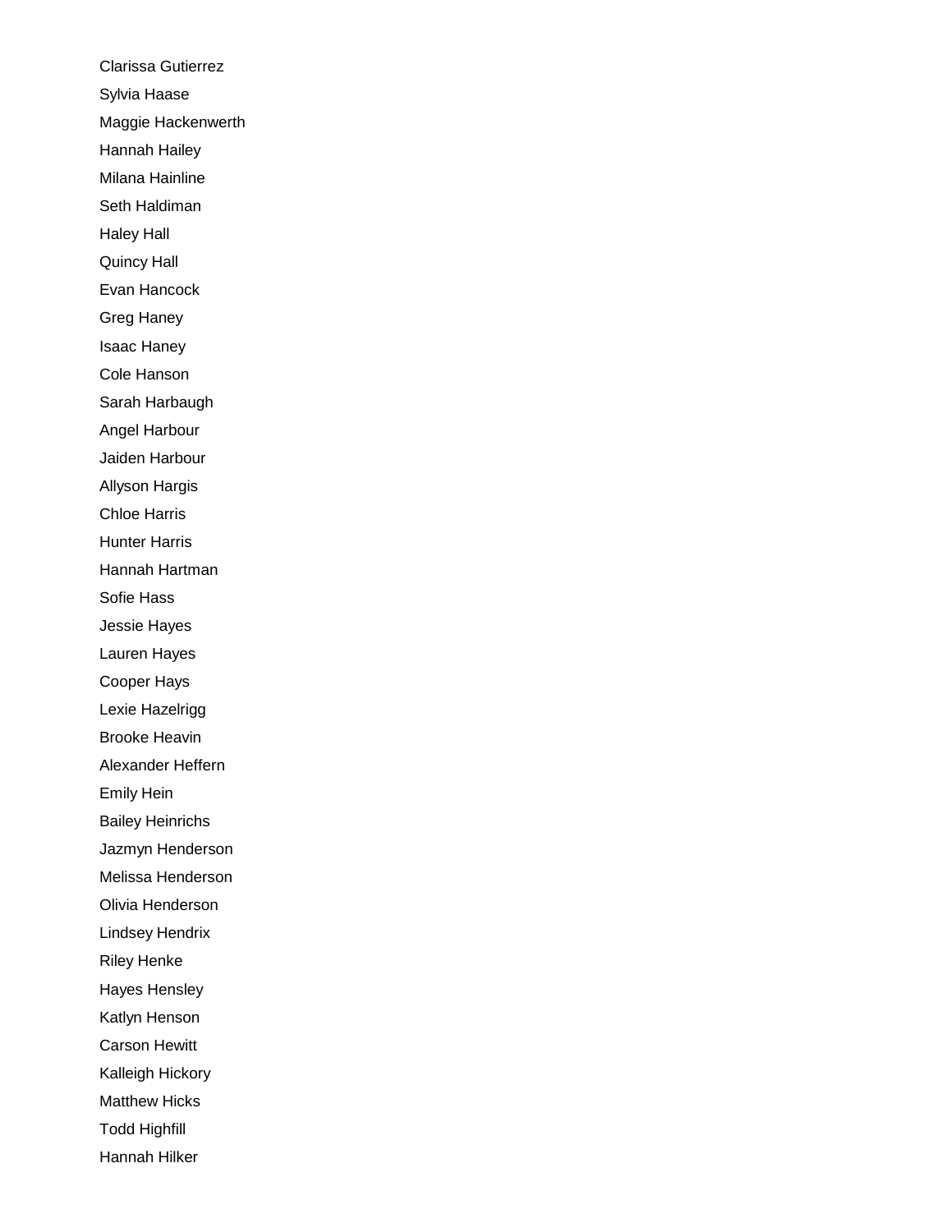Megan Hoar Rebecca Hodges Taylor Hoffman Jacob Holman Noah Holmes Jessica Holstein Marra Holt Seth Holt Gina Hoogstraet Cameron Housley Brett Houston Chanoa Howard Ezeekial Huddleston Addison Hudson Randy Hudson Anne Huffman Shay Huffnagle Maya Hufman Conor Hughes August Hulgus Jace Hull Kyle Hunter Delaney Hutchins Amber Hutton Vyvy Huynh Spencer Ingram Jonathan Ivanoff Lauren Jackson Ashley Jahnsen Ashley James Aaron Jennings Duke Johnson Mikyla Johnson Samantha Johnson Logan Jolly April Jones Ashley Jones Brayden Jones Britni Jones Lincoln Jones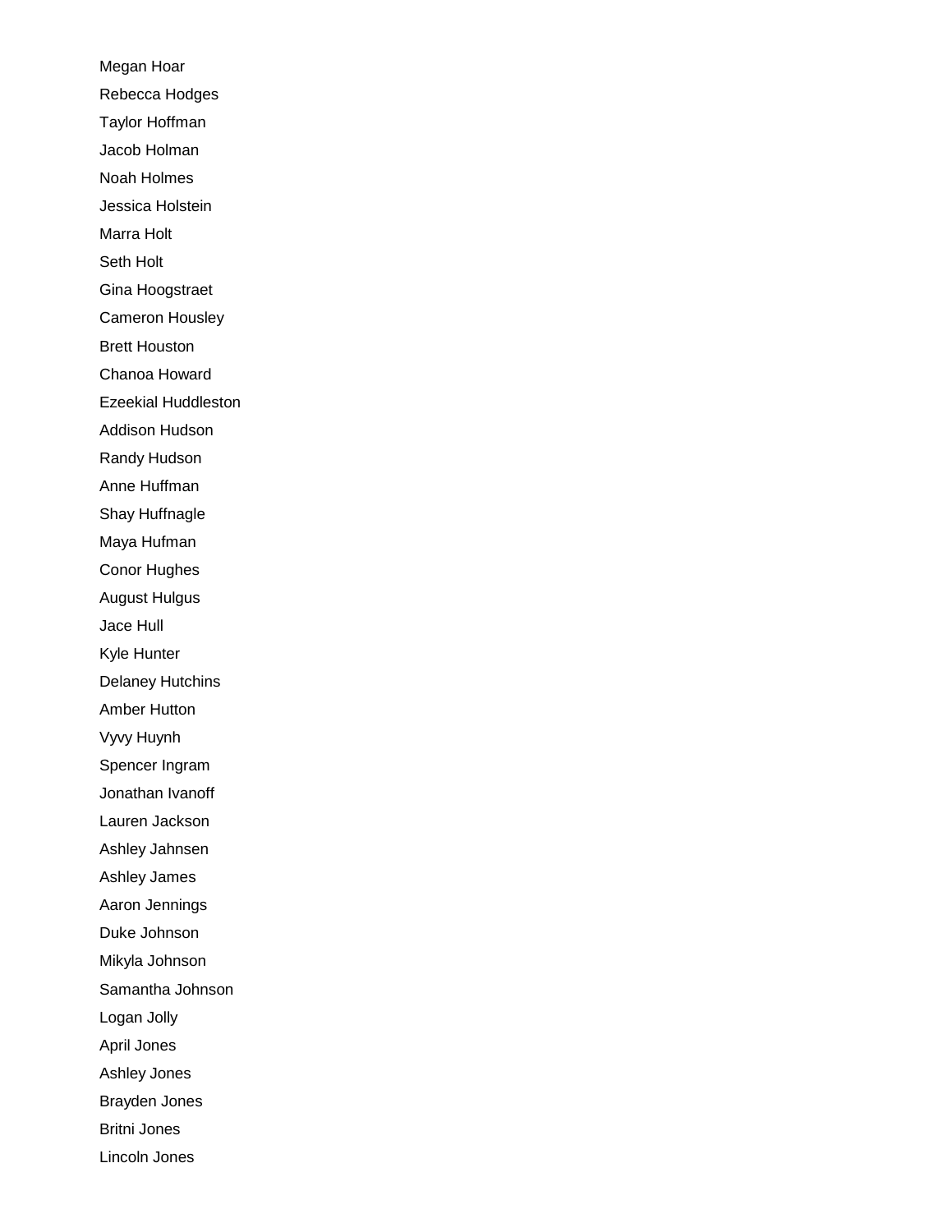Quinn Jones Sydney Jones Ali Karimiafshar Jenna Kaufman Harrison Kayne Catherine Kearbey Nic Keel Abigail Keenan Stu Keese Marisa Keller Megan Keller Charles Kelley Gianna Kelley Makaili Kelly Lauren Kennard Bradley Kerr Ingrid Kerr Adam Khan Hunter Kimberlin-Poore Lydia Kincaid Dylan King Maya King Sarah King Travis King Isaac Kirk Nathan Kirkpatrick Elliott Klein Cherokee Knight Katelyn Koenig Trenton Krueger Kaity Kuhnert Margaret Lake-Brown Mason Lambeth Emily Langdon Emma Langford Andrew Lawrence Kacie Lawrence-Cantwell Jenna Lawson Noah Lawson Richard Lawson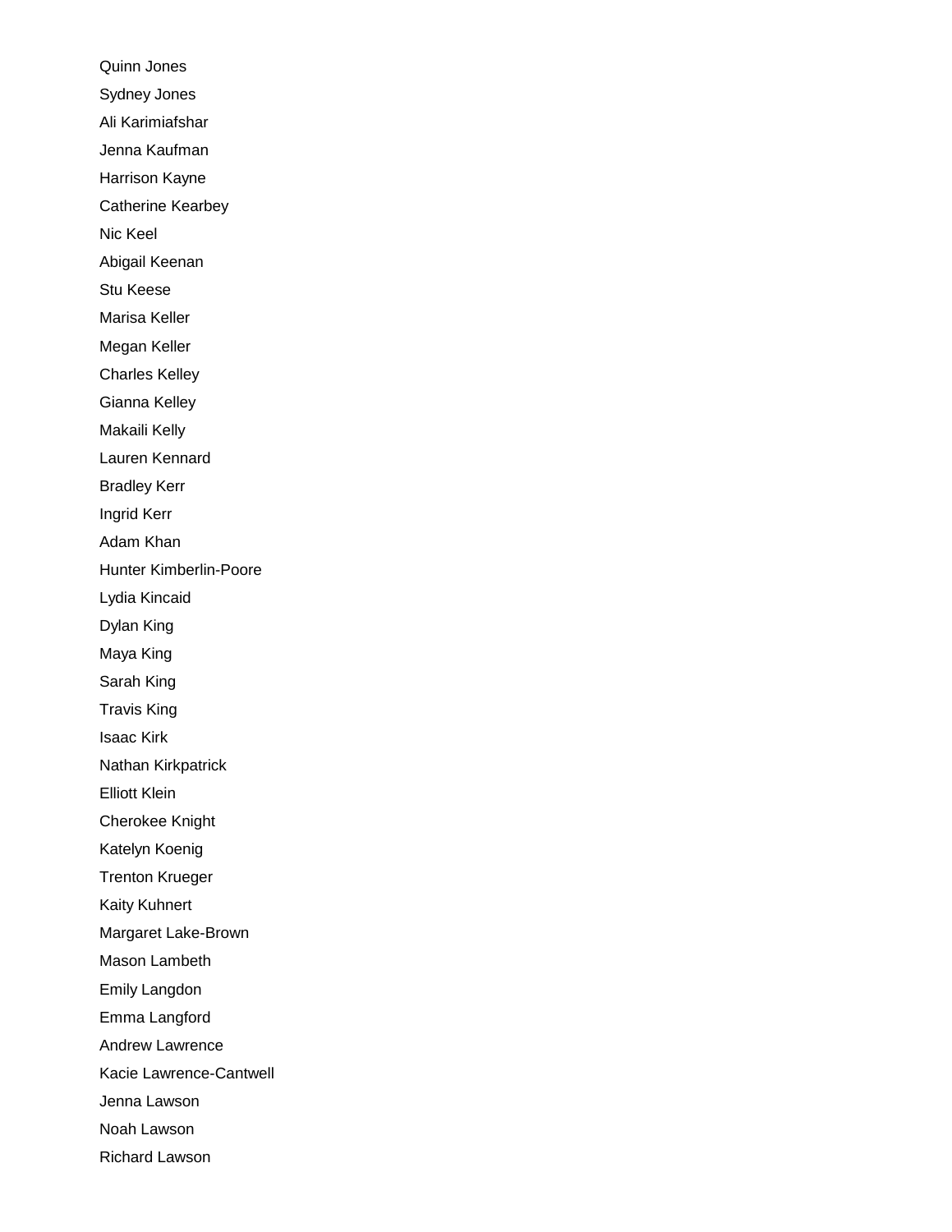Samuel Lawson Duy Duc Le Emily Le Nhi Le Hayden Leach Kailey Leach Bradley Lee Cassidy Leighty Alexander Leonard Theron LePage Taylor Levings Michelle Lewis Jackson Lierz Kaylee Liley Evan Lisle Vanessa Lockhart Emily Lohrbach Alexandria London Samuel Losey Esther Loya Holly Luginbill Jackson Luu Robert Lyon Elizabeth Mahaney Natalie Mai Dakota Mainprize Taylor Maize Evan Majocchi Wai Mak Makayla Malachowski Avery Mann Allie Marshall Andrew Marshall Katelyn Marshall Lulu Martin Arabella Maschino Grace Mathews Riley Mattox Felicia McCool Jane McCormick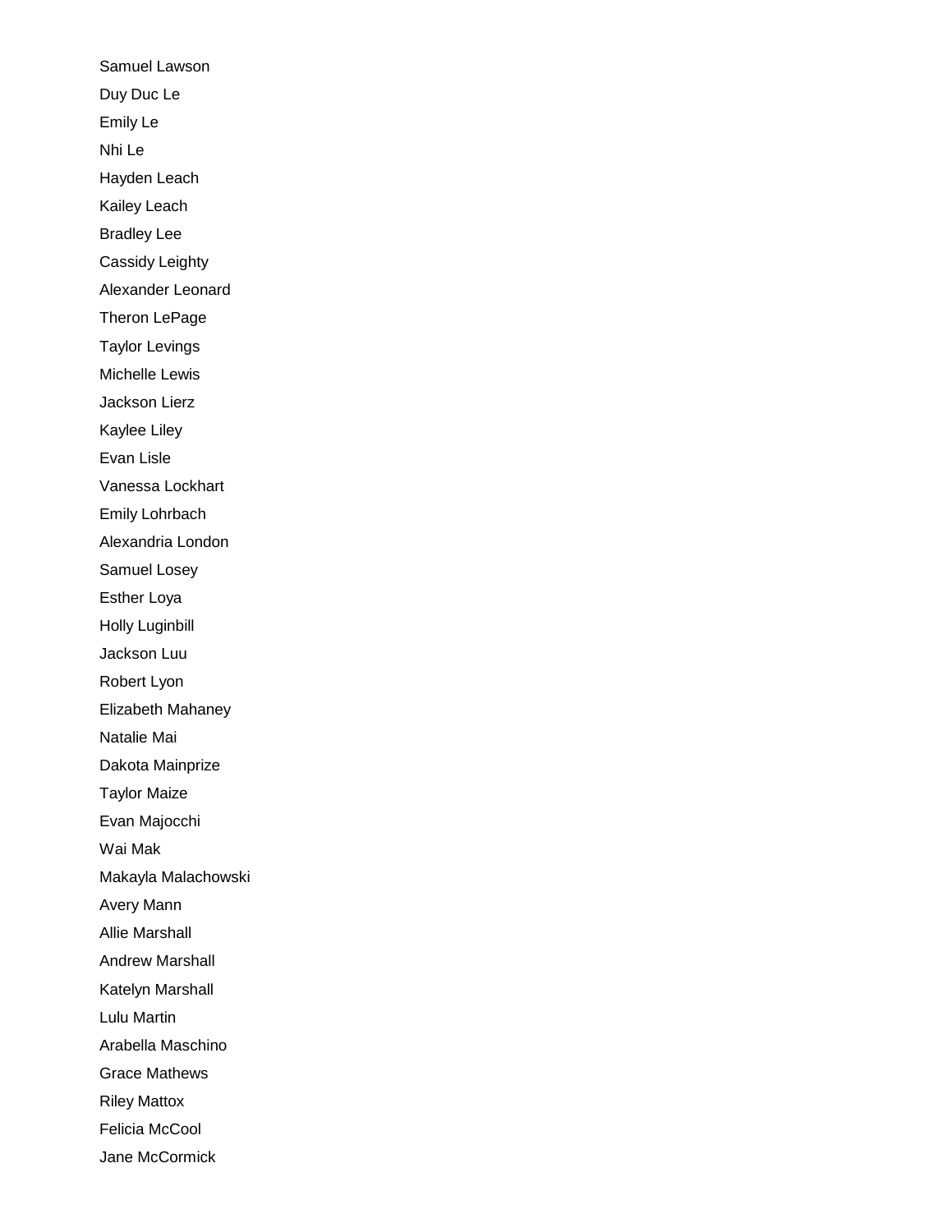Adam McCroskey Trinity McCroskey Geneva McDaniel Evan McDonough Wyatt McFall Aubriana McGlasson Brooke McIntosh Lindsey McLaughlin Lauren McTernan Taylor Medlock Chloe Merced Summer Merrifield Katie Merritt Victoria Meuret Rachel Milburn Sidney Miles Alexander Miller Carrie Miller Gabrielle Miller Katie Miller Madeira Miller Sarah Miller Thomas Mitchell Nicholas Montgomery Tori Moore Ashley Morgan Taylor Morgan William Morris Ryan Moser Ruth Mua Hannah Mullins Lindsey Murphy Andrew Murry Derek Myers Renee Newkirk Bao Nguyen Christine Nguyen Grahm Nicholson Desiree Nixon Jacey Noble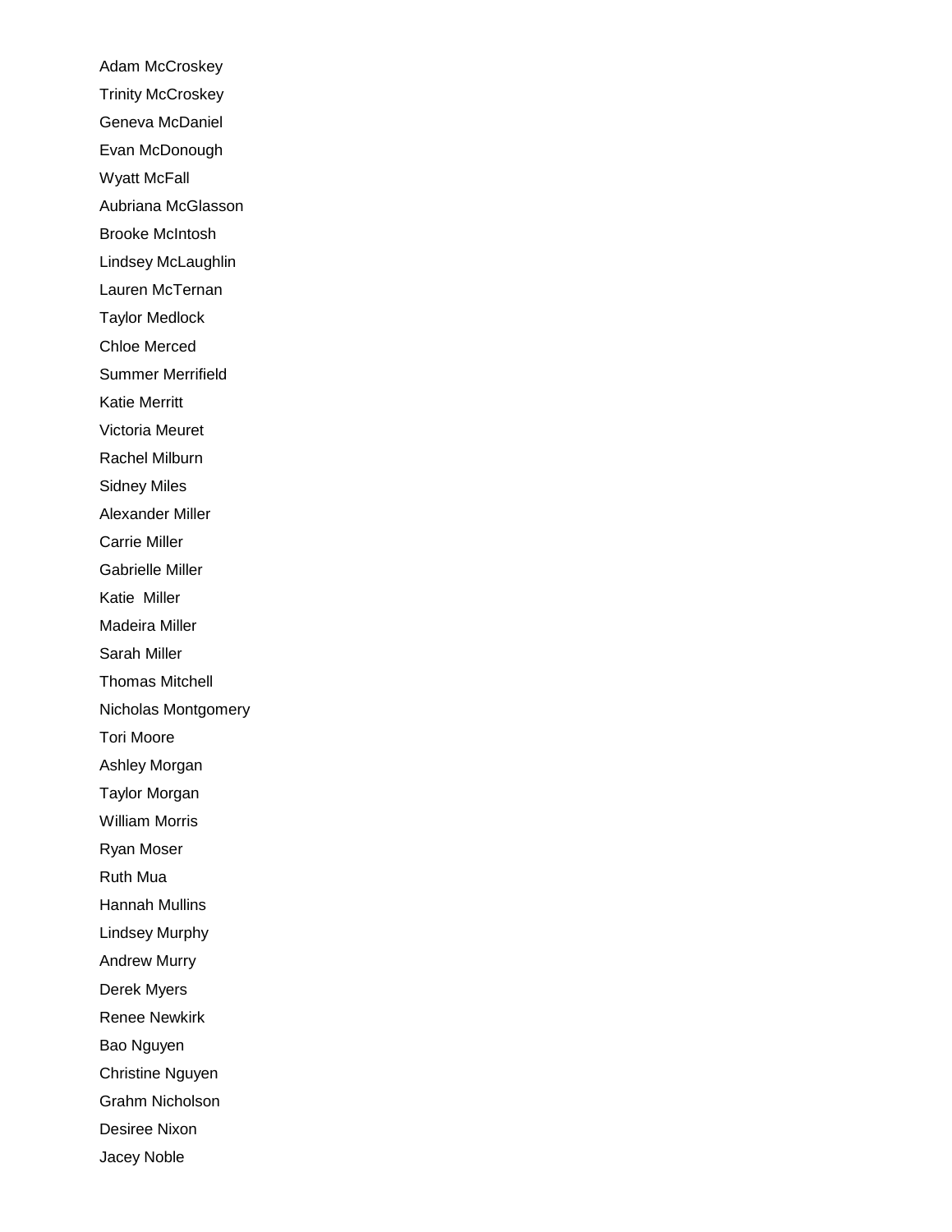Daryan Noel Sydney Noel Cooper Norman Britney Nowak Kirsten O'Brien Jesica O'Dell McKayla Oesterreich Lauren O'Hara Genna Ohrenberg Hannah O'Neal Shelbey Orr Karly Ott Riley Owens Alexa Owings Michael Paden Cy Pagador Micaela Pardue Marissa Parker Joseph Patrick Gannon Patterson Jillian Pearman Wayne Pearman Brooklynn Pelley Amanda Penkalski Olivia Penniman Matthew Perdue Garrett Perryman Lillian Petersen Jenny Pham Vy Pham Emily Phillips Matthew Pickens Campbell Piercy Ryan Pitts Patrick Ponder Lisa Porter Haley Powell Kathleen Powell Sarah Powell Elizabeth Presley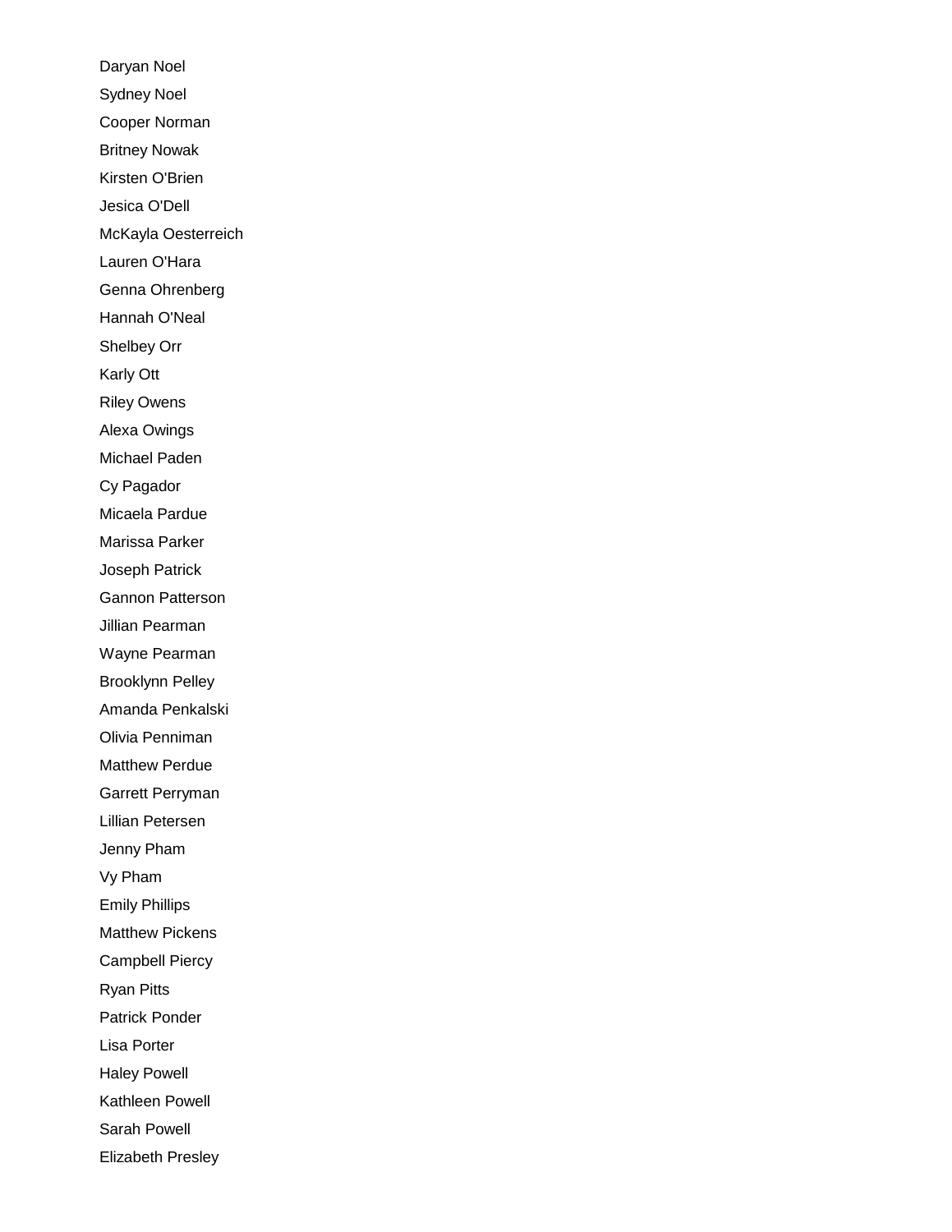Mara Presot Zane Price Tanner Proffitt Cindi Prothro Dane Puckett Abigail Pyland Alicia Quick David Rabbitt Colton Rainey Ashley Raleigh Ryan Ramaker Brittany Ramos Kennedy Randles Emily Rapp Megan Ravela Josh Raynor Tahniya Redus Evan Reid Jacob Renkoski Chandler Revie Camille Reynolds Sydney Richardson Riley Richwine Sara Riff Elijah Riggin Kandice Riley Chris Rinehart Jaron Ritter Brandie Robb Emma Robb Chanler Robbins Halle Robbins Maxwell Roberts Andrew Robertson Collin Robertson Jennifer Robertson Matthew Robertson Lauren Rose Stephanie Rotert Derek Rowe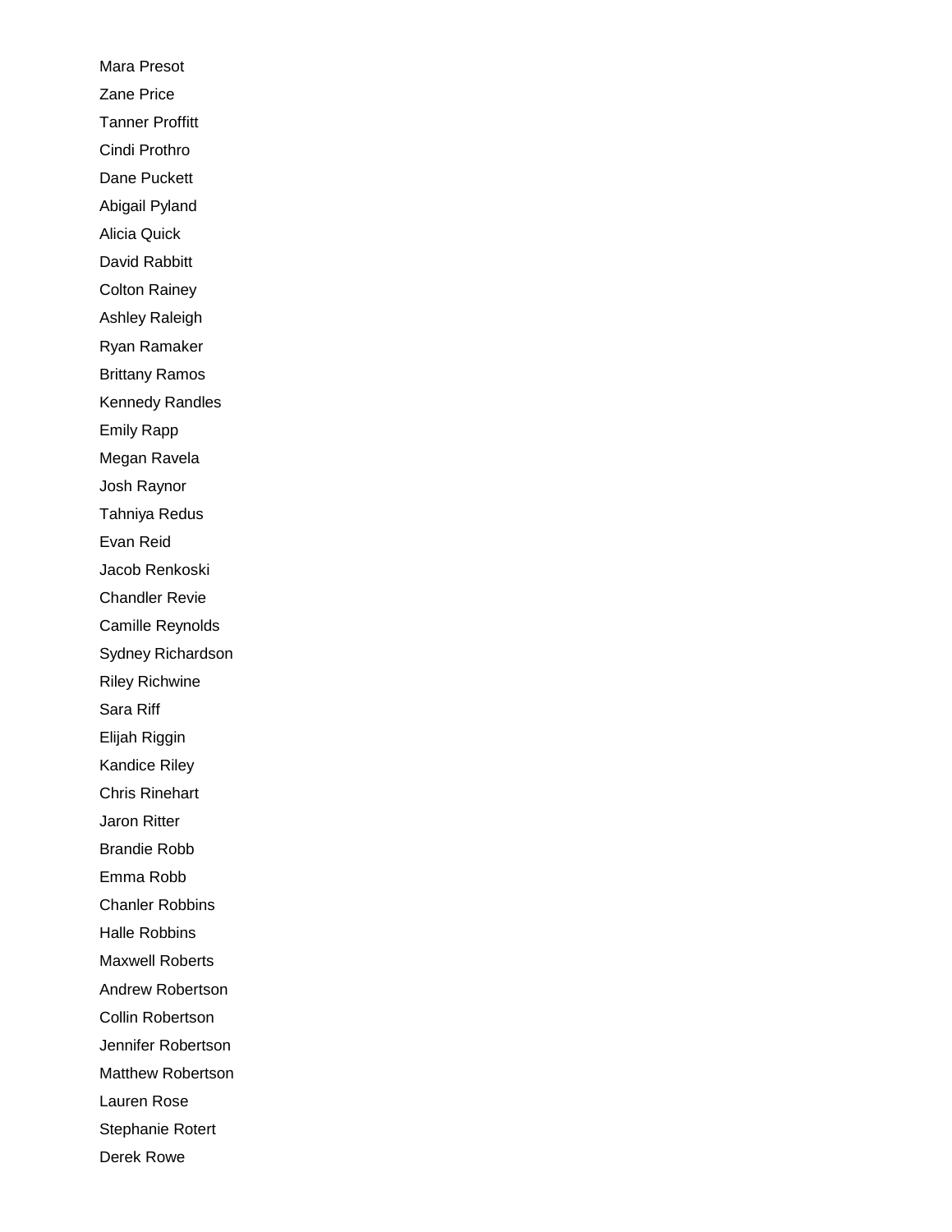Alonso Rueda Sydney Rupert Belle Russell Tanner Rust Kaylei Sadler Kaitlyn Saiko Lauren Saiko Sophia Sampson Sasha Samsinak Giovanni Sanchez Sinjin Sanders Naseem Saquer Bryce Saucier Jamilah Saunders Skyler Scates Misty Schirmer Olivia Schmitt Zak Schrock Owen Schuldt Martha Schwalenberg Catherine Scruggs Michael Sears Samantha Sellers Joshua Shank Kristie Shank Megan Sharman Adesyn Shelton Tanner Shelton Amanda Sherwood Michelle Shikany Marshall Shine Chloe Shoaf Maria Shockley Dakota Shoemaker Zachary Shotwell Kyra Siler Cheri Simmons Alexis Simpson Emily Sisk Eliza Skinner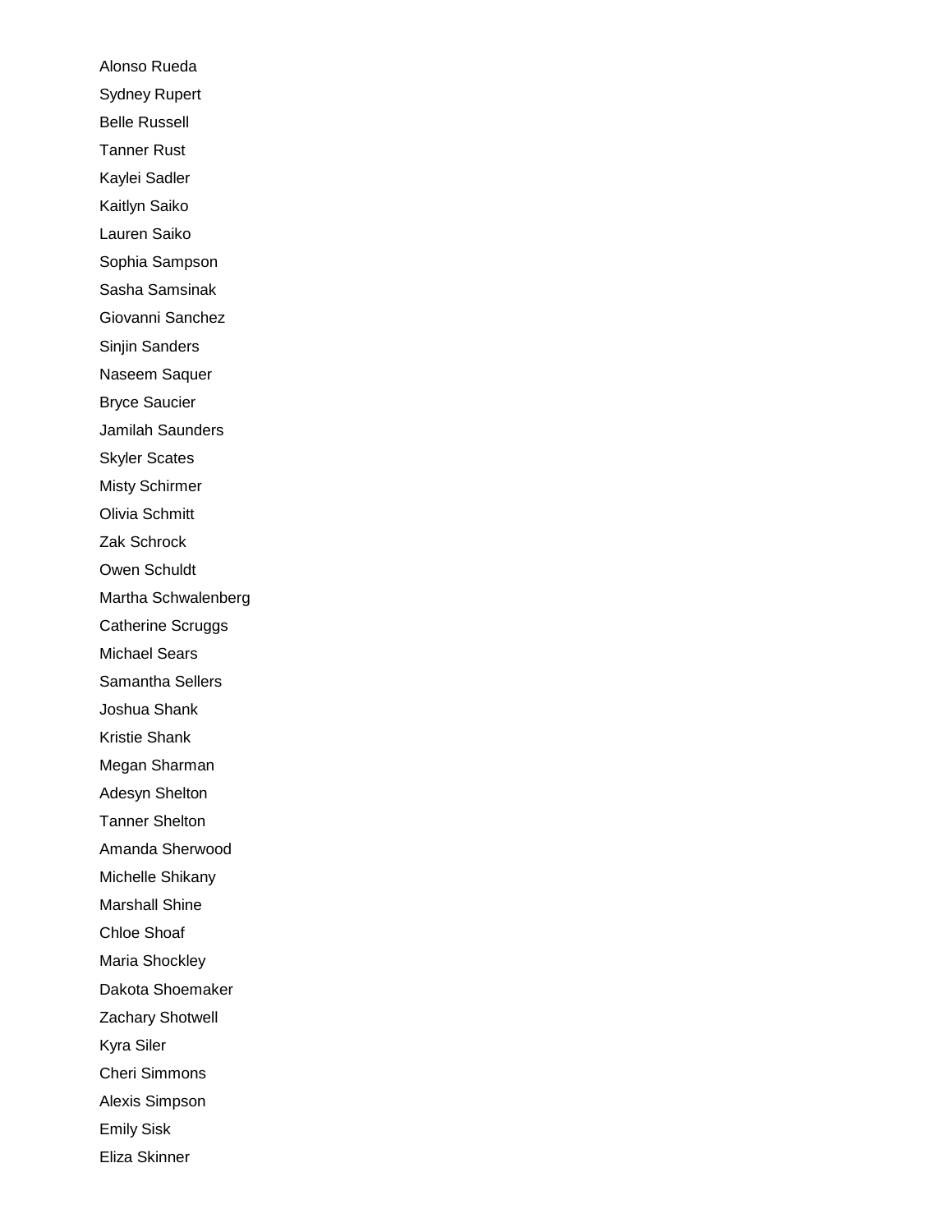Hunter Skornia Anna Slinkard Eli Slover Alexandra Smith Bailey Smith Ethan Smith Kjersti Smith Nayarith Smith Sabreena Smith Savana Smith Daniel Snegur Harley Snyder Jeremiah Soria Megan Spence Jackson Spencer Claire Spinelli Natalie Stacey Hanna Stafford Peyton Steele Sophie Stefka Samuel Stillie Noah Stone Sophie Stone Brian Stovall Isabella Strang Ethan Straus Lauren Straus Spencer Stringer Kaylee Suratt Kaley Swanigan Alysia Swearengin Molly Sweenie Nathan Swinger Trinity Takahashi Quinn Tasset Erica Terry Bradley Tew Hannah Textor Caleb Thayer Kayla Thayer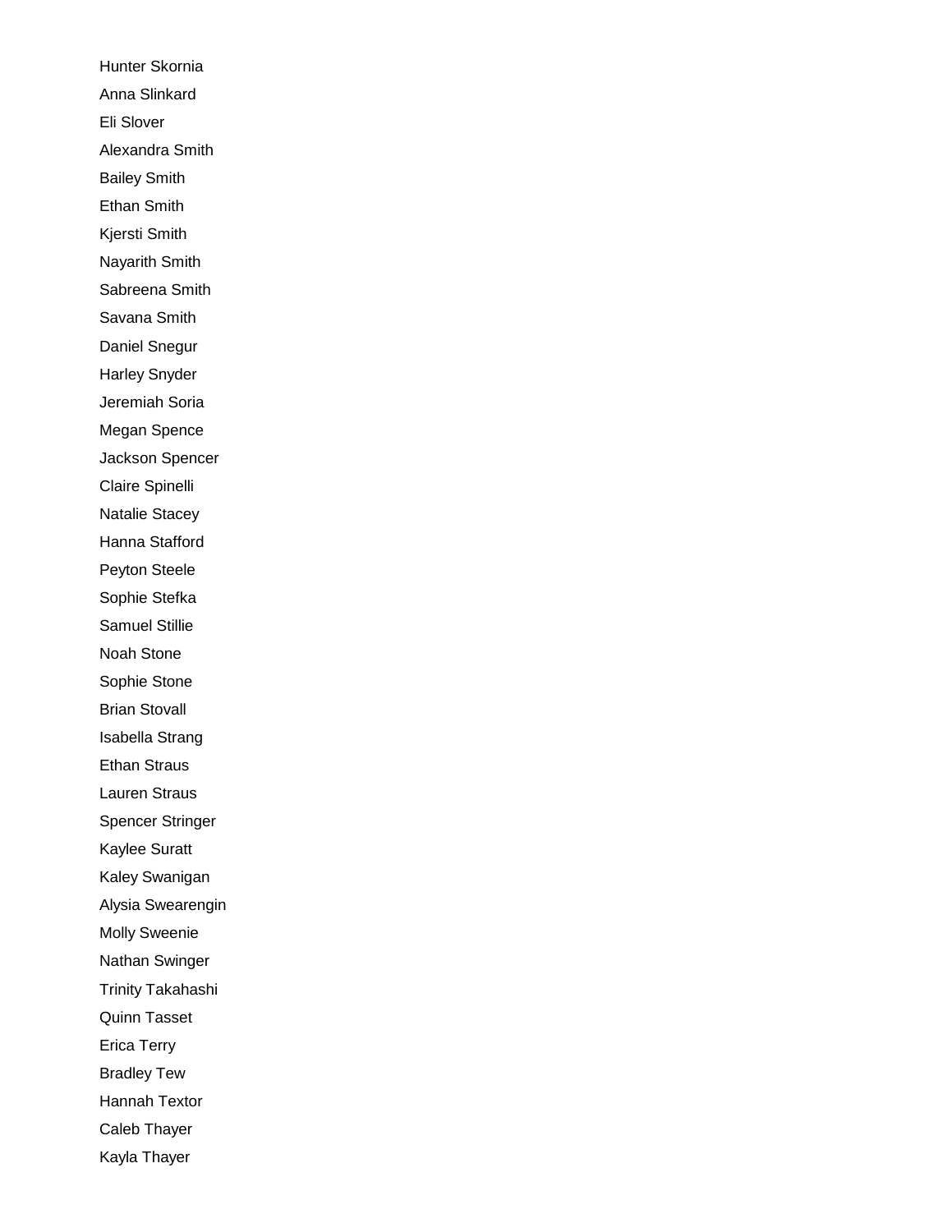Bray Thompson Nat Thompson Megan Tiller Courtney Tipton Jonah Tollison Christina Tolliver Lydia Tracy Zoe Traczyk Kelly Tran Tommy Tran Grace Trantham Henry Trigg Shelby Tull Gil Turk Brodee Turnbaugh Drew Van Hise Audrey VanArsdale Laura Vandenberghe Angelo Vasquez Ashlyn Vauble Audrey Vaughan Tori Vaughan Sophia Vaughn Deegan Vauter Georgia Verslues Melissa Villela Ashleigh Vinson Jackson VonBehren Drew Voris Makenna Wade Kaylynn Wake Isaac Walden Julia Walker Teddy Wallenmeyer Matthew Walter Samuel Wanicke Katie Ware McKenna Warren James Washam Amanda Weaverling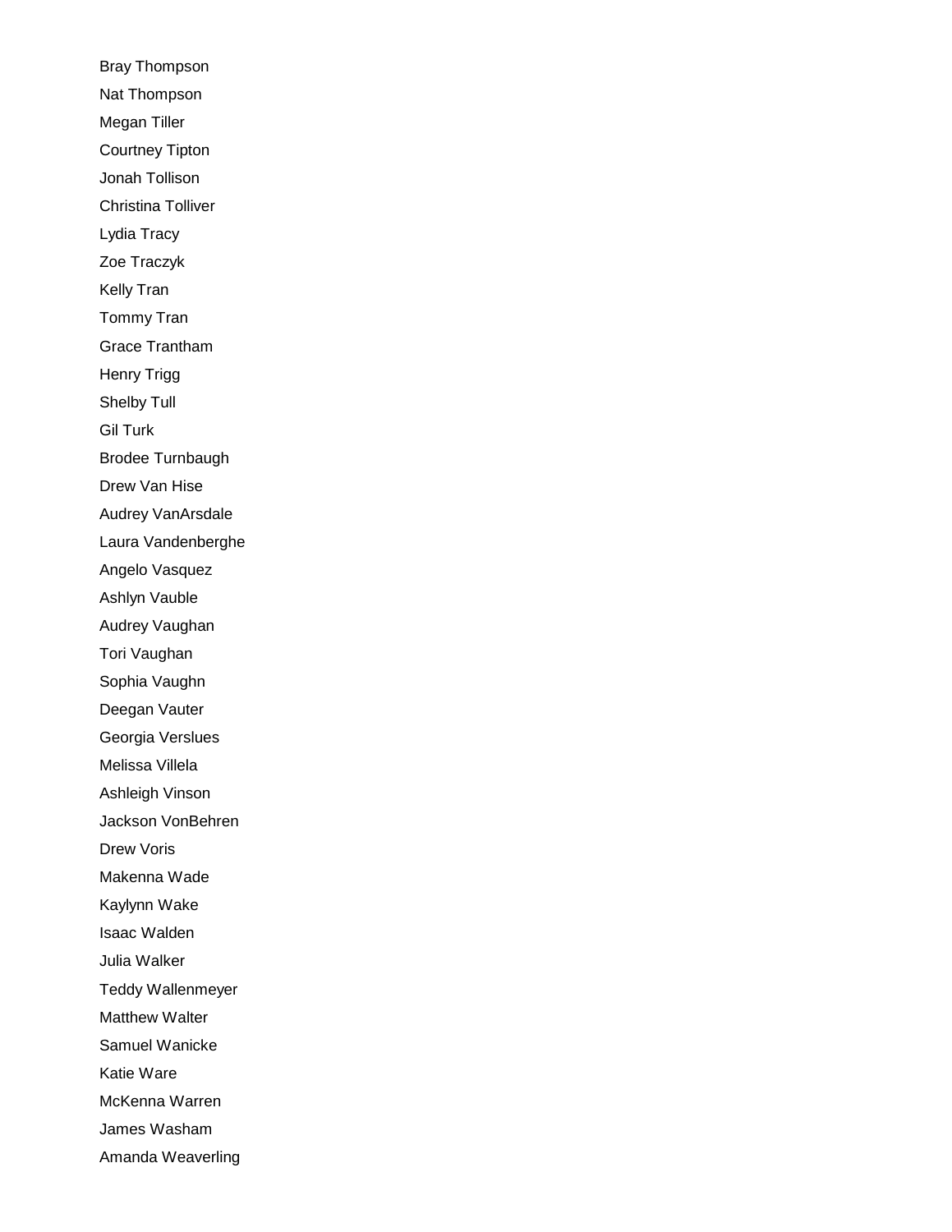Grace Wedgeworth Saffron Weigand-Buckley Kai Weir Mackenzie Whitaker Kailyn White Chloe Williams Nicole Williams Fletcher Wilson Josiah Wilson Layton Wilson Olivia Wilson Kyla Winton Kara Witt McKenzie Wixon Caitlin Woodman Riley Woods Kylie Worley Jacob Wortham Rebekah Wright Brooke Wurtz Eleanor Wynne Hannah Yates Howard Ying Vivian York Chloe Young Lauren Zachary David Zhogan Benjamin Zweerink

# **Strafford**

Seth Bossi Jordan Choate

Brianna Conyers

Cassidy Gangemi

Darren Holloway

Savanna Roberts

Mattilyn Robertson

Skylar Seiger

Grace Slayden

Emma Sparks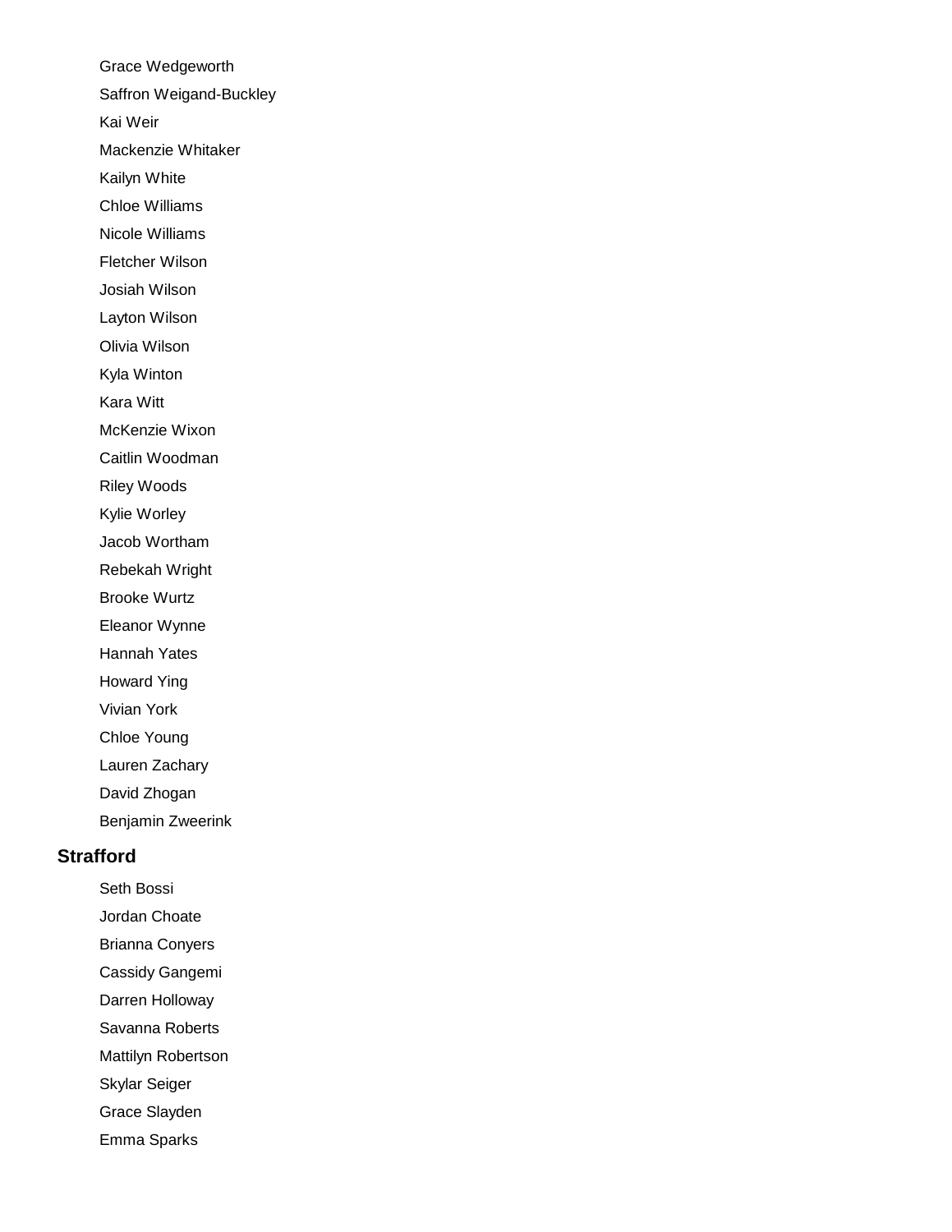Andrew Stoll Kailey Taylor Austin Tipton

#### **Turners**

Erwin Wilson

# **Walnut Grove**

Elle Bernet Myranda McVay Regan Puckett Aspen White Oakley White Ashlyn Williams

### **Willard**

Drew Allen

Rhett Anderson

Sheri Anderson

Jessica Baird

Richard Collister

Callie Fry

Ethan Gambriel

Chase Hultgren

Brianna Jeffries-Kellam

Alyssa Owens

Jackie Pence

Joel Puckett

Gabriel Randolph

Kaitlyn Schroeder

Hannah Sneed

Sophia Spangler

Michael Stoll

Tara Wallis

Mikayla Ward

Austin Ware

Meagan Webb

Hunter White

Brooke Williamson

Chancellor Woolsey

# **MO-Grundy**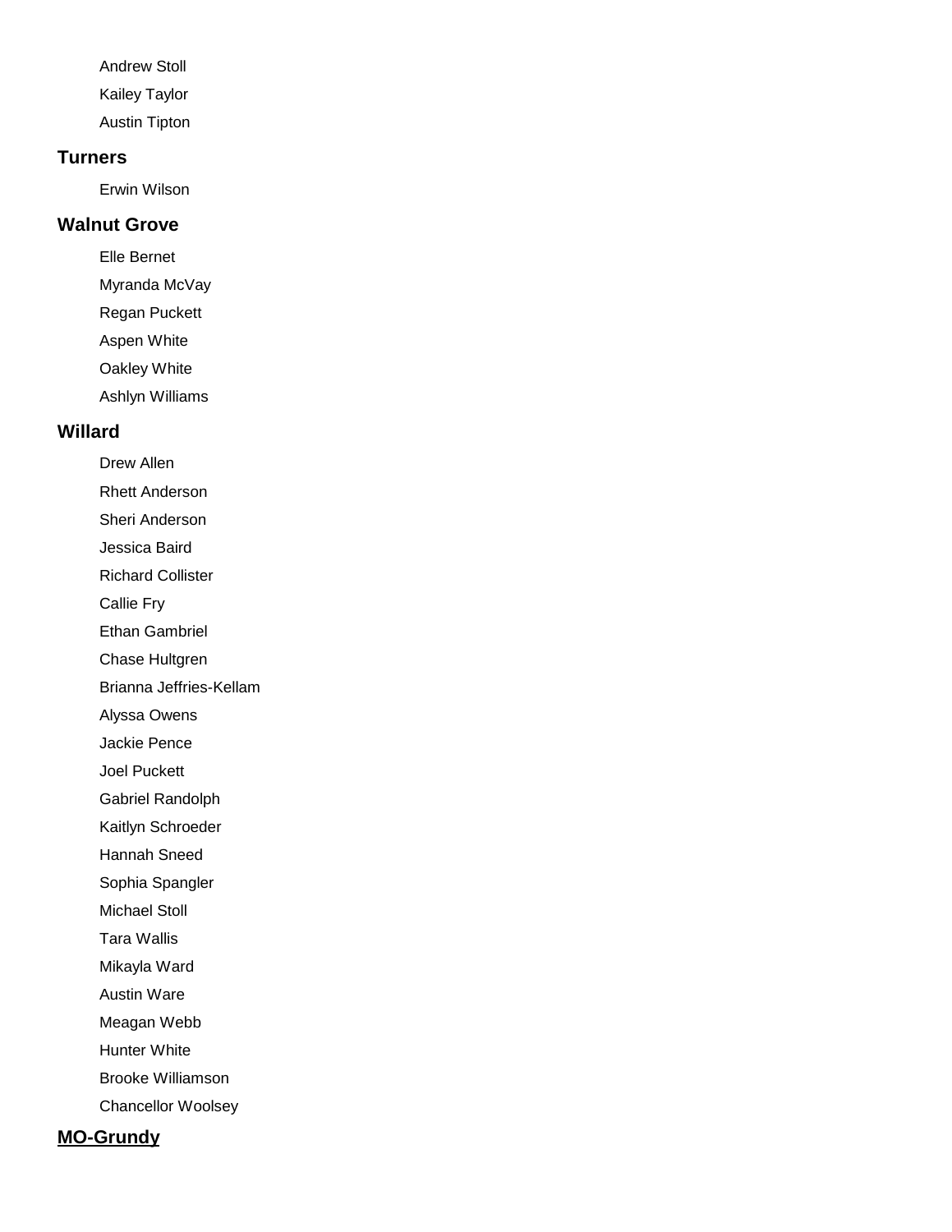### **Trenton**

Kendra Betz Karissa Brock

Warren Meservey

Wyatt Neal

# **MO-Harrison**

# **Bethany**

Zack Faulkner

# **MO-Henry**

# **Chilhowee**

Abbie Dameron

# **Clinton**

Madison Goucher Hayley Martinez Mia Mills Rebecca Rodrigues

# **Deepwater**

Lana Fellhoelter

# **Montrose**

Andrew Bailey Kaylie Shackelford

# **Urich**

Michael Talbot

# **Windsor**

Ashley Ebeling

# **MO-Hickory**

# **Hermitage**

Haleigh Dryer

# **Pittsburg**

Lauren Kanaan Allison Nothnagel

# **Urbana**

Brayden Mantooth

# **MO-Holt**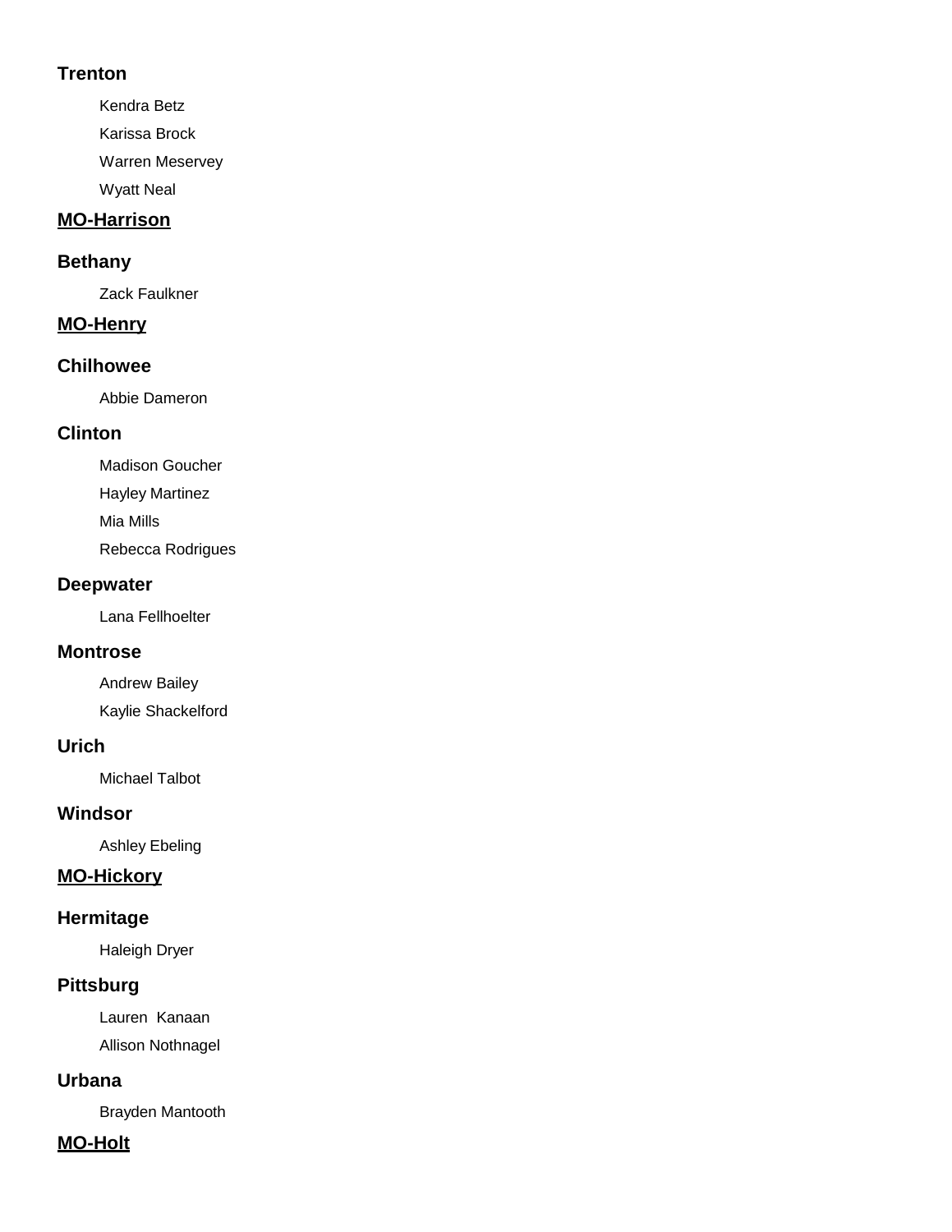#### **Oregon**

Monique Arroyo Olivia Richards

#### **MO-Howell**

#### **Caulfield**

Melody Meeks

# **Koshkonong**

Karenza Hunsperger Mary Lenker

### **Mountain View**

Billie Randle

Macie Ripko

Madison Smith

### **Pomona**

Breana Collins

Tiffany Jens

Emma Liimatta

Lindsey Osborn

Kianna Rothermich

Taylor Rothermich

## **Pottersville**

Gail Harris

Ace Summers

Ellie Walker

# **West Plains**

Mara Anselm

Angelia Ashberger

Andrea Battreal

Jarod Coatney

Noah Collins

Raven Collins

Moriah Combs

Brenton Cummings

Clara DuMontelle

Audrey Eldringhoff

Hanna Ellett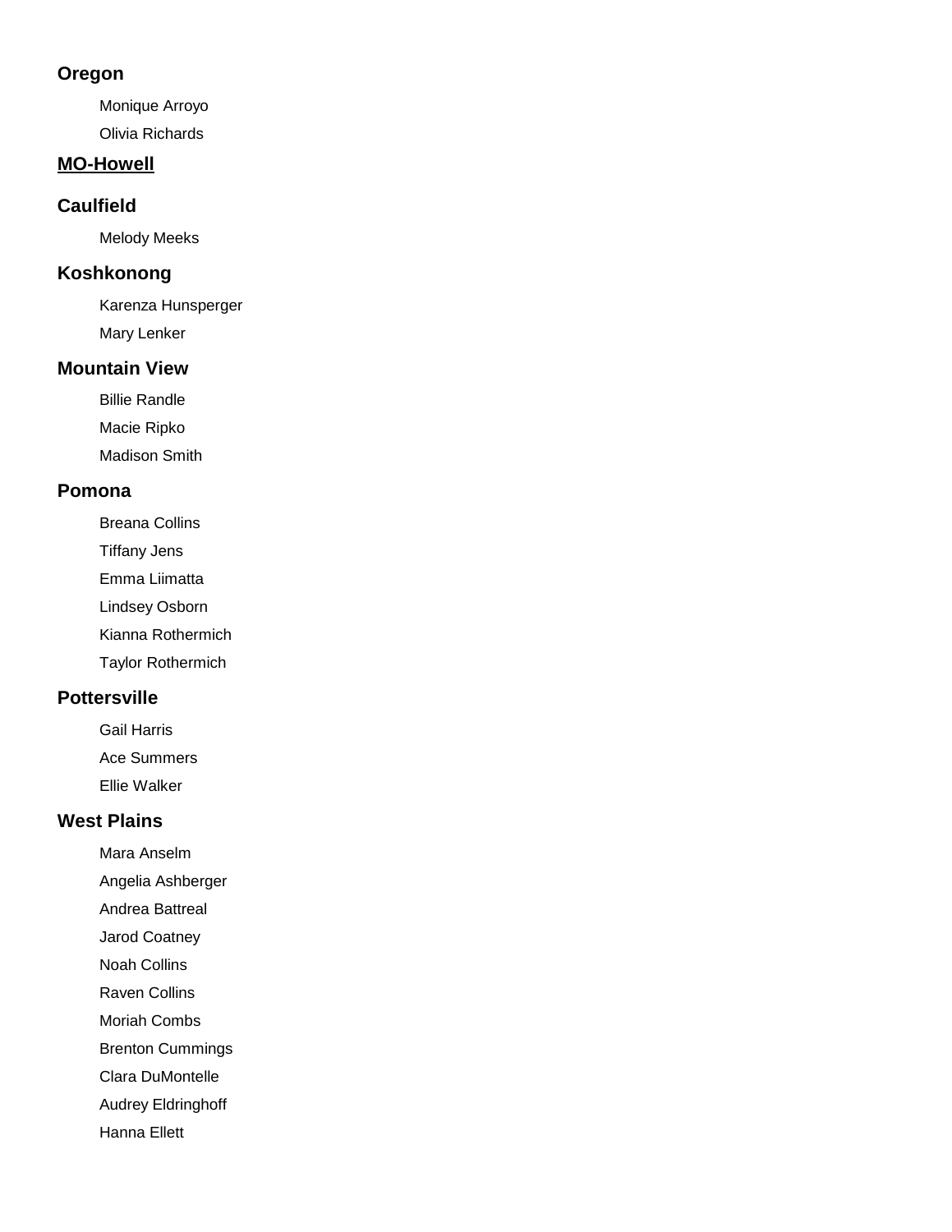John Fleming Jessica Gardner Emily Harrison Samantha Hickman Connor Holt Lauryn Jett Kaylee Johnson Caitlin Jones Georgette Kerr Teala Mahan Lindsey Mitchell Joshua Moore Kylie Pingleton Anna Riley Sadie Roberts Haley Satterfield Janeal Talton

Sandra Theobald

Amelia Towell

Kelsi Watson

Aaron Wright

# **Willow Springs**

Jenni Hilton Maksim Kharitonov Landon Rodgers Michaela Rodgers Andrea Varney

# **MO-Jackson**

# **Blue Springs**

Isabel Bueno

Farah Burgess

Gabrielle Bush

Matilyn Busker

Josy Butler

Abigail Carino

Zoeyanne DeCapria

Thadeus Doolin

Hannah Gentry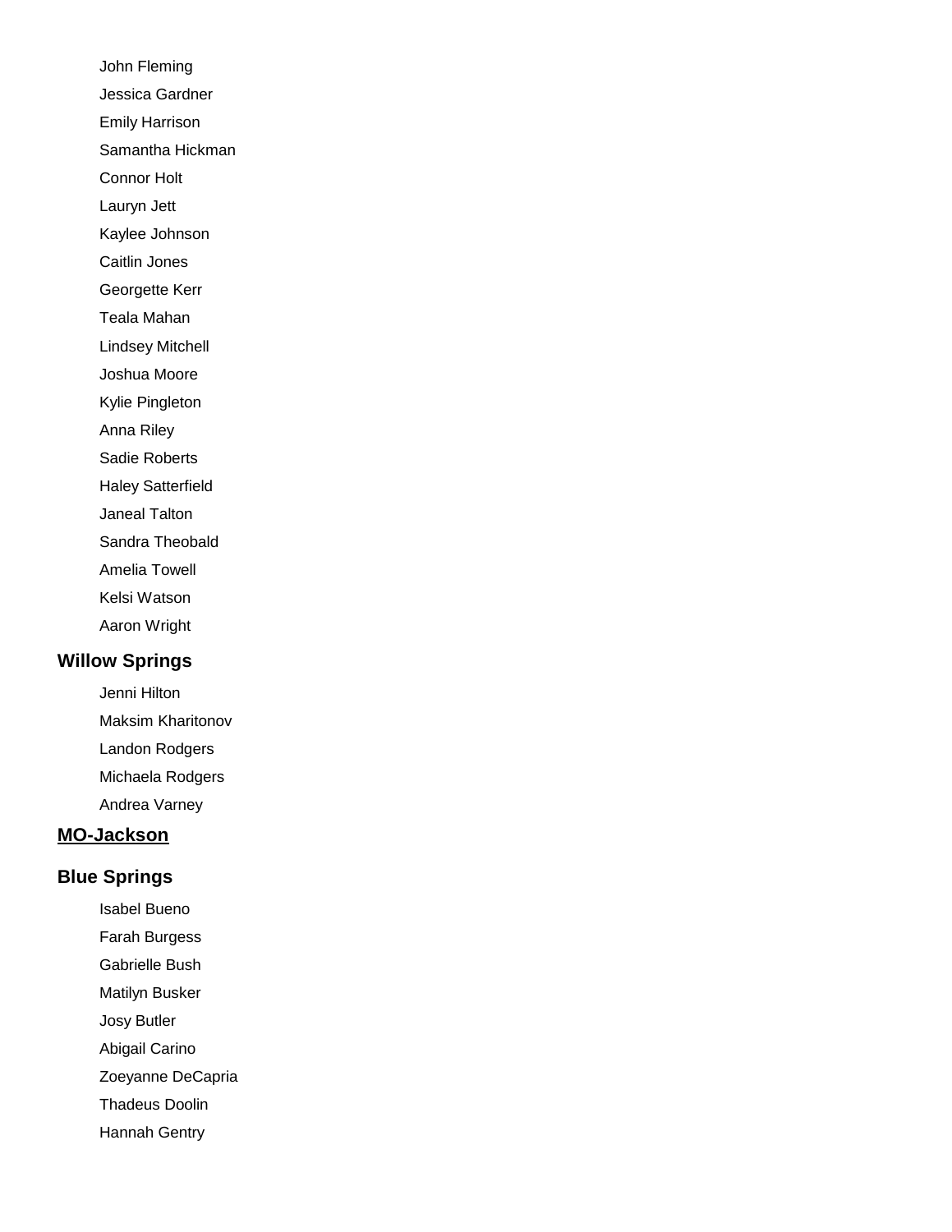Lindsey Ham Olivia Isaacks Jade Johann Kaitlin Johnson Zane Meins Elizabeth Oltmanns Zachary Raines Taylor Reynolds Claire Roberts Addison Street Levi Taylor

Matthew Van Hoecke

Luke Vaughn

Malia Vazquez

Trey Vermillion

Lindsey Ziefle

Sophia Zorich

#### **Buckner**

Tori Schuster

# **Grain Valley**

Preston Curless

Riley Downey

Paityn Forgey

Sam Haley

Mackenzie Jenkins

Cole Kassing

Angelina Navarro

Kaitlyn Petty

### **Grandview**

Naijun Chen

Alyssa Lewis

Michelle Nelson

#### **Greenwood**

Vaughn Griffith Abigail Luhring

Rachel Weaver

#### **Independence**

Megan Bruch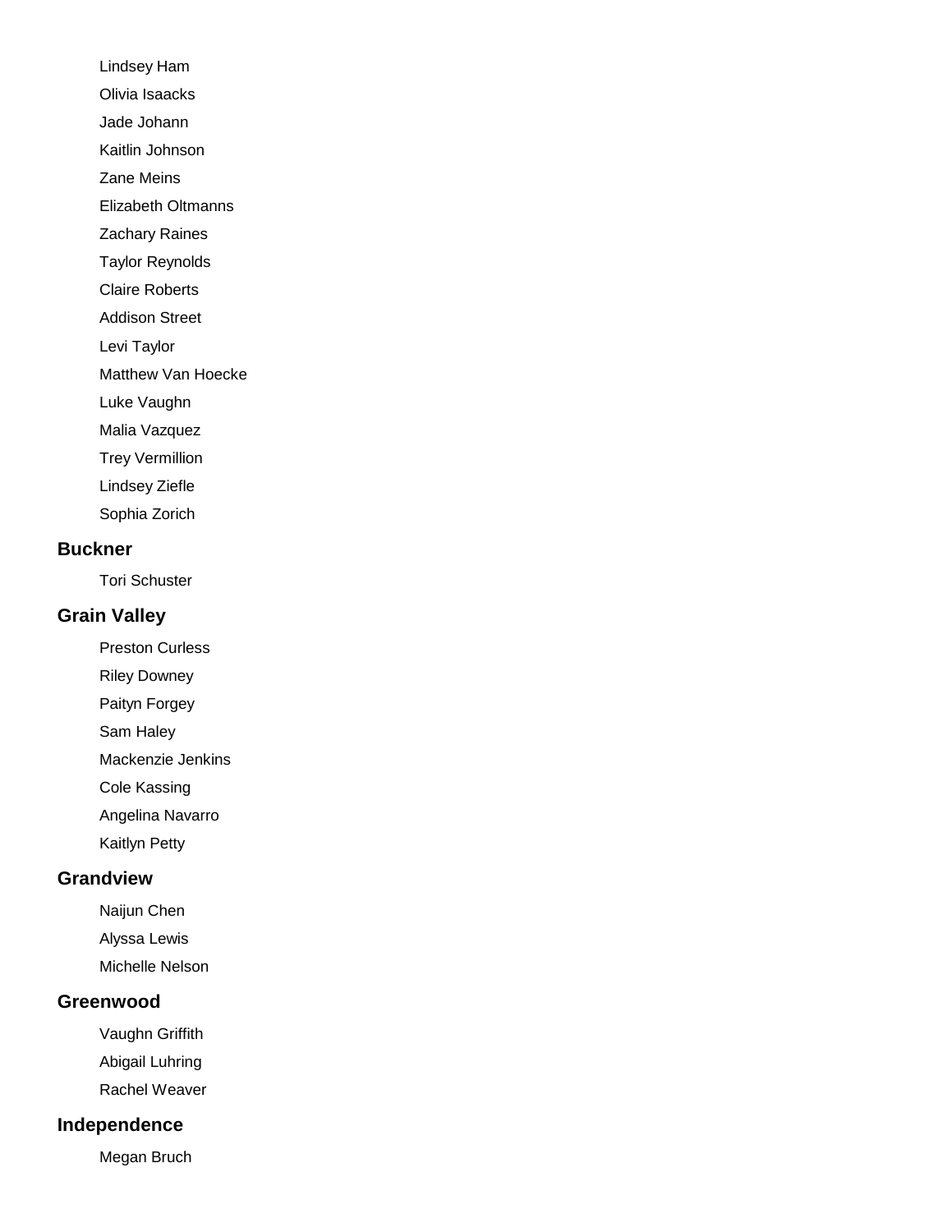Shannon Crocker

Kody Doan

Alaina Lankford

Jori Lewitzke

Cameron Mabie

Braden Mills

Payton Minnis

Vincent Tosatto

### **Kansas City**

Lia Biritz

Abigale Braly

Justin Cupp

Henry Deng

Brett Harris

Nia Harrison

Jack Hoey

Rylie Jackson

Ilyssa Johnston

Benjamin Kirse

Riley Lathrom

Cameron Luther

Jesenia Marron

Lilly Muehlberger

Patrick Mullen

Samuel North

Daija Patton-Cook

Elicia Race

Adele Rogge

Sarah Smith

Sarah Tabor

Andrea Van Cleave

Rachel Walker

# **Lees Summit**

Kate Anderson Halle Bair Joshua Baker Jackson Bassford Brielle Beavers

Anna Berry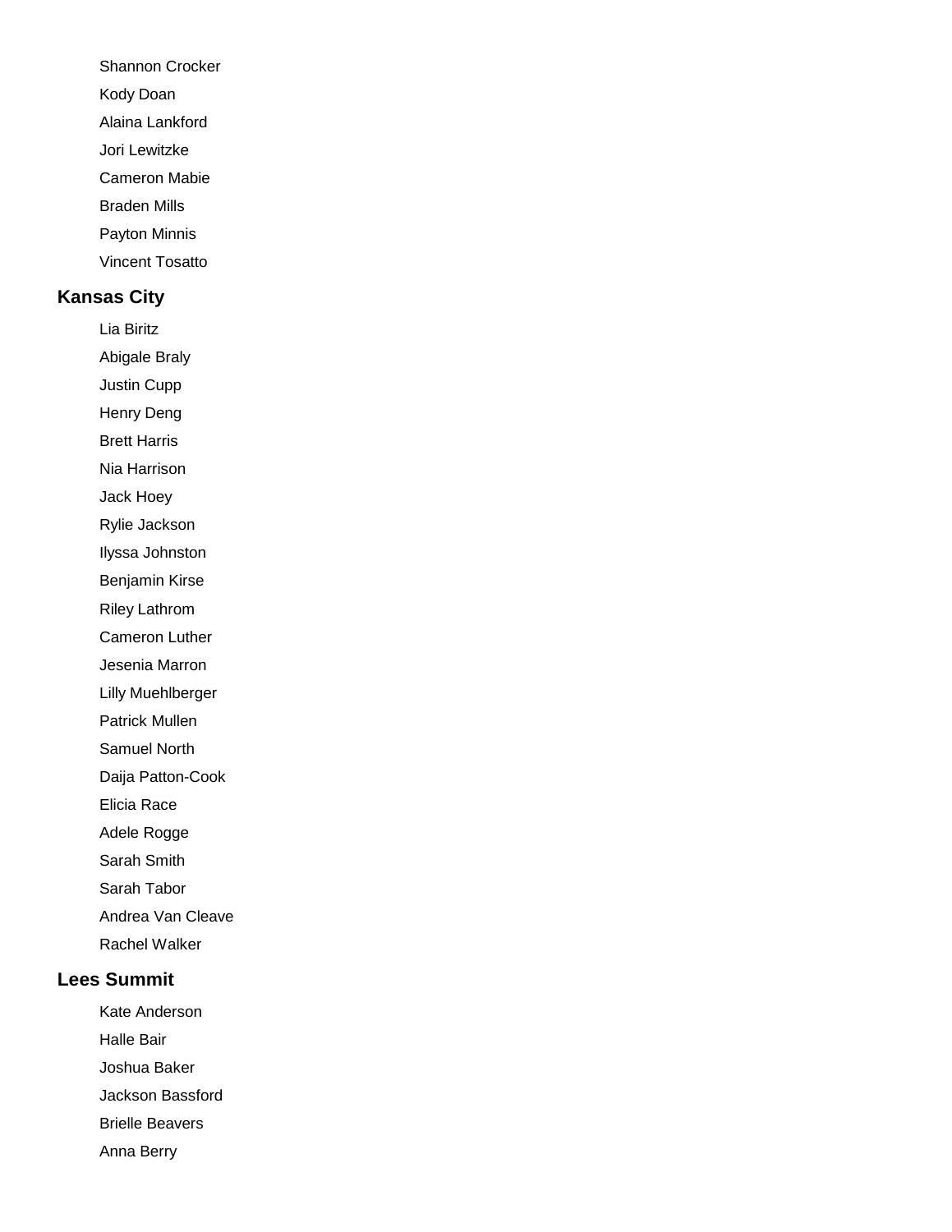Allison Borden Aaron Brown Mallory Butler Grace Chapman Wren Cooper Meghan Cox Lauren Creek Lillian Dang Kyra Duarte Isabella Edwards Jackson Eller Sarah Elliott Logan Epps Riley Fate Jillian Frogge Jake Gabbert Chase Gillen Gage Gronberg Olivia Hill Elijah Holt Isabella Hughes Lauren Huser Mac Jenkins Carly Johnson Olivia Krehbiel Seungmin Lee Faith Lilly Sydney Lorenz Lucy Lueke Christopher Lynn Lauren Manade Grace Mason Kirk McClain Bailey McTavish Christian Mesias Suzy Minihan Ethan Moore Reid Morrissey Cassie Nanninga Alec Nee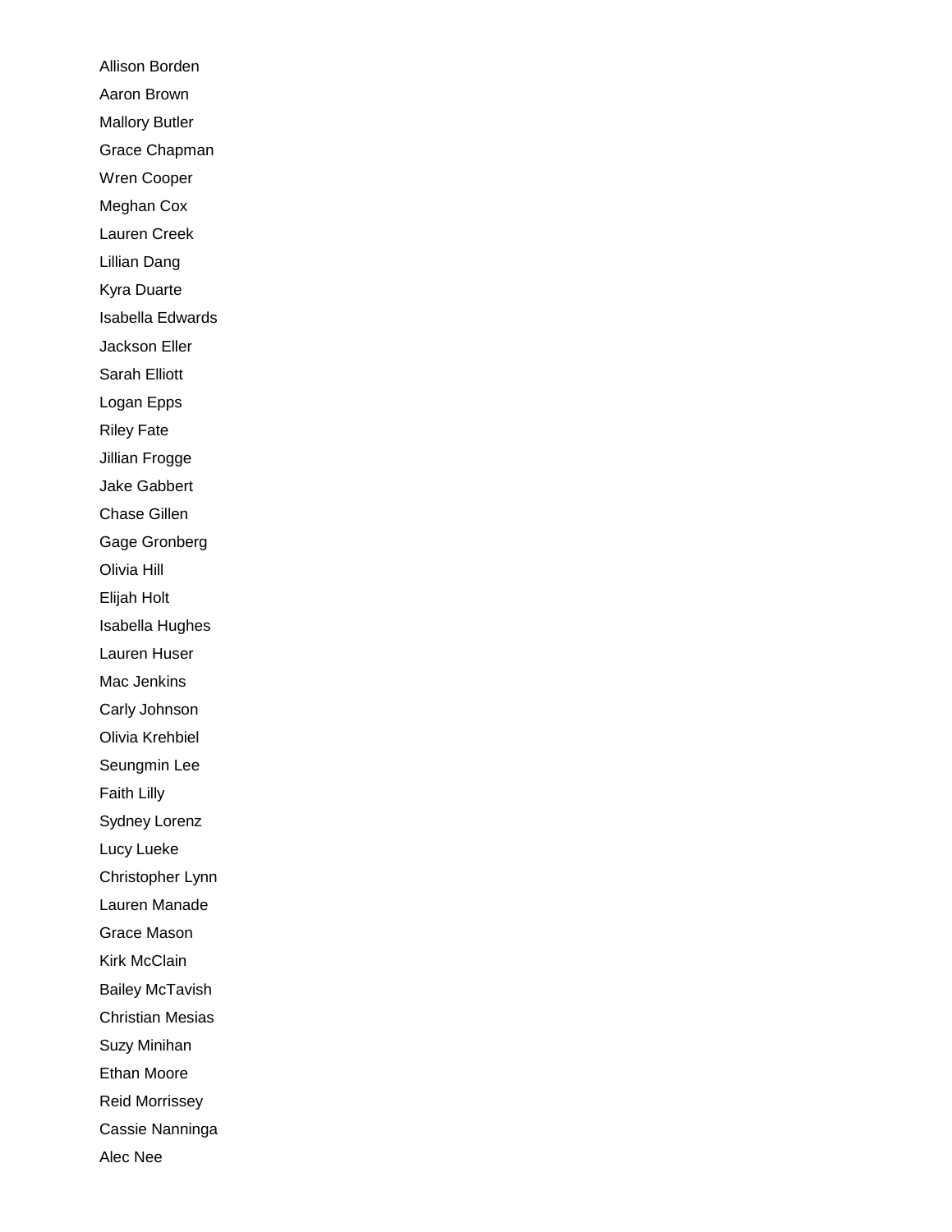Olivia Neidt Kristen Neihouse Trinidy Nguyen Anthony Nwaneri Sarah Osborne Meghan Oswald Whitney Pollard Connor Purcell Cain Ridnour Tessa Robinson Ethan Rose Charles Russell Clare Scheier Hillary Scott Morgan Shearhart Claire Sherman Arunbir Sidhu Lauren Smith Isabella Totero Morgan Wallace Bailey Willis Katherine Wissel Chloe Wright Spencer Zummallen

### **Lone Jack**

Sophie Broockerd

#### **Oak Grove**

Alexis Becker Jordan Hall Danni Timmons Alisan Todd

# **Raytown**

Marcus Patrick Ayreana Shephard

### **MO-Jasper**

### **Carl Junction**

Adrian Bittner Isaac Chase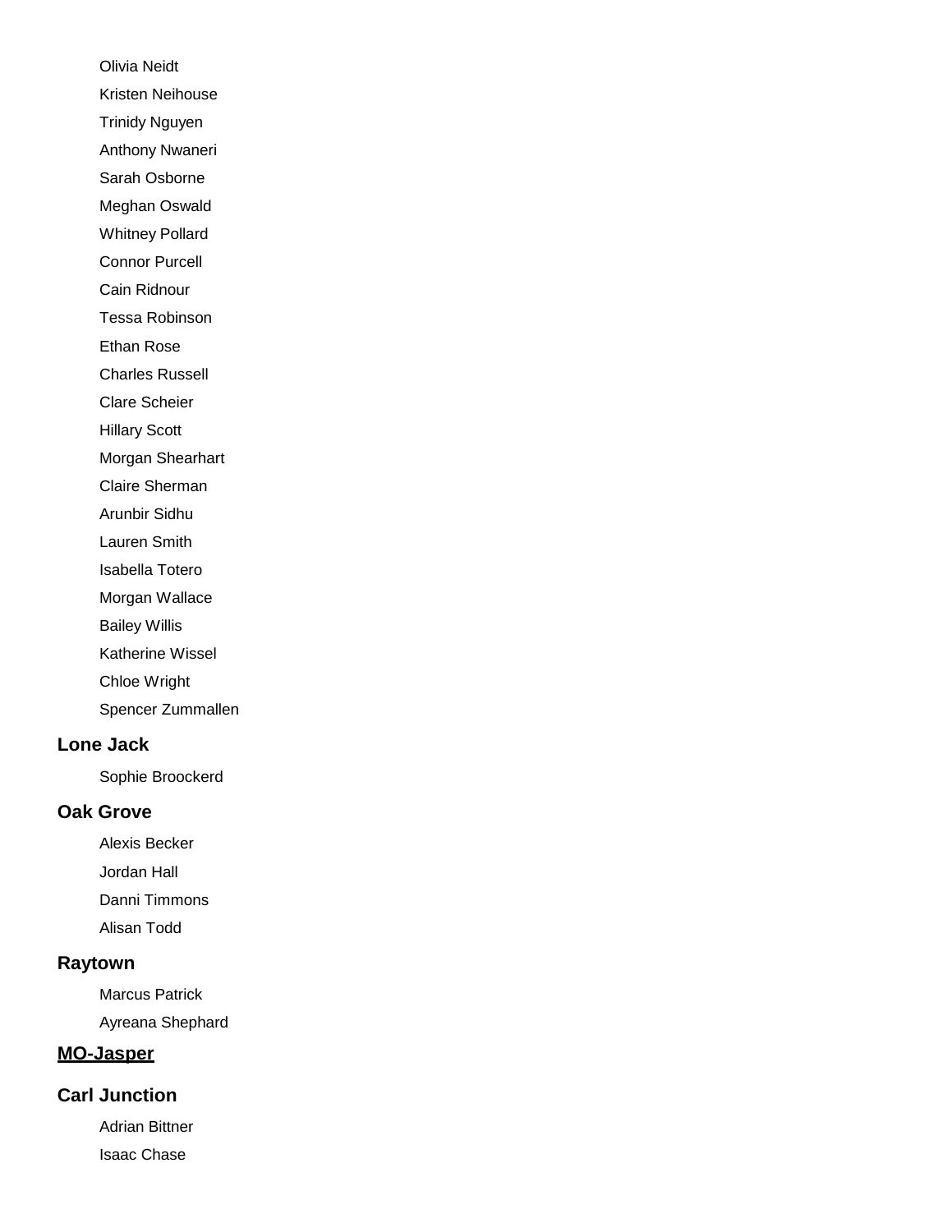Makayla Donham Melissa Hendrickson

Elaine Moran

#### **Carterville**

Sydney Dixon

# **Carthage**

Yuliana Alberto

Blake Arnold

Sami Bayless

Morgan Brown

Rorie Brownfield

Ann Collier

Brooke Golden

Mackenzie Hoenshell

Jacob Kimrey

Savannah Malcolm

Kelsey Mauss

Kelton Mendoza Tamayo

Grant Riley

Amy Scott

Khae Lynn Spotted Calf

Emma Jean Wyrick

# **Golden City**

Kadie Henderson

# **Jasper**

Mileah Metcalf

# **Joplin**

Harris Allen Kaylie Anderson

Zoe Barnes

Brendan Beck

Krusha Bhakta

Zoe Brown

Rosie Buckner

Arianna Calandro

Madeline Carey

Aubrey Chrisenbery

Grace Cole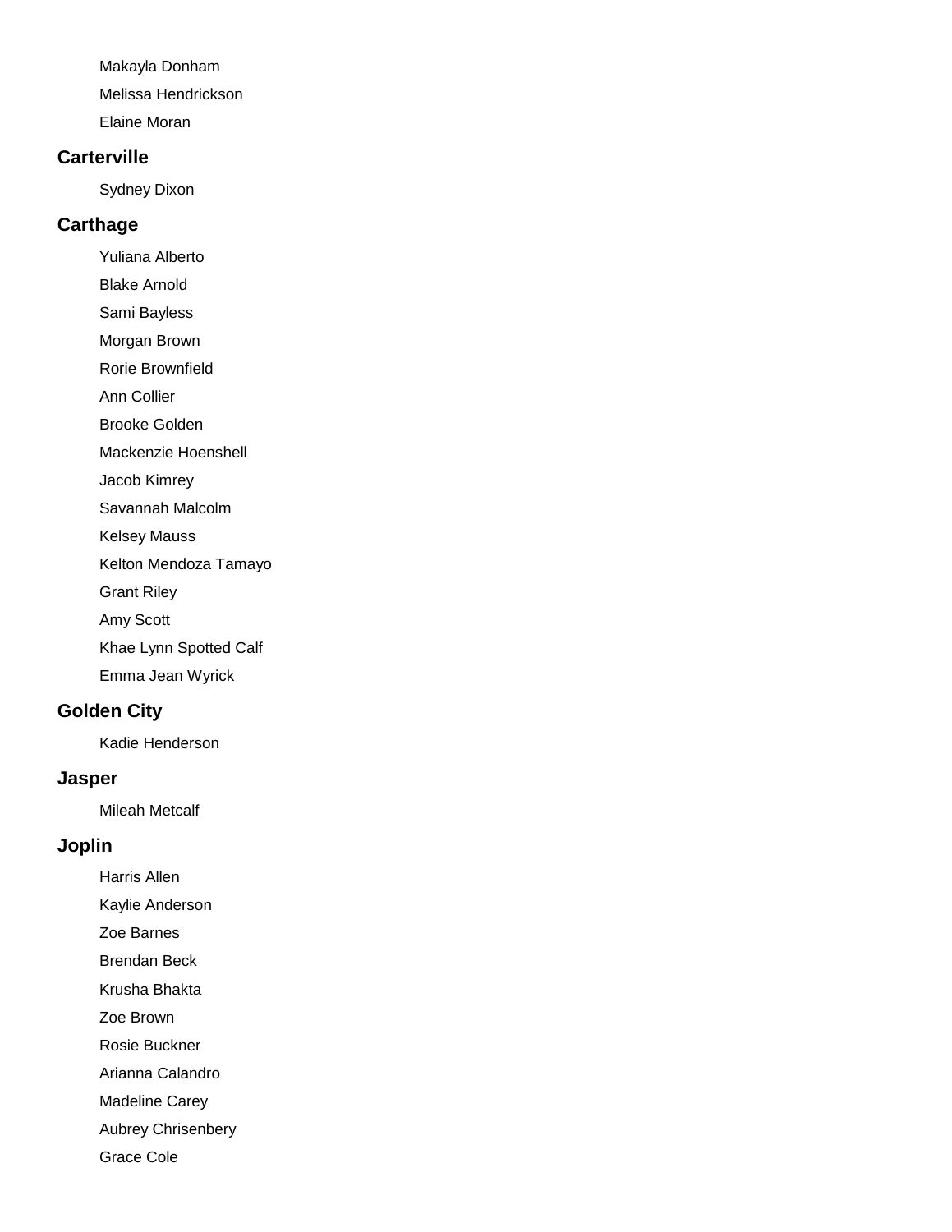Hannah Cox Taylor Dishman Amber Escobar David Green Keaton Huff London Jones Brianna Keho Halle Kory Aubrie Lambertson Autumn Lambertson Megan Landsaw Paige Mock Traci Nash Diana Nolan Breanna Pace Ashley Philpot Gabrielle Ramos Claire Richins Ian Street Victoria Sweet Trevor Turner Spencer Vreeland Nian Wheeler Jessica Zengel

### **Oronogo**

Aili McFall Elease McFall Kaylee Talken

#### **Reeds**

Michael Lee Shantell Lee Clay Stout

# **Sarcoxie**

Michael Healey

# **Webb City**

Cade Beason Gary Clinton III Charlcie Cooke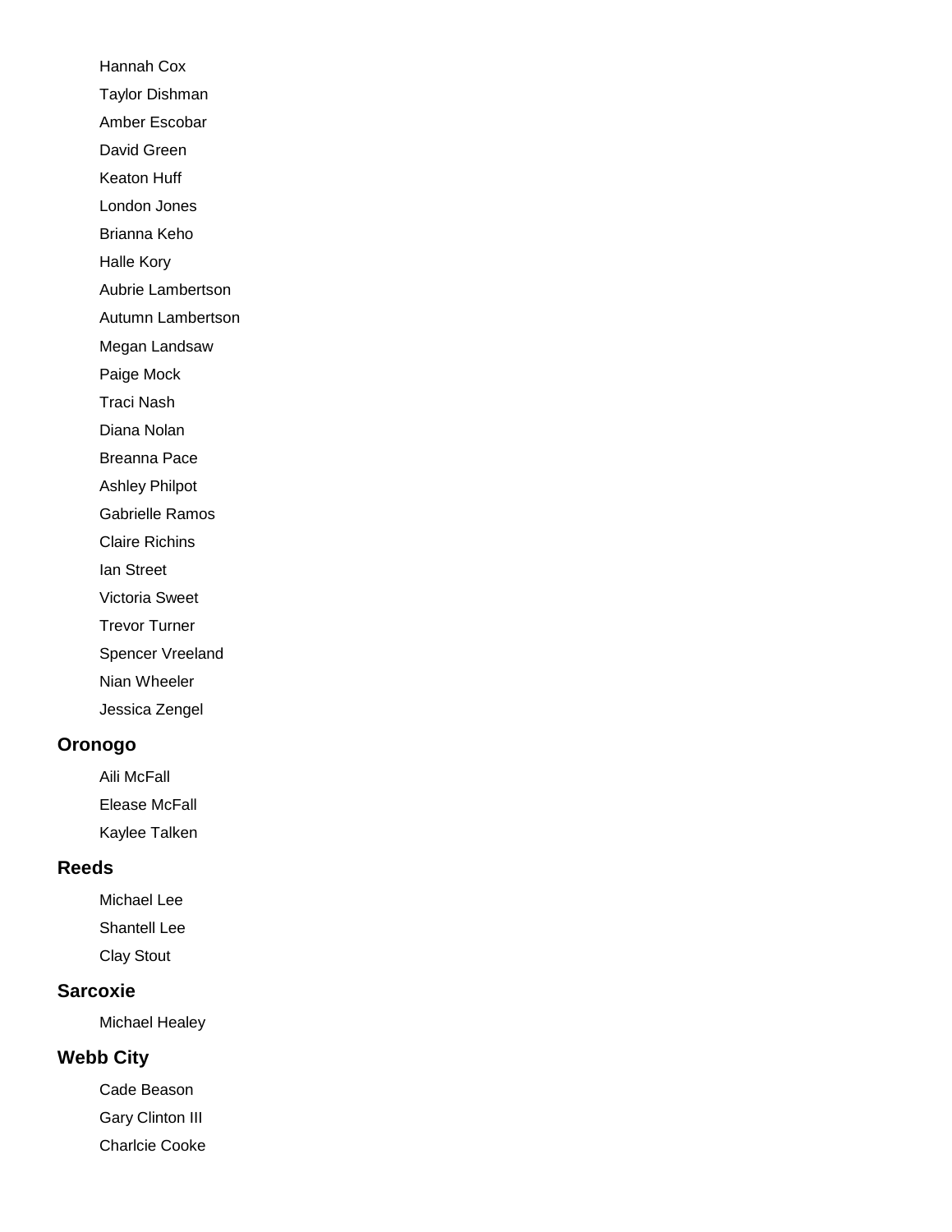Caden Duke Parker Hansen Brooke Hargis Elizabeth Jones Wyatt King Gavin Phillips Kyle Richardson Joshua Scheuermann Allie Storm

# **MO-Jefferson**

#### **Arnold**

Anabel Arana-Puff

Ajla Arfadzan

Alison Ayotte

Jared Bratton

Genevieve Buchanan

Shelby Fields

Nicole Fluegel

Mallory Harper

Connor Liebman

Olivia Lutker

Ashley Prevallet

Cassie Seyer

Justin Stumpf

Hannah Walch

Madyson Wicks

# **Barnhart**

Sydney Arlt

Gabrielle Dueing

Hanna Gregory

Meagan McCorkell

Isabella Ortmann

Reese Smith

Joseph Stuckmeyer

# **Byrnes Mill**

Katelyn Long Emma Zrodlowski

# **Cedar Hill**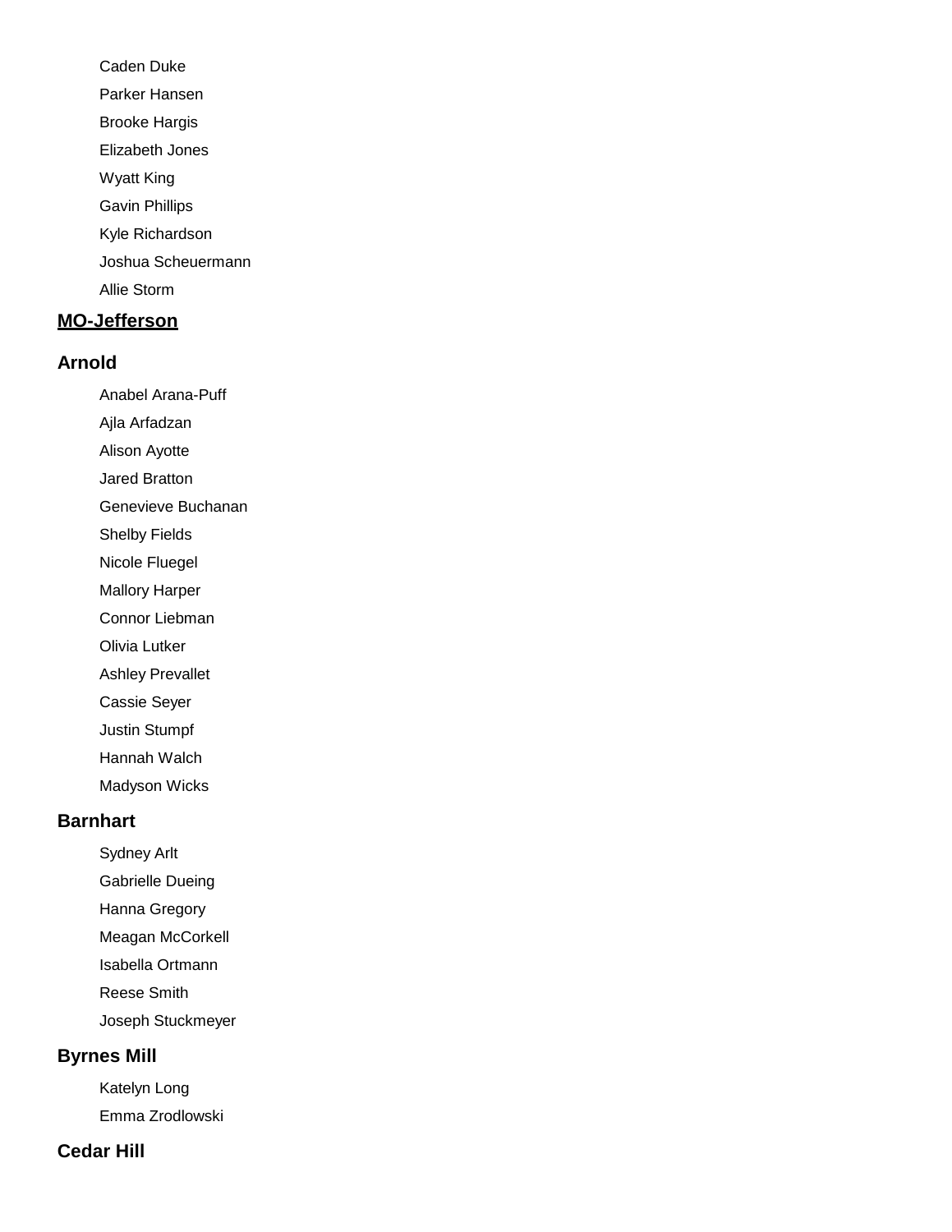Autumn Biego

Madison Gross

### **De Soto**

Ashton Coleman

- Trinity Garza
- Colby Henry
- Chloe Johnson
- Degan Luppens
- Kaci Reed
- Courtney Voisey

# **Dittmer**

Brianna Colabianchi

Rebecca Grimm

Megan Jones

Jaclyn Thomas

# **Eureka**

Alyssa Crosswhite

- Alyssa Grassi
- Paige Parson
- Camryn Voss

# **Fenton**

- Rachel Berry
- Malie Buchheit
- Grace Harrington
- Hayley Houston
- Jordan Loerch
- Grace Patterson
- Abigail Pierce
- Meaghan Roussin
- Jake Schlereth
- Luke Valentine

# **Festus**

- Miranda Allen
- Kelsey Benack
- Sam Hatfield
- Lydia Henderson
- Grace Hoffman
- Jennifer Jones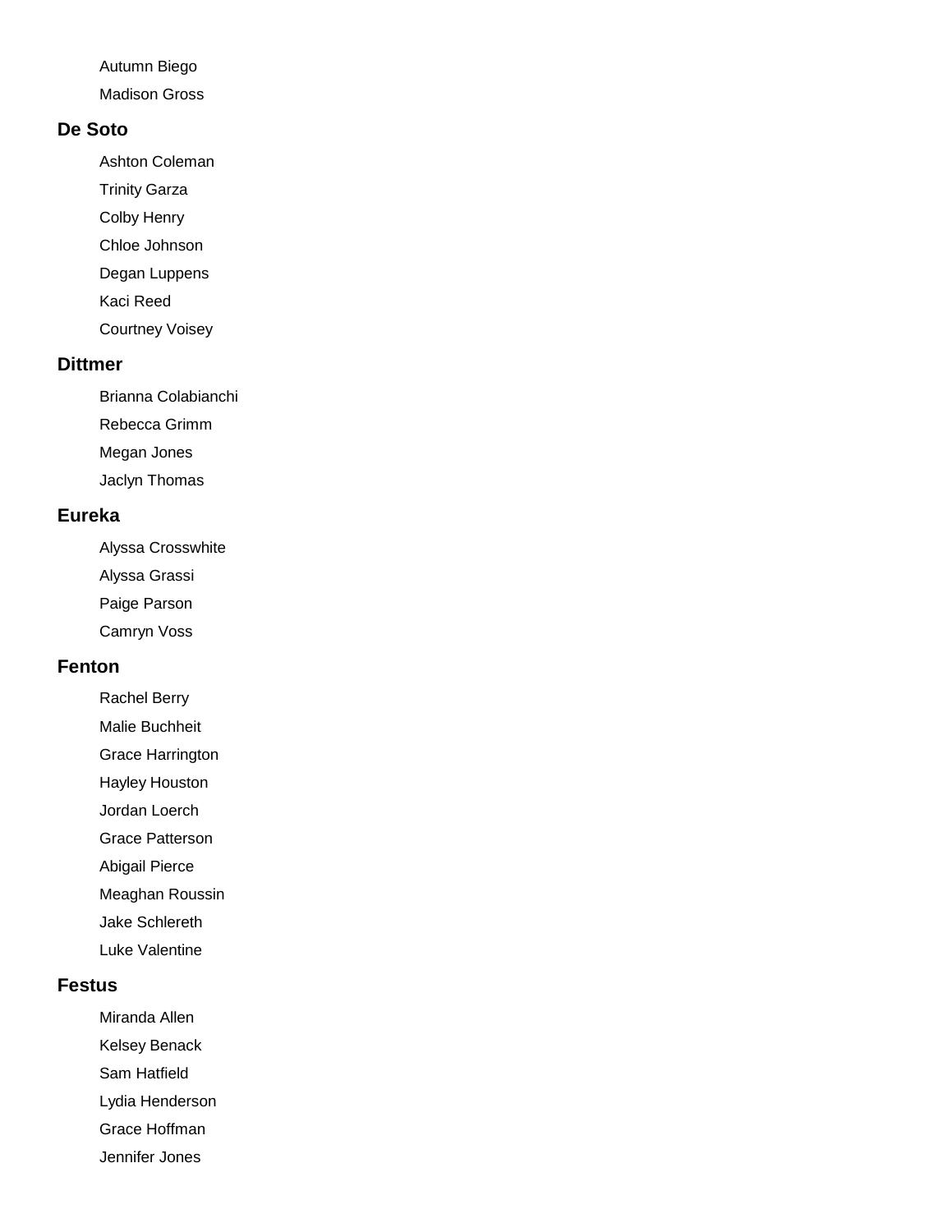- Lillie Kaempfe
- Audrey Koch
- Alexis Leiweke
- Emma Lucas
- Olivia McIntyre
- Kathryn Pasley Megan Sullivan
- Noah Walls
- Ksiah Wansley
- Claire Werner
- Hayley Westhoff

# **Herculaneum**

- Persi Berry
- Caleb Jewell
- Cole Jewell

# **High Ridge**

- Morgen Anderson
- Kendra Brauch
- Kaili Edler
- Lauren Eiler
- Claire Meisch
- Erin Wells
- Chase Westover

# **Hillsboro**

- Molly Bange
- Lucas Merz

# **House Springs**

- Jasmine Kaasa
- Lauren Litteral
- Samantha Malone
- Sophie Scanlon

# **Imperial**

- Haley Allard
- Courtney Balmer
- Allison Barton
- Abby Beyer
- Kendal Blumenthal
- Dominic Casola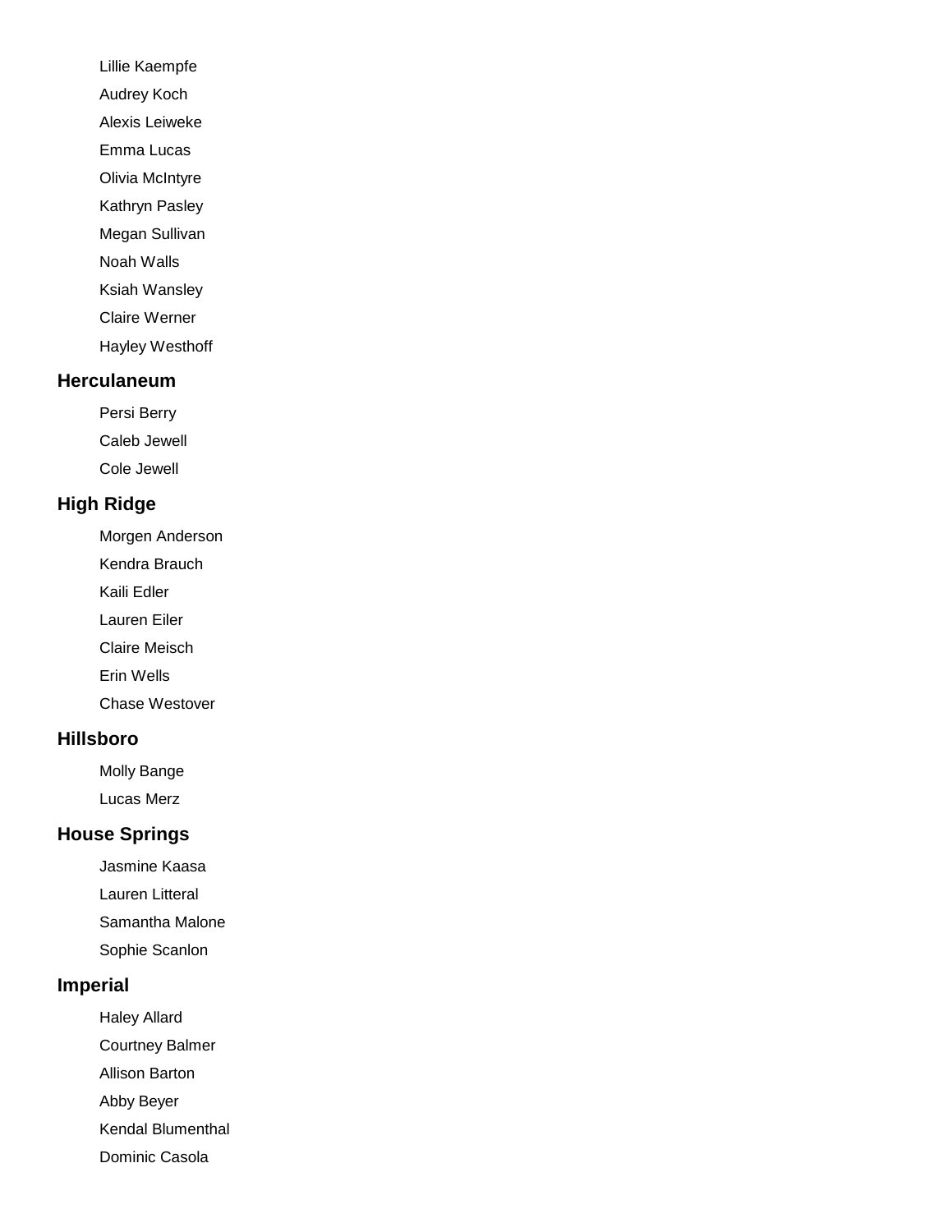Sophia Greenfield

Julia Houston

Alexa Langelier

Jeremy Leporin

Kennedy Limpert

Allison Lucas

Matthew McGowan

Lauren Montgomery

Sean Murphy

Katherine Naumer

Sarah O'Leary

Claudia Reed

Hannah Ritchey

Jessica Romano

Sydney Schnabel

Jacob Stewart

Grace Walker

# **Pacific**

Sarah Aehle Liliana Hayes

# **Pevely**

Braden Harwell Rebecca McGuire

# **St. Louis**

Emily Harrell

# **MO-Johnson**

# **Holden**

Lucee Keller

# **Kingsville**

Sophia Leslie

# **Knob Noster**

Olyvia Buzzanga Rylee Parrott

# **Warrensburg**

Chad Bryson Madeline Curtis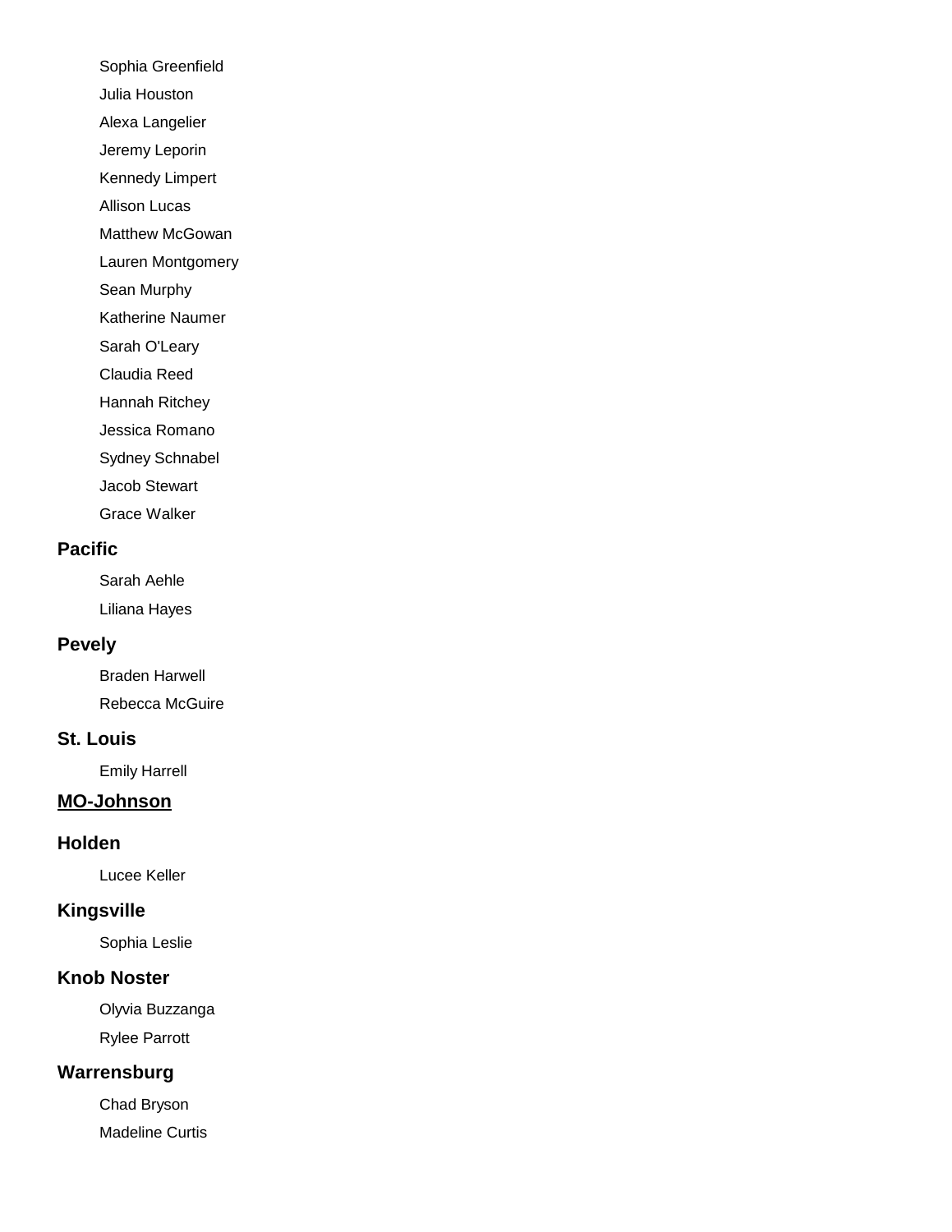Daphne Gonce

Kevin Hoke

Acacia Jurkowski

Bre Mundy

Monica Osborn

Caley Rogers

Dennis Schmidt

Gabi Shull

Kara Smith

# **MO-Laclede**

# **Conway**

Dallas Hall

# **Falcon**

Mackenzie Koehler Timothy Kraemer Zack Tullos

# **Lebanon**

Grace Baker Austin Barber

Jaessa Brown

Destiny Coffey-Lock

Abby Coffman

Alison Coleman

Tyler Crane

Alexandra Curry

Erika Fox

Jodie Fox

Kaylee Guyer

Savannah Headley

Jessica Henson

Emily Hicks

David Jones

Taylor Jones

Tristen Lawson

Alyssa Long

Hope Lucas

Cassandra Lynn

Lydia Massey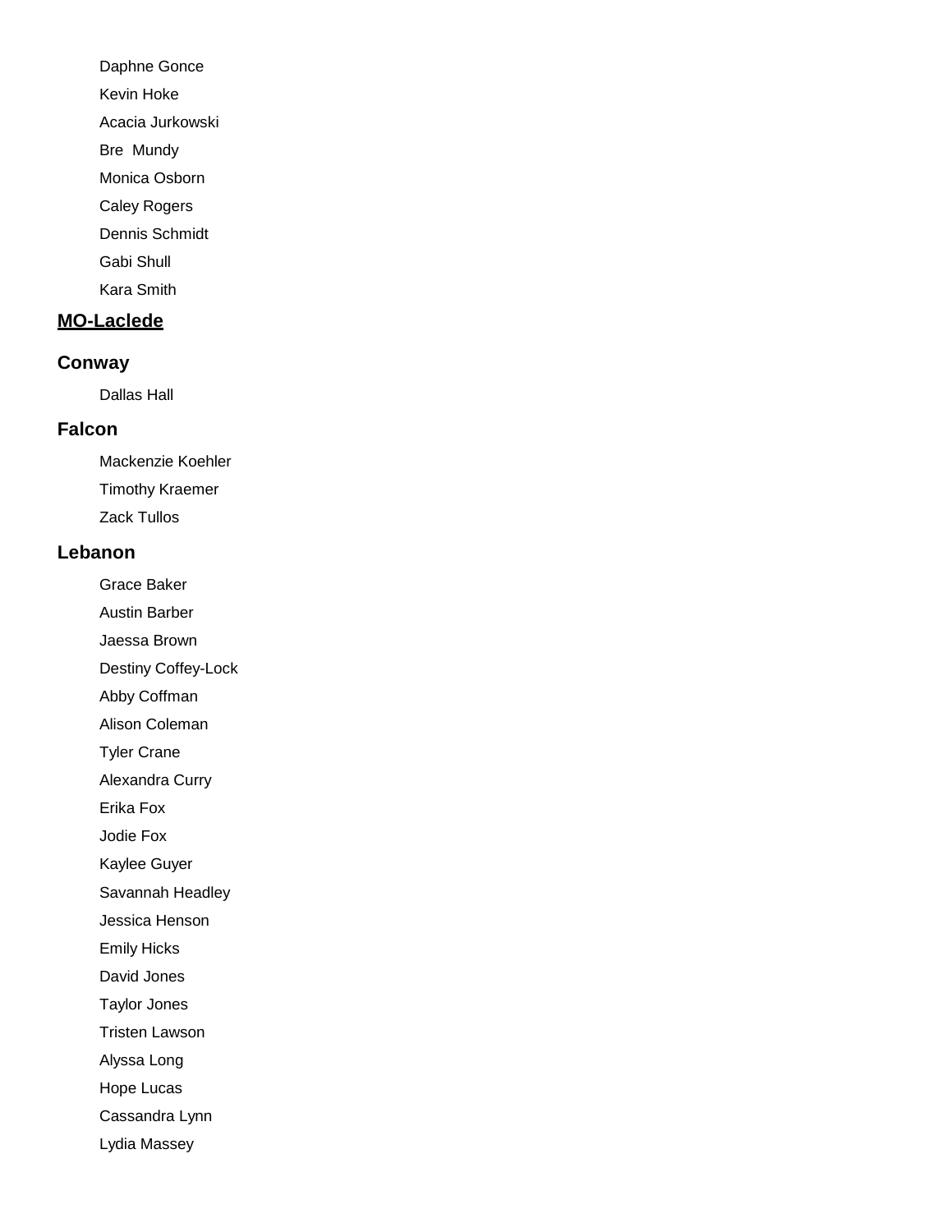Kaitlin Mauk Skyler Maynor Graham Miller Shivam Patel Olivia Pruitt Zoey Reed Bailey Riggs Melissa Tarczynski Alyssa Taylor Grant Weaver Hunter Weaver Lorelei Wigginton

### **MO-Lafayette**

#### **Alma**

Madeline Bickel

### **Bates City**

Abigail Blansit

#### **Concordia**

Maggie Pitsch Breawna Woods

# **Higginsville**

Ashley Cunningham Rachel Rumsey

#### **Lexington**

Chloe Caldwell

Kyla Jenkins

Bethany Woods

### **Mayview**

Austin Aardema Faigh

Donovan Aardema Faigh

### **Oak Grove**

Emma Nadeau

### **Odessa**

Taushena Hurley Dylan Lammert Konnar Lundquist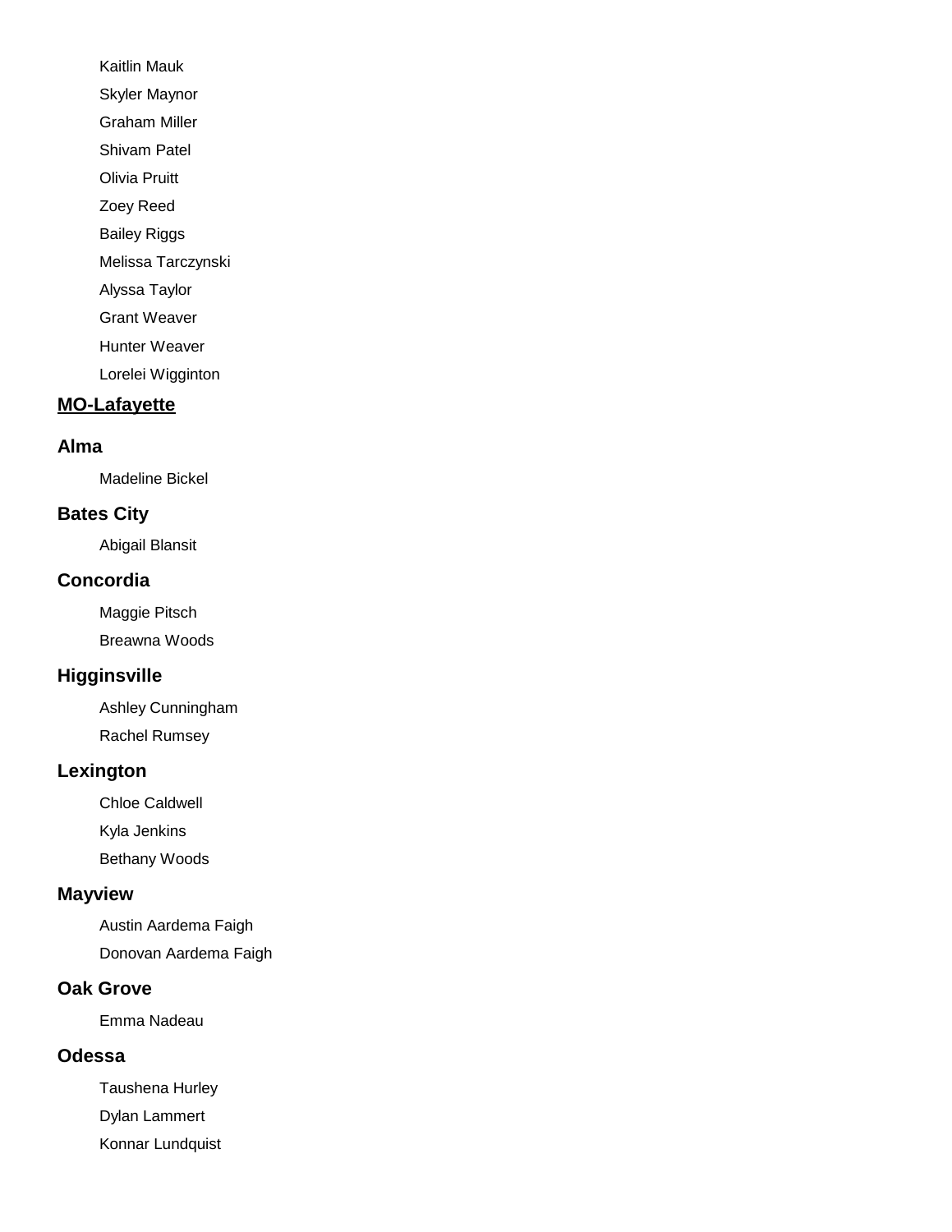Jentri Oetinger Garrett Sims

Annalee Uhrlaub

### **Wellington**

Connor Weedman Olan Zeiler

### **MO-Lawrence**

### **Ash Grove**

Megan Fields Michaela McChesney Kaylee Underwood

### **Aurora**

Carson Barr

Kensie Darst

Hannah Davidson

Mackinzie Funcannon

Madyson Garoutte

Blake Hamelink

Kaylee Huffman

Noah Lamb

Kirsten Mitchell

Emily Moore

Riley Pope

Kailey Ryan

Leslie Salas

Chloe Swadley

Laythen Utke

### **Everton**

Joseph Gunter Ashley Rolewicz

#### **Marionville**

Jace Baxter

Joshua Jarvis

Kiley Kesterson

Tabatha Morrison

Lurah Stafford

## **Monett**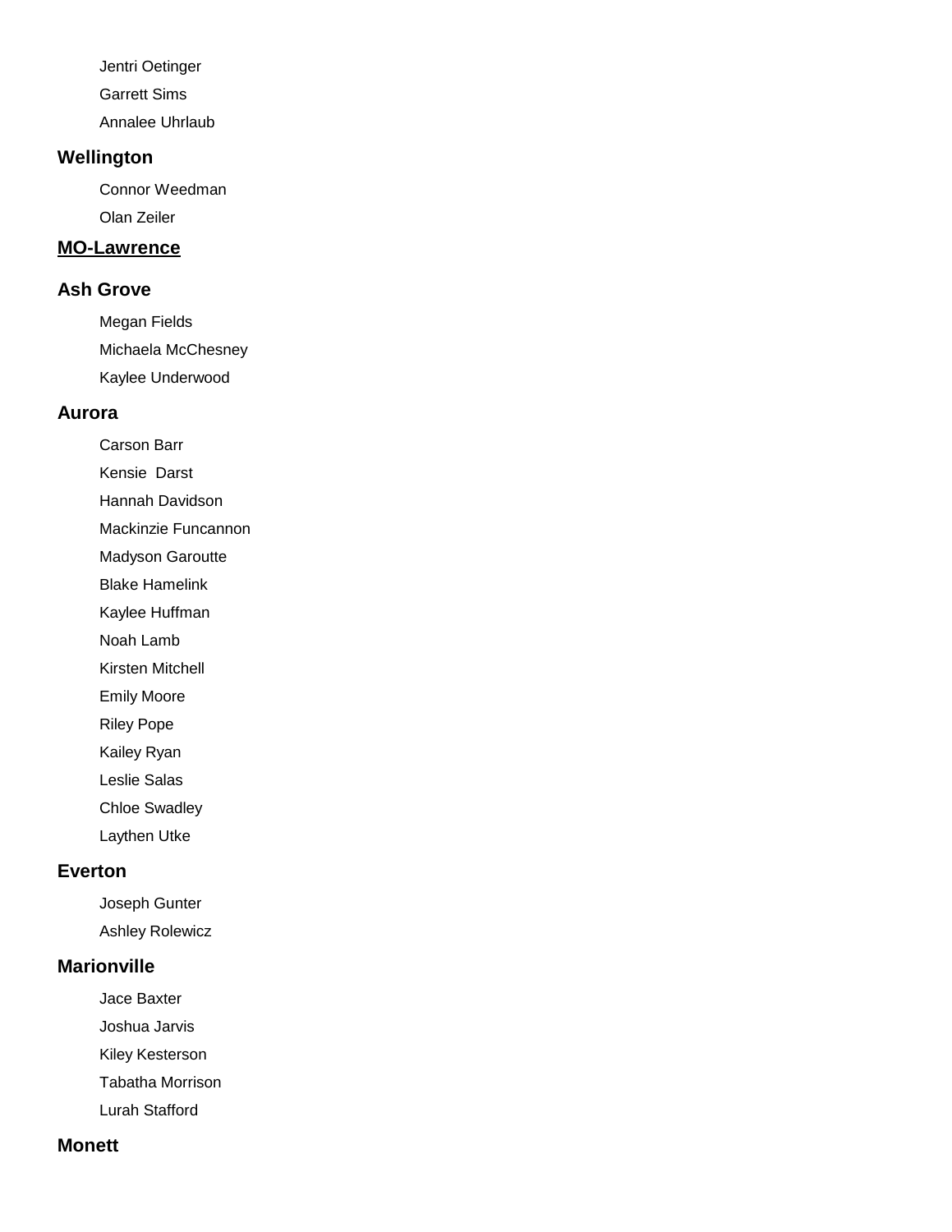Emma Gibfried Garrett Gunter Samantha Holt Mariana Serrano Logan Umfleet Benjamin Verstraete

#### **Mount Vernon**

Tucker Bittick

Harper Boswell Chase Brashers

McKenzie Brashers

Megan Cook

Tristan Dennis

Makenna Grider

Spencer Jones

Thiare Mancilla-Gripka

Chloe Myers

Lacy Wiehe

Juli Wilson

Jenna Wittmer

## **Pierce City**

Emily Drollinger

## **Stotts City**

Hunter Massie

#### **Verona**

Ian Brown

Megan Gearhart

Bella Gertiser

Luke Shoemaker

### **Wentworth**

Kendyl Hayward Sengla Yang

#### **MO-Lewis**

**Canton**

Halli Otte

### **MO-Lincoln**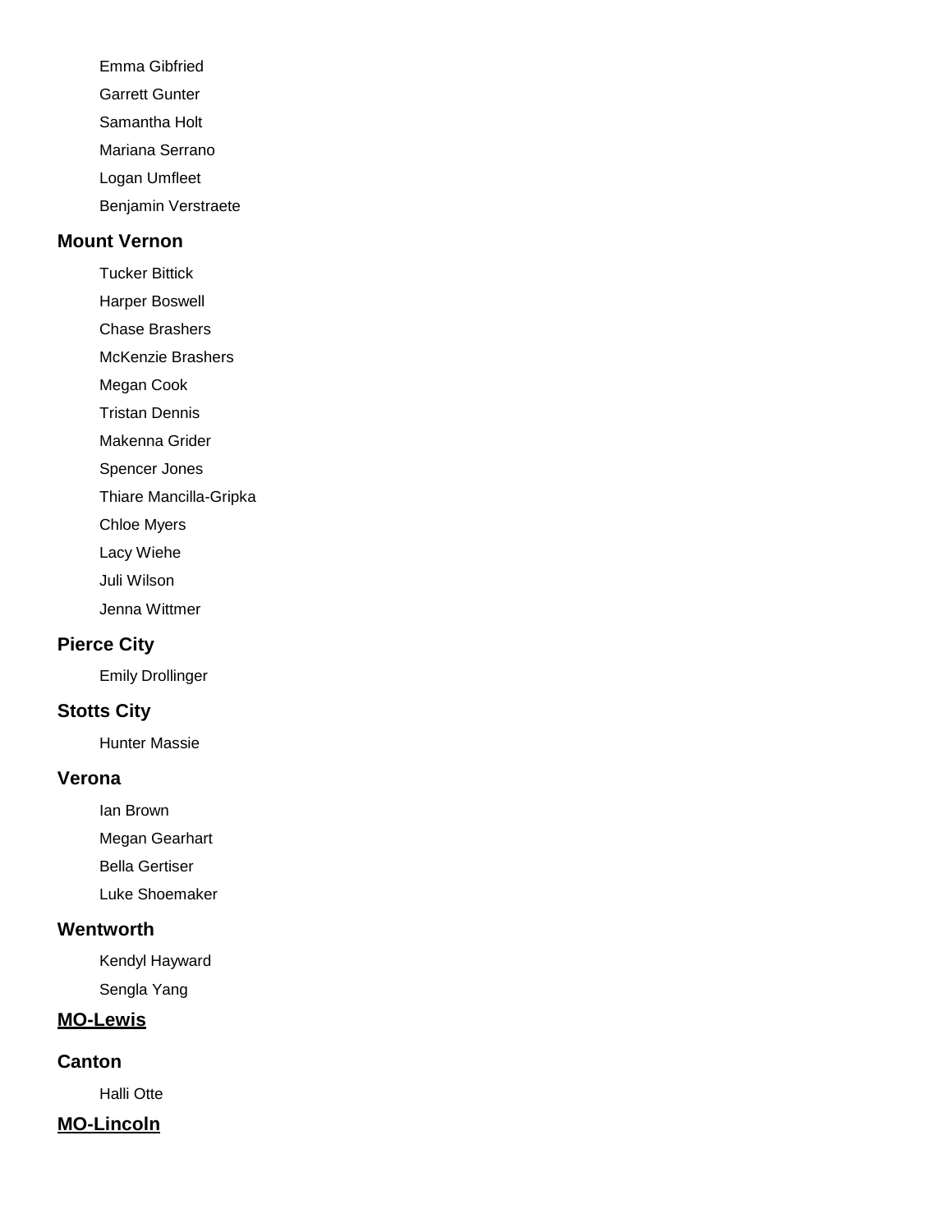### **Elsberry**

Brooke Gray Michael Kelly Justin O'Brien

### **Foley**

Alexis Burr Clare Henry

### **Hawk Point**

Mya Strauss

#### **Moscow Mills**

Kyleigh Mosher

## **Old Monroe**

Rachael Eads Catherine Forbeck Lydia Lang Alaina Wilson

#### **Silex**

Sarah Corn Kelly Reed

## **Troy**

Cassidy Andesilich

Samuel Borden

Lauren Conner

Kimberly DeBold

Alyssa Farrar

Paige Farrell

Anna Frankenhauser

Alex Gutierrez

Allison Holtschlag

Sydney Justice

Tierney McLerran

Bethany Mueller

Sarah Nitchman

Megan Thornburgh

### **Winfield**

Justin Dougherty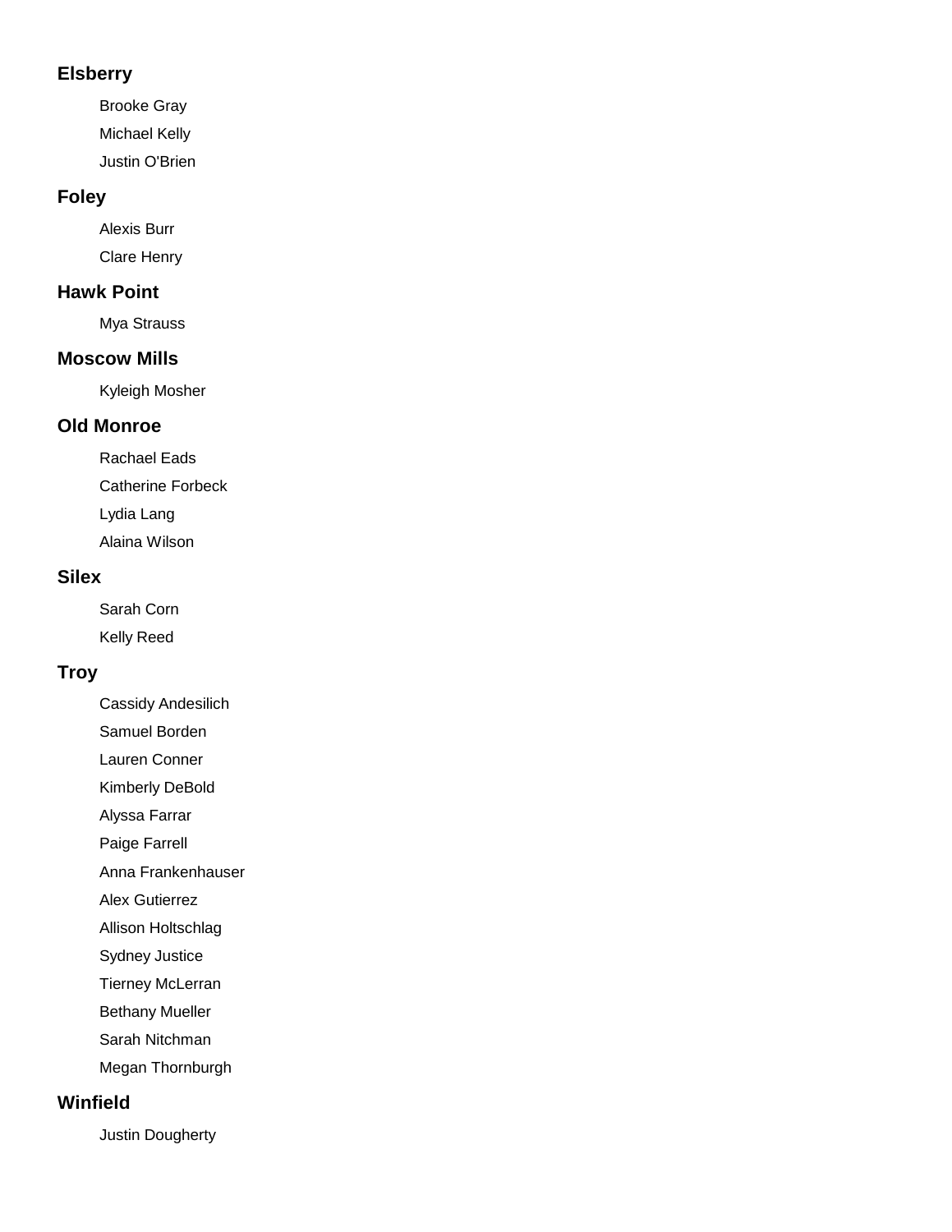Alexa Pfeiffer

Zachary Wood

### **MO-Linn**

### **Brookfield**

Julia Kidwell Melia Shepherd

### **Marceline**

Christopher Dixon Natalie Pope

## **New Boston**

Kelsee Corbin

### **MO-Livingston**

#### **Chillicothe**

Lauren Gregory Sara Hopper

#### **MO-Macon**

#### **Bevier**

Kristina Purdy

#### **Macon**

Paige Foster Anna Howe

## **New Cambria**

Zoe Isaacson

### **MO-Maries**

## **Vienna**

Sarah Backues EmiLee Moeslein

Taylour Schoene

## **MO-Marion**

#### **Hannibal**

Jordan Allen

Hope Blaylock

Aubrey Whitehead

## **Palmyra**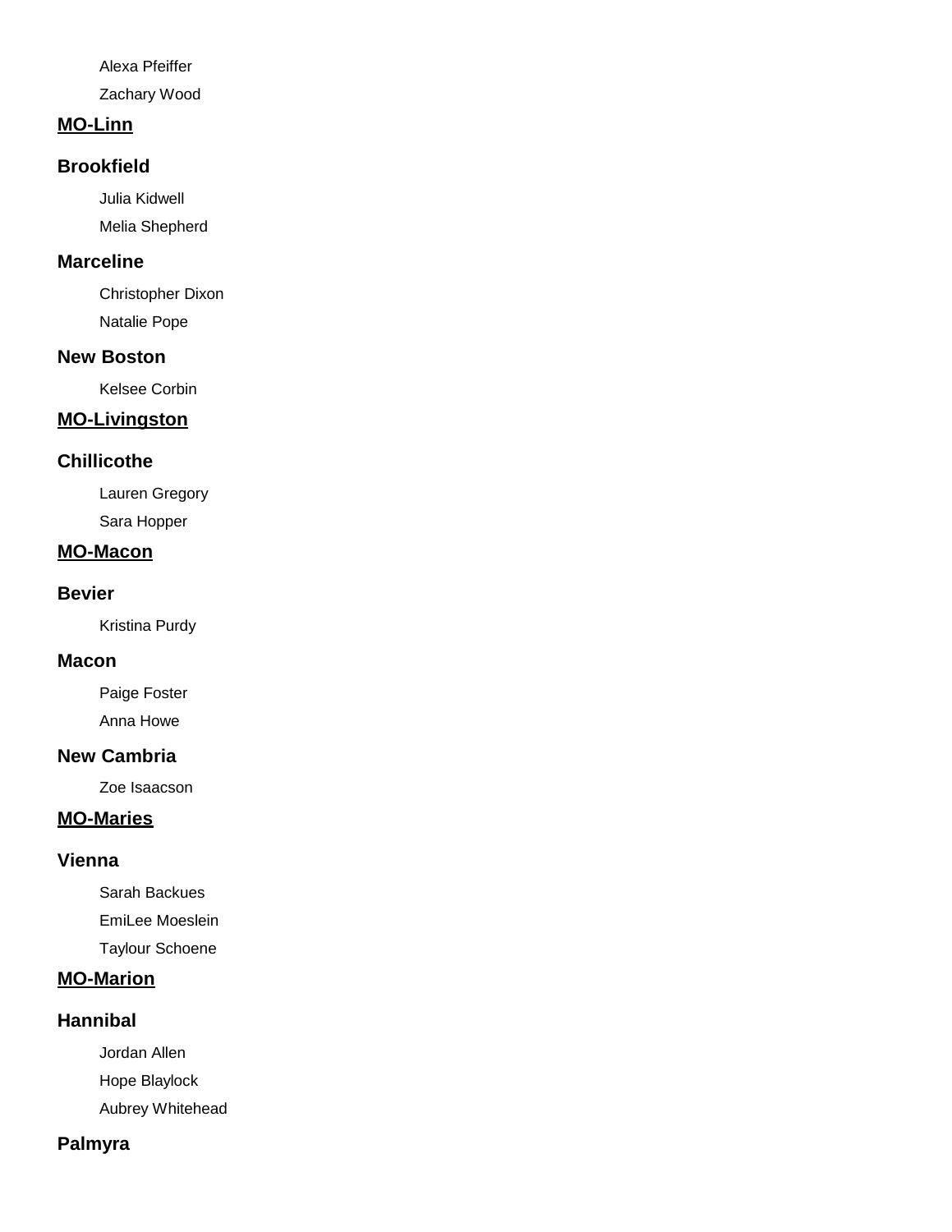Sydney Fountain

Alyssa Johnson

Emelia Ridout

## **Philadelphia**

Grace Stark

## **MO-McDonald**

### **Anderson**

Alaina Brown Emilee Foreman Gabriel Lovatt-Sutton

#### **Goodman**

Shye Hardin Payton Waits

## **Lanagan**

Elena Jaquez Tony Jaquez

#### **Noel**

Emily Thornton

## **Pineville**

Olivia Cook Meagan Mills

# **Rocky Comfort**

Charles Moore

## **South West City**

Lauro Estrada Levi Womack

### **MO-Miller**

# **Brumley**

Mallari Flaugher

## **Eldon**

Faith Edwards Madison Edwards

Mackenzie Pike

Kaley Smithson

Madison Witt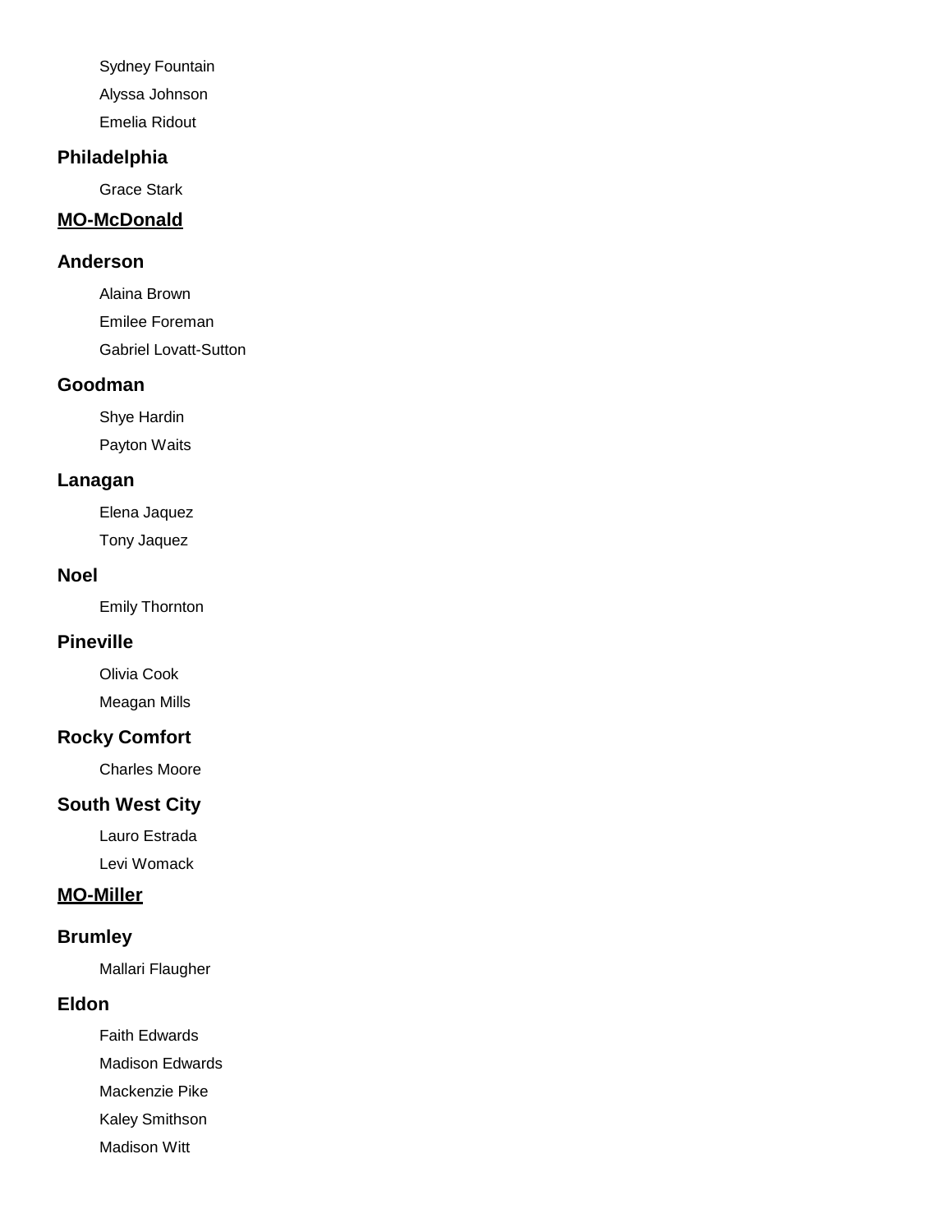## **Eugene**

Carissa Boessen

### **Iberia**

Makayla Hall Collin Riemensnider

## **Lake Ozark**

Grace Otto

## **Meta**

Brady Heckemeyer Ross Struemph

## **Osage Beach**

Van Ngo

# **Saint Elizabeth**

Lacey Blomberg Molly Kemna

## **St Elizabeth**

Madison Wilde

# **Tuscumbia**

Oressa Acs-Kinsey Haley Flaugher

# **MO-Moniteau**

# **California**

Tyler Kenyon

Sarah McCord

Amber Trachsel

Kaitlyn Turner

## **Centertown**

Allison Bailey

# **Russellville**

Abbie Bond

# **Tipton**

Ella Claas

Gavin Ichrist

# **MO-Monroe**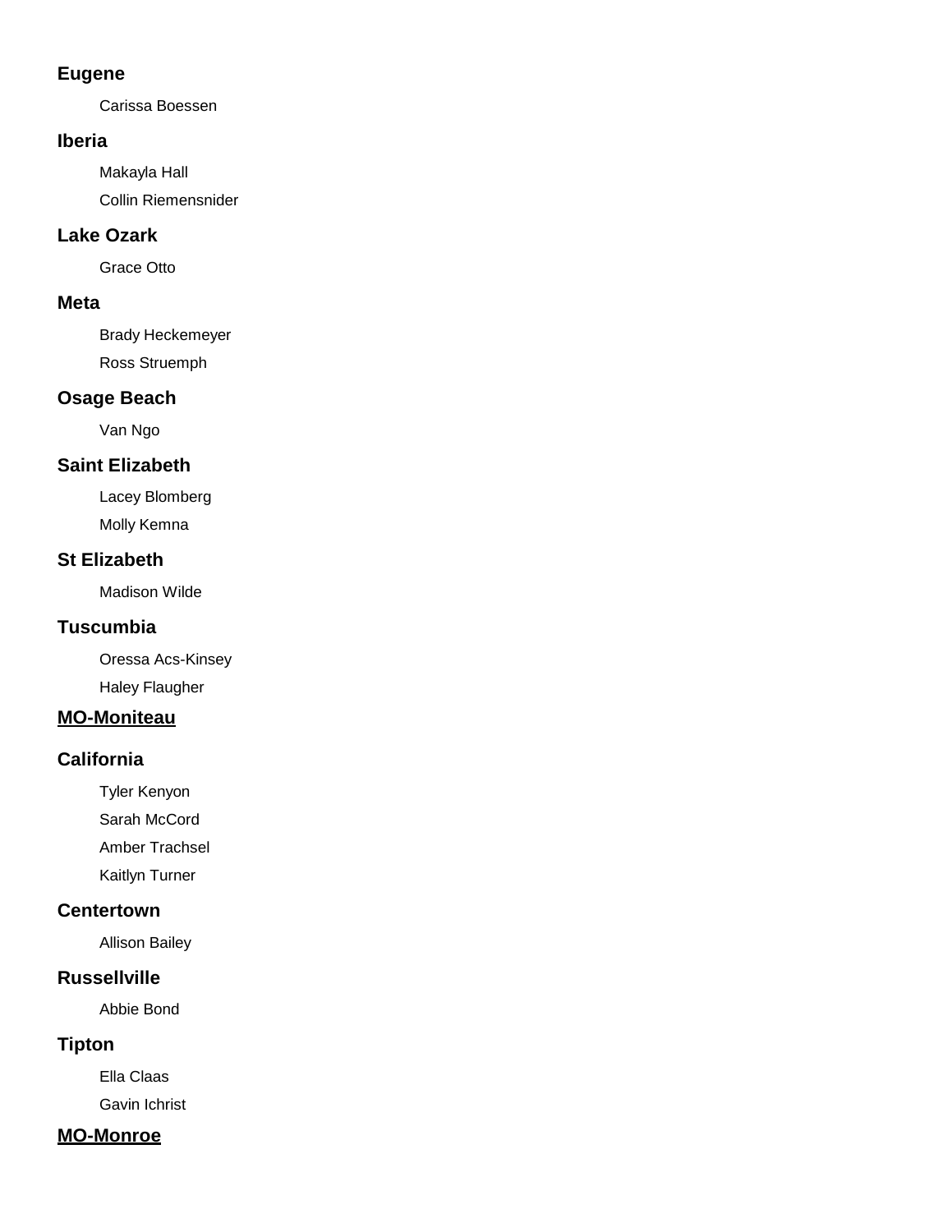## **Monroe City**

Clara Minor Lauren Smith

## **MO-Morgan**

## **Cole Camp**

Megan Thomas

## **Florence**

Kylee Gengler

## **Stover**

Sydney Campbell

Taylor Osman

# **Sunrise Beach**

MaryKathryn Dwyer

# **Versailles**

Bentley Elliott

Lauren Sanders

# **MO-New Madrid**

# **Marston**

Hailie Edwards

# **New Madrid**

Sara Broyles

# **Sikeston**

Katie Hampton

Alli Hay

Makenzie Pullen

Macy Robison

# **MO-Newton**

# **Diamond**

Haylee Austin

Rachel Plunkett

Danielle Tupper

# **Granby**

Kourtney Brewster

# **Joplin**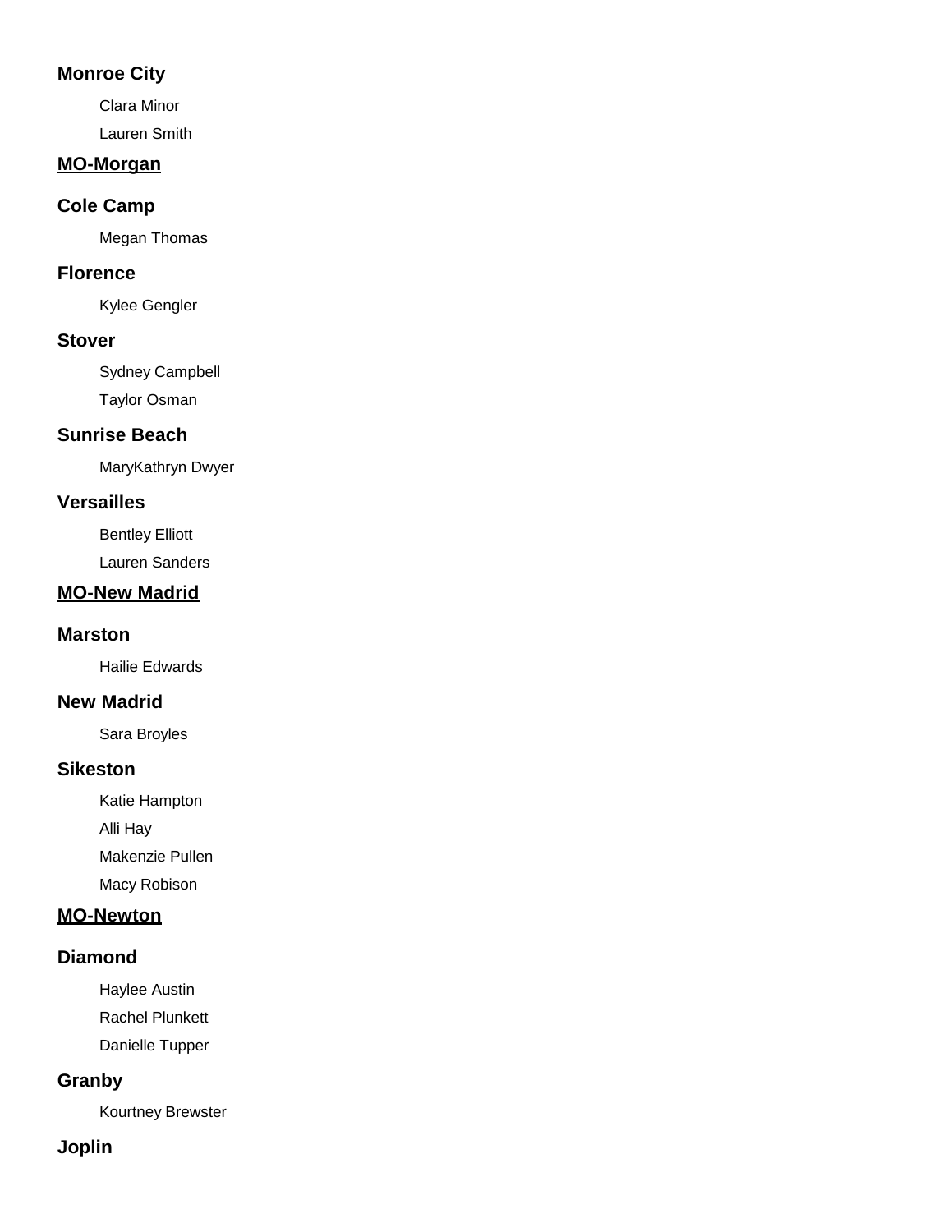Kdee Blaney

Hannah Ewert

Michael Frisbie

Sharmin Liza

Laurel Pevahouse

Gretchen Roll

Kyle Wood

### **Loma Linda**

Nathan Brown

#### **Neosho**

Raygan Bradley

Allison Burr

Robert Cline

Ethan Coon

Patrick Edmund

Emily Emmert

Ashley Freund

Carson Funk

Emaili Glisson

Abby Holt

Jennie Hubbard

Jade Humphrey

Kaylee Hutsell

Katelynn James

Nathan Lindsey

Kelsie Matthews

Erica Muncy

Stacia Olson

Leah Reed

Jared Scribner

Iva Shields

Cheyenne Sparlin

Jada Twitchell

#### **Seneca**

Lily Bailey

## **Stark City**

Anne Bennion Emaleigh Clonts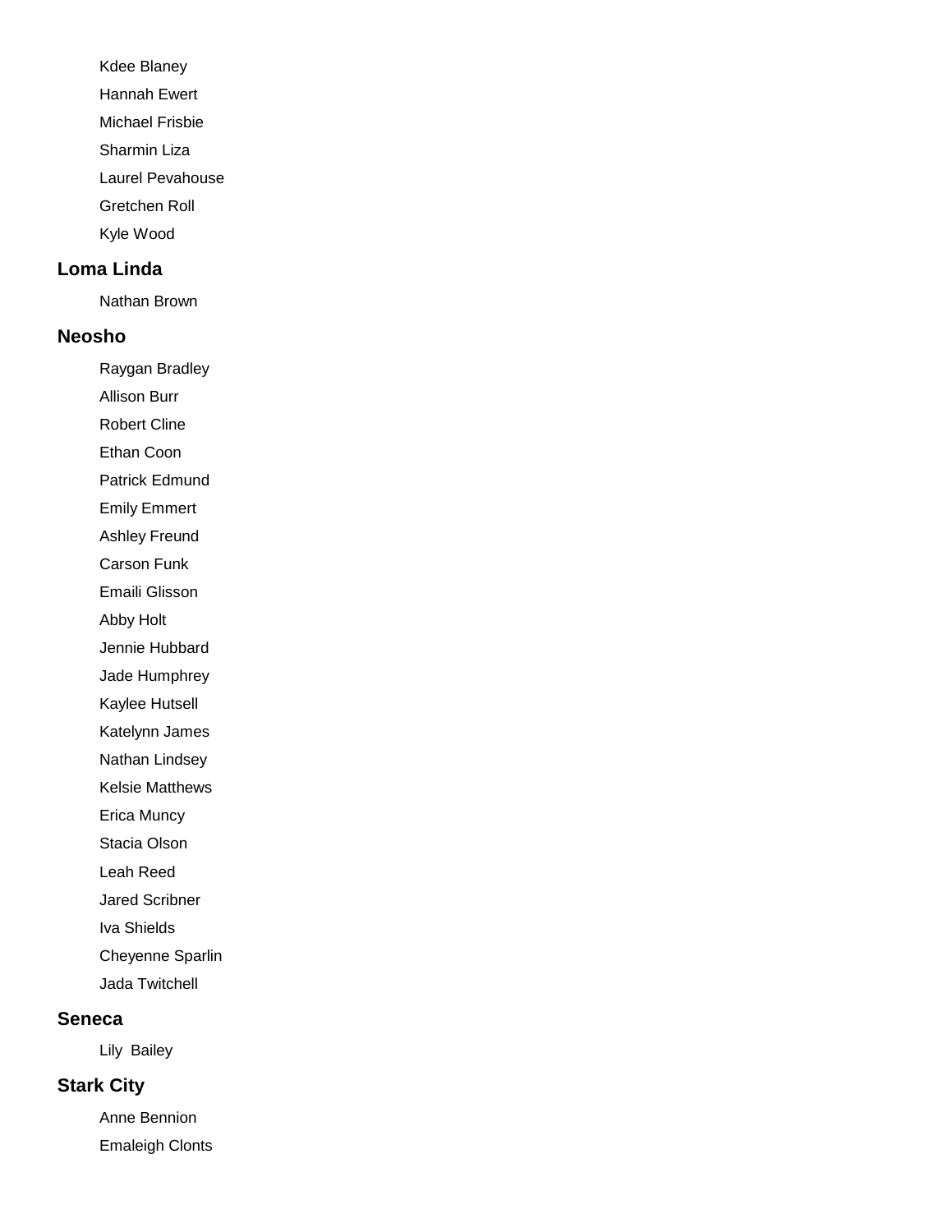Jamie Thao

#### **Stella**

Kendra Hickman

## **MO-Nodaway**

#### **Barnard**

Clayton Walker

#### **Maryville**

Ella Pohren Leanna Roush Gwynndolyn Smail Madeline Wiedmaier

### **MO-Oregon**

#### **Alton**

Misty Hitch Misty Johnson Tiffany Orchard

### **Koshkonong**

Caitlin Jedlicka

## **Thayer**

Sydney Hollis Shawna Smith

Tiffany Smith

Nakoma Wheeler

Melinda Wilson

## **MO-Osage**

#### **Bonnots Mill**

- Amber Dudenhoeffer
- Alani Jaegers
- Claire Nilges
- Kendal Nilges
- Avery Orscheln

## **Freeburg**

Jordan Pope

Sierra Sankey

Raegan Verhoff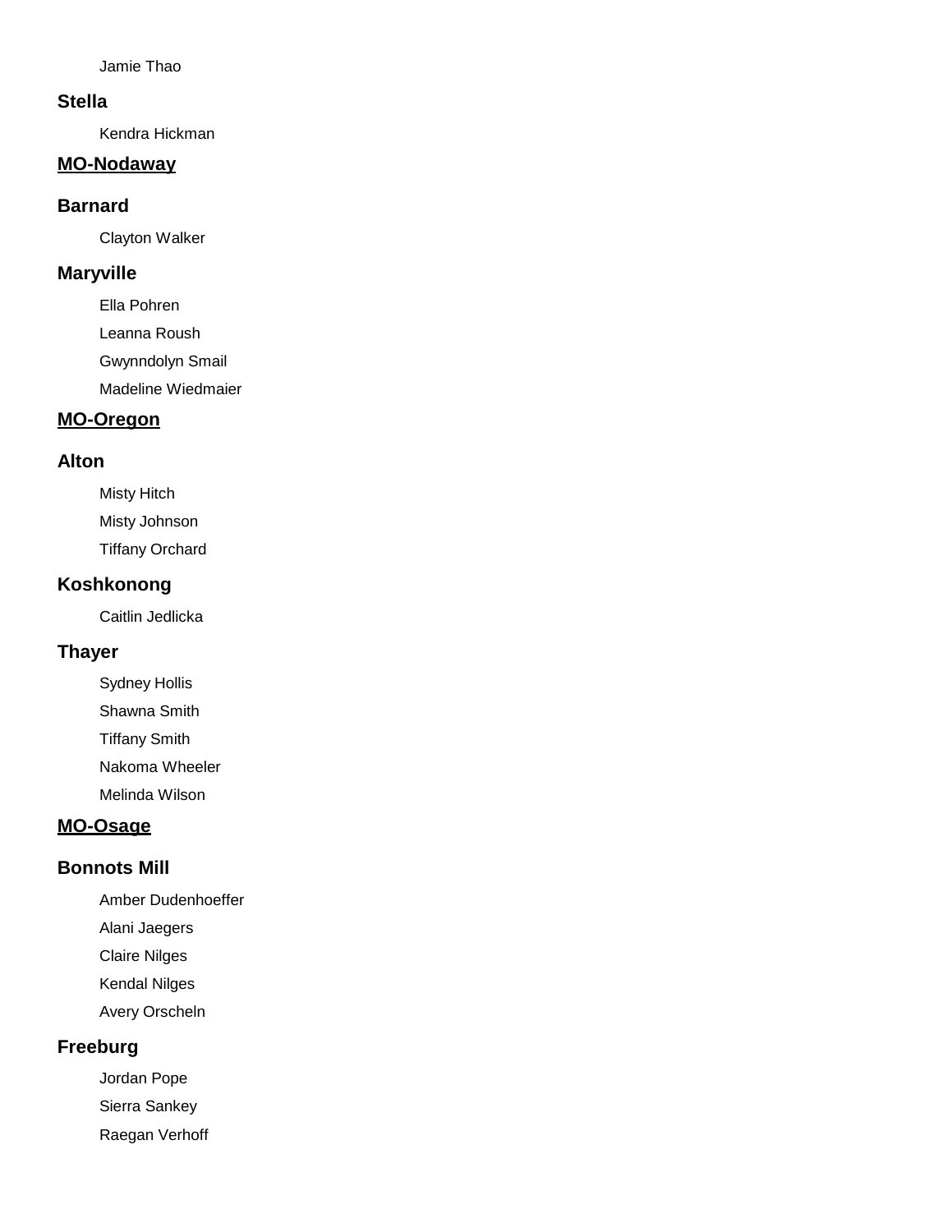## **Koeltztown**

Morgan Laux

### **Linn**

Nicole Chase

## **Loose Creek**

Paul Boeckmann Maria Verslues

## **Westphalia**

Danielle Stegeman

# **MO-Ozark**

## **Bakersfield**

Shala Foster

## **Caulfield**

Makala Trail

### **Dora**

Kylie Smith

### **Isabella**

Erin Lowder

## **Pottersville**

Amanda Brege

#### **Theodosia**

Hali Wallace

# **MO-Pemiscot**

## **Hayti**

Sydney Chidester Ian Hicks

## **MO-Perry**

## **Farrar**

Joel Koenig

# **Perryville**

Mallory Clifton Carter Dix

Hannah Hurst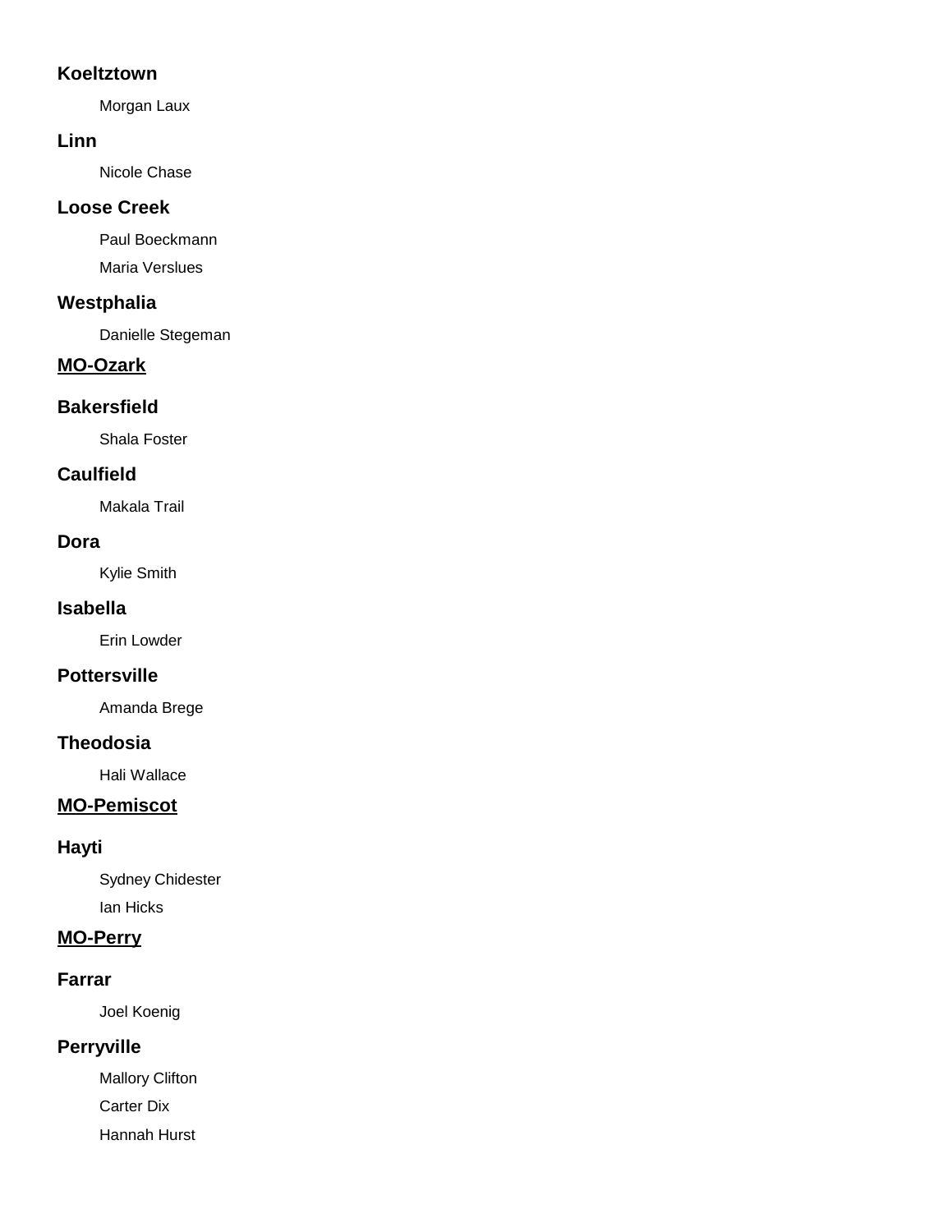Blake Voelker

#### **MO-Pettis**

### **Sedalia**

Madeline Davidson

Morgan Mateja

Marshall Noble

Alexis Shane

Valerio Toderescu-Stavila

# **MO-Phelps**

### **Newburg**

Kylee Brookshire

#### **Rolla**

Rosalia Bolyard

Alexander Deblasi

Kianna Garner

Kristina Happel

Megan Harrison

Morgan Hill

Reid Hoss

Carolyn Marcott

Emma Rodgers

Dawson Welch

Casey Wilson

## **Saint James**

Rebecca Bunyard

Anna Dodson

William Helterbrand

# **MO-Pike**

## **Bowling Green**

Avery Mudd

### **Eolia**

Mary Alhorn

## **Frankford**

Bryan Kyser

### **MO-Platte**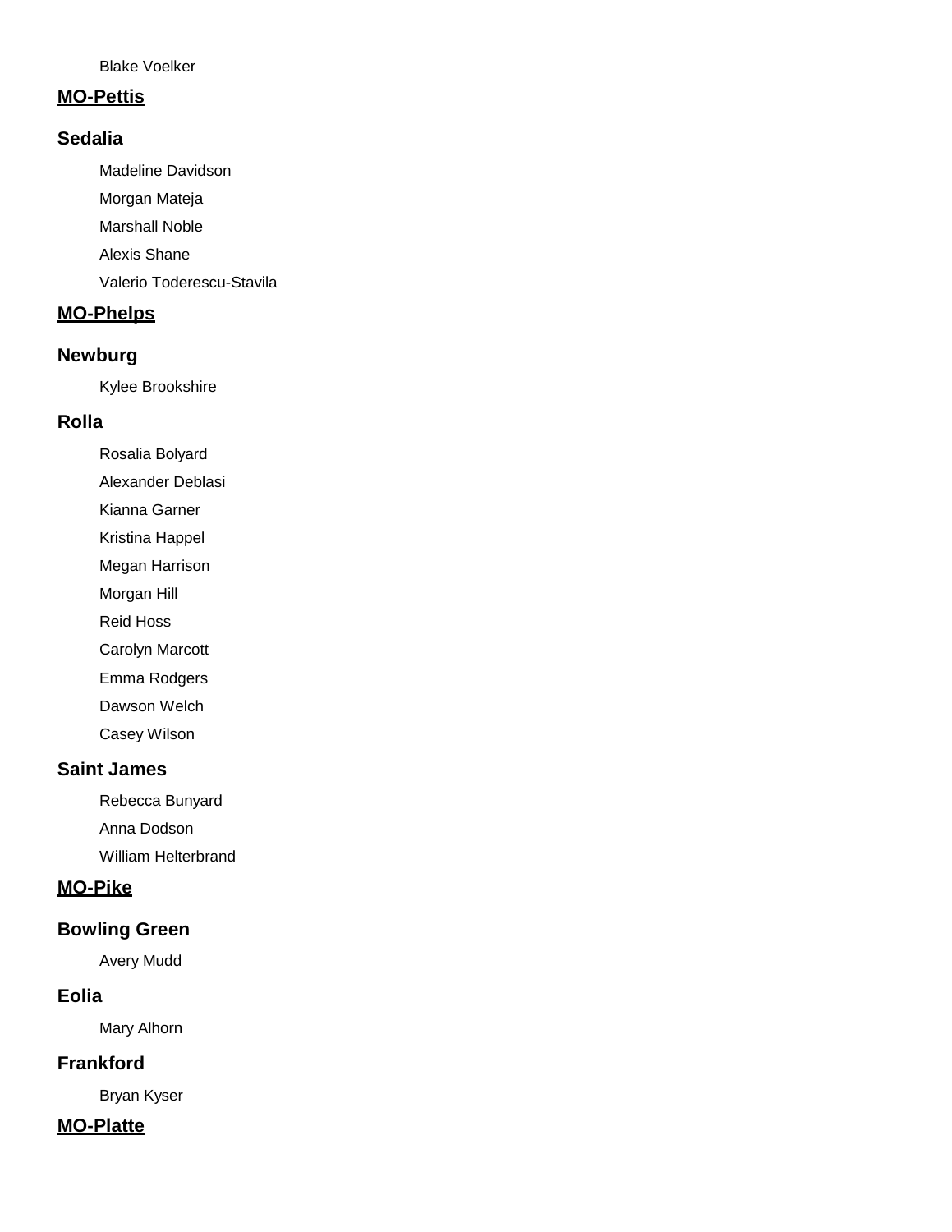### **Camden Point**

Kelsey Reynolds

### **Dearborn**

Jordyn Smith

## **Kansas City**

Caroline Arensberg

Liam Atkinson

Remington Beasley

Eden Black

Avery Bloss

Lily Cota

Preslee Crowl

Addison Devers

Phillip Durbin

Riley Fitzmorris

Camryn Forret

Brooklin Foster

Jackson Garrett

Mary Garrett

Alexandra Gorman

Lauren Hill

Katie Kallenberger

Hannah Knight

Ivymitchele Magut

Molly McCoy

Emma Montgomery

Elyse Newland

Halie Nichols

Makenna Ornes

Amanda Reifschneider

Robert Safford

Joanna Schmidt

Noah Singer

Katie Smith

Olivia Stone

Sophia Swavey

Olivia Taylor

Andrew Townsend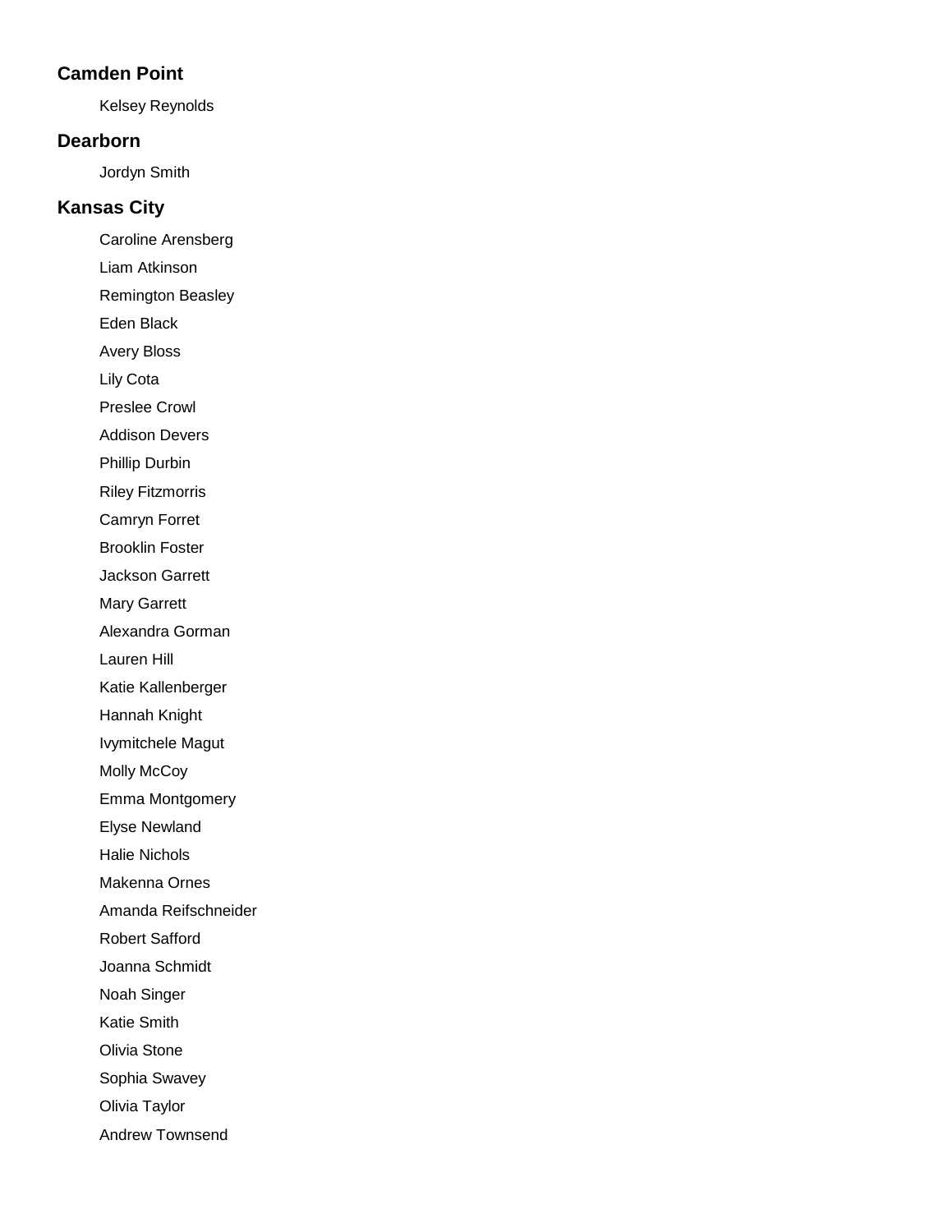Ashtin Umstattd

Joy Vincent

### **Parkville**

Christina Buckmaster

- Christyn Cofield
- Christian Holferty
- Morgan Kelehar
- Anne Price
- Emma Roberts
- Gabby Ruffini

# **Platte City**

Meghan Amos

Kody Anderson

Matt Blaha

Taylor Bollinger

Braelyn Cowan

Hanna Hall

Jackson Hughey

Hayden Humes

Tara Jones

Julia Jurgensmeyer

Parker Lacina

Henry Lange

Taylor Napravnik

## **Riverside**

Emily Esry

Kendra Kernel

Katherine Means

Sydney Warren

## **Weatherby Lake**

Alyssa Griffith Kamryn O'Dell

## **Weston**

Cameron Johnson

# **MO-Polk**

## **Aldrich**

Tori Howlett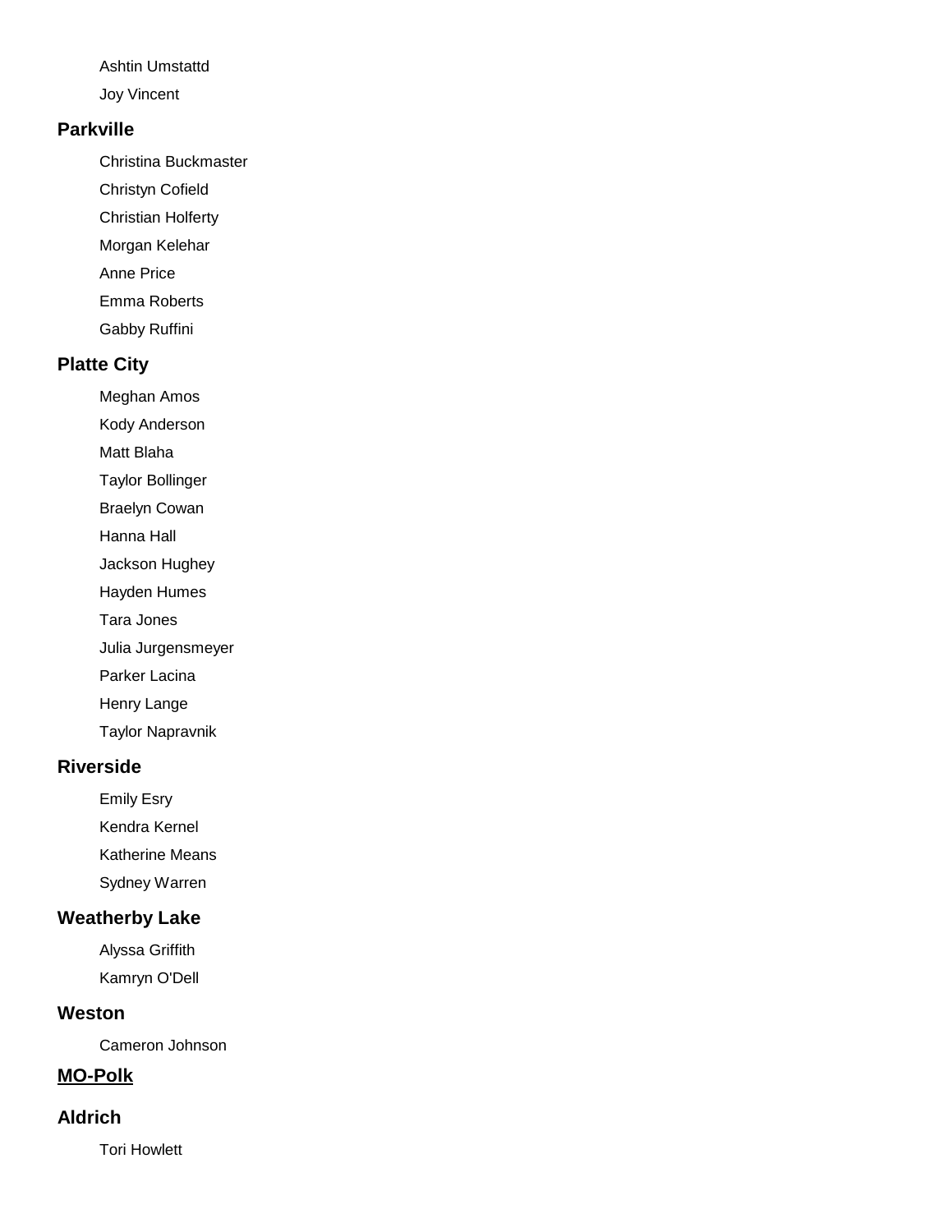#### **Bolivar**

Josiah Bartgis Samantha Bowers Serena Branstetter Michaela Brown Garrett Carr Tiffany Contreras Annie Green Claire Green Ryan Hadank Dylan Hall Emme Hall Rylie Hardin Audrey Henenberg Courtney Jenkins Carsyn Julien Kaile Lindsay Drew Mauck Ashley Mendoza Michelle Murray Neil Nicholas Elli Nunez Laura Persinger Emmy Presley Grayson Rogers Lily Shepard Sawyer Smith Al Thompson Lauryn Toler Jonathan Trout Tina Walton

Aspen White

### **Brighton**

Halle Lawson

### **Buffalo**

Zack Daugherty

#### **Dunnegan**

Karissa Locke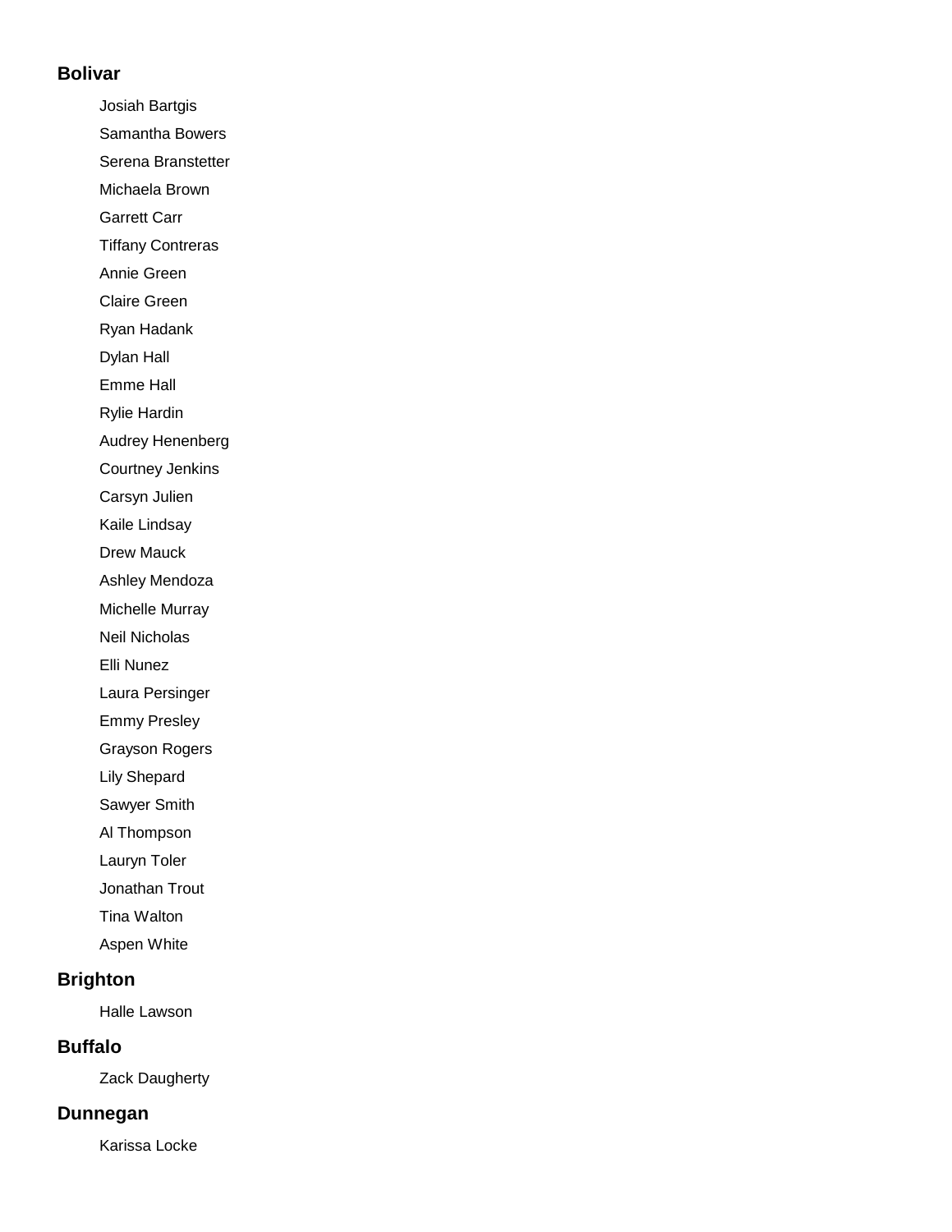Justin Strickland Clay Thornton

Katelyn Thornton

## **Fair Play**

Mackenzie Anderson Hannah Baird Dustin Sterling

## **Morrisville**

Victor Duchscherer Lillee Grant

# **Pleasant Hope**

Audrey Bodine

# **Polk**

Taylor Pinon

# **MO-Pulaski**

## **Crocker**

Katelyn Homer

## **Dixon**

Jessica Chapman

Desiree Daos

Nova Ewers

Jacob Ogle

Megan Pattison

Kaitlyn Ray

Kayla Saulpaugh

Lydia Withers

# **Laquey**

Dayton Chambers Kaila Miller

# **Richland**

Alexis Black Maria Daugherty-Cowsert Cole Pershing Caroline Schautteet

# **Saint Robert**

Ahmed Amjed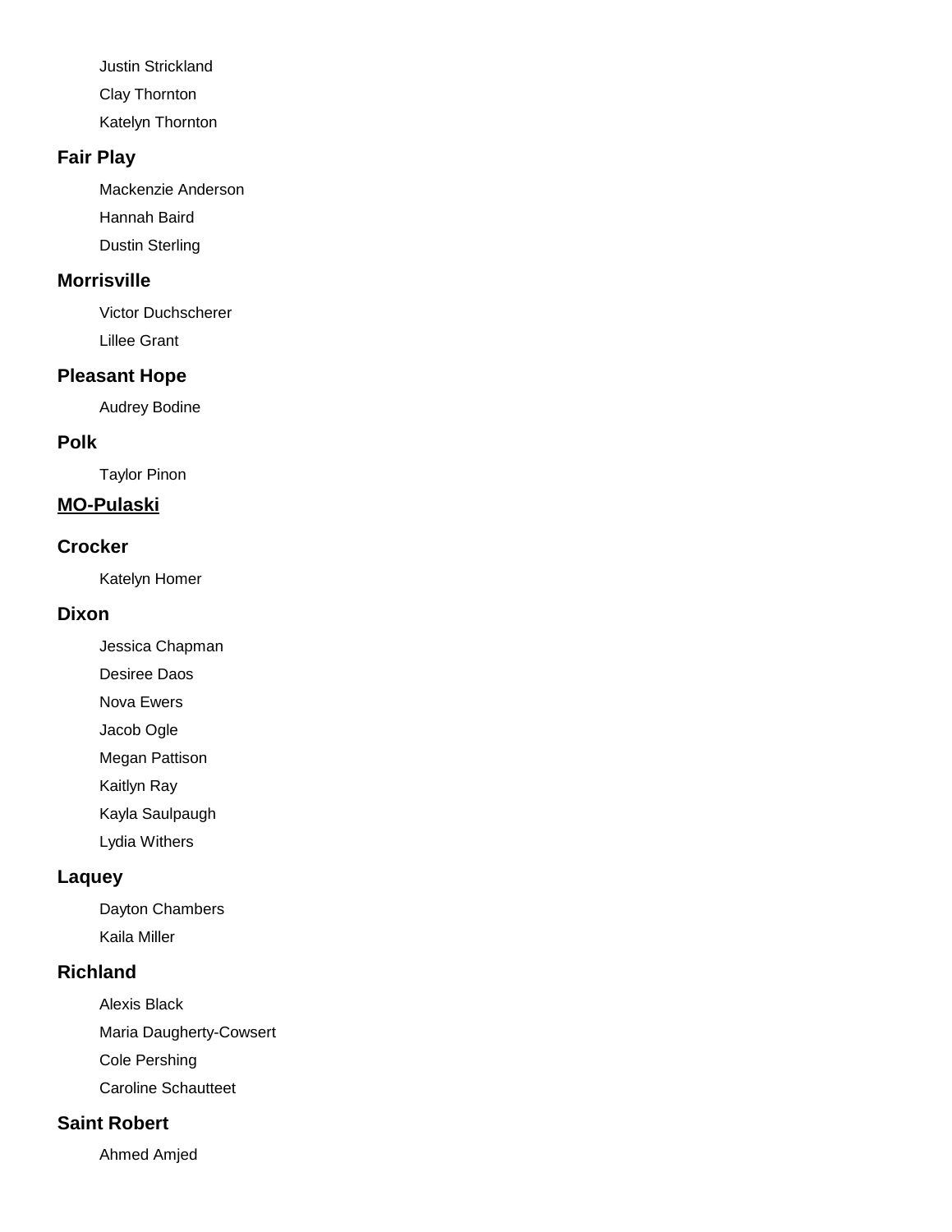Evelize Cordero Tyree

Chaunice Morgan

Sky Principe

Andrea Ramos

### **Waynesville**

Austin Anderson

Colin Boyd

Jaylen Early

Andrew Esguerra

Kylei Giles

Zachary Gorenflo

Teresa Gwin

Ryan Harne

Brittany Hoard

Jessie Lucero

Allan Mitchell

Brianna Moose

Kamaile Ortega

Maximo Reyes

Pedro Rodriguez

Alexis Smith

Lindsey Studzinski

Emily Wilson

# **MO-Ralls**

# **Hannibal**

Taylor Dexheimer Jasmine Woods

# **New London**

Bria Hooley Lindsey Woollen

# **MO-Randolph**

# **Clifton Hill**

Leah Hinkle

# **Moberly**

Lydia Brandon Jessica Clay Katie Dalton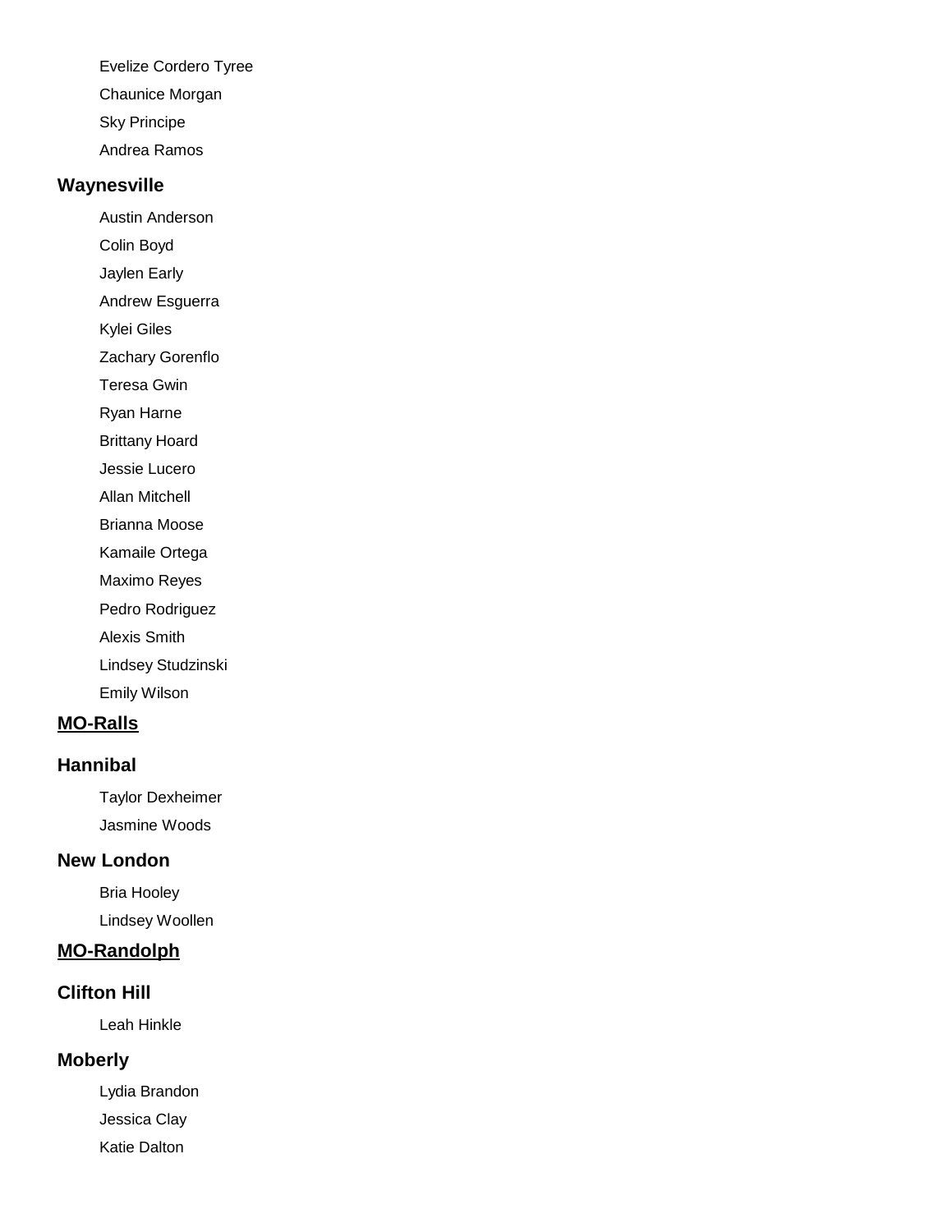Chase Kroner Sophia Milhollin William Sells

#### **MO-Ray**

#### **Camden**

Sophia Farnan

### **Excelsior Springs**

Shelby Starkebaum

#### **Hardin**

Abby Burton

#### **Lawson**

Clayton Siebert

Corinne Siebert

Austin Wibbenmeyer

#### **Richmond**

Sophia Donaldson Ava Wirsig

## **MO-Reynolds**

### **Ellington**

Robert Copeland Kyle McNail

## **MO-Saint Charles**

#### **Augusta**

Ian Tucker Alan Wheeler

### **Cottleville**

Chloe Bond Tucker Musgrove

### **Dardenne Pr**

Lexie Eaton Paige Eikel

### **Dardenne Prairie**

Yamilka Jimenez Megan McVey

Bennett Outman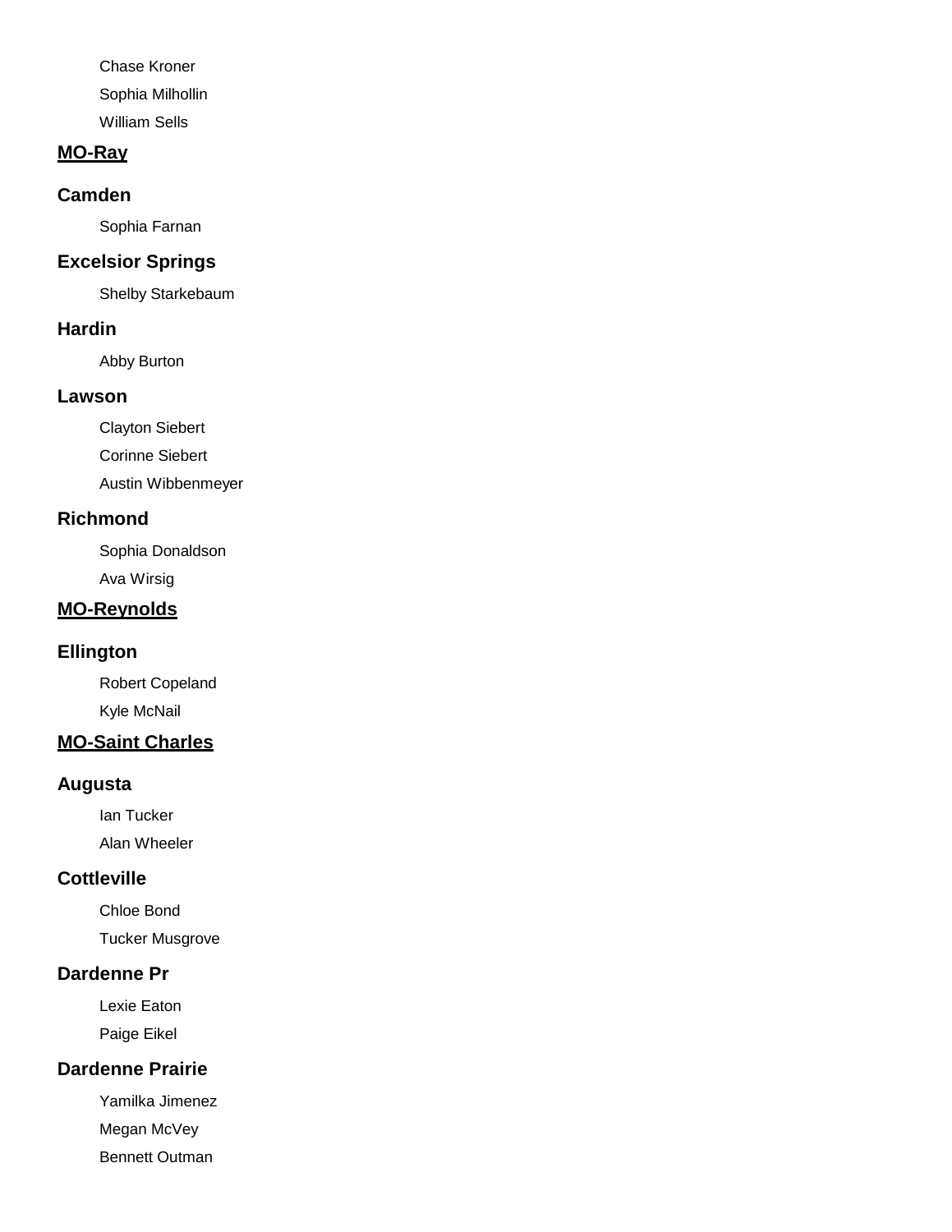Dessa Outman Allison Sexton

Erin Sullivan

#### **Defiance**

Ellen Aulbach Eddie Bohn Adam Lacavich

#### **Foristell**

Halie Leontsinis

### **Lake Saint Louis**

Abigail Falgout

Julia Fallert

Melaina Fischer

Madison Ivey

Benjamin Lawrence

Alexis Merritt

Sydney Pearlman

Grace Pupillo

Madelyn Ratcliff

Autumn Ripple

Carissa Schaeffer

Hannah Walker

Katelyn Yoder

Grant Zykan

Trent Zykan

#### **Lake St Louis**

Cody Brave Emily Lough Clay North

Antoinette Oliphant

### **O Fallon**

Jared Aldrich Nathan Bextermueller Kristin Bianco Lexie Biever Julia Blair Wade Blevins

Shannon Bock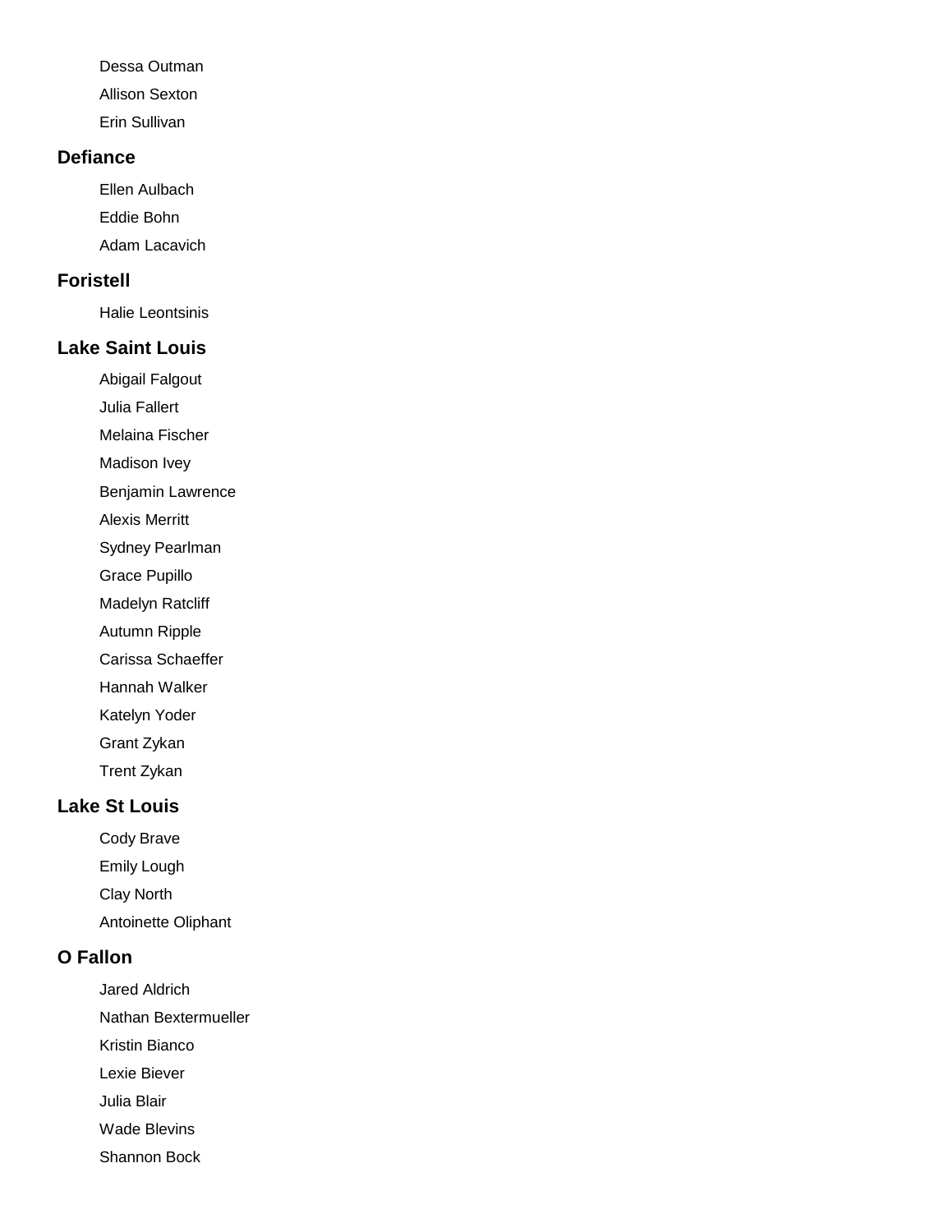Jack Bohannon Tahlor Boschert Samuel Bottini Skyler Boyle Nicole Brommelhorst Emily Burns Karly Byers Nikki Casteel Sydney Cecil Liv Coughran Nicholas Crown Jordan Davis Camielle Day Anna Decker McKenna Donnelly Michael Drabelle Alexis Eckman Madison Edmondson Melissa Ellis Cassandra Esker Eli Everding Colleen Farley Meg Flemming Grace Flinn Meghan Flynn Abigail Gedville Austin Gomez Paige Greenfield Abby Griffith Madison Haynes Audrianna Hebron Sarah Herr Grace Hinkebein Allyson Hoff Trinity Hofstetter Shane Jackson Holly Jones Sarah Jorens Hannah Kaiser Philip Karre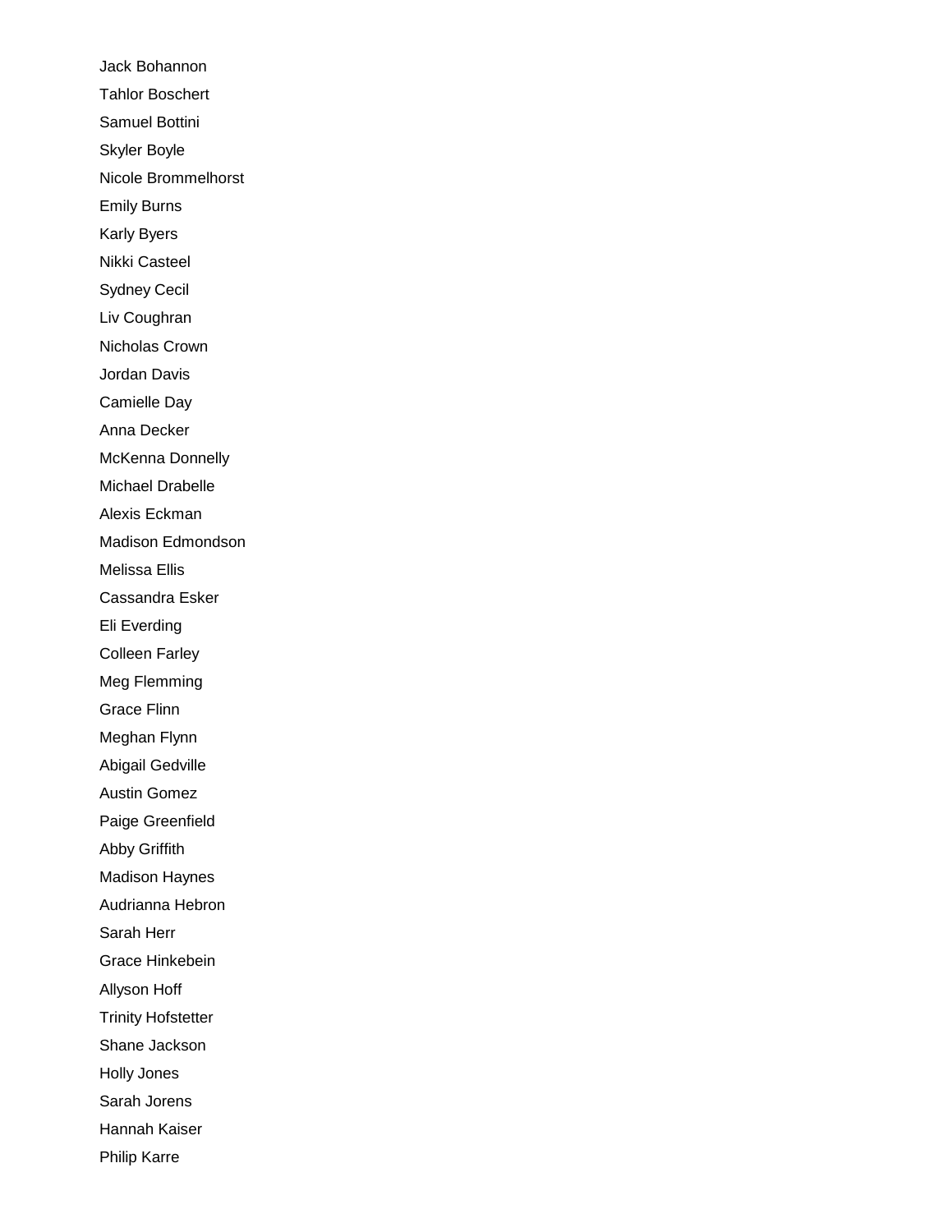Gracie Langan Meredith Leigh Kennedy Lindauer Amanda Lynch Lily Mannion Molly Mayfield Samuel McArthur Ryan McGraw Genevieve McIntyre Jenna McVey Audrie Miller Alison Moore Anna Moore Jack Mueller Allison Murphy Brendan Murphy Brennan Murphy Kennedy Murray Jonathan Niedringhaus Hannah Noles Ethan Ormsby Bailey Panus Olivia Parker Olivia Perryman Brooke Plessner Dawson Porter Gavin Remstedt Grace Rositz Emma Rovang Ashley Russell Lydia Schack Olivia Schemansky Brian Shields Madison Smith Hannah Sparks Nicholas Stein Joshua Stiffler Grace Stocker Madison Stumpf Madison Swim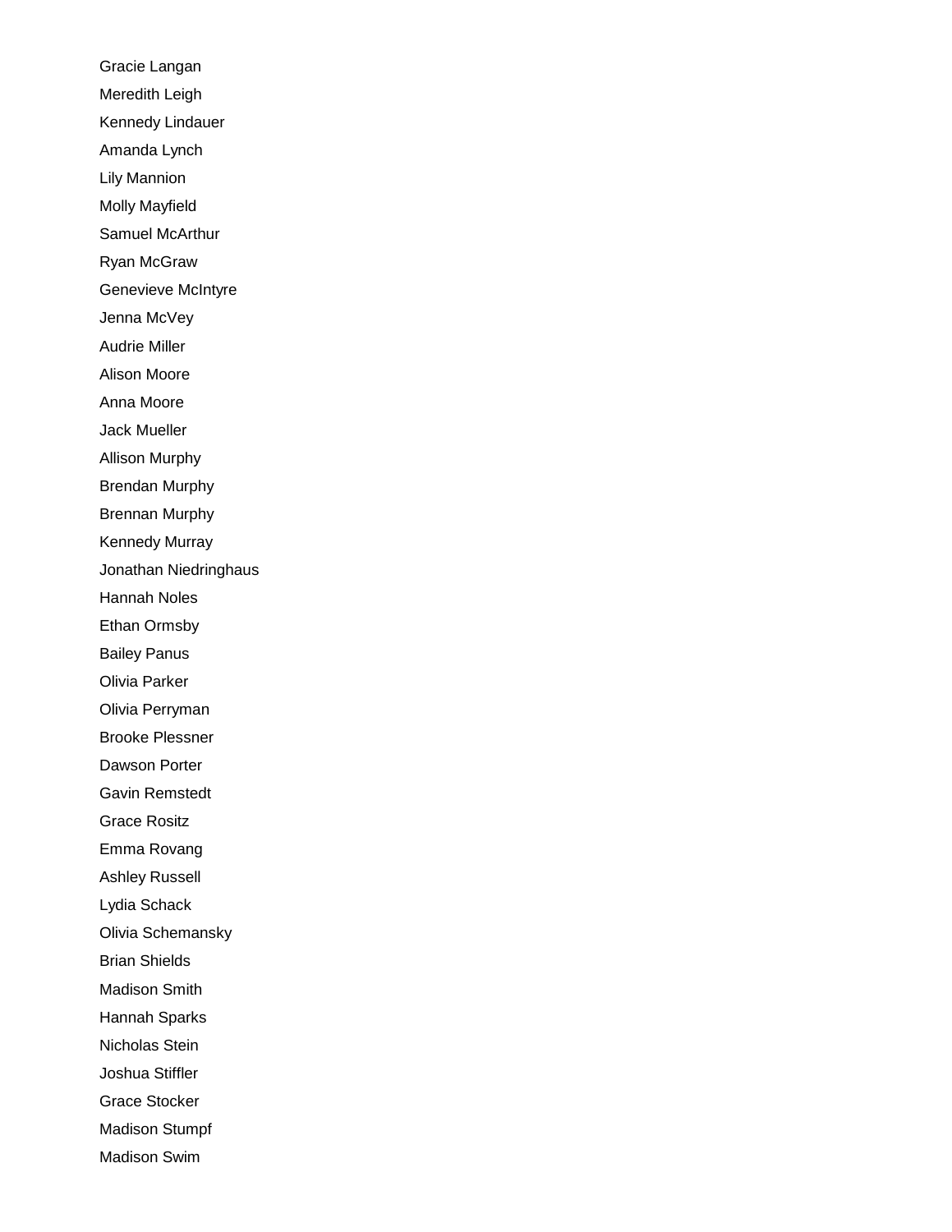Andrew Tabora Sonya Timchenko Cassidy Widlowski Lindsey Wieseman Ava Zytko

#### **Ofallon**

Adam Waltke

### **Saint Charles**

Meghan Anderson

Mikayla Aubuchon

Ava Barnes

Madeline Beerman

Patrick Benedict

Sophia Birch

Erin Booker

Vanessa Braune

Rachel Briscoe

Alyssa Buchheit

Allison Cavato

Maddie Clark

Jackson Donato

Cheyenne Doss

Rachel Dwyer

Gillian Eichel

Robert Fairless

Amanda Faulkner

Anna Fernandez

Henry Filipek

Mackenzie Fiore

Alexandra Fleming

Madalinn Genteman

Samantha George

Ally Gibson

Melanie Gilmore

Lucas Gionet

Elliott Graham

Courtney Haislip

Maria Helleny

Katie Henslee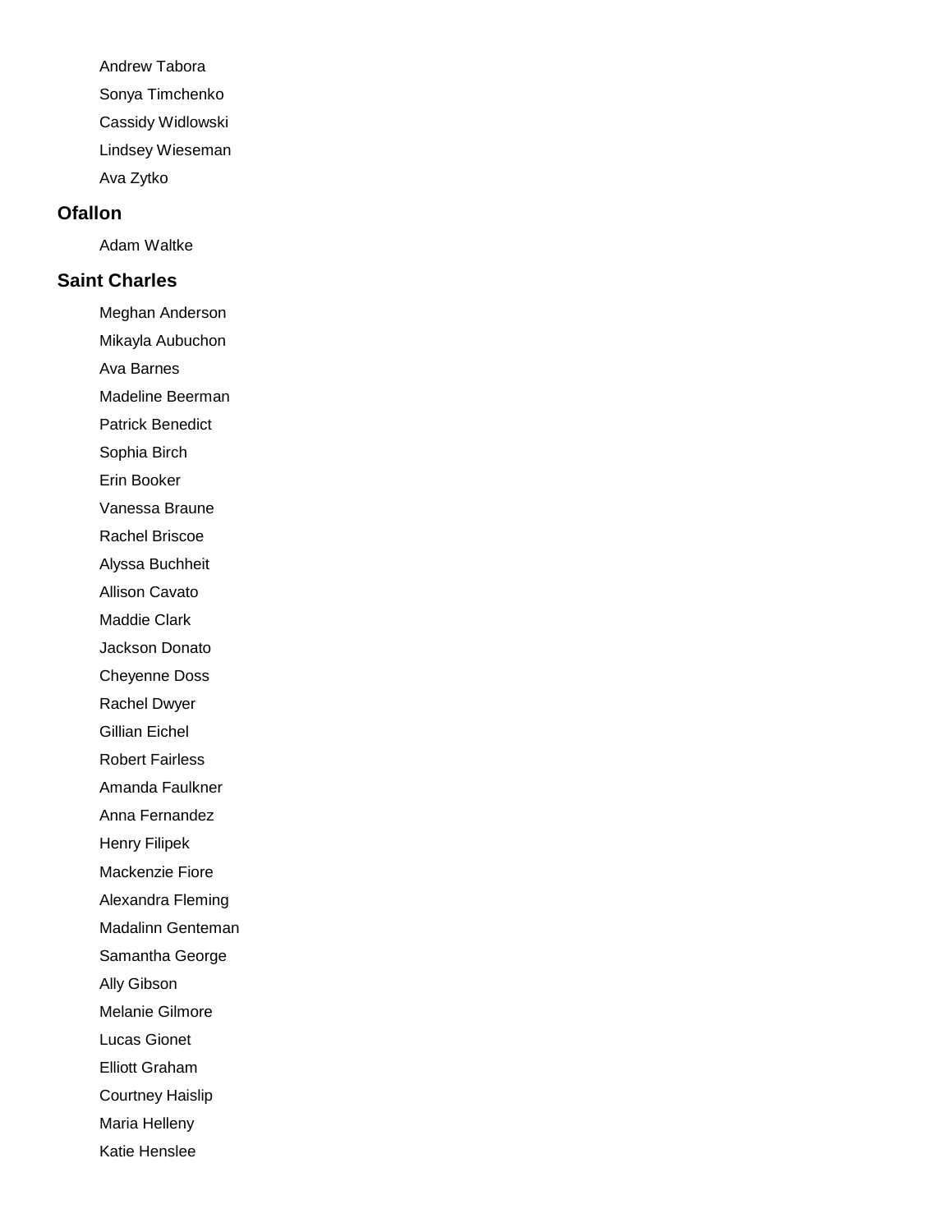Carly Hesskamp Jordan Hill Olivia Hueffmeier Natalie Hyde Braiden Jolliff Molly Jones Andrew Kelch Marissa Kohlman Kaitlyn Langston Olivia Lashley Evan Lassanske Jenna Leimkuehler Katie Leuthauser Jessica Linson Trinity Lynn Camryn Mace Regina Manley Mia McDermott Ryan Mecey Nicole Murphy Michelle Murry Aubrey Nilica Emma Oetting Jordan Osman Sydney Perks Madeline Pinz Angelo Pizzo Mackenzie Rash Sydney Robbins Kylie Schaffer Katelyn Schenk Dominic Schneider Ashley Shank Samantha Shanley Sarah Shockley Maggie Skeen Darcy Skillington Allie Spica Jeffrey Steinkamp Chris Stitch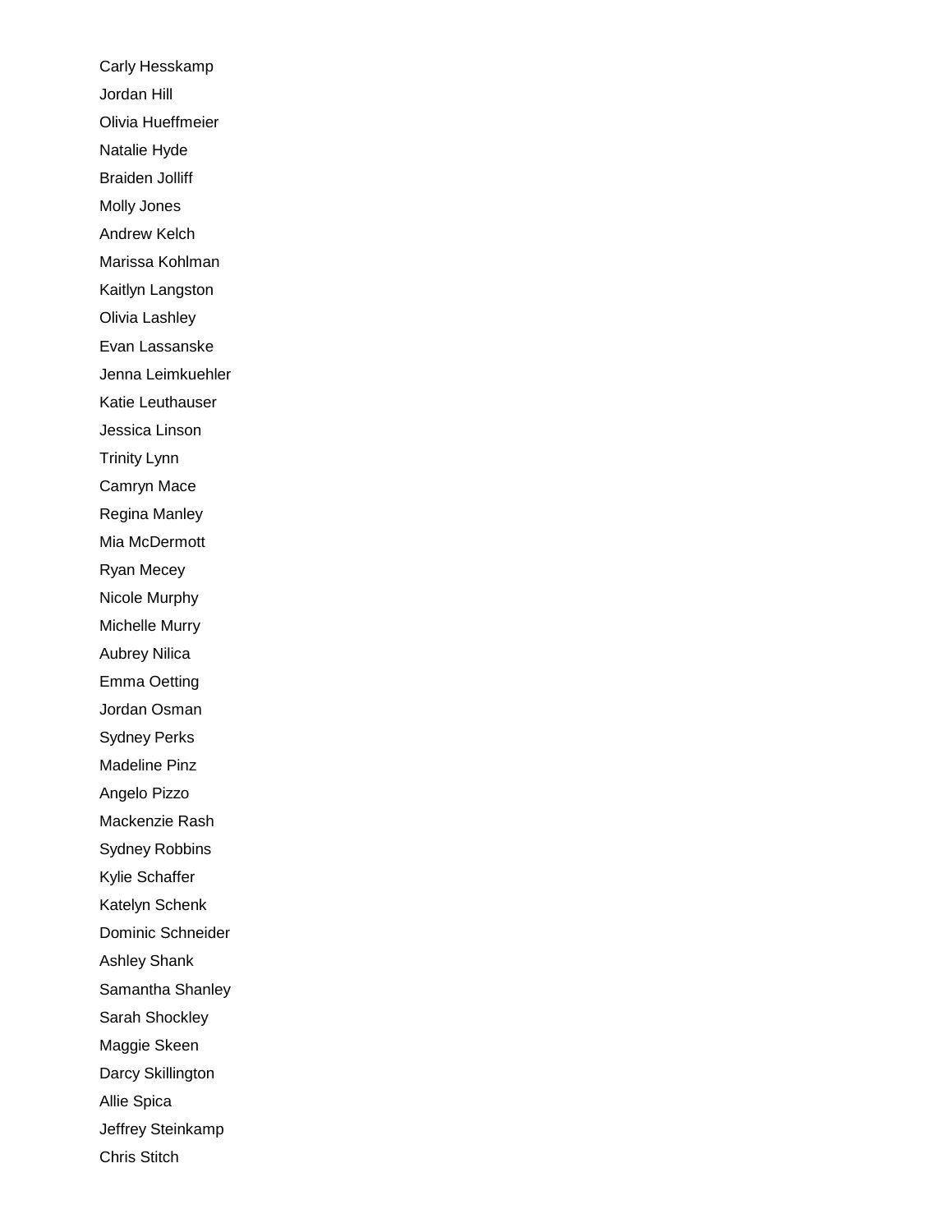- Madeline Strahm
- Derek Suiter
- Claire Sullivan
- McKenna Troxel
- Nicole Webb
- Claire Weber
- Abbigail West
- Leslie Witherspoon

### **Saint Paul**

Charlie Wehde

### **Saint Peters**

Madison Adams

Thaddeus Bailey

Sophia Battles Grace Bene

Allen Butterfield

Paige Cawein

Megan Claus

Grace Colombo

Megan Cox

Dylan DeClue

Sarah Franklin

Baylee Franzen

Emma Gulovsen

Catie Hutchison

Bryce Johnson

Matthew Juhlin

Madison Juncker

Kylie Kirkpatrick

Jack Loureiro

Caitlyn Luebbers

Rachel Mattingly

Alyssa Miller

Samuel Modica

Camryn Porzelt

Thomas Ramer

Vivian Rodriguez

Alison Runge

Ashley Runge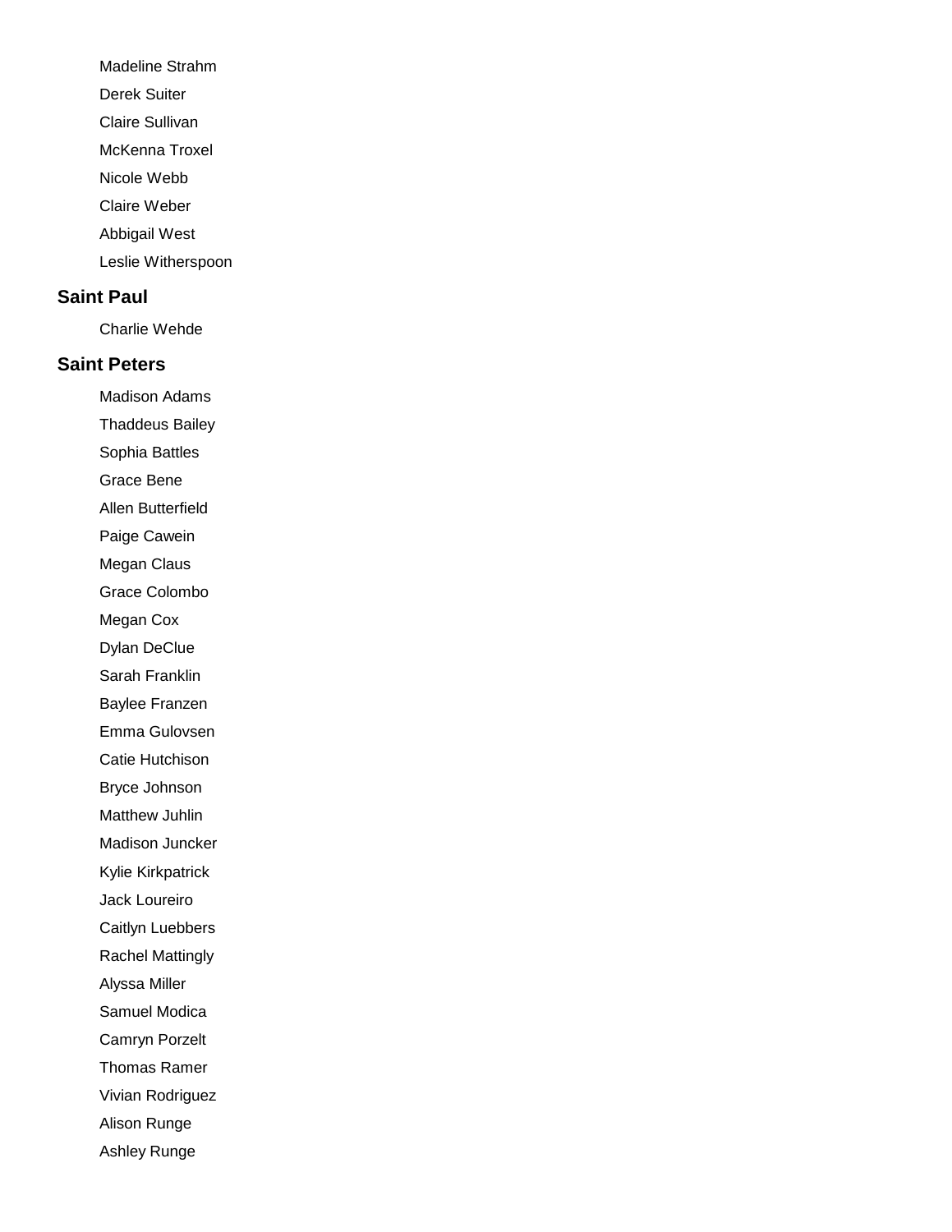- Brynna Rutherford
- Claire Sextro
- Emily Smith
- Samantha Stoltz
- Emma Talken
- Corrina Trimble
- Messina Turnbough
- Reece Turnbough
- Daniel Ulses
- Hannah Vancour
- Chloe Way
- Addisyn Wheeler
- Margaret White
- Anna Wilkison
- Kaitlyn Zierenberg

# **Weldon Spring**

- Shannoy Folkes
- Kayle Gosche
- Olivia Hetzel
- Lilly Wuest

# **Wentzville**

- Annaliese Allison
- Jordan Banze
- Bailey Behrens
- Dani Burns
- Julia Busam
- Emerson Cicotte
- Lily Cray
- Ashley Foster
- Austin Fouse
- Savannah Hayton
- Alejandra Juchems
- Austin Klaesner
- Emily Kurtz
- Brendan Lance
- Olivia Lance
- Jacob Linhardt
- Maddie Magditch
- Samuel Meyer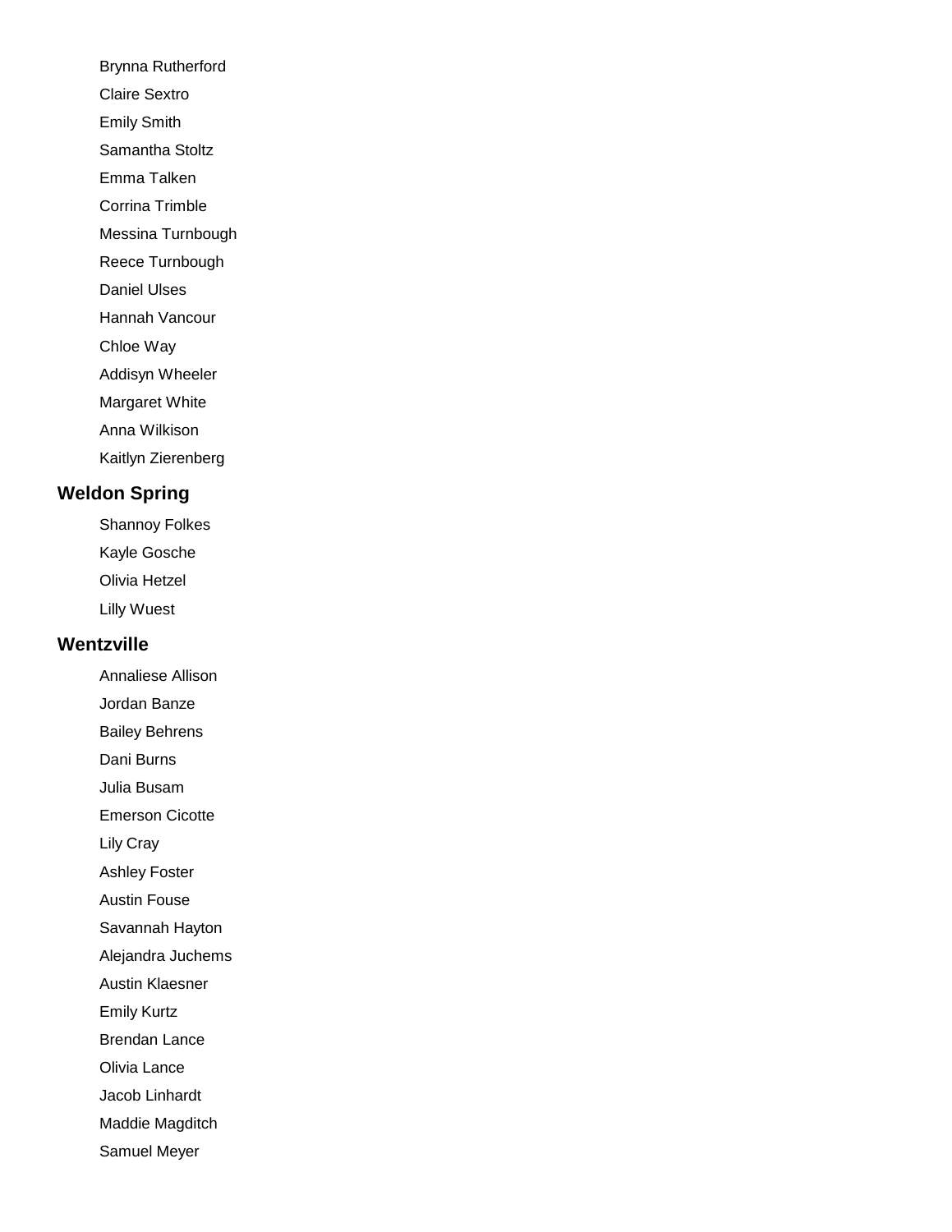Taylor Murphy Simon Osler Noah Ostrega Makenna Seghers Kayla Tow Abigail Van Hoye

#### **MO-Saint Clair**

### **Appleton City**

Alana Alexander Connor Bock

### **Osceola**

Madison Jones Mackenna Neale

# **MO-Saint Francois**

#### **Bonne Terre**

Aubrey Brewster Nicholas Inserra Emily Owings

#### **Desloge**

Katie Lenhardt Sawyer Wampler

#### **Farmington**

Lauren Cartee

Embry Childress

Erin Coleman

Sloane Elam

Kayla Galczynski

Tayton Hampton

Claire Inman

Madeline Joyce

Eli Lamb

Gwen Layton

Tatum Legan

Alysa Massey

McKenna Moore

Ann Raymer

Rachel Turner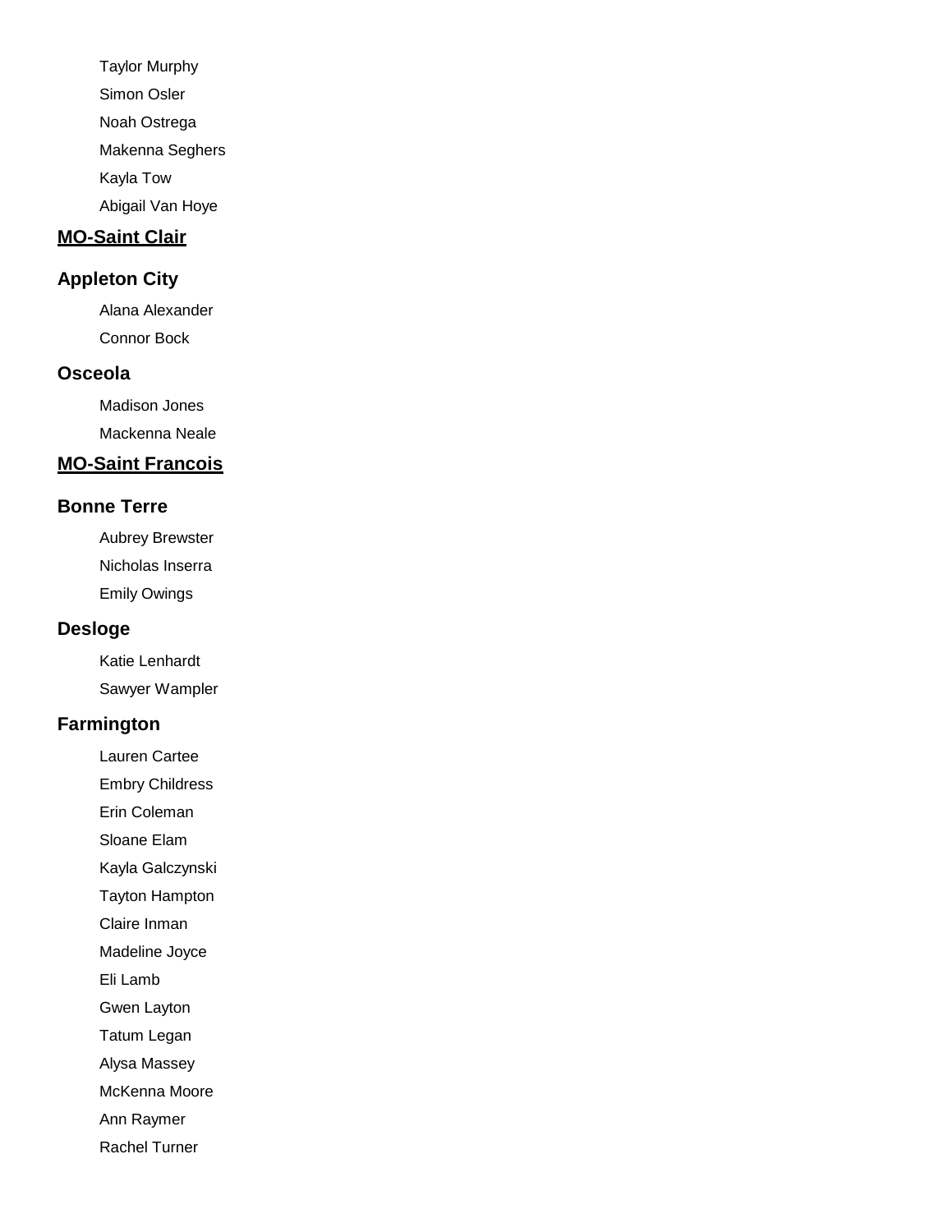### **MO-Saint Louis**

#### **Ballwin**

Peyton Bracci Willow Breuer Rachel Callier Matthew Campbell Julia Carlton Marty Carr Grant Carter Chloe Cook Adam Davidson Sarah Davidson Arden Dickson Michael Dolan Austin Durst Sophia Ellis Lyss Erhardt Henry Freedman Lexi Glaser Chucky Glock Chloe Gramelspacher David Harper Hanna Henroid Amber Hirsch Emma Kaempfe Grace Kamp Dane Keller Calvin Kellogg Jessica King Nicholas Larson Barrett Laspe Megan Leahy Victoria Marshall Abby McCord Mikaela McRoy Kenzie Meador Andrew Meek Jenny Mietzner Nick Moon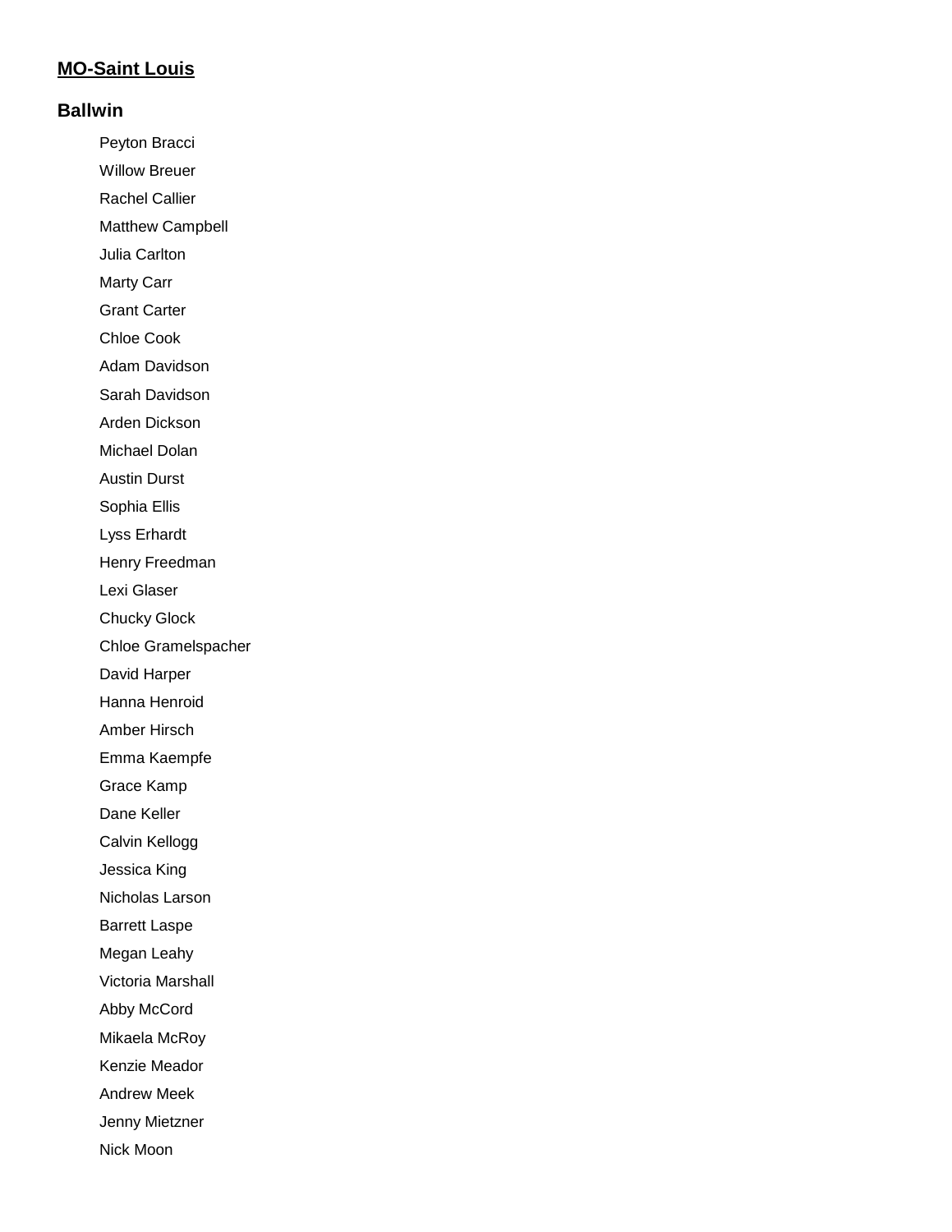Bailey Nagle Grace Pahic Haley Pruett Charlotte Reid Lexie Reim Brianna Rodgers Mark Sanders Hannah Schmid Lukas Schulenburg Maddie Sherman Amanda Simpson Jacqueline Stork Natalie Stubblefield Alyssa Summers Abigail Thompson Mason Todd Madisyn Vandegriffe Joseph Vernon Gabrielle Webb Sloan Westerlund Andrew Wibbenmeyer Max Wolkey

#### **Bridgeton**

Kaeli Benedict

Jess Grega

Andrew Janis

Rachel Lange

Carleigh Lindsay

Madison Ward

## **Chesterfield**

Violet Albitar

Marcos Alvarez

Elizabeth Bunton

Joe Chen

Jared Cochran

Cody Corbin

Ryan Gansen

Ryan Geisz

Katie Gilliam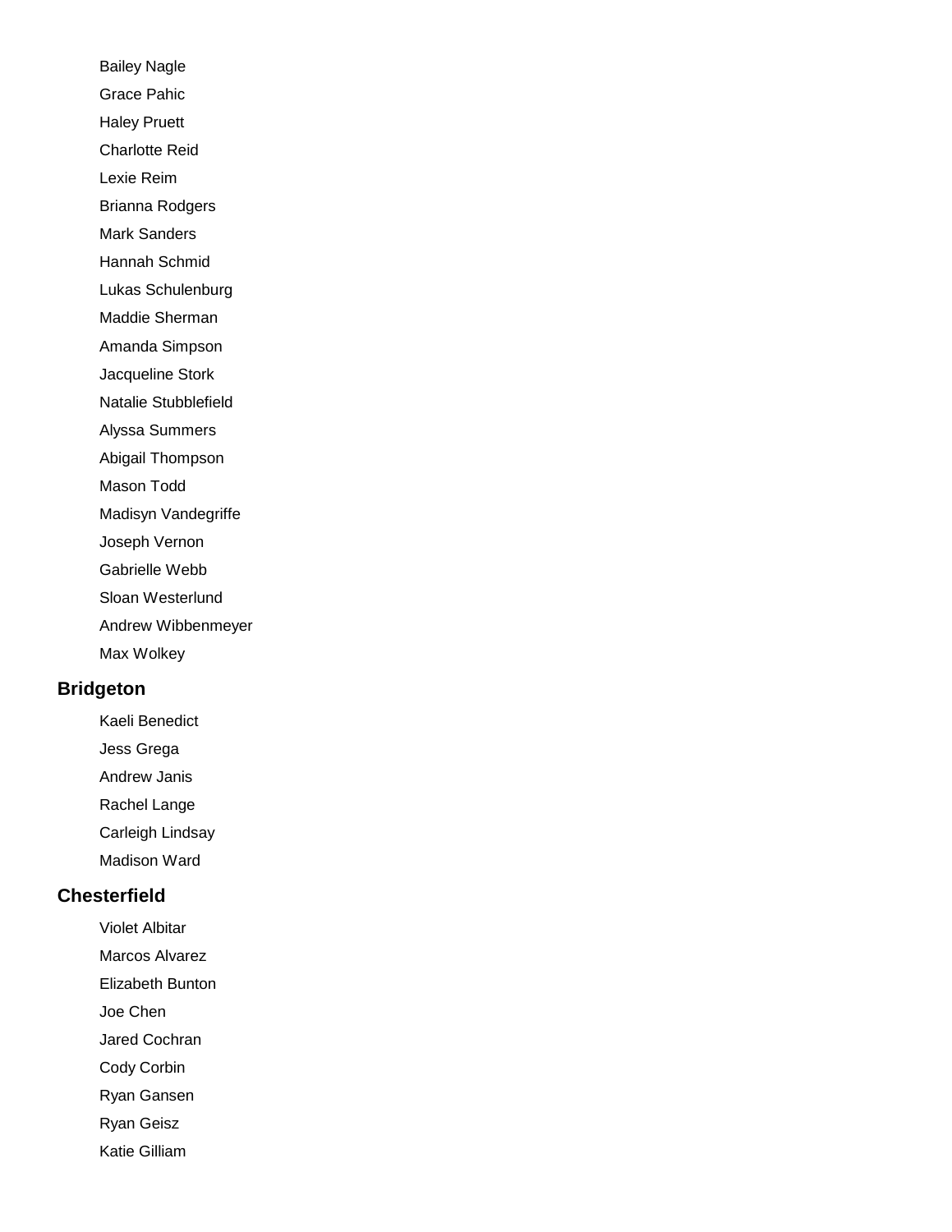Elizabeth Houchin Elle Jensen Carson King Joshua Knight Sarah LaChance Lauren Lashly Sarah Lashly J Librach Ashley Lingle Hannah Mikitin Emma Moss Aleksandr Muradov Rishita Nannapaneni Samuel Pannett Kristopher Parsons Zachary Pierce Ashley Porcelli Emma Roth Hannah Roth Jack Rothrock Samantha Seigel Griffin Smith Jill Stolte Hannah Stolz Megan Weinstein Logan Wich

#### **Des Peres**

Catherine DePenaloza Eli Gray

#### **Ellisville**

Clayton Hanning

Nathan Kadlec

Hannah Kelly

Haile Marquard

Sarah Peterson

Rayuth Phan

Tanner Rojewski

Margaret St. John

Mason Walters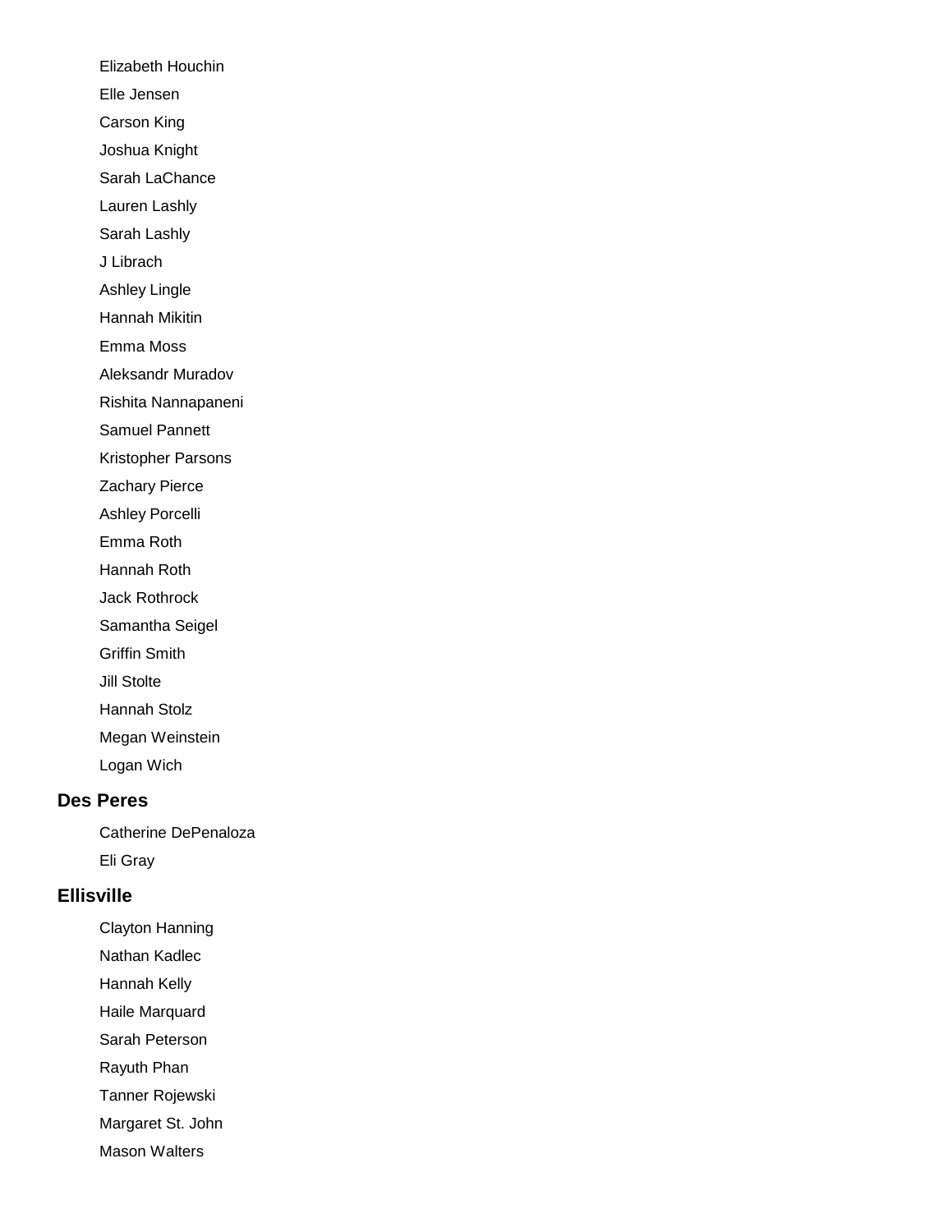#### **Eureka**

Skylar Andreasen

- Camille Barnhart
- Paige Barnhart
- Sugar Magnolia Buechler
- Jaxon Burgess
- Peyton Burke
- Nick Cunningham
- Kylie Ghormley
- Joseph Hahn
- Kayla Hasbrook
- Anna Lombardo
- Lexus Luedtke
- Aaron Nieman
- Kristina Olson
- Blake Rief
- Danielle Schneider
- Amanda Schulz
- Anna Seep
- Jackson Walker
- Elijah Wattles
- Jakob Wattles
- Taylor Werges
- Chloe Wilhite

#### **Fenton**

- Joseph Ackfeld
- Eric Battelle
- Sara Battelle
- Kathryn Bohler
- Ryan Bowermaster
- Nicole Brunette
- Ailsa Cattanach
- Jessica Crawford
- Eileen Croxton
- Jayce Datus
- Zachary Drummond
- Isabella Eslick
- Sophia Essig
- Carolyn Feldt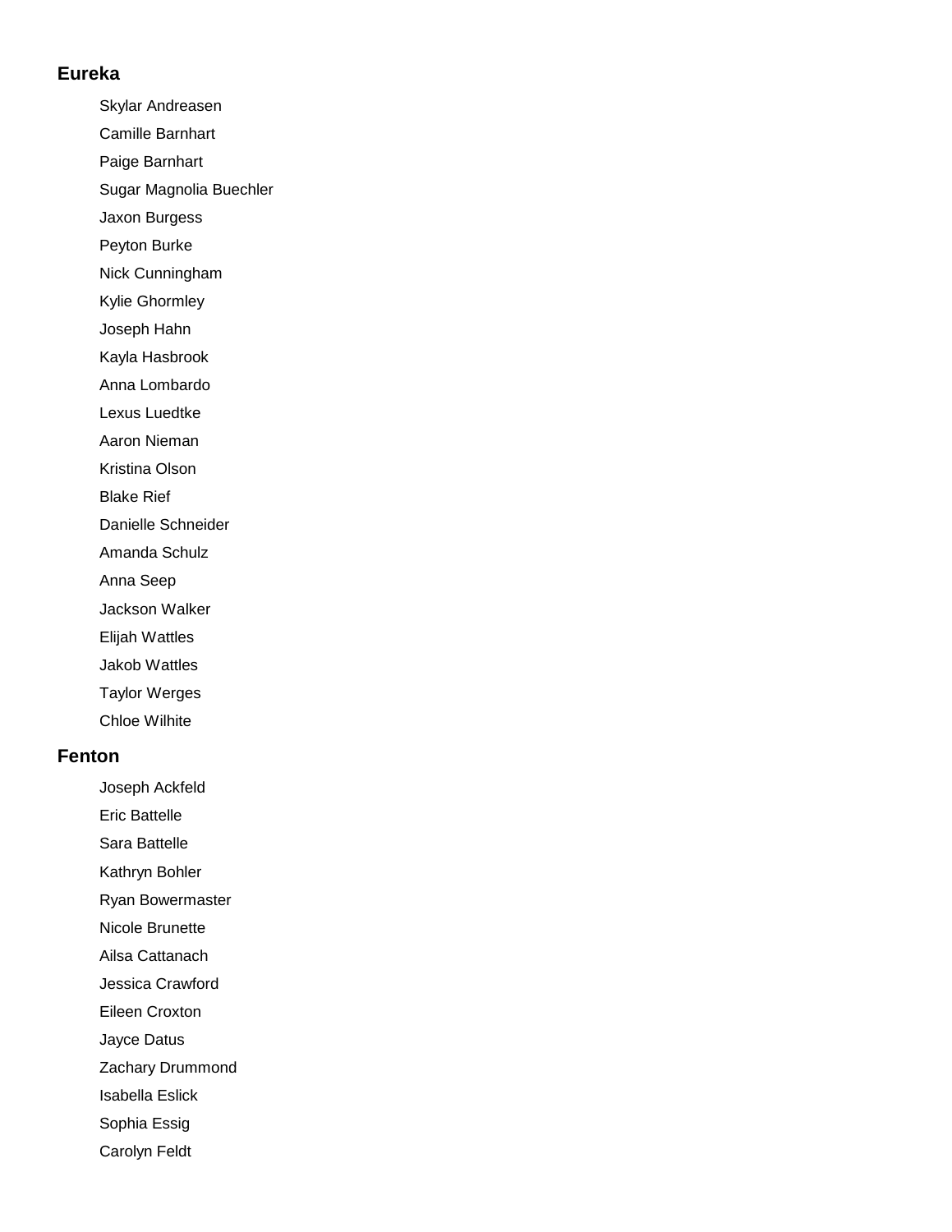Jill Gardner Grace Greenwalt Gianna Hannon Kylie Hawk Catherine Huffman Raymond Issa Emily Kremer Paige Kuhn Tyler Lewis Noah Lieberman Collin Mathis Paige McGrady Grant McManus Tristan Mitchell Lucas Myers Nicole Nelson Caden O'Bannon Jacob Oetjen Emily Oster Amelia Otten Trevor Perkins Danielle Racanelli Joshua Riethmeier Tobin Sargent Megan Stabile Matthew Stasa Olivia Strubhart Caitlin Stuckey Cole Sunderland Anna Thaier Lydia Thrasher Cole Uelsmann Maya VanCardo Haley Walker Hannah Wilferd Hannah Zoll **Ferguson**

> Hannah Burns Quinn Coulter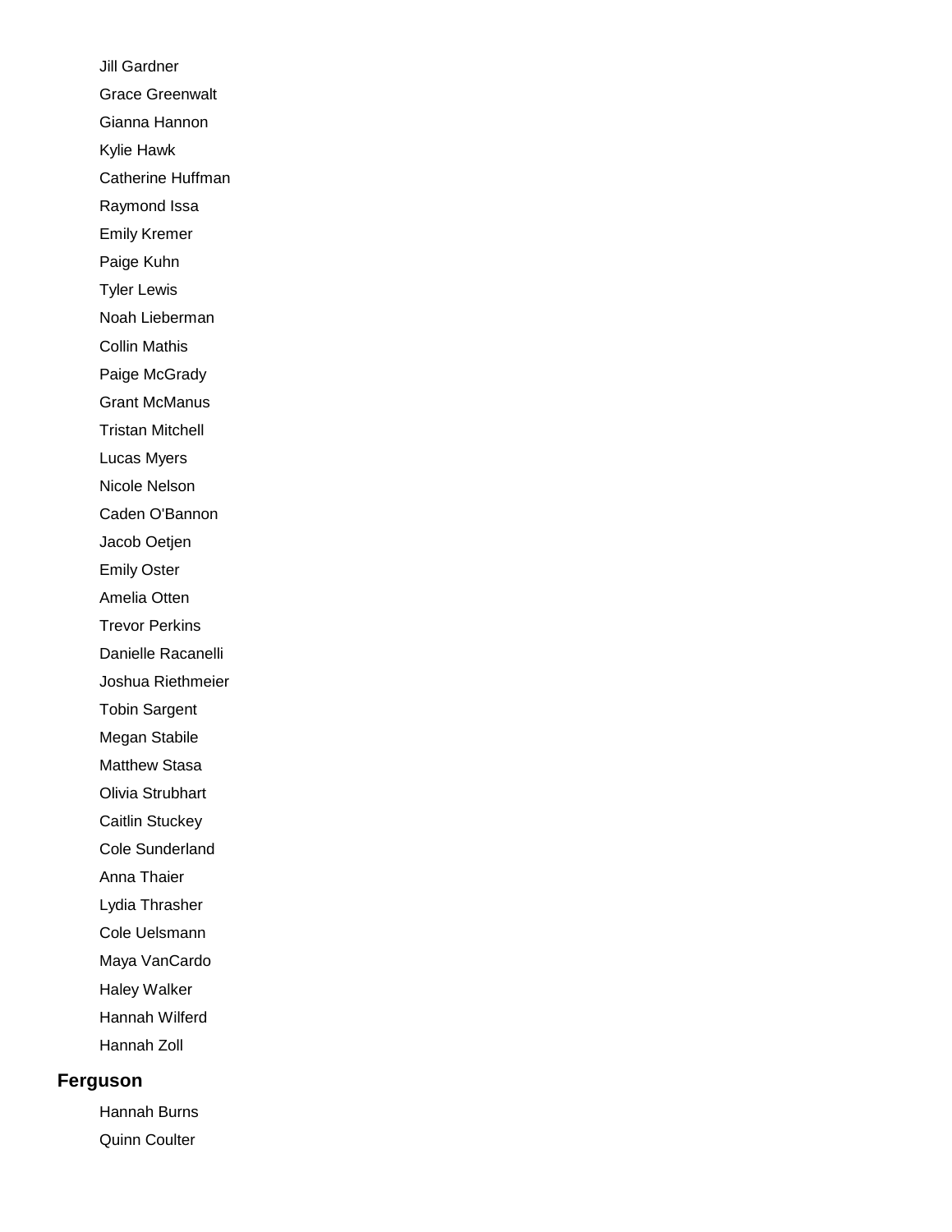#### **Florissant**

Naysa Adams

Luke Bentrup

A.J. Boyd

Lily Dunigan

Emma Dunn

Kelly Flanigan Ashley Gardner

Jahnari Harris

Trávia Harris

Joseph Harter

Emily Howard

Kayla Kline

Kayla Lane

Matthew Lehr

Julia Makarsky

Cory Reichmuth

Jahmiera Richee

Rebecca Schaljo

Jacob Schroeder

Emily Smith

Jaylon Wheeler

#### **Grover**

Nicholas Pitzer

### **Hazelwood**

Ashley Brand Jared Breyer

Nick Hale

## **Imperial**

Colten Richey

### **Kirkwood**

Mairin Albert

Jack Bauer

Nicholas Baynham

Holly Brandon

Abigail Connors

Julia Cunningham

Sarah Dreyer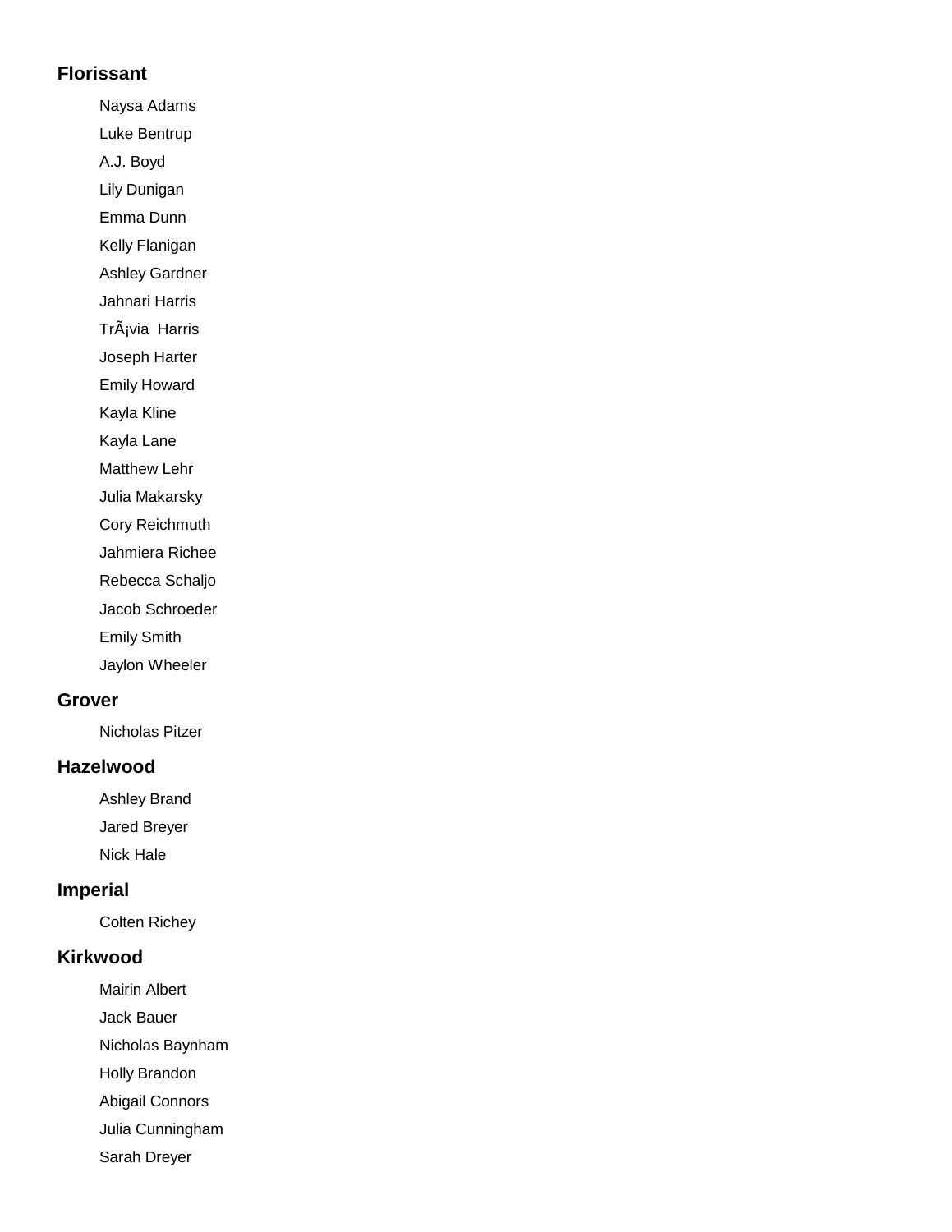Delaney Frost Carson Herring Ashley McCutchen Sarah Morgan Liam Stros

#### **Manchester**

Grace Atkins

Elizabeth Breheny

Drina Harring

Rebecca Holmes

Krissa Hosto

Matthew Knoll

Kelsey Lewis

Daniel Loaney

Matthew Loaney

Megan McClurg

Corbin McCormac

Isabella Meara

Evan Schultz

Alicia Strong

Emily Walck

Rendi Welker

## **Maryland Heights**

Katy Baker

Mackenzi Cassara

Dylan Cothran

Brayden Procter

Mariya Vasileva

## **O Fallon**

Curtis Witt

#### **Olivette**

Evelyn Kastner

#### **Overland**

Jeda Murphy

### **Saint Ann**

Robin Hanley Kameryn Weicht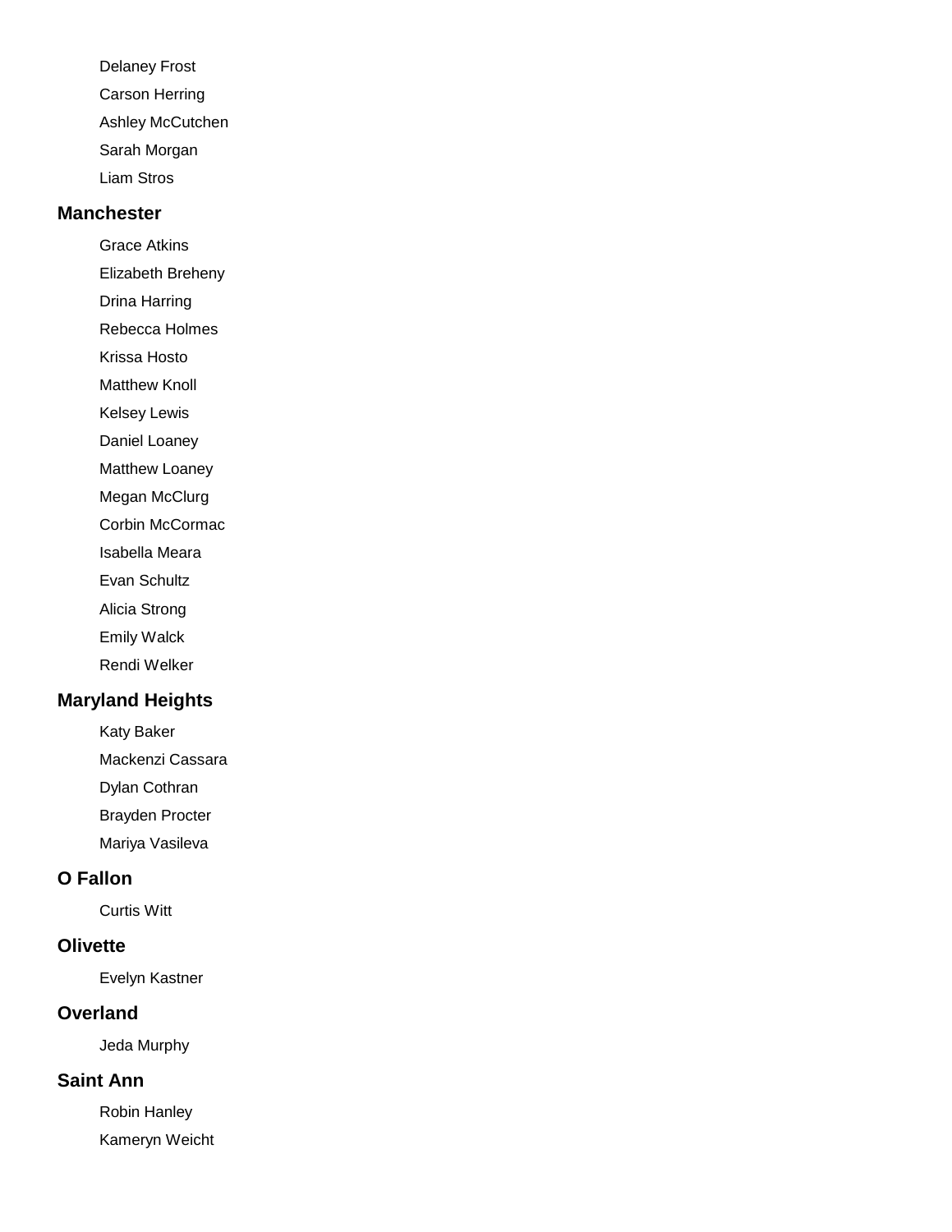#### **Saint Louis**

Ella Abegg Jack Adkins Lauren Aiello Jason Allgeyer Joe Altobella Abigail Anderson Elizabeth Appelbaum Amanda Aug Erica Avola Dominic Baker Hailey Barczewski Caroline Barron Kaylee Bauman Robert Beckemeier Abby Berglar Thomas Bernard Jacob Berry Miranda Bess Hollie Bickel Emma Bjorkman David Blackwell Isabelle Bokern William Borders Libbi Borsa Noah Braun McKenna Brawley Ava Breitenstein Brenna Breitenstein Hunter Brennan Kennedy Brown Da'Jah Broyles Anna Brummell Michala Brunette Madelyn Brutton James Buechter Jenna Buecker Alexa Bush Elly Butler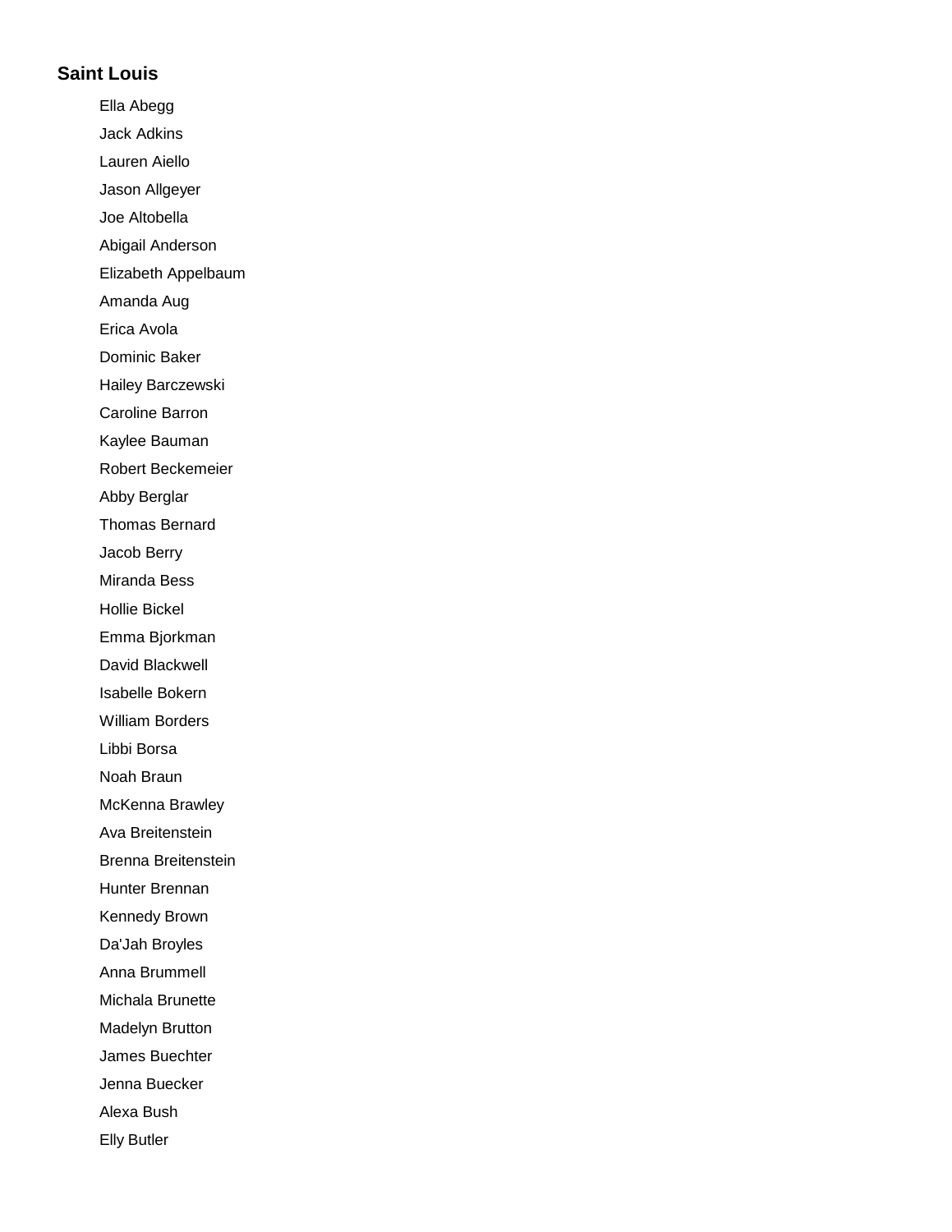Gabriel Caradonna Korey Carlock Lindsey Carroll Cela Cashel Grace Chazen Mackenzie Chiodini Andrew Cox Benjamin Crawford Molly Crawford Eric Cule Cora Darmody Annabella Davis Lexi Davis Jessica DeLeon Angela Deposki Courtney Doerr Maria Dohack Madelyn Dorenbusch Lauren Doty Stephanie Douglas John Echele Joseph Emery Katelin Eppy Alexandra Finch Keely Flanagan Jessica Flanigan Maxwell Franey Brooke Frost Kazuya Gavin Gabrielle Glore Gretchen Graf Taylor Graning Emma Habert Annie Hall Elizabeth Hansen Emily Harvey Stefan Hassell Cameron Haverdink Cassidy Hayden Jolie Heller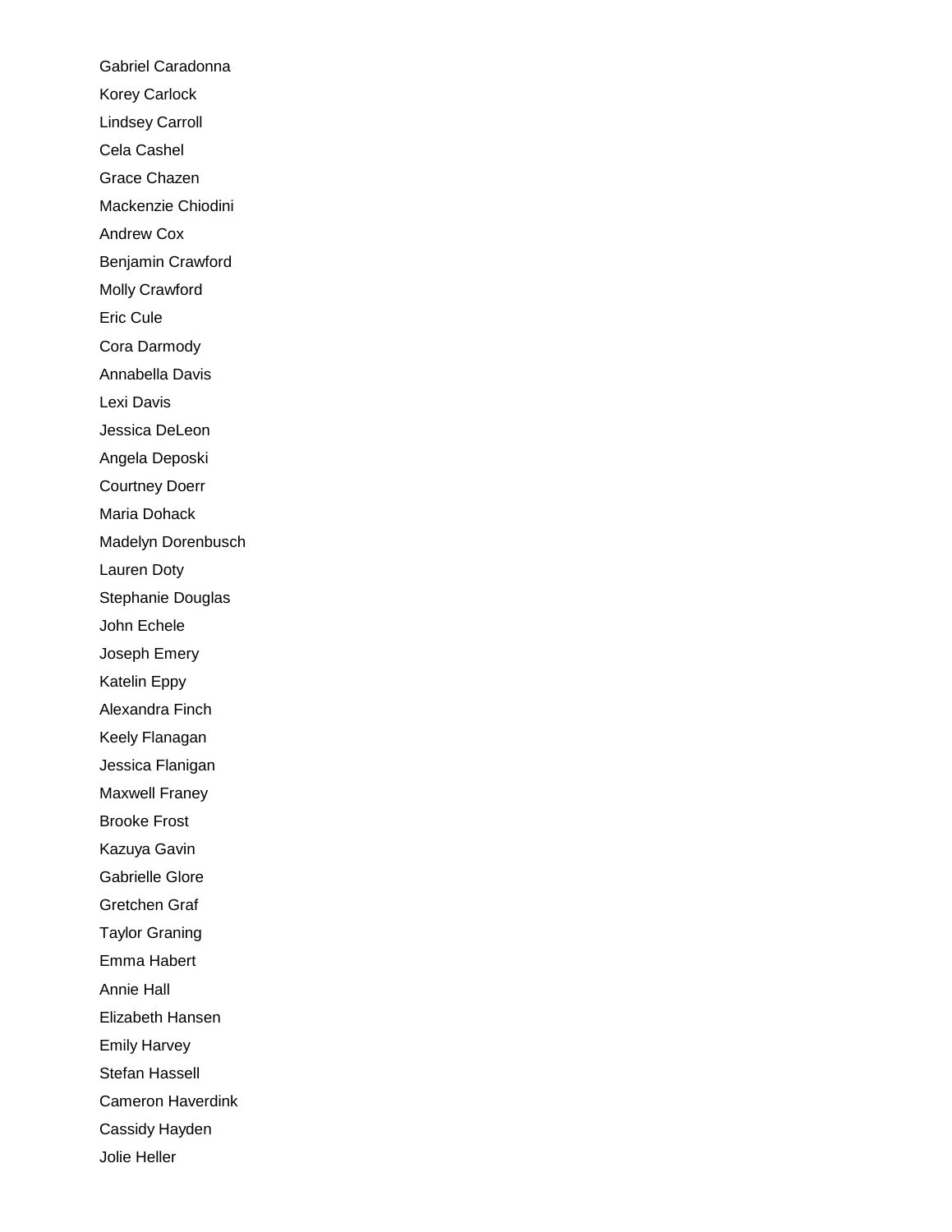Matthew Herber Kate Herberholt Tyler Herberholt Camille Hibbler Emily Hicks Caleb Hiers Alexandrea Hilmes Matthew Hingle Caroline Hornberger Noah Huettenmeyer Jacob Hummel Jordan Hunter Samantha Hurst Brooke Jenkins Abigail Jensen Devin Jones Bethany Julius Kayla Kaminski Nicolas Kestler Bella Kilwin Grace Klenc Chloe Klevorn Taylor Knight Alec Kofron Trent Kohm Claire Kuchler Kamryn Kurtz Anna LaMartina Emma LaMartina Kaitlyn Larsen Brielle Laster Tia Latimer Vincent Le Phoebe Leon Maggie Lewis Cole Lilledahl Carson Lolley Camryn Lombardo Jessica Love Kaitlin Luer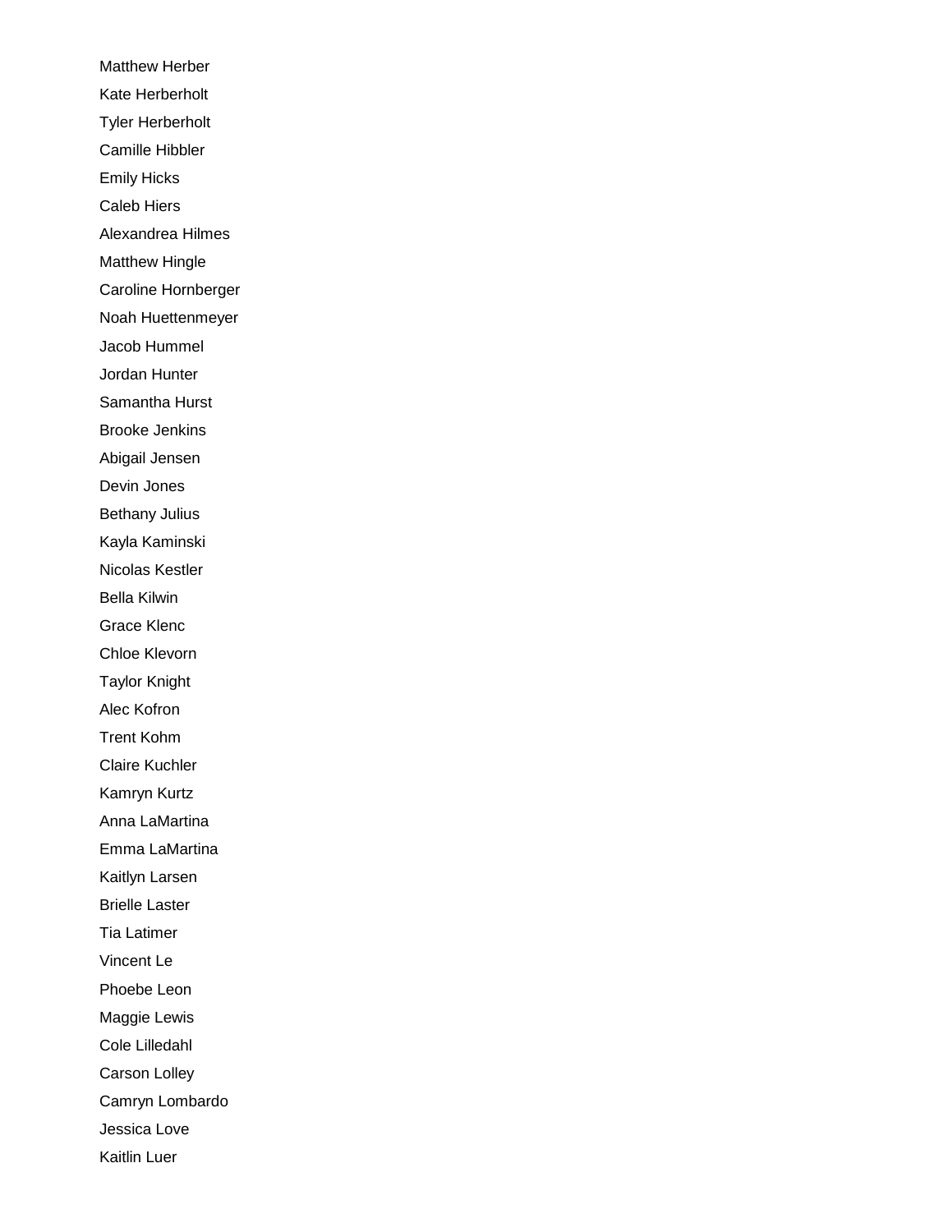Brady Luetkemeyer Meghan Madden Sophia Malecek Grace Maloney Leah Martin Alyssa Mayo Tara Mazurek Tyler McCutcheon Zoe Meier Thomas Meiners Jenna Mikitin Joseph Mirbaha McKenzie Mitchell Jacob Morlen Ashley Morton Jenna Murray Sarah Nash Emma Nelson Claire Nemec Grace Nemec Caitlyn Newhouse Mary Newsham Erin O'Brien Becca Oesterlei Tess Oligschlaeger Kayla O'Toole Alex Palozola Lily Partridge Jenna Pavlacic Justin Pelizzaro Reese Pennington Elias Peters Alyson Piskulic Parker Powell Elizabeth Powers Emma Pritchard Coriana Proemsey Bridget Reckert Emma Reinagel Alyssa Richardson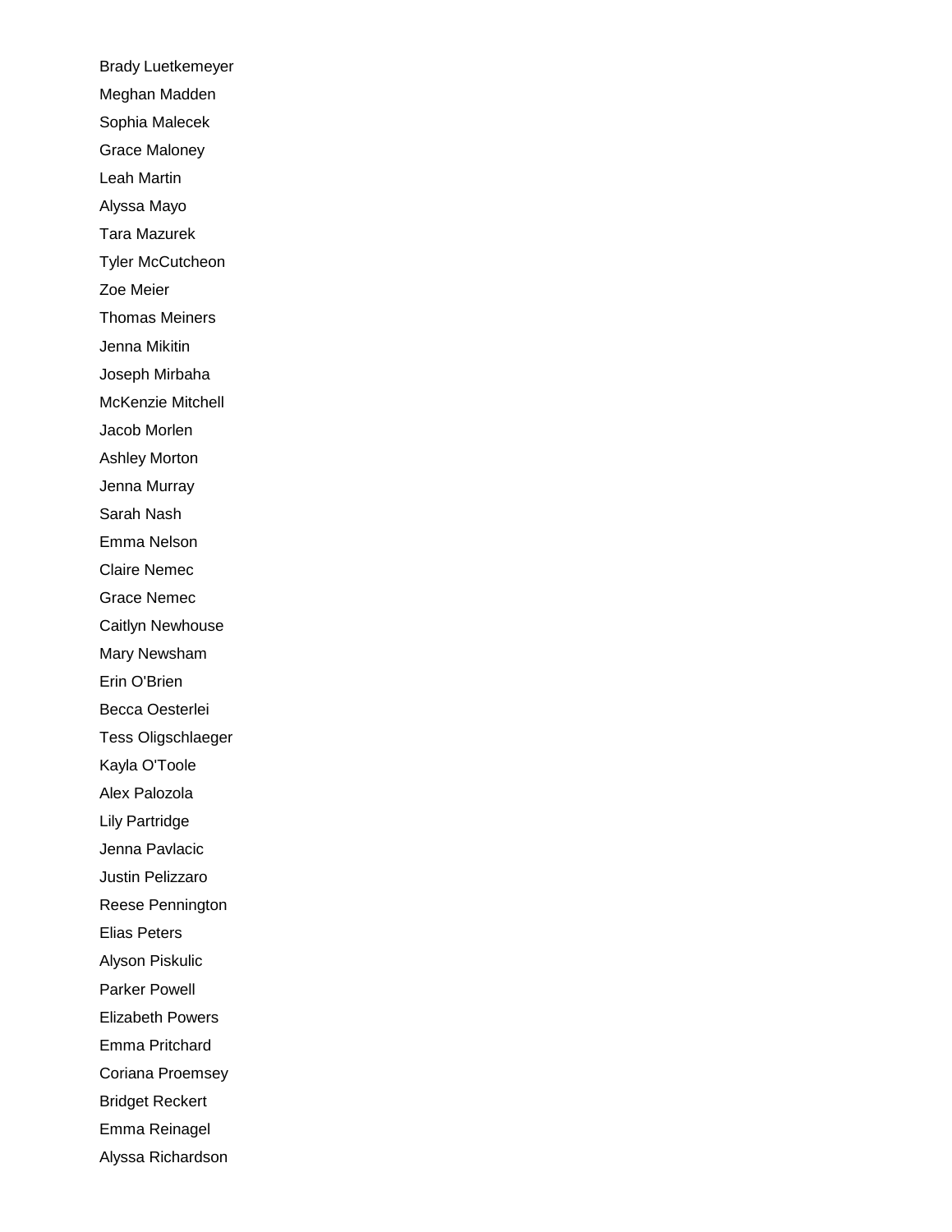Abigail Riesmeyer Brooke Riggles Grace Romas Valerie Romine Jonah Rosen Katherine Ruch Abigail Rudd Ke'Sean Rush Hannah Ruthenburg Mary Ruzicka Hannah Santa-Maria Maggie Santistevan Christa Sauer Eric Schaefer Thomas Schartner Sarah Schenk Megan Schimpf Jessica Schleicher Jenna Schoch Larissa Schunzel Claire Sedlack Karli Sewell Keliana Sewell Lillian Sheley Car'Tayza Shelton Lauren Shrum Louis Shumate Jack Silies Joshua Simmons Elizabeth Simpson Elizabeth Skoff Caitlin Stanford Sean Stanton Kristin Steinbrueck Claire Stevener Ian Streck Alexis Stutte Quinn Toennies Kate Trebing Carson Trotter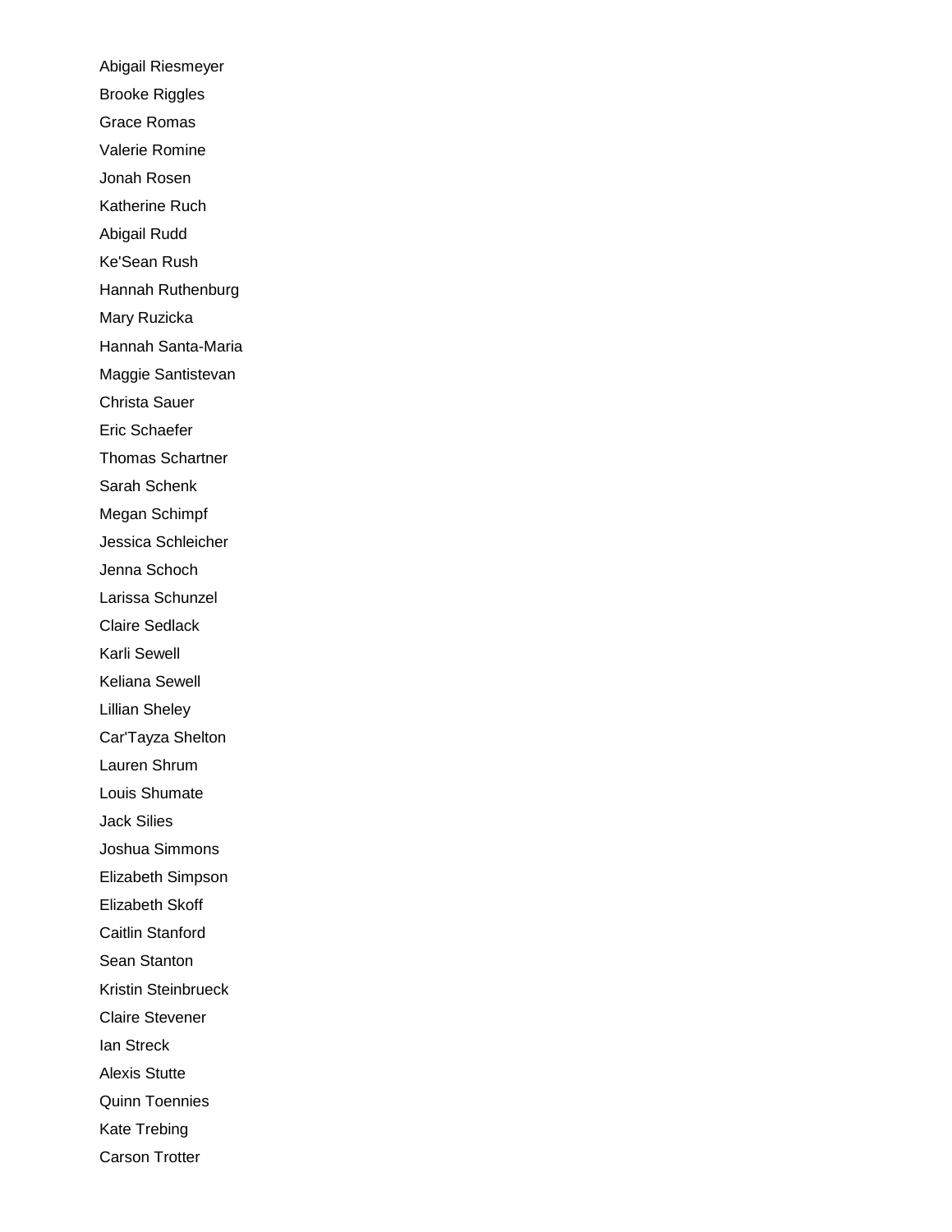Aleksandra Van Hoy Kira Vaughn Paige Verdin Lea Verslues Margaret Vierling Megan Villier Hannah Volz Annabel Wagner Geoffery Walker Alex Waller Maggie Walsh Dasjanee Watkins Clare Weaver Grace Welker Paityn Werre Gavin Wilhelm Andrew Wilson Benjamin Wilson Jordyn Windler Grace Wojciechowski Nathan Wooddell Isabel Woollard Isabelle Zurcher

## **Saint Peters**

Chris Pajda Elizabeth Petruso

#### **St Louis**

Sophia Mantia

## **Valley Park**

Emily Lehmann Grace Mudd Amber Plummer

## **Webster Groves**

Caroline Mund Jacob Schmitt

## **Wildwood**

Carson Albers David Beeler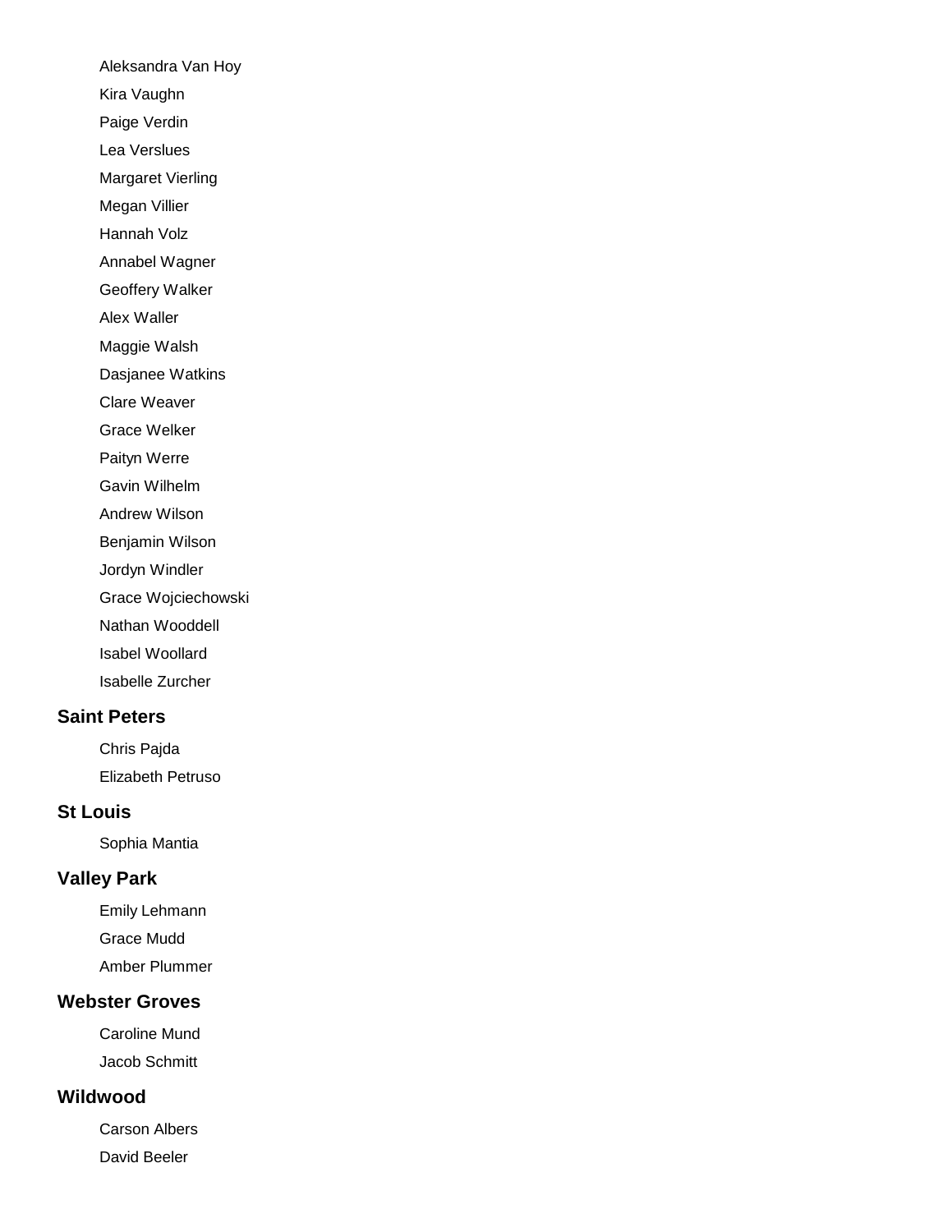Mason Boehlein Jessica Brushaber Jami Bull Megan Cox Alyssa Davin Drew Derickson Isabel Donovan Lydia Earlywine Samuel Eberle Elizabeth Evans Candace Gerbig Hannah Grenko Zoe Gustafson Aleah Hamdah Kayla Heiney Allison Horstmann Kai Hui Kase Kilchrist Maxwell Kreikemeier Callie Lieberman Carissa Lieberman Katie Luhmann Cora Lyon Monica May Jenny Nagy Brigid Ogle Sofia Orlando Quinn Peterson Amanda Rawls Grant Rolofson Ryan Santoni Reagan Scheulen Madison Spiegel Spencer Stewart Zachary Summers Kayla Voelker Bryenna Walker Nicole Walker Garrett Weiss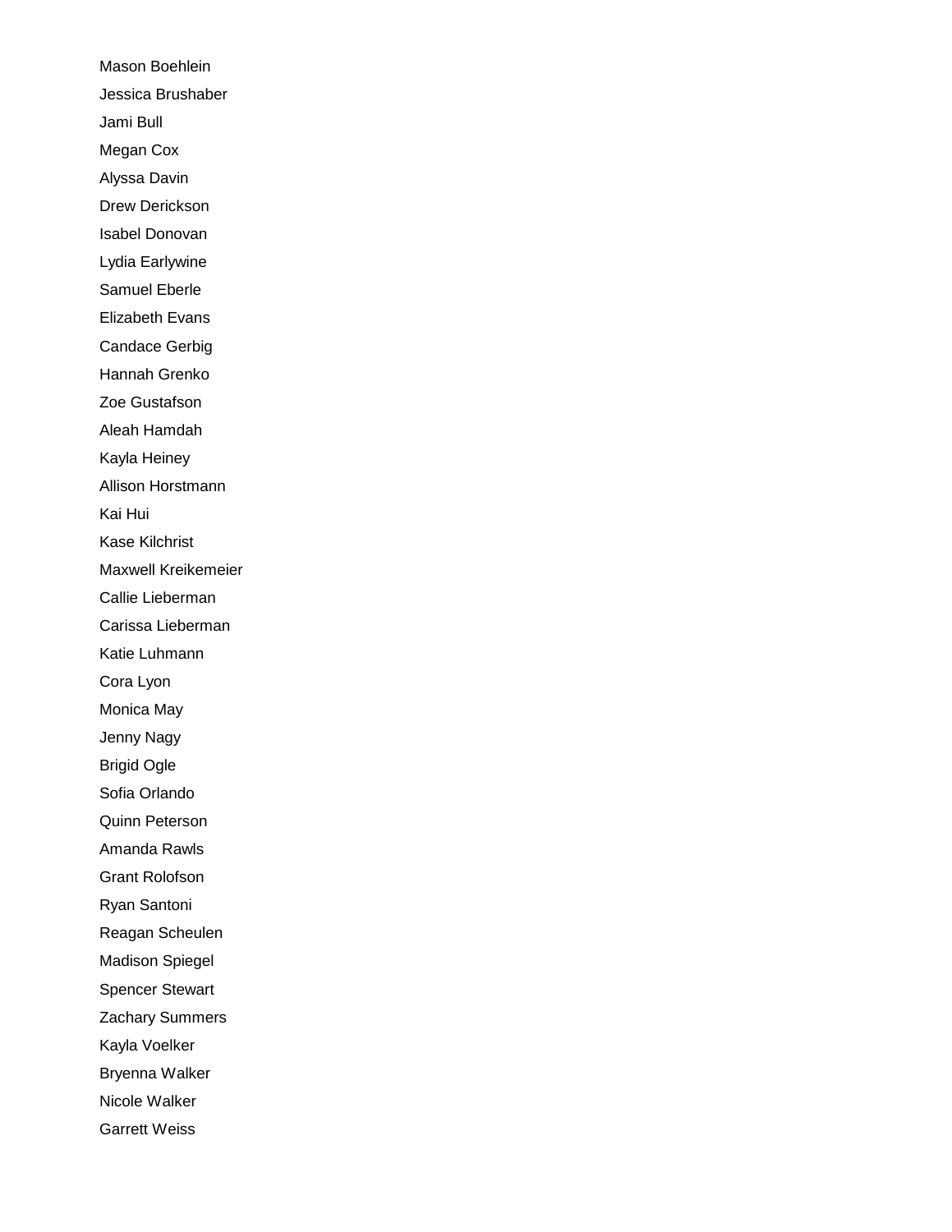## **MO-Saint Louis City**

#### **Saint Louis**

Hanna Al-Baaj

Salema Al-Baaj

Daniel Beckmann

Scout Broshears Allee Clendennen

Jalen Doss

Ava Elliott

Jacqueline Greco

Larsen Hackworth

Alayna Hines

Izella Laury

Maxwell Nelson

Kaitlyn Pluff

Isobel Ramsey

Grace Ryan

Everett Schoenke

Mary Sharp

Luke Uxa

Tylea Wilson

# **MO-Sainte Genevieve**

#### **Bloomsdale**

Ella Reed

### **Sainte Genevieve**

Margaret Bauman Julia Mcklin

Jacob Oliver

#### **Ste Genevieve**

Cass Cavanaugh Drue Lalumandier

Lauren Mercer

Kyleigh Sulkowski

# **MO-Saline**

#### **Marshall**

Paige Durham Eli Jackson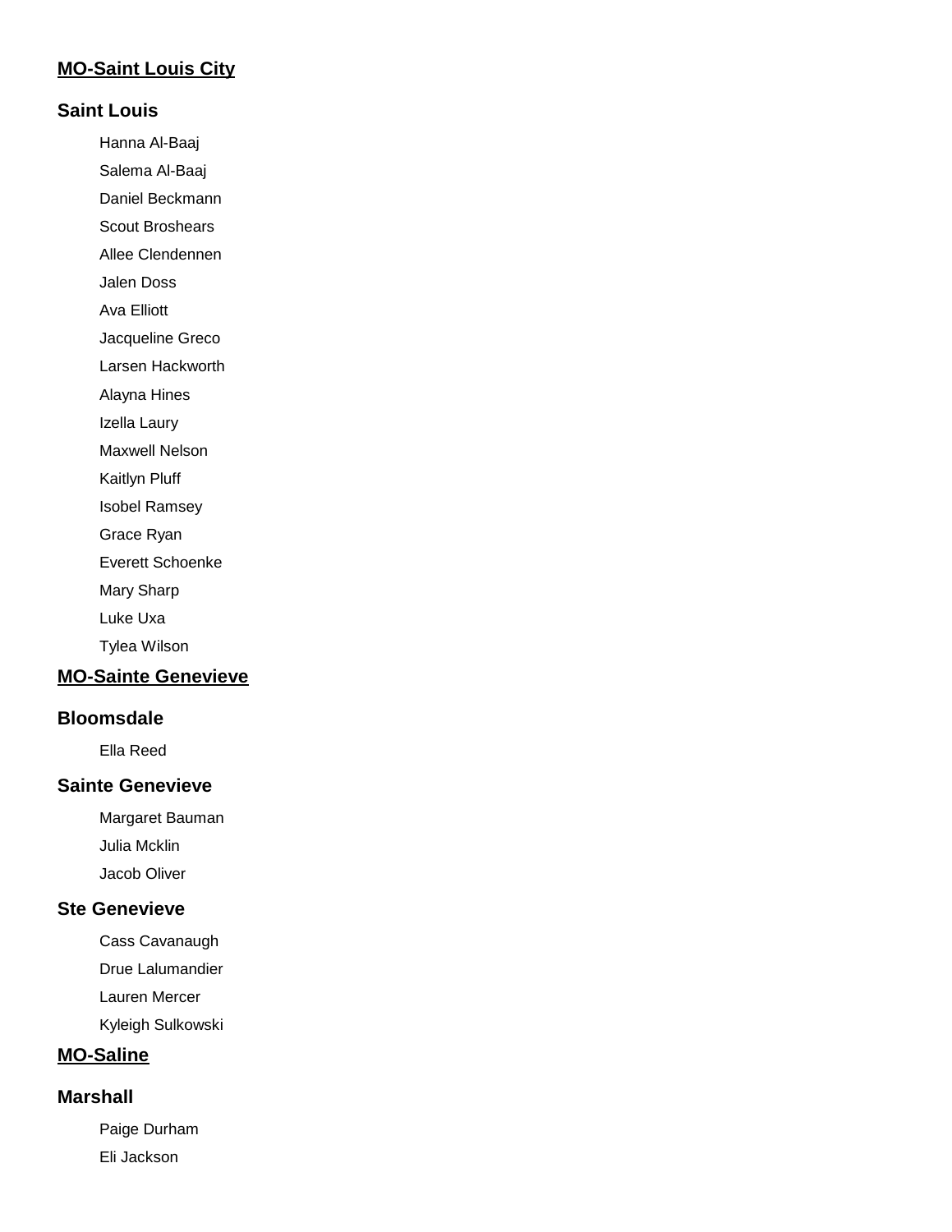Trinity Stewart

#### **MO-Scotland**

## **Memphis**

Stephen Terrill

### **MO-Scott**

### **Chaffee**

Drew Reischman

#### **Kelso**

Benjamin Schumer

#### **Sikeston**

Brittany Bryars

Madison Dill

Alexander Ellis

Shelby Fisher

Michaela Glaus

David Rowland

Spencer Williams

Georgia Wright

# **MO-Shannon**

## **Birch Tree**

Caleb Cloud

#### **Winona**

Delaney Hicks Lillian Wright

## **MO-Shelby**

#### **Shelbina**

Rikki Beldon

## **MO-Stoddard**

#### **Bernie**

Sarah Ellenburg

#### **Dexter**

Morgan Aldridge Brittany Baldwin Seth Harris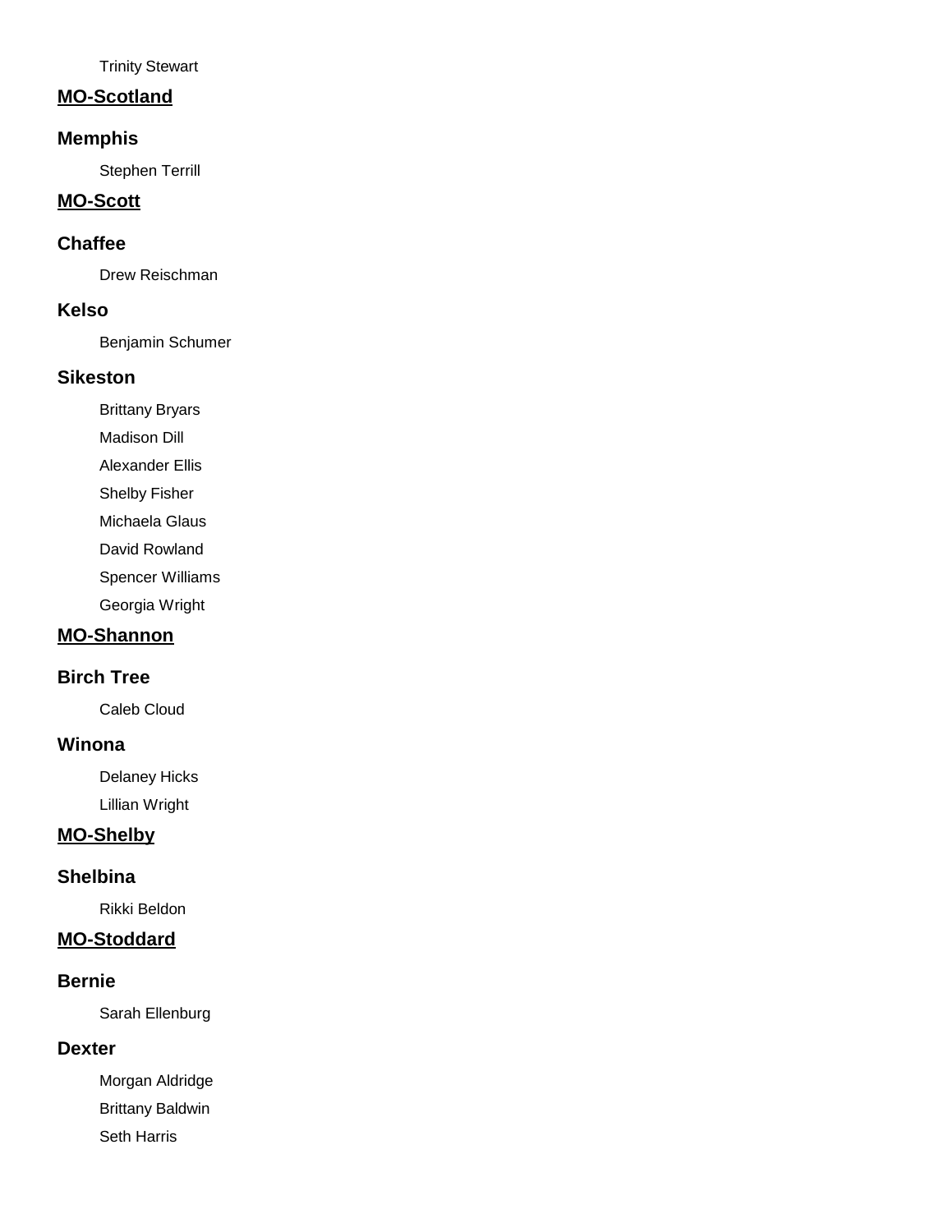Audrey Lutmer

#### **MO-Stone**

## **Blue Eye**

Lucy Feagans

Alyson Morgan

# **Branson**

Rio Woolston

### **Branson West**

Michael Weyneth

## **Cape Fair**

Andrej Casinger Bailey Locke

#### **Crane**

Skyler Blakley Sadie McMenamy Kelti Reed Benjamin Williams

#### **Galena**

Jacqueline Durant Madison Jennings

# **Kimberling City**

Matthew Carter Cameron Coffman

#### **Lampe**

Stanley Lancaster

# **Reeds Spring**

Brooke Davis Katherine Lichtas Bryce Mueller Ciara Saint

## **Shell Knob**

Khloee Lathrum

## **MO-Sullivan**

## **Humphreys**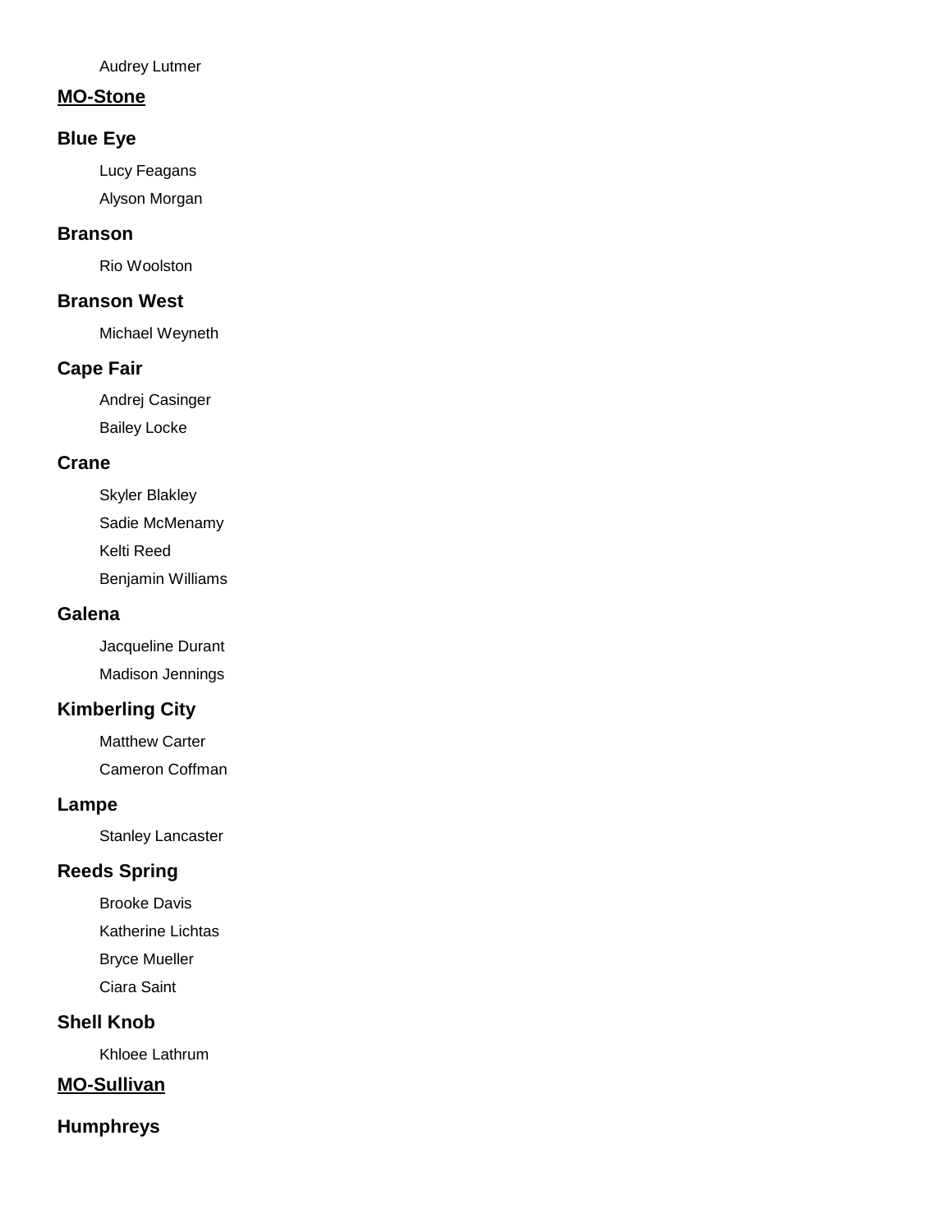Ellen Baxter

#### **Unionville**

Scotty Bowman

## **MO-Taney**

#### **Bradleyville**

Kambria Todd

#### **Branson**

Marissa Abulon

Gabrielle Borup

Emrys Corbin

Olga Demicheva

Lilythe Eighmy

Nayeli Frantz

Jadyn Frey

Devon Frieze

Liz Garcia

Ana Garcia Bastos Fonseca

Anna Garduno

Margaret Gaut

Tara Groman

Gracie Hagar

Sydni Harkins

Trey Hoenie

Gracie Jaeger

Bellanne Johnson

Ashley Large

Sarah Lowe

Kat Mariotti

Megan McGrath-Russell

Tinsley Merriman

Kourtney Paige

Irina Palenko

Lexee Penner

Braden Prosser

Mary Pursell

Payton Rhoads

Peyton Smith

Graham Snyder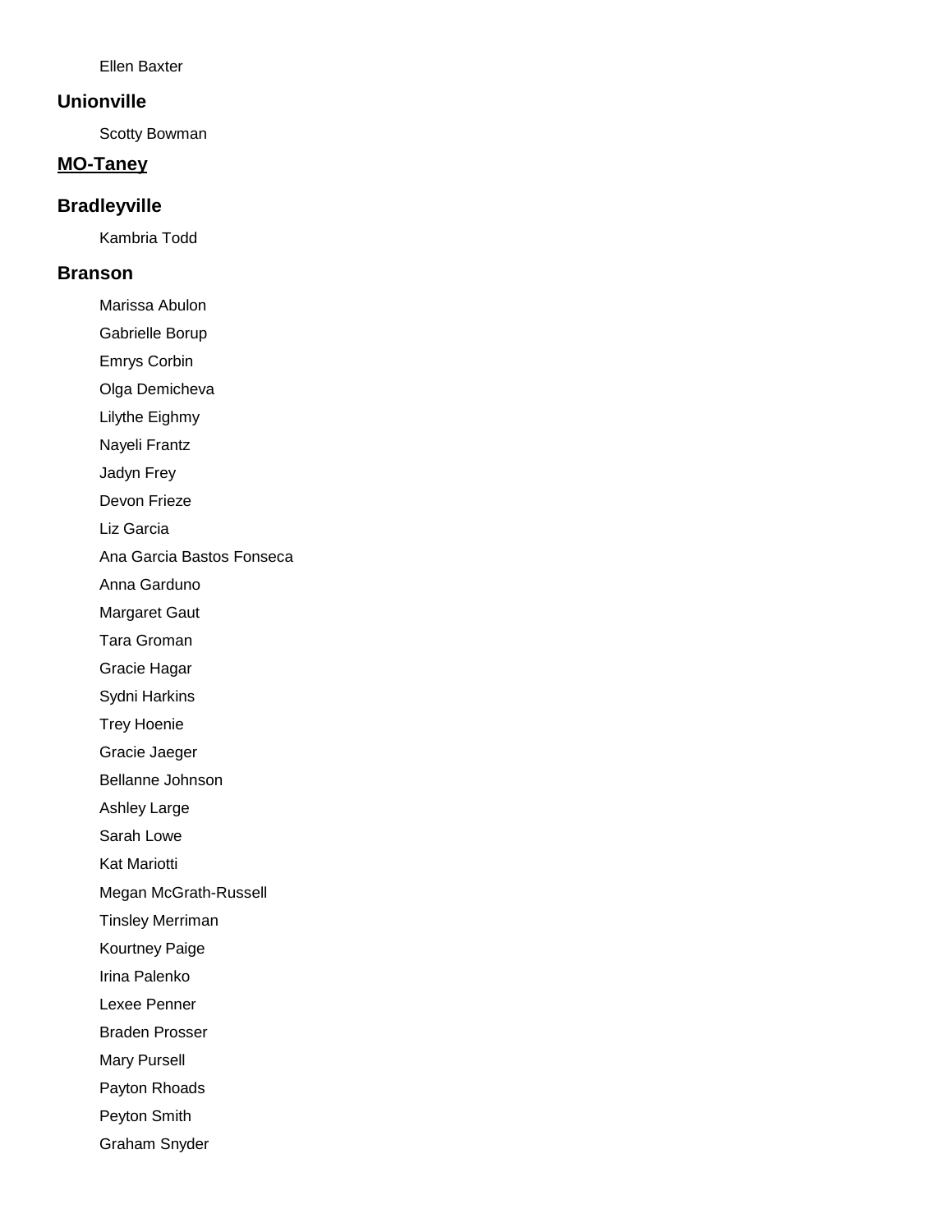Denise Storment Quan Vo Skyler Whitworth Erik Zander

# **Forsyth**

Hayden Day Nicholas Hutchison Kaitlyn King Riley McCormick

Kiauna Risuglia

Taylor Sellers

#### **Hollister**

Baylee Beard Justine Stewart Erin Sutter

## **Kirbyville**

Kaitlyn Bryant Madisson Frenzel Breven Hinckley

## **Merriam Vlg**

Morgan Burkitt

## **Powersite**

Kobe Hendrix

## **Ridgedale**

Kristina Gonzalez Joshua Janes

#### **Rueter**

Samantha Retell

## **Taneyville**

Robyn Hurst

# **Walnut Shade**

Emily Decker Emily Good

# **MO-Texas**

## **Cabool**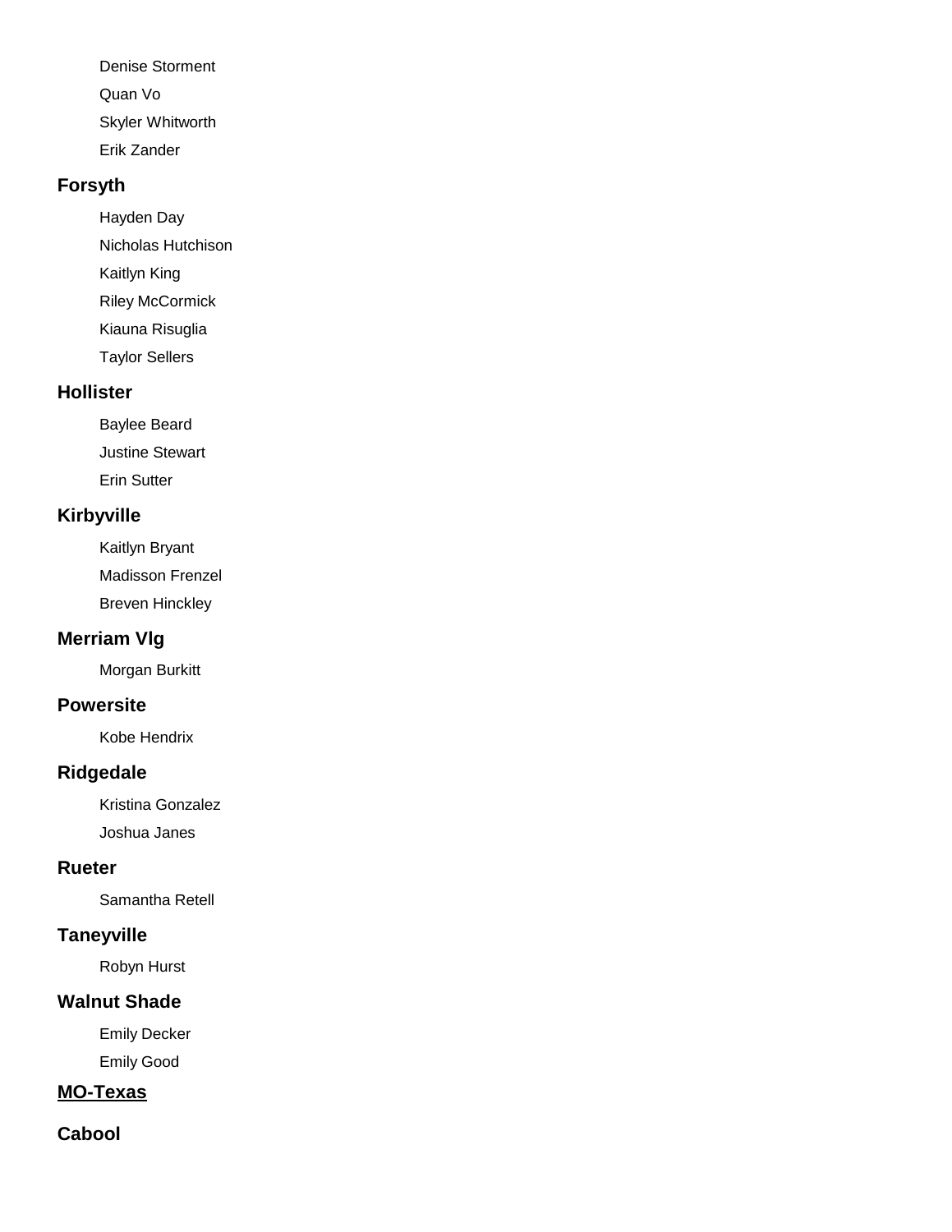Madison Donnalley

#### **Elk Creek**

Summer Albrecht

## **Licking**

Kassidie Werkmeister

## **MO-Vernon**

#### **Milo**

Casey Murphy

#### **Moundville**

Amber Gilliland Paige Wait

### **Nevada**

Jocelyn Diehl

- MaKayla Dulier
- Noah Lanear

Caroline Olson

Holden Petitt

Zane Shepherd

#### **Richards**

Emily Bourassa

### **MO-Warren**

#### **Foristell**

Jamie Disterhaupt

#### **Marthasville**

- Maria Eckelkamp
- Matthew Gratza
- Madison Meyer
- Haley Oetterer
- Elise Thierbach

## **Warrenton**

Abigail McCall Rebecca Winn

# **Wright City**

Chloe Hall Zoe Stoddard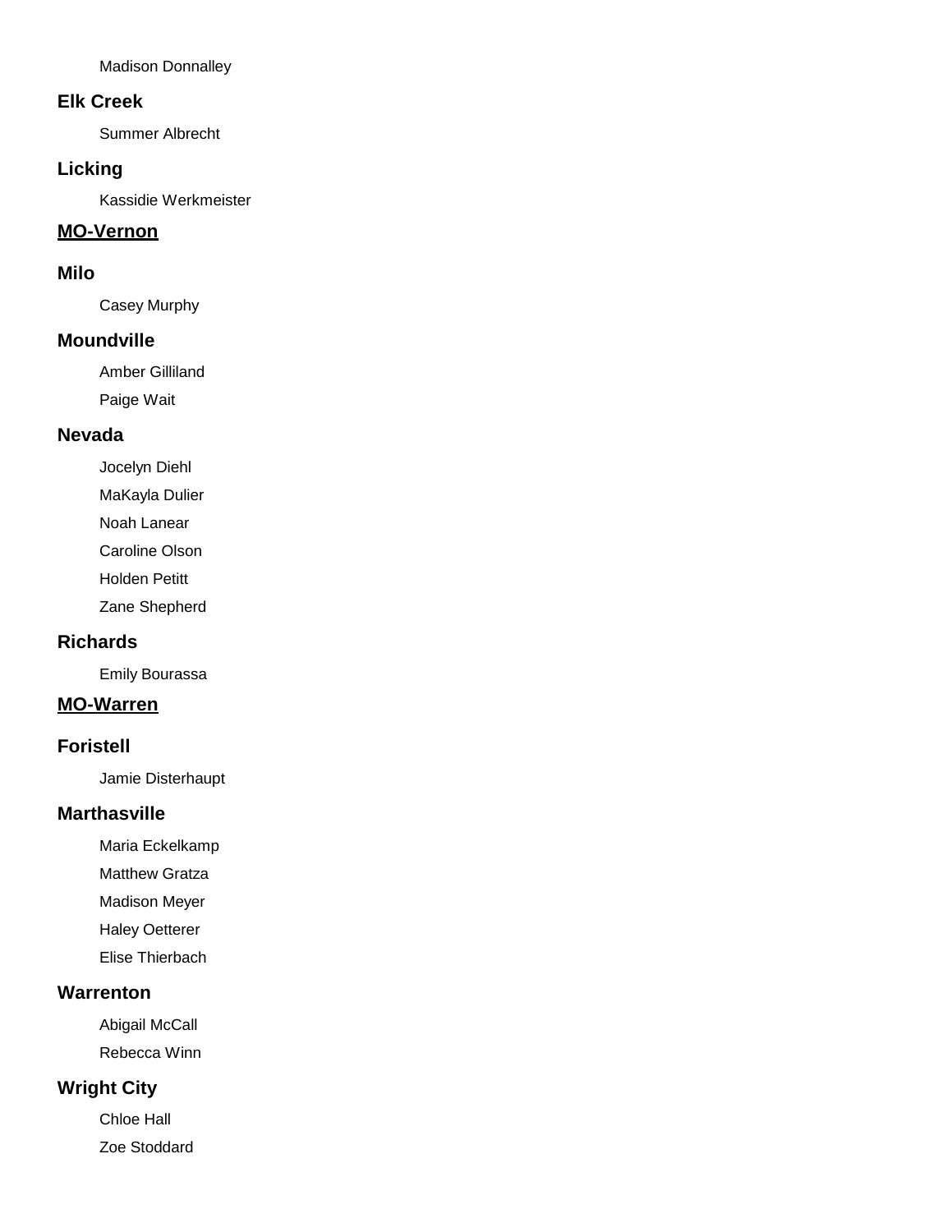# **MO-Washington**

#### **Mineral Point**

Gabriel Adams

#### **MO-Wayne**

#### **Piedmont**

Taylor Freeze Elyxis Jordan

#### **MO-Webster**

#### **Conway**

Linda Rael Kodey Weaver

## **Elkland**

Jordan Cryer

# **Fordland**

- Tanner Barnes
- Avery Brooks
- Buster Brown
- Madisyn Crowe
- Rachel Howard
- John Scanlan
- Charles Szell

### **Marshfield**

Amy Barlow

- Melaina Barrett
- Michaela Bledsoe
- Kyndal Davis
- Cameron Dennis
- Harley Domby
- Maycee Fishel
- Jenna Gault
- Nathan Gregoire
- Jessica Grissom
- Brandy Heithold
- Kirk Henry
- Amber Hume
- Cameron Jakob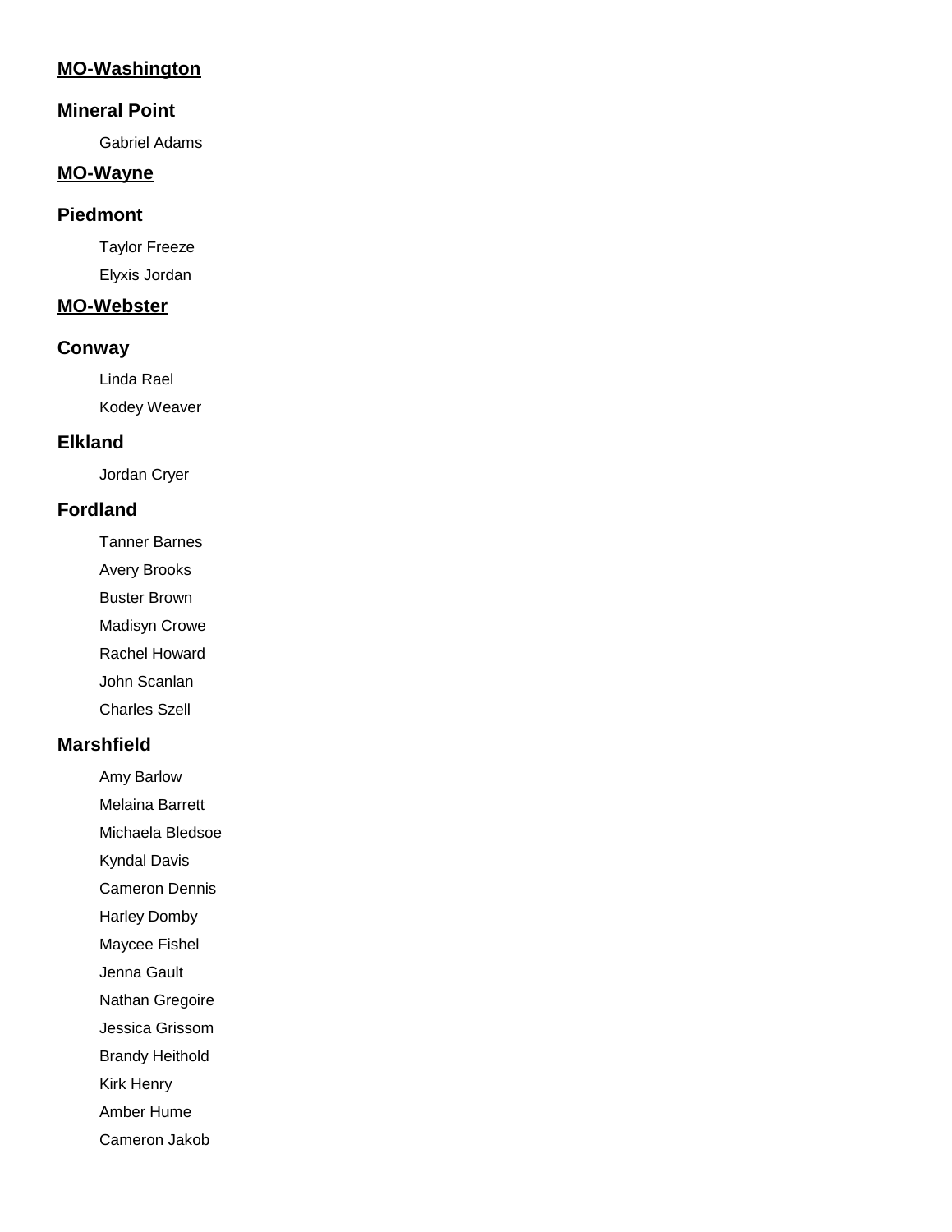Jacob Jones Julianne King Brooklyn Lachance Hailey Mann Sierra Mann Macia Metz Emma O'Dell Travin Plemmons Allyson Pollard Allison Raymond Katie Sammons Nadalyn Sartin Hannah Scarborough Courtney Vermillion Justin Villano Betsy Whitehurst Kyle Wilson Devin Wolff Chandler Zimmerman

#### **Niangua**

Alizabeth Donaldson Nikala Roseborough

#### **Rogersville**

Preston Bass

Alicia Batten

Shelby Bledsoe

Michaela Bolick Dakota Burnett

Camryn Carter

Anusha Chakraborty

Natalie Clayton

Savannah Davis

Lindsey Dery

Brooke Enos

Sophie Gregoroski

Hannah Guison

Lauren Hobbins

Nora Humble

Abigail Hunt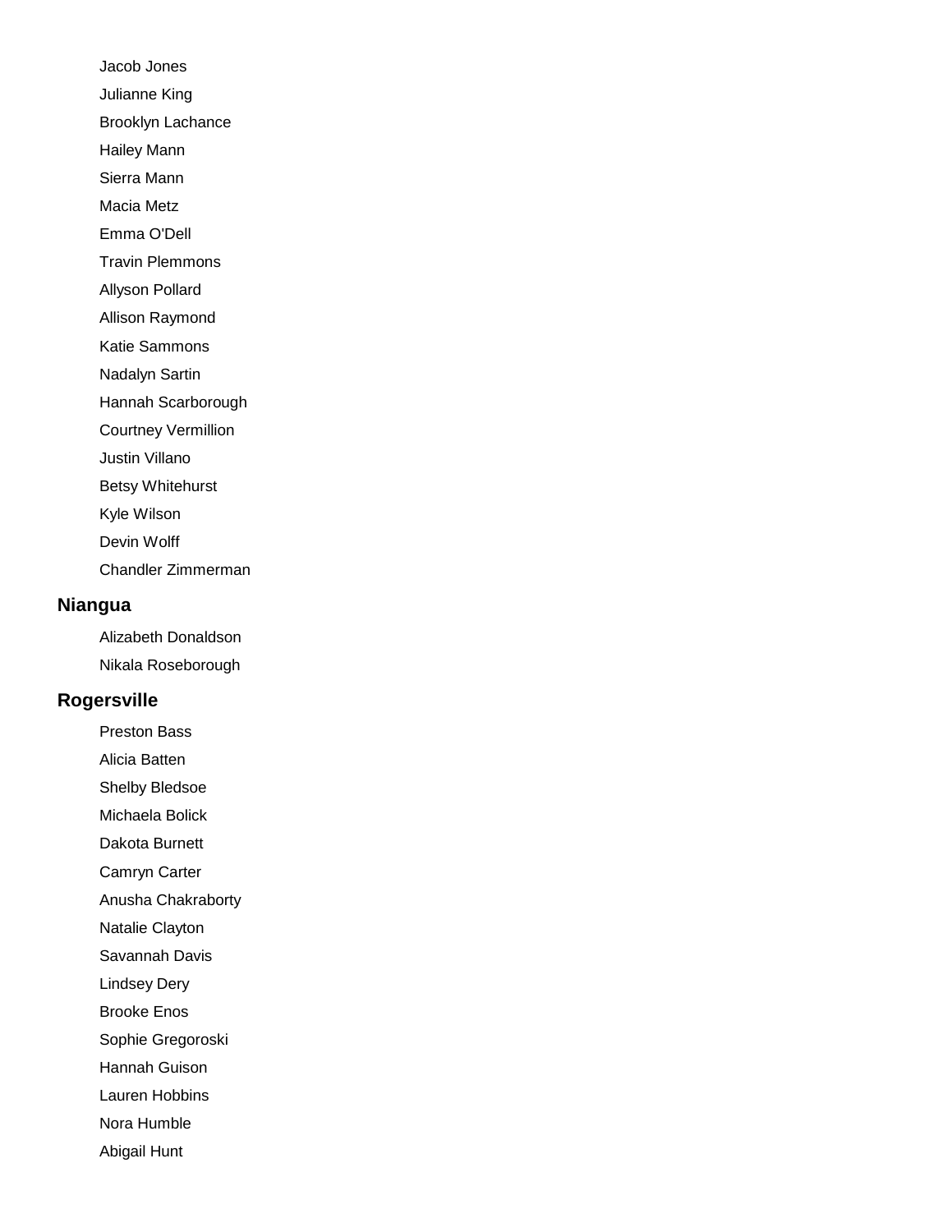- Cabrini Johnson Dustin Schridde
- Kaiden Sharp
- Claire Taylor
- Stephen Terrell
- Sarah Terry

# **Seymour**

- Alexis Booth
- Hayley Clark
- Brittany Cruse
- Tate Gehrke
- Dhruvi Gheewala
- Kelsey Harris
- Riley Harris
- Nathaniel Hosiner
- Crystal Misemer
- Kaedon Pruiett
- Heather Vlietstra

# **Strafford**

Shalyn Burrell Claire Hornibrook Jenna Shockley

# **MO-Worth**

# **Worth**

Mary McElvain

# **MO-Wright**

# **Graff**

Katie Rumfelt

# **Grovespring**

Sonia Harris

# **Hartville**

Luke Goslee Brianna Shaver

# **Macomb**

Logan Aguirre

# **Mansfield**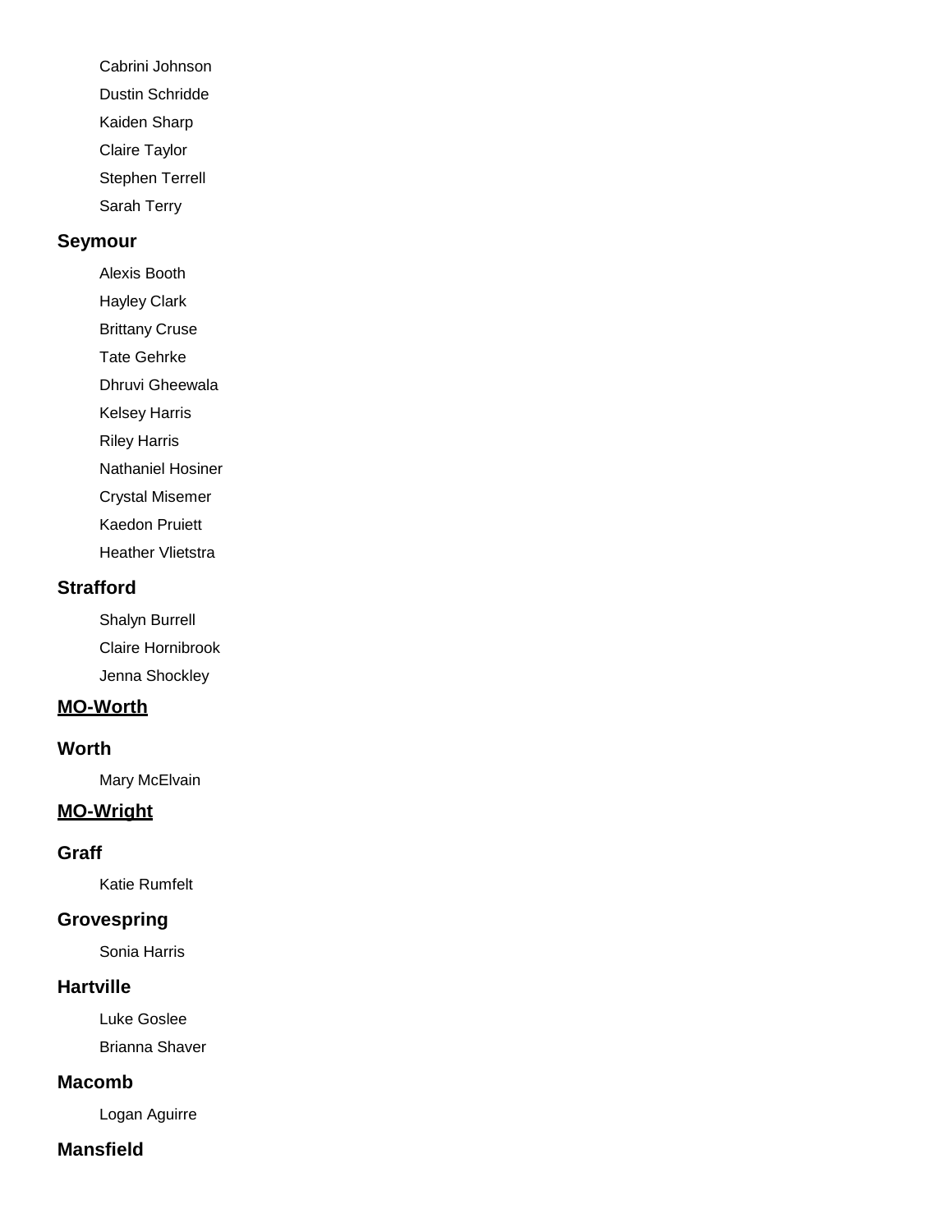Natalie Quick

#### **Mountain Grove**

Jennifer Beam

Kassidy Bushong

Lauren Dickey

Daniel Taylor

Ali Watson

#### **Norwood**

Chasity Dedmon Jalen Drake

Payton Hosiner

## **MS-De Soto**

## **Southaven**

Jada Bunch

## **NC-Cumberland**

## **Fayetteville**

Madeline Royko

### **NC-Lincoln**

#### **Denver**

Sarah Kantra

#### **ND-Cass**

## **Fargo**

Toni Tanck

### **ND-Morton**

### **Mandan**

Jaden Just

## **NE-Dodge**

## **Snyder**

April Kreikemeier

## **NE-Douglas**

#### **Omaha**

Morgan Burghardt Abigail Elkins Kyra Knudsen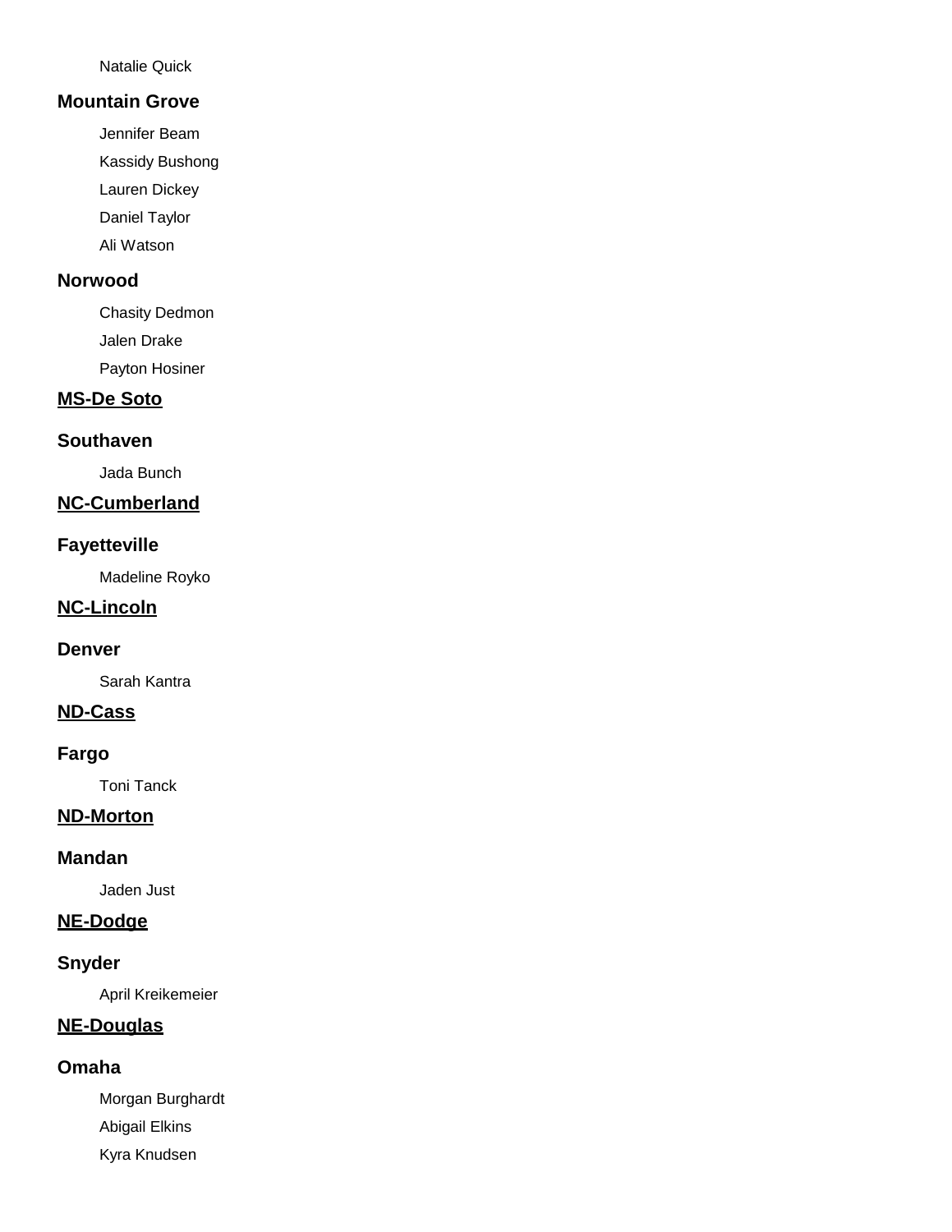Breanna Mack

Sarah Overbeck

## **Valley**

Madelyn Augustine

## **NE-Sarpy**

### **Gretna**

Kaitlyn Miller

## **La Vista**

Mona He

# **NJ-Warren**

## **Phillipsburg**

Madison Mitzak

# **NM-Dona Ana**

## **Las Cruces**

Mackenzie Keller

# **NM-Santa Fe**

## **Santa Fe**

Aimmee Lee

# **NY-Albany**

## **Albany**

Seungwon Rhee

## **NY-Monroe**

#### **Rochester**

Mai Elaraby

# **NY-New York**

#### **New York**

Keigon Bruneteau

# **OH-Delaware**

## **Powell**

Taryn Huffman

## **OH-Henry**

## **Ulldecona**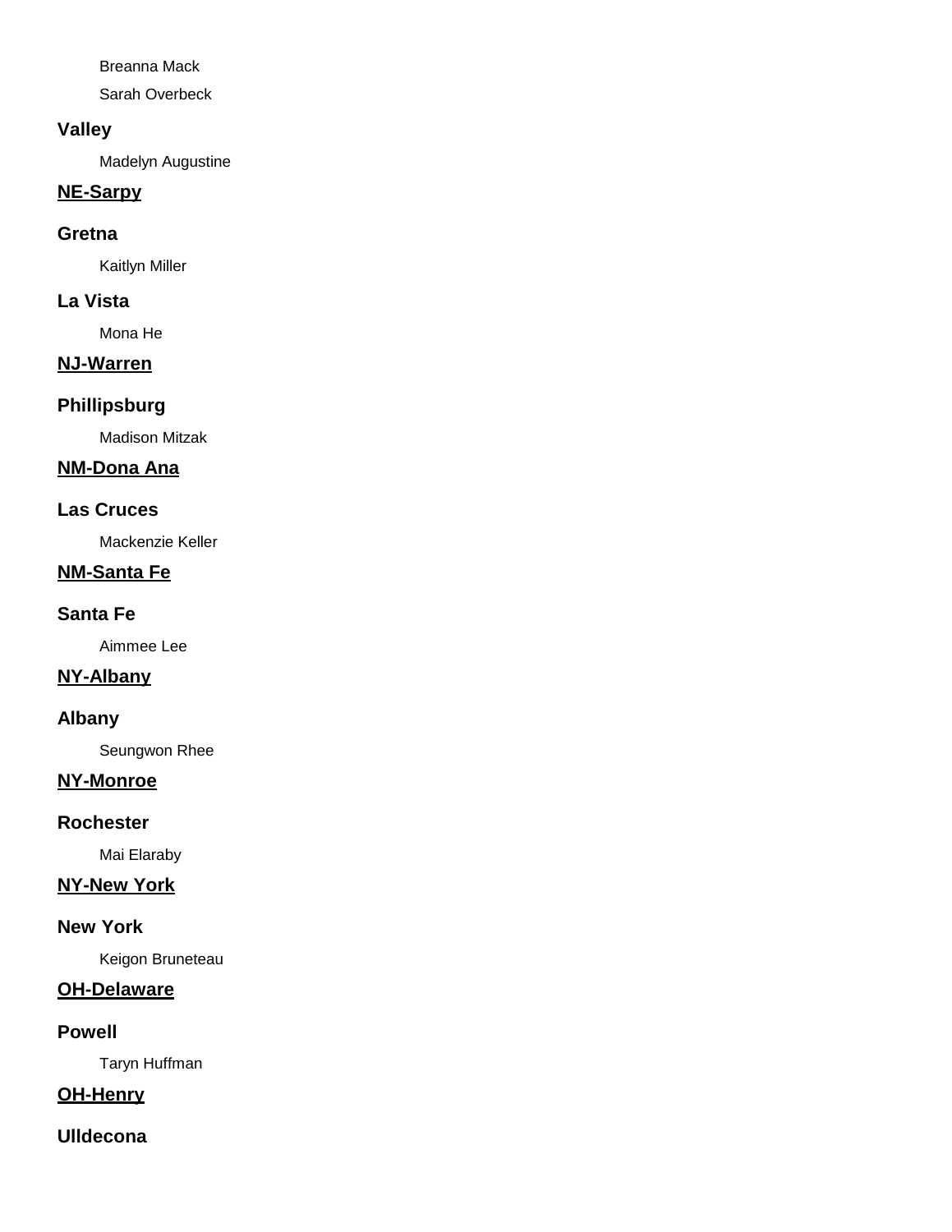Sophie van Giersbergen

# **OK-Cleveland**

### **Norman**

Jenna Johnson

# **OK-Creek**

## **Sapulpa**

Elizabeth Boyne

# **OK-Oklahoma**

#### **Edmond**

Kate Austin Jessica Stokesberry

#### **Luther**

Madison Young

# **OK-Ottawa**

#### **Fairland**

Megan Grissom

#### **OK-Payne**

#### **Stillwater**

Cassidy McCann

## **OK-Pottawatomie**

#### **Shawnee**

Caeden Palmer

## **OK-Rogers**

#### **Claremore**

Charleigh Mallory

# **Oologah**

Mackenzie Chacon

## **Owasso**

Sierra Williams

# **OK-Tulsa**

#### **Bixby**

Scott Levin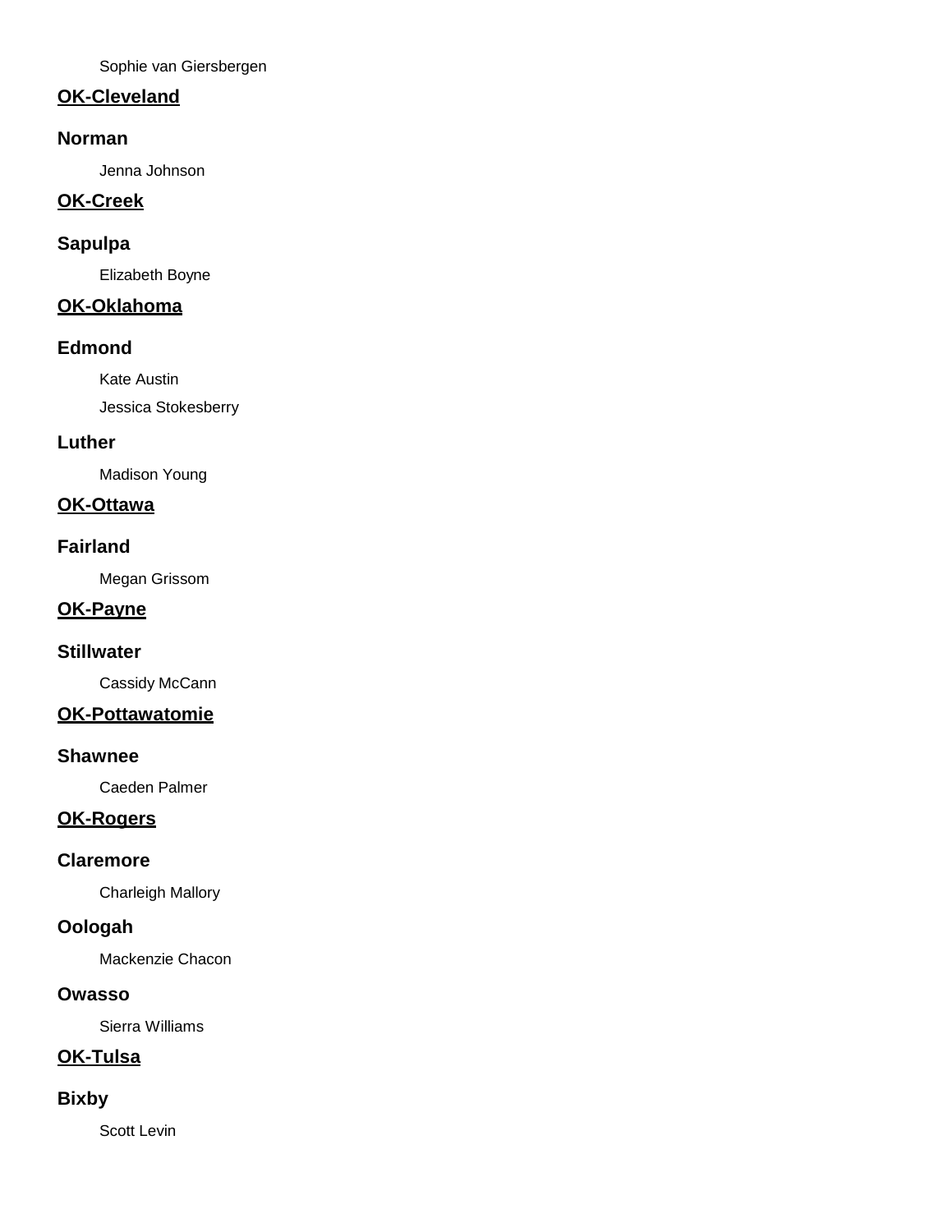Connor Popp

#### **Collinsville**

Alivia Grahlen

#### **Jenks**

Kate Woods

#### **Owasso**

Mya Bhinhar

## **Sand Springs**

Jacie Taber

## **Tulsa**

Kristin Ecker

## **OK-Wagoner**

## **Broken Arrow**

Ashlyn Armour

William Armour

McKayla Carney

Lauren Woodall

# **OK-Washington**

#### **Bartlesville**

Faith Hopkins Anna Pennington

## **OR-Columbia**

#### **Scappoose**

Caleb Peckover

#### **OR-Crook**

## **Powell Butte**

Mary McKee

#### **OR-Multnomah**

#### **Portland**

Gabrielle Donaldson

## **PA-Allegheny**

## **Sewickley**

Tabitha Moul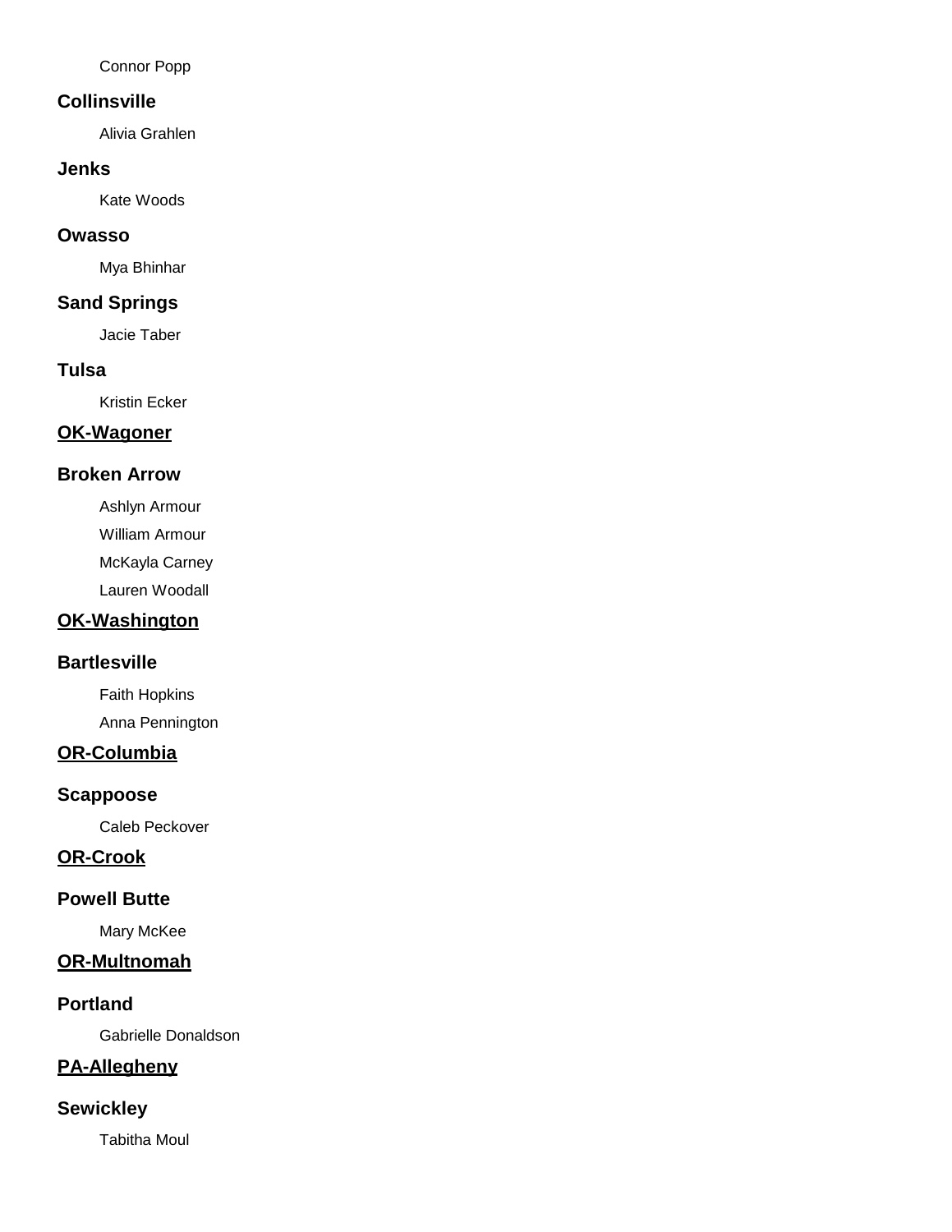## **PA-Butler**

## **Cranberry Township**

Tessa DeJeet

## **PA-Chester**

## **Phoenixville**

Jamie Smith

## **PA-Cumberland**

## **Carlisle**

Heidi Heinlein

# **PA-Northampton**

## **Bath**

Virginia Frace

# **PA-Philadelphia**

## **Philadelphia**

Zarina Shavkatova

## **PR-Caguas**

#### **Caguas**

Nicole Rivera

## **SC-Greenwood**

#### **Greenwood**

Koramadou Heng

## **SD-Lincoln**

#### **Sioux Falls**

Kathryn Lepper

#### **SD-Minnehaha**

#### **Sioux Falls**

Afton Riggs

# **TN-Gibson**

**Bradford**

Hunter Dupuis

# **TN-Montgomery**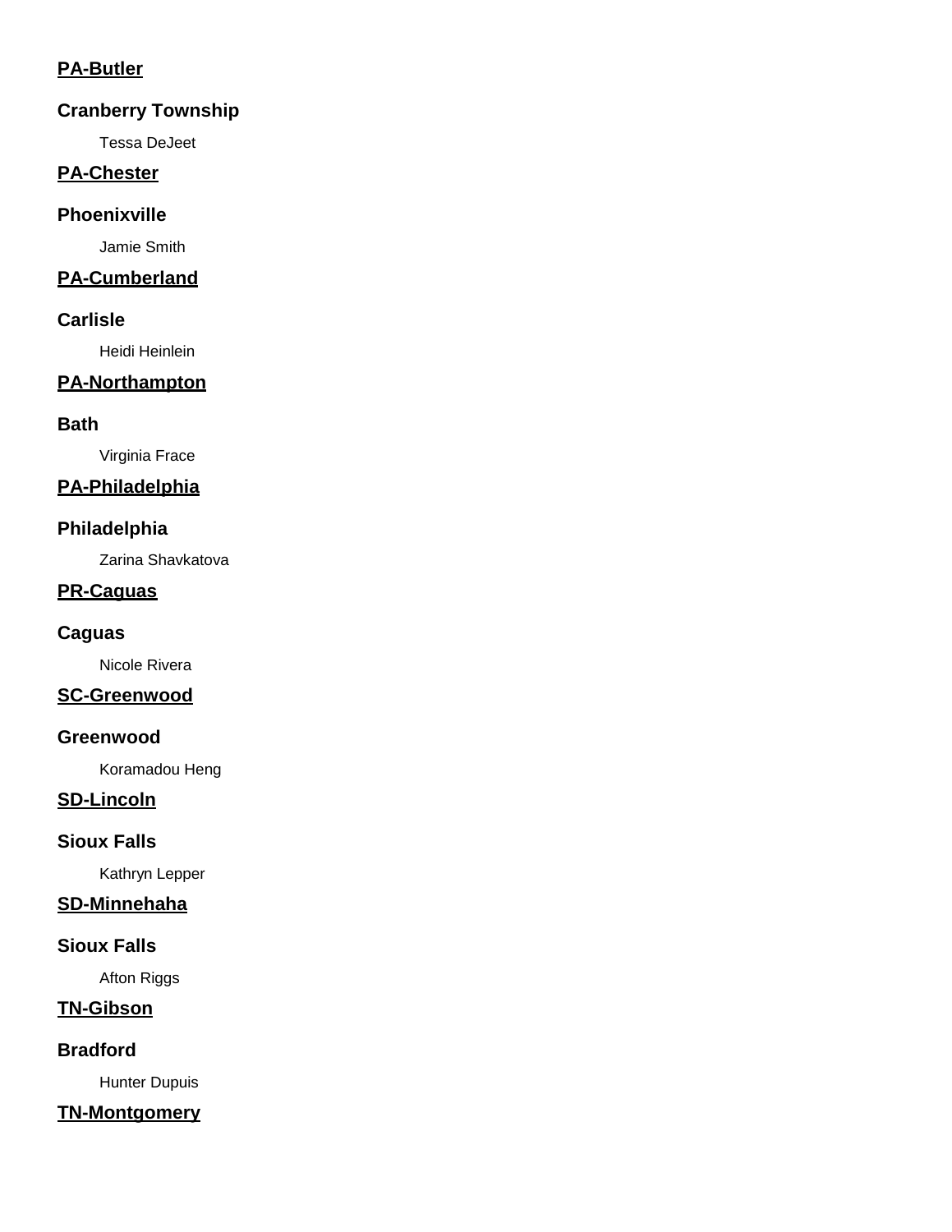## **Clarksville**

Calandra Henry

## **TN-Shelby**

#### **Collierville**

Lexie Hilton

## **Memphis**

Tyler Gamby

# **TN-Williamson**

#### **Franklin**

Katherine Ter Kuile

## **TN-Wilson**

# **Old Hickory**

Olivia West

## **TX-Bexar**

#### **San Antonio**

Naliah Hernandez

# **TX-Brazoria**

#### **Lake Jackson**

Danielle Markham

### **TX-Collin**

### **Allen**

Hannah Deeb

Celdon Manning

Lisa Park

Raylen Sharpe

## **McKinney**

Grace Bacino

Ana Garcia

Sophia Heussner

Camille Jett

Ashlyn Koford

# **Melissa**

Hallie Crain Scout Mayberry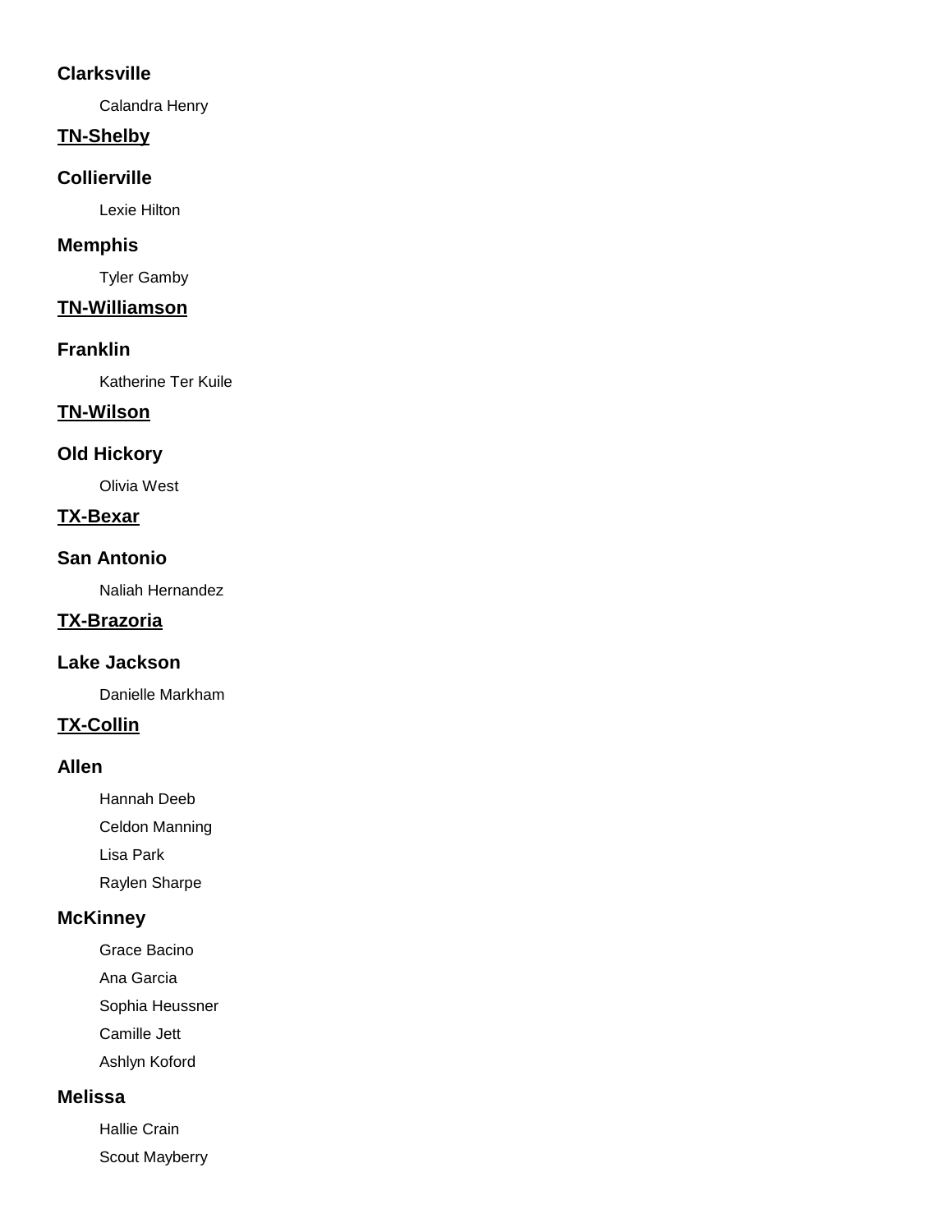Maria Spears

#### **Nevada**

Ashley Gregory

#### **Plano**

Elizabeth Bunker

### **Prosper**

Emma Dulin

Mollie-Claire Matthews

## **Wylie**

Skyler Shaw

# **TX-Cooke**

## **Gainesville**

Sierra Bower

# **TX-Dallas**

#### **Dallas**

Elizabeth Drake

Evie Frydman

Katie Krasovec

## **Irving**

Gracelin Nelson

## **TX-Denton**

### **Corinth**

Travis Barton

# **TX-Harris**

#### **Baytown**

Julia Lovett

# **Cypress**

Raegan Wilson

## **Tomball**

Skylar Desuk

# **TX-Hays**

# **Dripping Springs**

Katie Haberman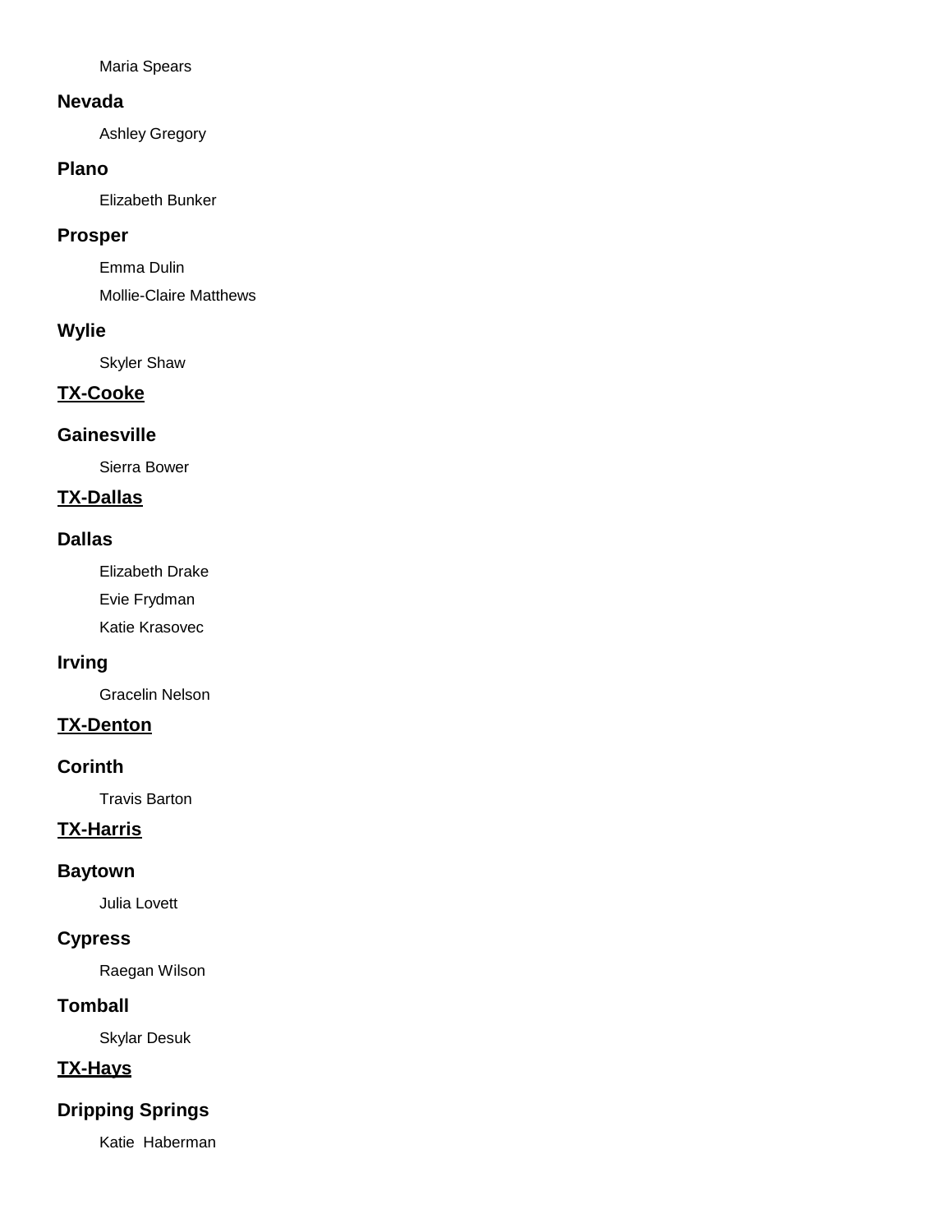Sarah Little

## **Kyle**

Kaylie Kleinschmidt

# **TX-Montgomery**

## **Spring**

Abby Fowler Blake Kourik

# **TX-Smith**

## **Bullard**

Tai Le

# **TX-Tarrant**

## **Grapevine**

Chapman Blake

# **North Richland Hills**

Cliff Cook

Giovanni Valforte

# **TX-Travis**

## **Austin**

Amelie Chaouat Victory Ifah

# **TX-Victoria**

#### **Victoria**

Kellie Fischer Katherine Lynch

# **VA-Albemarle**

## **Charlottesville**

Bella Hersman

# **VA-Alexandria City**

## **Alexandria**

Ismael AL-Hadhrami

## **VA-Loudoun**

### **Ashburn**

Jordan Wenner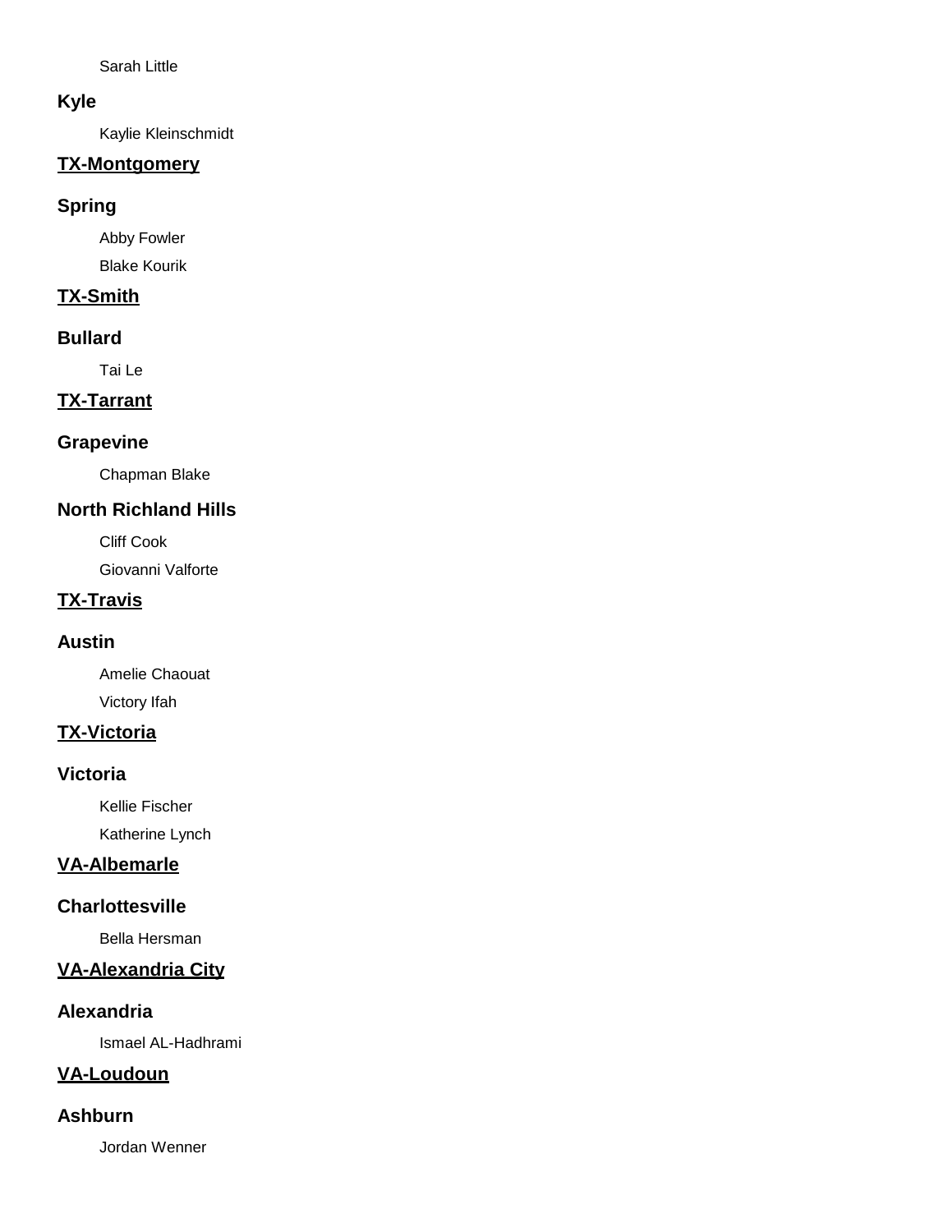# **VA-Virginia Beach**

## **Virginia Beach**

Patrick Lovell

## **VI-Saint Thomas**

### **St Thomas**

Kellyn Nelthropp

# **VT-Chittenden**

## **El Carmen de Viboral**

Manuela Ibarguen Jimenez

# **WA-King**

## **Auburn**

Patricia Rhine

## **Snoqualmie**

Mark Meads

Michael Meads

## **WA-Snohomish**

## **Lynnwood**

Puti Indaswari

### **WI-Brown**

### **De Pere**

Morgan Collins

## **WI-Columbia**

#### **Poynette**

Mara Kolberg

## **WI-Dane**

### **Madison**

Drake Baldwin Cameron Cratic

## **Sun Prairie**

Zachary Deutschmann Josie Halbleib

#### **WI-Green**